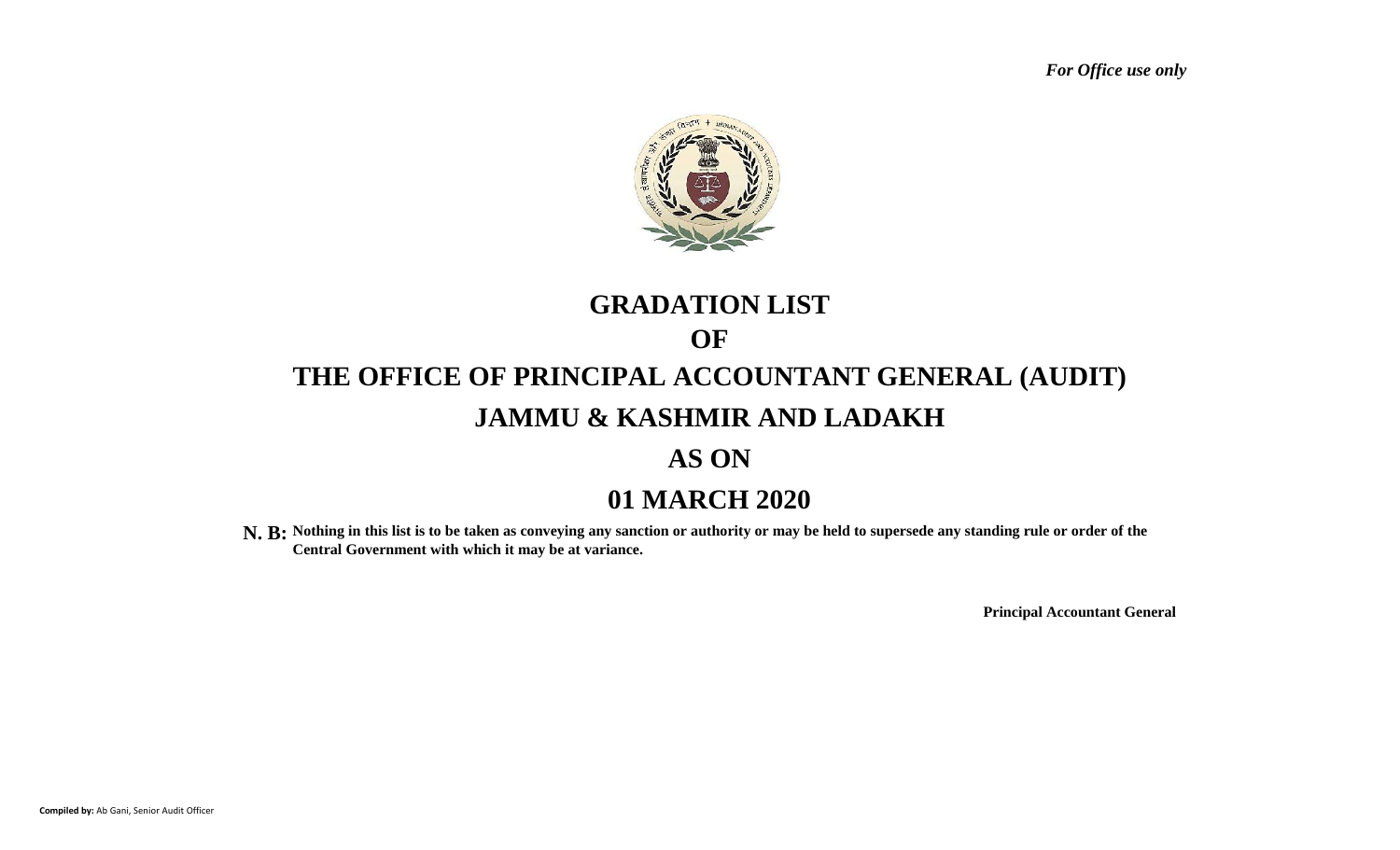## **TABLE OF CONTENTS**

| S. No          |                                                                                                                                  | <b>Particulars</b>                                                                                                                                                                                                    | Page No        |  |  |  |  |  |  |  |
|----------------|----------------------------------------------------------------------------------------------------------------------------------|-----------------------------------------------------------------------------------------------------------------------------------------------------------------------------------------------------------------------|----------------|--|--|--|--|--|--|--|
| $\mathbf{1}$   |                                                                                                                                  | List of abbreviationw used                                                                                                                                                                                            | $\overline{4}$ |  |  |  |  |  |  |  |
| $\overline{2}$ |                                                                                                                                  | <b>SECTION - I</b>                                                                                                                                                                                                    |                |  |  |  |  |  |  |  |
|                |                                                                                                                                  | Statement showing Sanctioned Strength / Effective Strength of Group A & Group B Officers & List of employees on deputation within IA&AD & on Foreign<br>Service and temporary adjustment within IA&AD & Outside IA&AD |                |  |  |  |  |  |  |  |
|                |                                                                                                                                  | (A) Group (A) Officers (IA & AS) - Principal Accountant Genral / Accountant General, Senior Deputy Accountant General and Deputy Accountant General                                                                   | 6              |  |  |  |  |  |  |  |
|                |                                                                                                                                  | (B) $\Gamma$ Group (A) (Non-IA & AS) - Welfare Officer                                                                                                                                                                | 7              |  |  |  |  |  |  |  |
|                |                                                                                                                                  | (C) Group (A) (Non- IA & AS) - Senior Audit Officers (Civil)                                                                                                                                                          | $8 - 20$       |  |  |  |  |  |  |  |
|                |                                                                                                                                  | (D) Group (A) (Non- IA & AS) - Senior Audit Officers (Commercial)                                                                                                                                                     |                |  |  |  |  |  |  |  |
|                | (E) Assistant Audit Officers (Civil)                                                                                             |                                                                                                                                                                                                                       |                |  |  |  |  |  |  |  |
|                | (F) Assistant Audit Officers (Commercial)                                                                                        |                                                                                                                                                                                                                       |                |  |  |  |  |  |  |  |
|                |                                                                                                                                  | (G) Senior Private Secretaries                                                                                                                                                                                        | 40             |  |  |  |  |  |  |  |
|                |                                                                                                                                  | (H) Hindi Officer                                                                                                                                                                                                     | 41             |  |  |  |  |  |  |  |
|                |                                                                                                                                  | (I) Data Entry Operator Grade "F"                                                                                                                                                                                     | 42             |  |  |  |  |  |  |  |
| 3              |                                                                                                                                  | <b>SECTION - II</b>                                                                                                                                                                                                   |                |  |  |  |  |  |  |  |
|                | Statement Showing Sanctioned Strength of Group B (Non-gazeted) and Group C including Multi Tasking Staff<br><b>SECTION - III</b> |                                                                                                                                                                                                                       |                |  |  |  |  |  |  |  |
| 4              |                                                                                                                                  |                                                                                                                                                                                                                       |                |  |  |  |  |  |  |  |
|                |                                                                                                                                  | (A) Welfare Assistant                                                                                                                                                                                                 | 44             |  |  |  |  |  |  |  |
|                |                                                                                                                                  | $(B)$ Supervisor                                                                                                                                                                                                      | 45-47          |  |  |  |  |  |  |  |
|                | (C) Senior Auditor                                                                                                               |                                                                                                                                                                                                                       |                |  |  |  |  |  |  |  |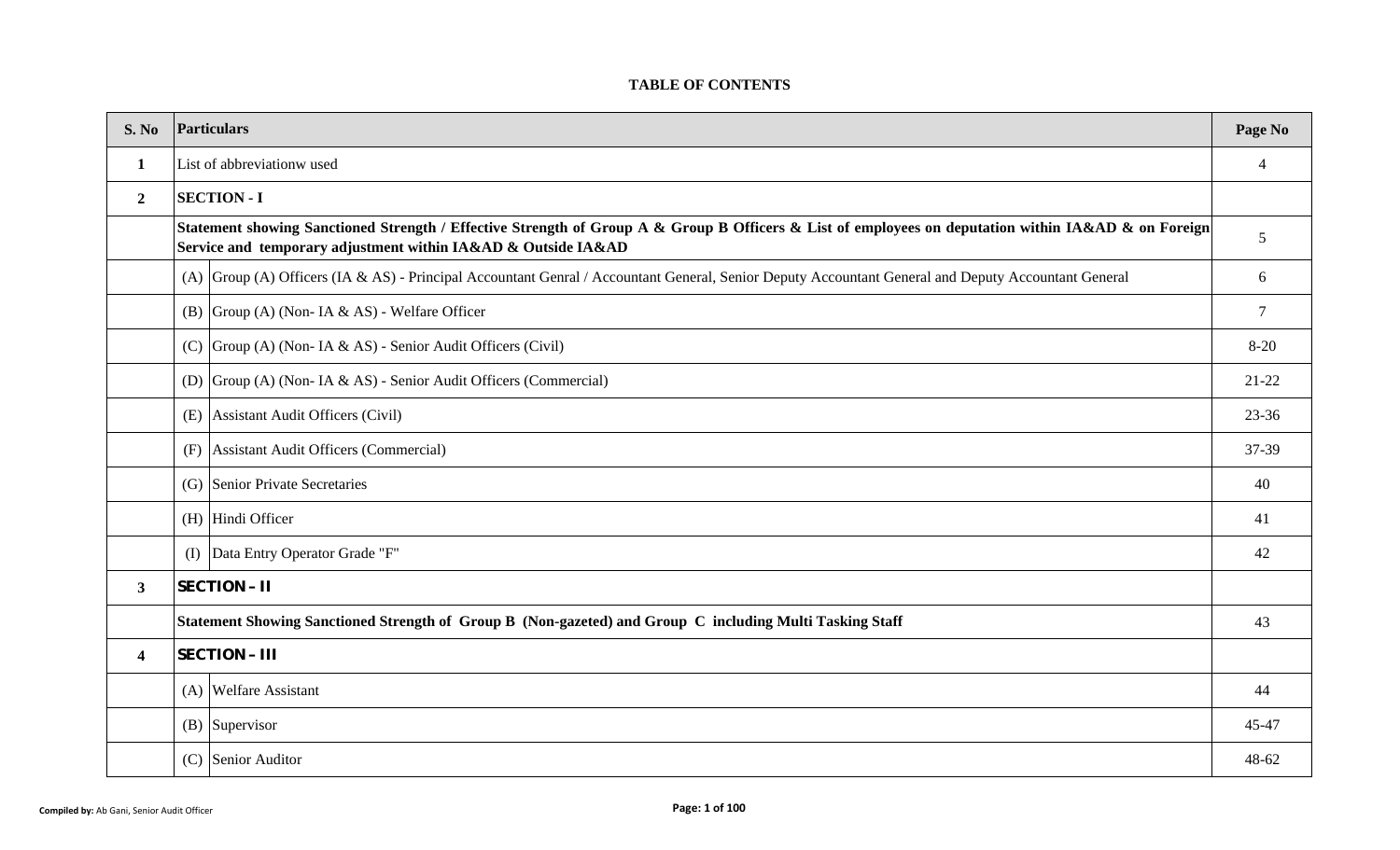| S. No                   |     | Particulars                                                                                                                   | Page No |
|-------------------------|-----|-------------------------------------------------------------------------------------------------------------------------------|---------|
|                         |     | $(D)$ Auditor                                                                                                                 | 63-64   |
|                         |     | $(E)$ Clerk                                                                                                                   | 65-68   |
|                         |     | (F) Senior Hindi Translator                                                                                                   | 69      |
|                         |     | (G) Junior Hindi Translator                                                                                                   | 70      |
|                         |     | (H) Private Secretary                                                                                                         | 71      |
|                         |     | (I) Stenographer Grade-III                                                                                                    | 72      |
|                         | (J) | Data Entry Operator Grade "E"                                                                                                 | 73      |
|                         |     | (K) Senior Console Operator                                                                                                   | 74      |
|                         |     | (L) Data Entry Operator Grade "B"                                                                                             | 75      |
|                         |     | (M) Data Entry Operator Grade "A"                                                                                             | 76-78   |
|                         |     | $(N)$ Staff Car Driver                                                                                                        | 79      |
|                         |     | (O) Multi Tasking Staff                                                                                                       | 80-86   |
| $\overline{\mathbf{4}}$ |     | <b>SECTION - IV</b>                                                                                                           |         |
|                         |     | (A) List of persons on deputation to other offices within IA&AD                                                               | 87-88   |
|                         |     | (B) List of persons on deputation to offices outside IA&AD                                                                    | 89      |
|                         |     | (C) List of persons on deputation from $A&E$ office                                                                           | 90      |
|                         |     | (D) List of persons on Foreign Service                                                                                        | 91      |
|                         |     | (E) List of persons on temporary adjustment within IA&AD                                                                      | 92      |
|                         |     | (F) Posting of Men-in-position as on 01-03-2016 in the Office of Principal Accountant General (Audit), J&K and Ladakh         | 93-94   |
|                         |     | (G) Statement showing Category-wise Persons in position in the Office of Principal Accountant General (Audit), J&K and Ladakh | 95-96   |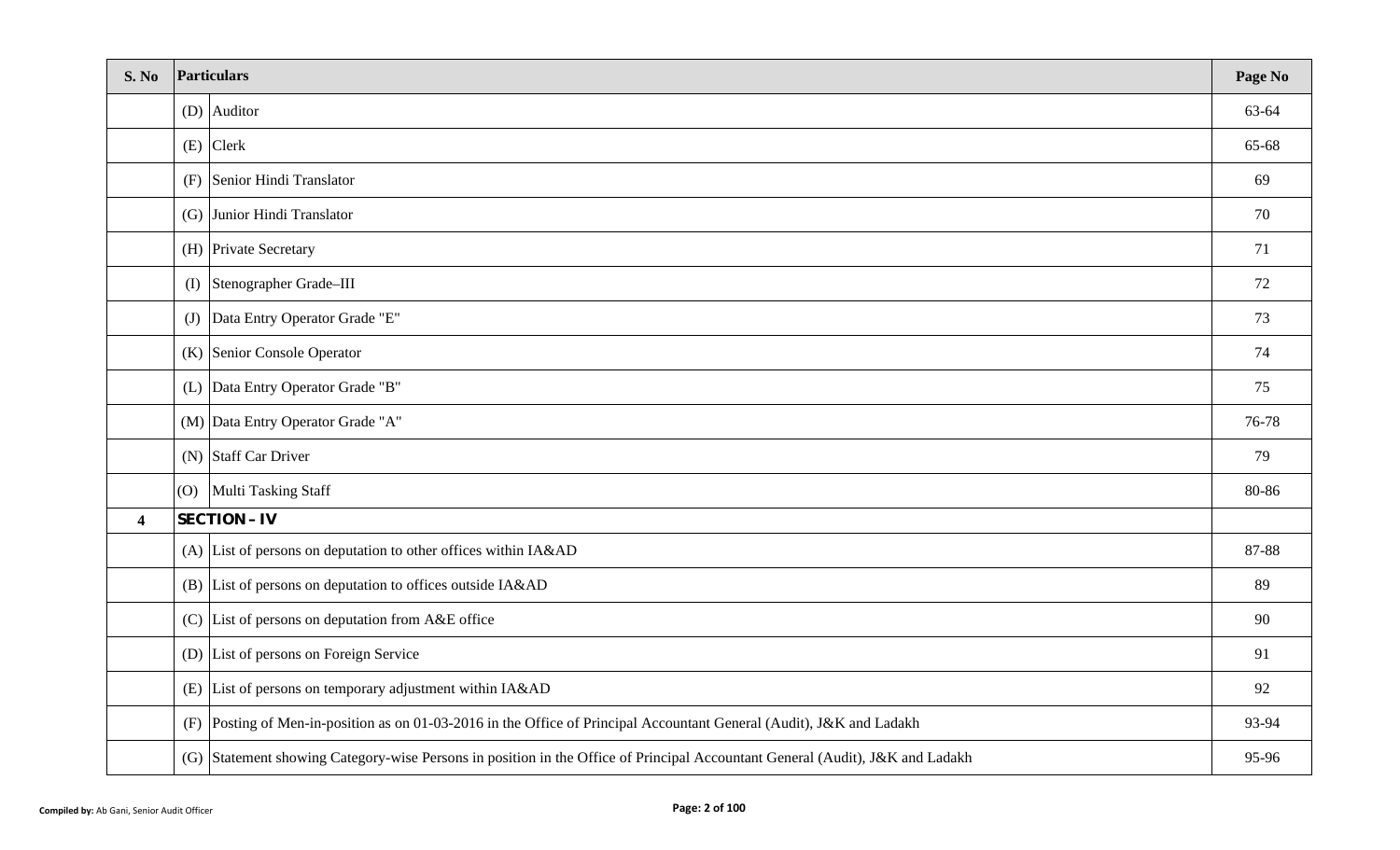| <b>S. No</b> |     | <b>Particulars</b>                                                                                                                                                                    | Page No |
|--------------|-----|---------------------------------------------------------------------------------------------------------------------------------------------------------------------------------------|---------|
|              | (H) | Statement showing Community wise breakup of each cadre of employees (effective strength) by sex and religion in the Office of Principal Accountant General<br>(Audit), J&K and Ladakh | 97-98   |
|              |     | Educational Qualification of Staff (PIP) in the Office of Principal Accountant General (Audit), J&K and Ladakh                                                                        | 99-100  |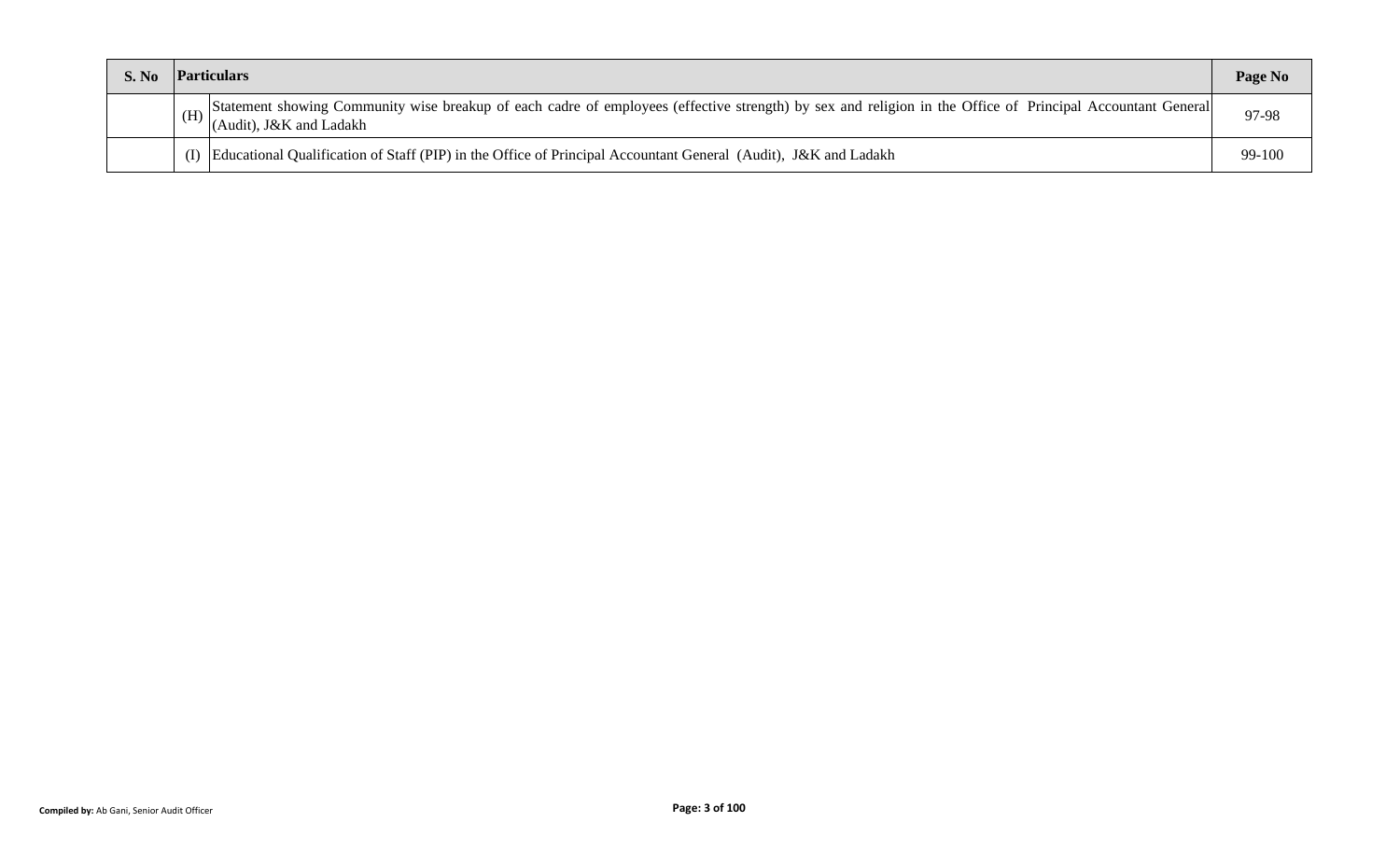## **LIST OF ABBREVIATIONS**

|                | <b>S.NO ABBREVIATIONS FULL FORM</b> |                                      |    | <b>S.NO ABBREVIATIONS FULL FORM</b> |                                    |
|----------------|-------------------------------------|--------------------------------------|----|-------------------------------------|------------------------------------|
|                | <b>AAO</b>                          | <b>ASSISTANT AUDIT OFFICER</b>       | 18 | <b>MTS</b>                          | MULTI TASKING STAFF                |
| 2              | AAO(C)                              | ASSISTANT AUDIT OFFICER (COMMERCIAL) | 19 | <b>OBC</b>                          | OTHER BACKWARD CLASSES             |
| 3              | <b>ADR</b>                          | <b>AUDITOR</b>                       | 20 | <b>ON DEPU</b>                      | ON DEPUTATION                      |
| $\overline{4}$ | AG                                  | <b>ACCOUNTANT GENERAL</b>            | 21 | PAG                                 | PRINCIPALACCOUNTANT GENERAL        |
| 5              | AO                                  | <b>AUDIT OFFICER</b>                 | 22 | PH                                  | PHYSICALLY HANDICAPPED             |
| 6              | AO(C)                               | AUDIT OFFICER (COMMERCIAL)           | 23 | <b>RTI</b>                          | REGIONAL TRAINING INSTITUTE        |
| -7             | <b>APPT</b>                         | <b>APPOINTMENT</b>                   | 24 | <b>SC</b>                           | <b>SCHEDULED CASTE</b>             |
| 8              | CAG                                 | COMPTROLLER AND AUDITOR GENERAL      | 25 | <b>SHT</b>                          | <b>SENIOR HINDI TRANSLATOR</b>     |
| 9              | CO                                  | <b>CONSOLE OPERATOR</b>              | 26 | <b>SO</b>                           | <b>SECTION OFFICER</b>             |
| 10             | <b>DAG</b>                          | DEPUTY ACCOUNTANT GENERAL            | 27 | <b>SOGE</b>                         | SECTION OFFICERS GRADE EXAMINATION |
| 11             | <b>DEO</b>                          | <b>DATA ENTRY OPERATOR</b>           | 28 | <b>SR ADR</b>                       | <b>SENIOR AUDITOR</b>              |
| 12             | DG                                  | DIRECTOR GENERAL                     | 29 | <b>SR AO</b>                        | <b>SENIOR AUDIT OFFICER</b>        |
| 13             | HO                                  | <b>HINDI OFFICER</b>                 | 30 | SR AO (C)                           | SENIOR AUDIT OFFICER (COMMERCIAL)  |
| 14             | <b>HQRS</b>                         | <b>HEADQUARTERS</b>                  | 31 | <b>ST</b>                           | <b>SCHEDULED TRIBE</b>             |
| 15             | IA&AD                               | INDIAN AUDIT & ACCOUNTS DEPARTMENT   | 32 | <b>STENO</b>                        | <b>STENOGRAPHER</b>                |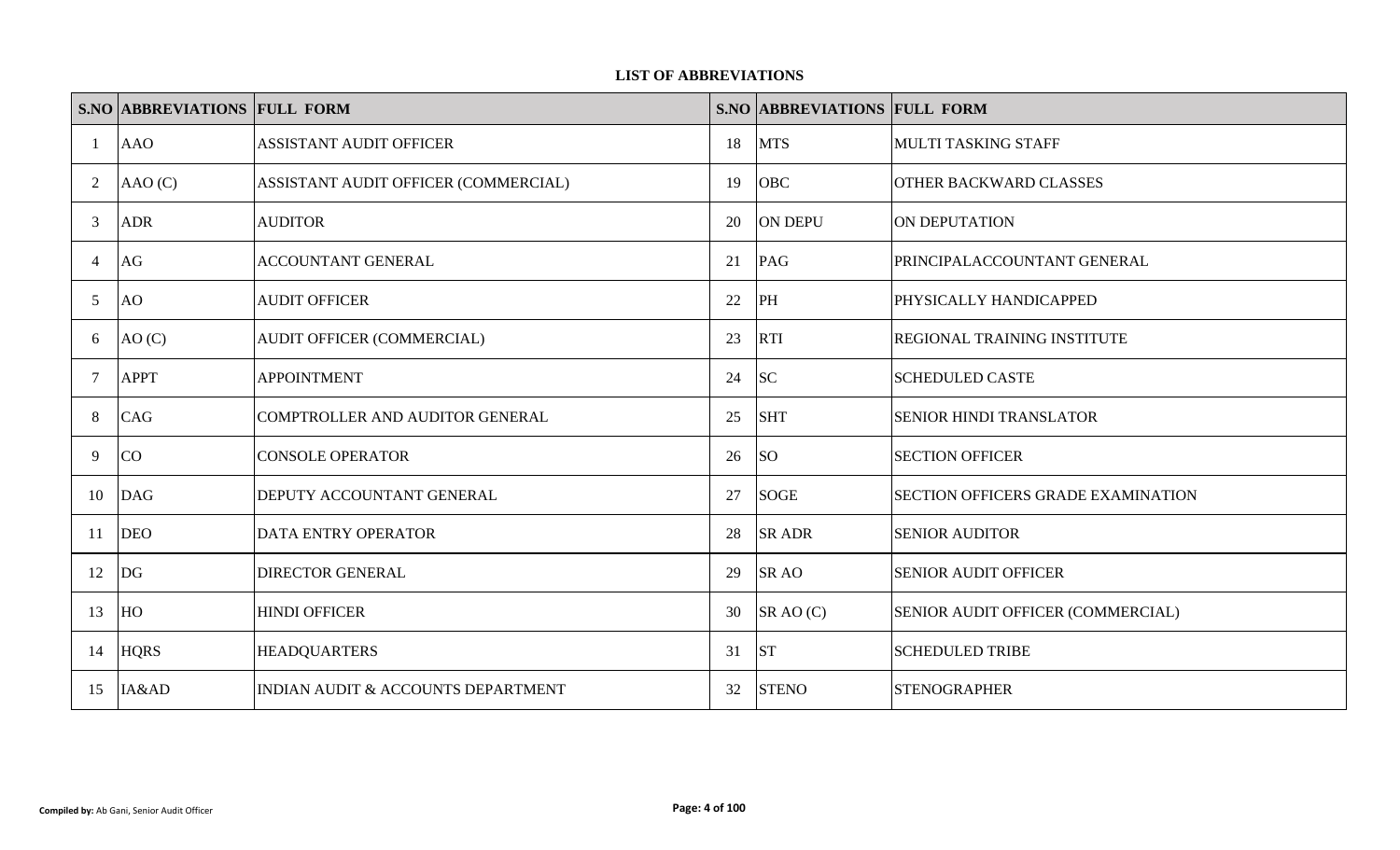# **SECTION I**

## **STATEMENT SHOWING SANCTIONED / EFFECTIVE STRENGTH OF GROUP 'A' & GROUP 'B' OFFICERS OF THE OFFICE OF PRINCIPAL ACCOUNTANT GENERAL (AUDIT), JAMMU & KASHMIR AND LADAKH AS ON 01 MARCH 2020**

|                             | <b>SANCTIONED STRENGTH</b> | <b>ACTUALLY EMPLOYED</b> | <b>VACANT POSTS</b> |
|-----------------------------|----------------------------|--------------------------|---------------------|
| $GROUP(A)$ - Induction      |                            |                          |                     |
| $GROUP(A)$ - Non Induction  | 94                         |                          |                     |
| <b>GROUP</b> (B) (Gazetted) | 311                        | 212                      | 99                  |

|                           | <b>SrAO</b> (Civil) | <b>Sr AO (Coml)</b> | <b>DEO Grade "F"</b> | <b>AAO</b> (Civil) | AAO (Coml) | <b>Senior Private</b><br><b>Secretary</b> | <b>Hindi Officer</b> | <b>Total</b> |
|---------------------------|---------------------|---------------------|----------------------|--------------------|------------|-------------------------------------------|----------------------|--------------|
| Sanctioned Strength       | 94                  | 11                  |                      | 179                | 23         |                                           |                      | 311          |
| <b>Effective Strength</b> | 83                  | 10                  |                      | 101                | 15         |                                           |                      | 210          |
| <b>Vacancy</b>            | TТ                  |                     |                      | 78                 |            |                                           |                      | 101          |

| <b>Cadre</b>                   | List of employees on deputation within and outside IA&AD | <b>List of temporary adjustment within and</b><br><b>Outside IA &amp; AD</b> | <b>List of Persons on Foreign Service</b> | <b>Grand Total</b> |
|--------------------------------|----------------------------------------------------------|------------------------------------------------------------------------------|-------------------------------------------|--------------------|
| Senior Audit Officer           |                                                          |                                                                              |                                           |                    |
| <b>Assistant Audit Officer</b> |                                                          |                                                                              |                                           |                    |
| Total                          |                                                          |                                                                              |                                           |                    |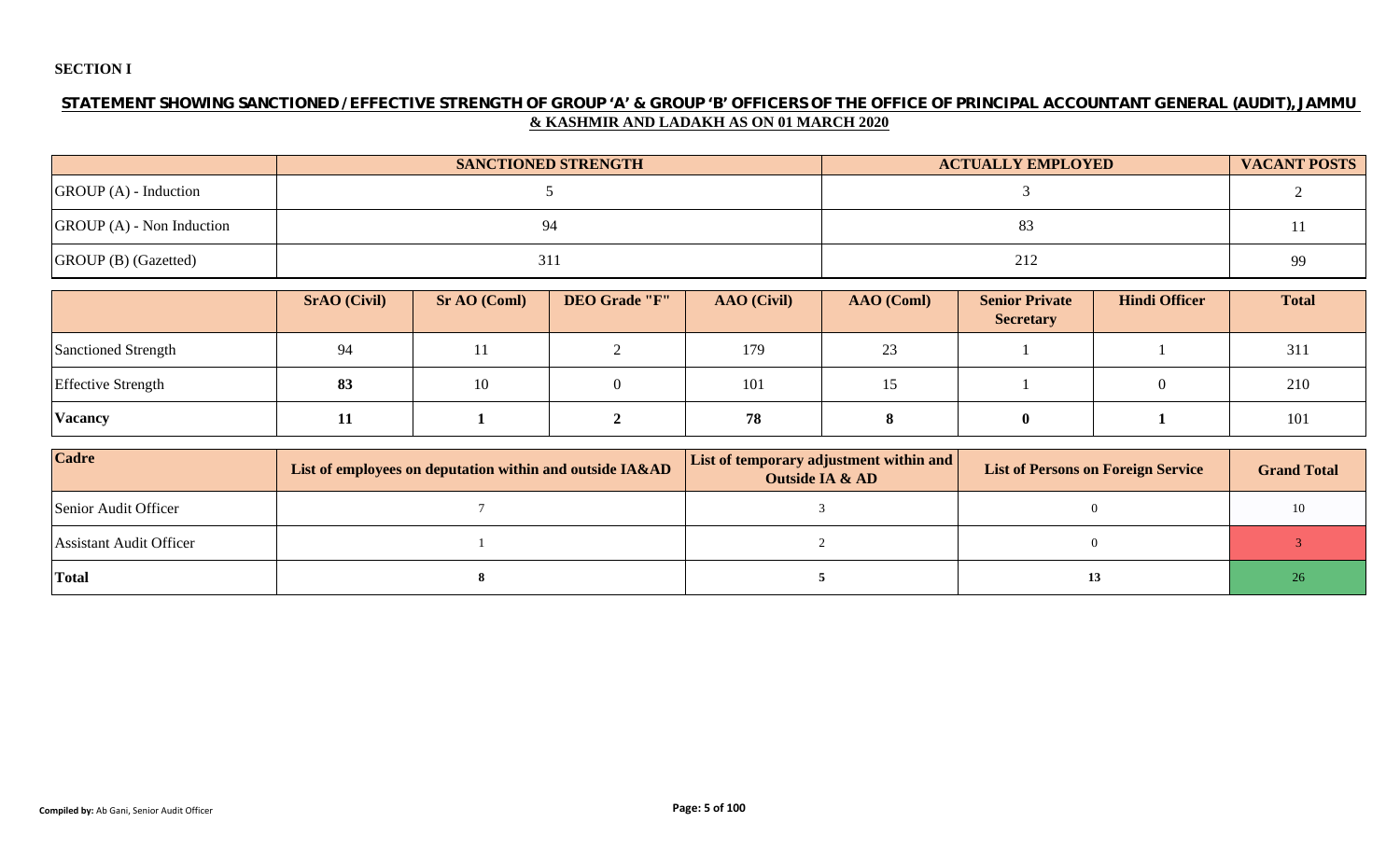#### **SECTION - 1 (A)**

#### **List of Group (A) Officer (IA&AS)**

| S. No Name     |                                      | Qualification                     | <b>Designation</b>                       |           | <b>Whether belongs</b><br>to $SC/ST$ |            | Date of Birth   Date of commencement<br>of Government Service |    | Date of continuous<br>appointment ot the<br>cadre | Date of<br><b>Joining</b> |
|----------------|--------------------------------------|-----------------------------------|------------------------------------------|-----------|--------------------------------------|------------|---------------------------------------------------------------|----|---------------------------------------------------|---------------------------|
|                | <b>SUSHIL KUMAR</b><br><b>THAKUR</b> | B.A. (Hons.), C.I.A.,<br>C.I.S.A. | <b>Accountant General</b>                | <b>ST</b> |                                      | 21-06-1973 | 23-08-1997                                                    | AN | 22-07-2013                                        | 02-11-2017                |
| $\overline{2}$ | <b>TSEWANG</b><br><b>THARCHIN</b>    | B.A., C.I.S.A.                    | Senior Deputy Accountant General<br>Admn | <b>ST</b> |                                      | 02-09-1979 | 18-08-2007                                                    |    | $01-07-2015$                                      | $31 - 10 - 2016$          |
| 3              | <b>JAY PRAKASH</b>                   | M.Com                             | GS/SS<br>Deputy Accountant General       | <b>SC</b> |                                      | 01-10-1972 | 04-05-1995                                                    |    | 01-01-2018                                        | 14-05-2019                |
| $\overline{4}$ | <b>SUMEET KUMAR</b>                  | B.Sc                              | E&R<br>Deputy Accountant General         | <b>UR</b> |                                      | 15-03-1990 | 01-09-2014                                                    |    | 01-01-2018                                        | 27-06-2019                |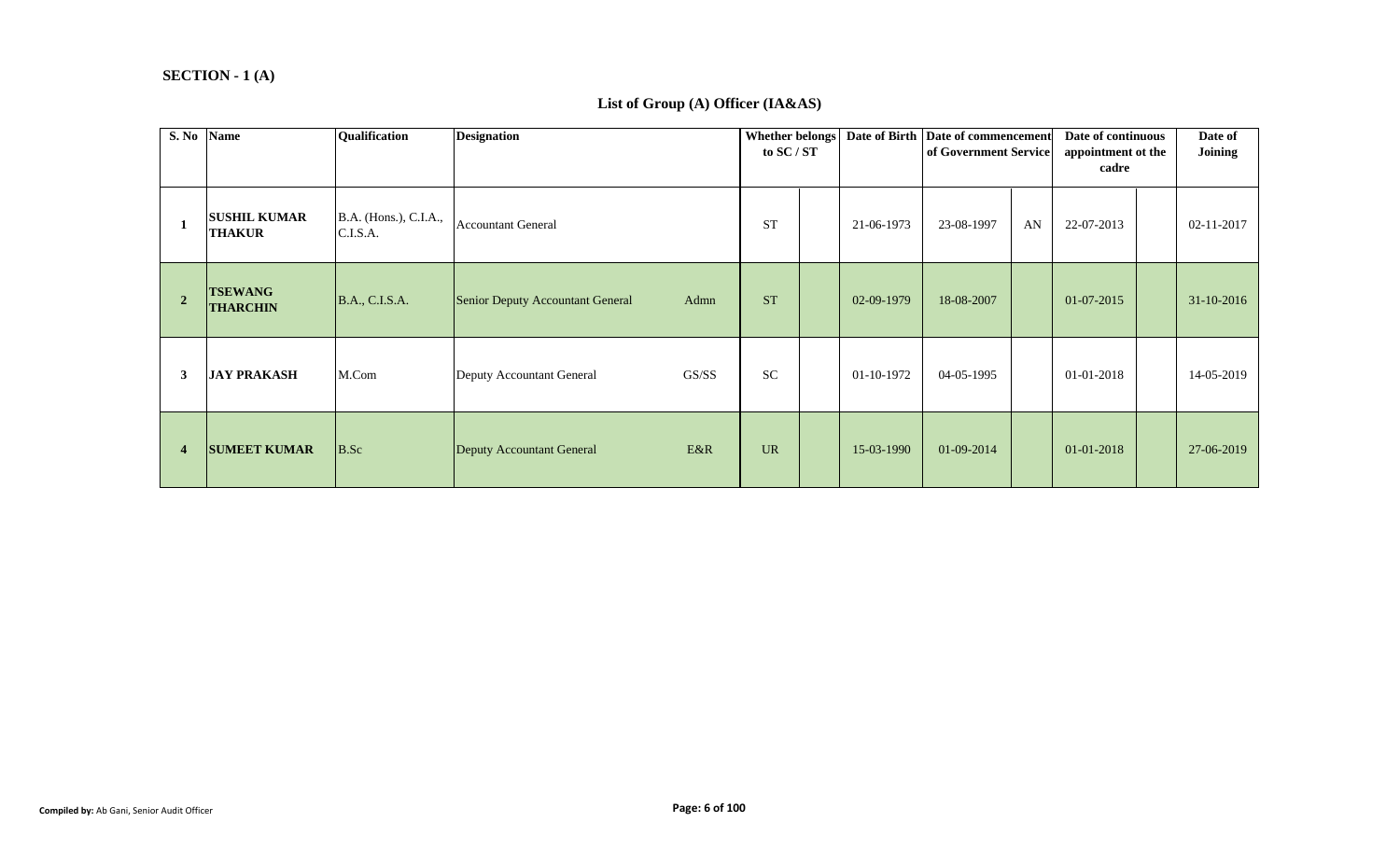## **Non IA&AS**

#### **WELFARE OFFICER**

| S. No Name |            | <b>Designation</b> | to SC / ST | Whether belongs   Date of Birth | Date of<br>commencement of<br><b>Government Service</b> | Date of continuous<br>appointment ot the<br>cadre | Date of<br><b>Joining</b> |
|------------|------------|--------------------|------------|---------------------------------|---------------------------------------------------------|---------------------------------------------------|---------------------------|
|            | <b>NIL</b> |                    |            |                                 |                                                         |                                                   |                           |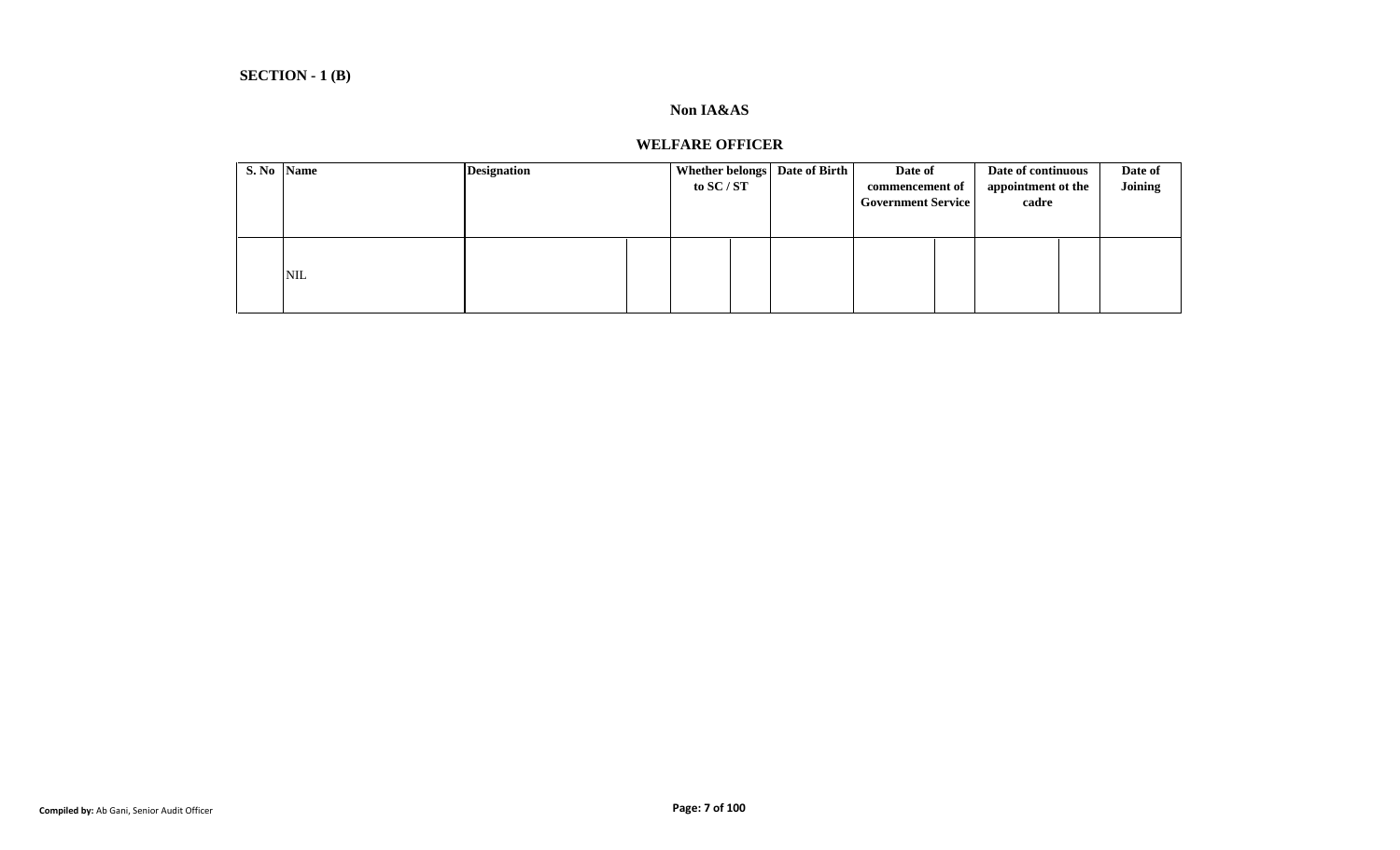#### **SENIOR AUDIT OFFICER (CIVIL)**

## **PAY LEVEL 10**

## **Sanctioned Strength: 94 (51 Permanent, 43 Temporary)**

| S. No                   | <b>Employee Code</b>                | <b>Name / Qualification</b>                      |             | Whether<br>Date of<br><b>Birth</b><br>belongs to<br>SC/ST |            | Date of<br>commencement<br>of Government<br><b>Service</b> |  | Date of<br>continuous<br>appointment to<br>the cadre | Year of<br>passing<br><b>SAS</b> | and date of confirmation |                         | Post in which confirmed Pay Level / Pay in<br>Pay Level |          | <b>DNI</b> | <b>MACP</b><br>allowed<br>(I, II, III) | (I, II) | <b>CPD</b> Remarks                             |
|-------------------------|-------------------------------------|--------------------------------------------------|-------------|-----------------------------------------------------------|------------|------------------------------------------------------------|--|------------------------------------------------------|----------------------------------|--------------------------|-------------------------|---------------------------------------------------------|----------|------------|----------------------------------------|---------|------------------------------------------------|
| -1                      | <b>JKSRA 3070104</b>                | <b>GANESH DUTT</b><br><b>KHAJURIA</b>            | <b>BCom</b> | <b>UR</b>                                                 | 23-09-1960 | 11-02-1982                                                 |  | 03-01-2011                                           | 1989                             |                          | Accountant 01-04-1988   | 10                                                      | 1,01,400 | Jul-20     |                                        |         |                                                |
| $\overline{2}$          | <b>JKSRA 3070114</b>                | <b>JITENDER</b><br><b>KUMAR</b><br><b>PANDIT</b> | <b>BSc</b>  | $\ensuremath{\mathsf{UR}}\xspace$                         | 02-03-1961 | 20-08-1982   AN 03-01-2011                                 |  |                                                      | 1991                             |                          | Accountant 21-08-1985   | 10                                                      | 98,400   | $Jul-20$   |                                        |         | On deputation with RTI<br>Jammu wef 23-10-2013 |
| 3                       | <b>JKSRA 3070119   RAJ KUMAR II</b> |                                                  | <b>BSc</b>  | <b>UR</b>                                                 | 28-03-1961 | 01-09-1982                                                 |  | 03-01-2011                                           | 1992                             |                          | Accountant   01-04-1988 | 10                                                      | 95,500   | Jul-20     |                                        |         |                                                |
| $\overline{\mathbf{4}}$ | <b>JKSRA 3070127</b>                | <b>SANJAY</b><br><b>NEHRU</b>                    | BA          | $\ensuremath{\mathsf{UR}}\xspace$                         | 06-04-1968 | 02-02-1989                                                 |  | 02-01-2012                                           | 1993                             | Clerk                    | 03-02-1991              | 10                                                      | 95,500   | $Jul-20$   |                                        |         |                                                |
| $\overline{5}$          | <b>JKSRA 3070134</b>                | <b>NAZIR AHMAD</b><br><b>DAR</b>                 | <b>BA</b>   | <b>UR</b>                                                 | 20-06-1960 | 22-06-1983                                                 |  | 02-01-2012                                           | 1994                             |                          | Accountant   01-04-1988 | 10                                                      | 95,500   | $Jul-20$   |                                        |         |                                                |
| 6                       | <b>JKSRA 3070135</b>                | <b>VIR KRISHEN</b><br><b>BHAT</b>                | <b>BSc</b>  | $\ensuremath{\mathsf{UR}}\xspace$                         | 09-02-1965 | 14-02-1989                                                 |  | 24-01-2012                                           | 1994                             | Clerk                    | 15-02-1991              | 10                                                      | 95,500   | $Jul-20$   | $\mathbf{I}$                           |         | Qualified CPD I held in<br>August 2015         |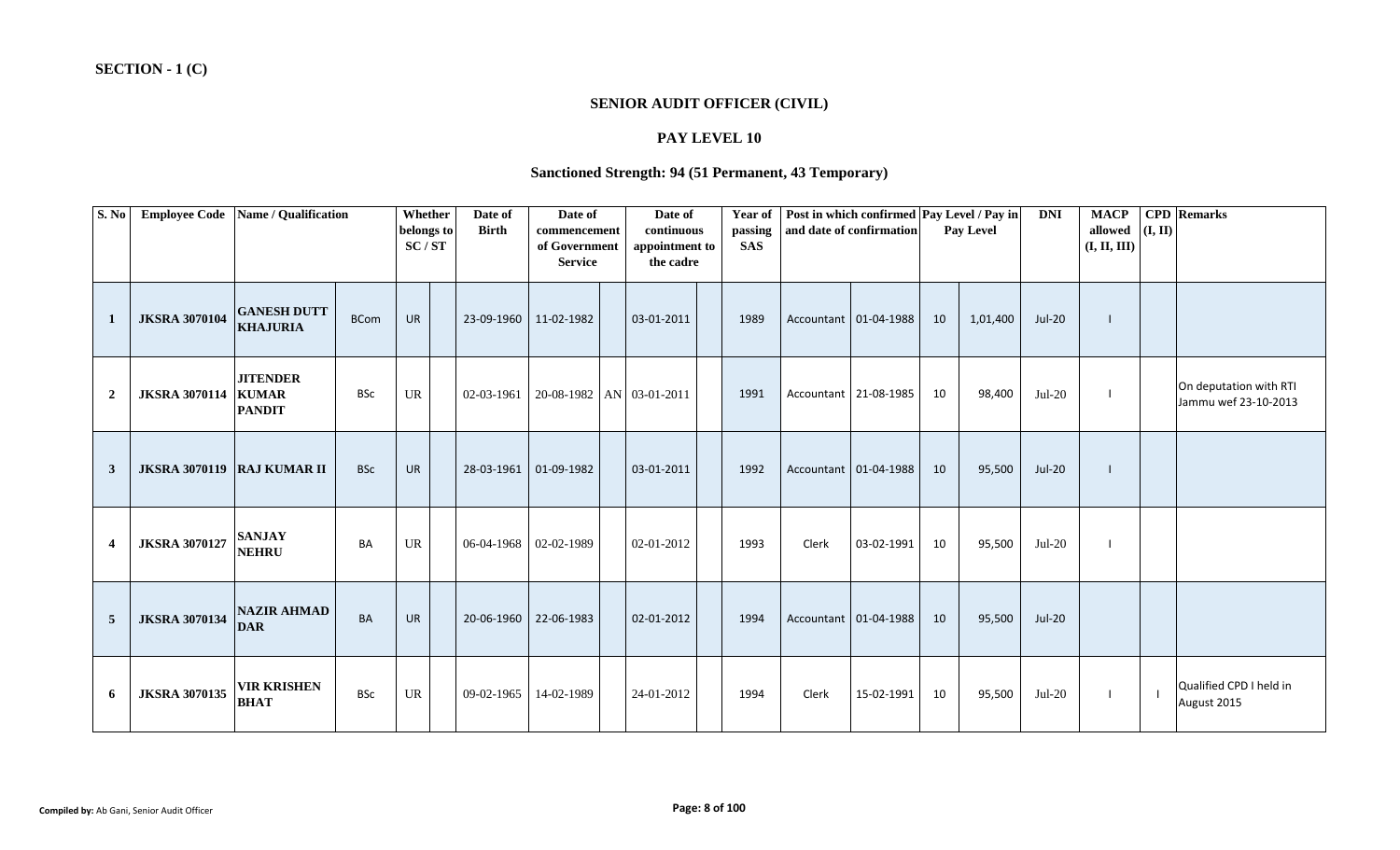| S. No          |                                 | <b>Employee Code</b> Name / Qualification |            | Whether<br>belongs to<br>SC/ST    | Date of<br><b>Birth</b> | Date of<br>commencement<br>of Government<br><b>Service</b> | Date of<br>continuous<br>appointment to<br>the cadre |  | <b>Year of</b><br>passing<br><b>SAS</b> | and date of confirmation |                         | Post in which confirmed Pay Level / Pay in<br>Pay Level |        | <b>DNI</b>    | <b>MACP</b><br>allowed<br>(I, II, III) | (I, II)        | <b>CPD</b> Remarks                                                                                                       |
|----------------|---------------------------------|-------------------------------------------|------------|-----------------------------------|-------------------------|------------------------------------------------------------|------------------------------------------------------|--|-----------------------------------------|--------------------------|-------------------------|---------------------------------------------------------|--------|---------------|----------------------------------------|----------------|--------------------------------------------------------------------------------------------------------------------------|
| $\overline{7}$ | <b>JKSRA 3070136</b>            | <b>BAL KRISHEN</b><br><b>NAZAR</b>        | <b>BSc</b> | UR                                | 10-08-1964              | 01-05-1989                                                 | 01-01-2013                                           |  | 1994                                    | Clerk                    | 02-05-1991              | 10                                                      | 98,400 | Jul-20        | $\blacksquare$                         | $\blacksquare$ | Qualified CPD I held in<br><b>March 2014</b>                                                                             |
| 8              | <b>JKSRA 3070140 ROZI WALI</b>  |                                           | <b>BSc</b> | $\ensuremath{\mathsf{UR}}\xspace$ | 30-04-1966              | 13-02-1990                                                 | 01-01-2013                                           |  | 1996                                    | Clerk                    | 14-02-1992              | 10                                                      | 90,000 | $Jul-20$      | $\blacksquare$                         |                |                                                                                                                          |
| 9              | <b>JKSRA 3070189</b>            | <b>SWARAN</b><br><b>SINGH</b>             | <b>BA</b>  | <b>SC</b>                         | 15-12-1962              | 14-06-1994                                                 | 01-01-2013                                           |  | 2003                                    | Auditor                  | 15-06-1996              | 10                                                      | 87,400 | <b>Jul-20</b> |                                        | $\perp$        | Qualified CPD I held in<br>August 2015                                                                                   |
| 10             | <b>JKSRA 3070190</b>            | <b>SURINDER</b><br><b>KUMAR</b>           | <b>BSc</b> | <b>SC</b>                         | 12-11-1967              | 18-11-1993                                                 | 01-01-2013                                           |  | 2003                                    | Auditor                  | 18-11-1995              | 10                                                      | 84,900 | Jul-20        |                                        |                |                                                                                                                          |
| 11             | <b>JKSRA 3070192</b>            | <b>JOGINDER</b><br><b>SINGH</b>           | <b>BA</b>  | SC                                | 15-07-1967              | 03-05-1995                                                 | 01-01-2013                                           |  | 2003                                    | Auditor                  | 04-05-1997              | 10                                                      | 82,400 | <b>Jul-20</b> |                                        |                |                                                                                                                          |
| 12             | <b>JKSRA 3070146</b>            | <b>KEWAL</b><br><b>KRISHAN</b>            | BA         | <b>UR</b>                         | 17-04-1960              | 10-05-1982                                                 | 01-01-2014                                           |  | 1996                                    |                          | Accountant   10-04-1988 | 10                                                      | 90,000 | $Jul-20$      | $\blacksquare$                         |                |                                                                                                                          |
| 13             | JKGWA 3070148 VIJAY KUMAR       |                                           | <b>BSc</b> | <b>UR</b>                         | 10-04-1966              | 01-02-1989                                                 | 01-01-2014                                           |  | 1996                                    | Clerk                    | 02-02-1991              | 10                                                      | 92,700 | <b>Jul-20</b> | $\perp$                                | $\blacksquare$ | On temporary adjustment<br>with AG (Audit), G&SSA MP,<br>Gwalior wef 15-04-1991<br>Qualified CPD I held in<br>March 2015 |
| 14             | <b>JKSRA 3070149 ANITA DHAR</b> |                                           | <b>BSc</b> | UR                                | 15-10-1966              | 12-02-1990                                                 | 01-01-2014                                           |  | 1996                                    | Clerk                    | 13-02-1992              | 10                                                      | 90,000 | $Jul-20$      | $\blacksquare$                         |                |                                                                                                                          |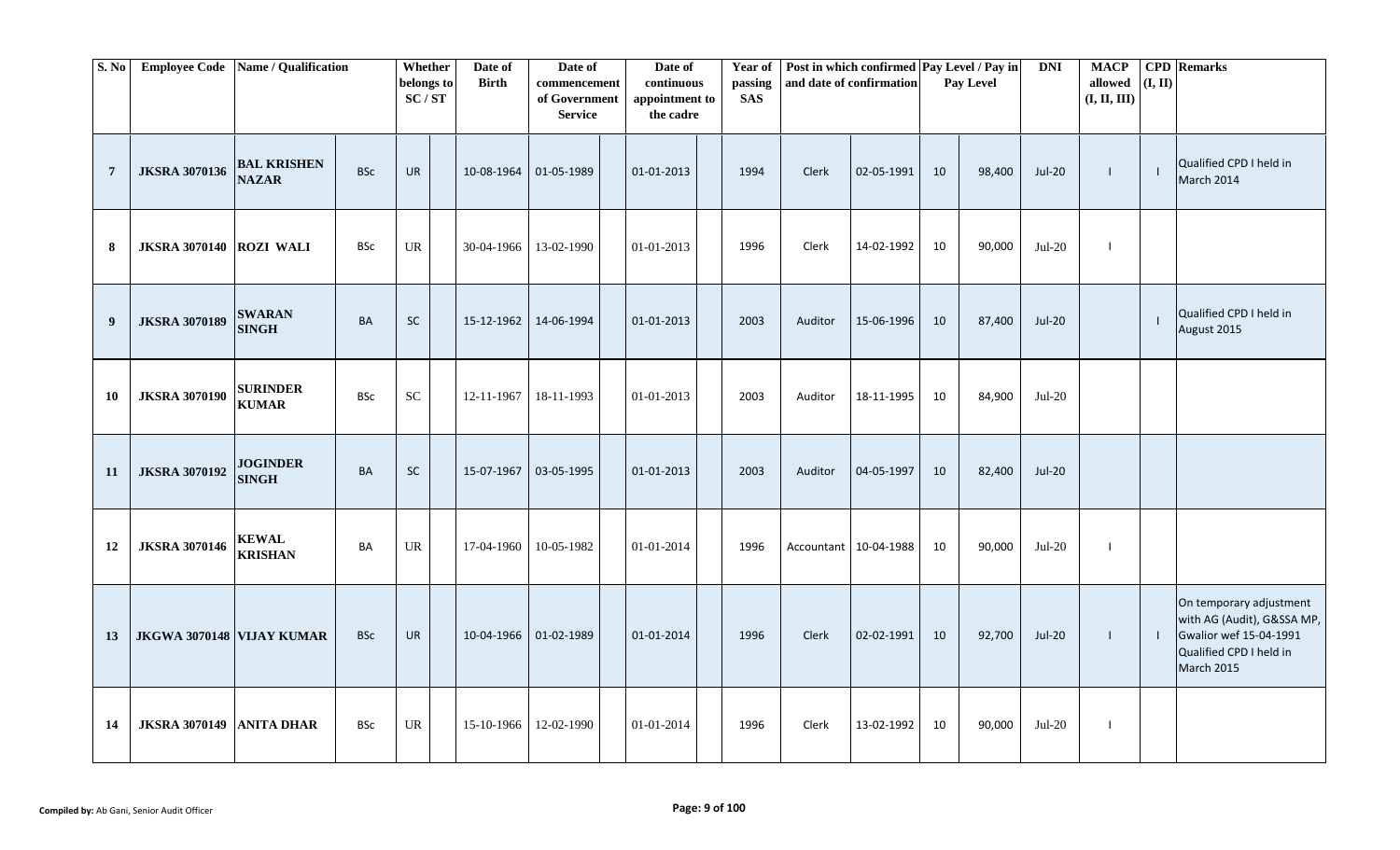| S. No |                                 | Employee Code Name / Qualification                  |            | Whether<br>belongs to<br>SC/ST | Date of<br><b>Birth</b> | Date of<br>commencement<br>of Government<br><b>Service</b> | Date of<br>continuous<br>appointment to<br>the cadre | Year of<br>passing<br><b>SAS</b> | Post in which confirmed Pay Level / Pay in<br>and date of confirmation |            |    |        |               |  |  |                                                                                            |  |  |  |  |  |  |  |  |  | Pay Level | <b>DNI</b> | <b>MACP</b><br>allowed<br>(I, II, III) | (I, II) | <b>CPD</b> Remarks |
|-------|---------------------------------|-----------------------------------------------------|------------|--------------------------------|-------------------------|------------------------------------------------------------|------------------------------------------------------|----------------------------------|------------------------------------------------------------------------|------------|----|--------|---------------|--|--|--------------------------------------------------------------------------------------------|--|--|--|--|--|--|--|--|--|-----------|------------|----------------------------------------|---------|--------------------|
| 15    | <b>JKSRA 3070150</b>            | <b>ZAHOOR</b><br><b>AHMAD BHAT-</b><br>$\mathbf{H}$ | <b>BSc</b> | <b>UR</b>                      | 25-10-1968              | 08-07-1991                                                 | 01-01-2014                                           | 1996                             | Auditor                                                                | 09-07-1993 | 10 | 90,000 | <b>Jul-20</b> |  |  |                                                                                            |  |  |  |  |  |  |  |  |  |           |            |                                        |         |                    |
| 16    | <b>JKSRA 3070151</b>            | <b>ARIF HUSSAIN</b><br><b>SHEIKH</b>                | <b>BSc</b> | <b>UR</b>                      | 07-03-1970   28-06-1991 |                                                            | 01-01-2014                                           | 1996                             | Clerk                                                                  | 28-06-1993 | 10 | 90,000 | $Jul-20$      |  |  |                                                                                            |  |  |  |  |  |  |  |  |  |           |            |                                        |         |                    |
| 17    | JKSRA 3070154 SUNITA KOUL       |                                                     | <b>BSc</b> | <b>UR</b>                      | 10-09-1967              | 12-02-1990                                                 | 01-01-2014                                           | 1997                             | Clerk                                                                  | 13-02-1992 | 10 | 87,400 | <b>Jul-20</b> |  |  | Qualified CPD I held in<br>August 2015                                                     |  |  |  |  |  |  |  |  |  |           |            |                                        |         |                    |
| 18    | <b>JKSRA 3070159</b>            | <b>SATESH</b><br><b>KUMAR BHAT</b>                  | BA         | UR.                            | 06-04-1964              | 04-09-1989                                                 | 01-01-2015                                           | 1998                             | Clerk                                                                  | 05-09-1991 | 10 | 84,900 | $Jul-20$      |  |  |                                                                                            |  |  |  |  |  |  |  |  |  |           |            |                                        |         |                    |
| 19    | <b>JKSRA 3070160</b>            | <b>RAJESH</b><br><b>TICKOO</b>                      | <b>BSc</b> | <b>UR</b>                      | 15-10-1969              | 24-08-1994                                                 | 01-01-2015                                           | 1998                             | Auditor                                                                | 25-08-1996 | 10 | 87,400 | <b>Jul-20</b> |  |  |                                                                                            |  |  |  |  |  |  |  |  |  |           |            |                                        |         |                    |
| 20    | <b>JKSRA 3070161</b>            | <b>CHAND JI</b><br><b>RAINA</b>                     | <b>BSc</b> | <b>UR</b>                      | 15-04-1969 30-09-1994   |                                                            | 01-01-2015                                           | 1998                             | Auditor                                                                | 01-10-1996 | 10 | 87,400 | $Jul-20$      |  |  | Qualified CPD I held in<br>August 2014                                                     |  |  |  |  |  |  |  |  |  |           |            |                                        |         |                    |
| 21    | <b>JKNDX 3070162</b>            | <b>RAJANDER</b><br><b>RAZDAN</b>                    | <b>BSc</b> | <b>UR</b>                      | 10-03-1970              | 05-12-1995                                                 | 01-01-2015                                           | 1998                             | Auditor                                                                | 06-12-1997 | 10 | 87,400 | <b>Jul-20</b> |  |  | On deputation with CAG of<br>India wef 03-03-2010<br>Qualified CPD I held in<br>March 2016 |  |  |  |  |  |  |  |  |  |           |            |                                        |         |                    |
| 22    | <b>JKGWA 3070163 SUNIL DHAR</b> |                                                     | <b>BSc</b> | UR                             | 25-03-1966              | 03-02-1989                                                 | 01-01-2015                                           | 1999                             | Clerk                                                                  | 04-02-1991 | 10 | 84,900 | $Jul-20$      |  |  | On temporary adjustment<br>with AG (Audit), Haryana,<br>Chandigarh wef 08-04-1991          |  |  |  |  |  |  |  |  |  |           |            |                                        |         |                    |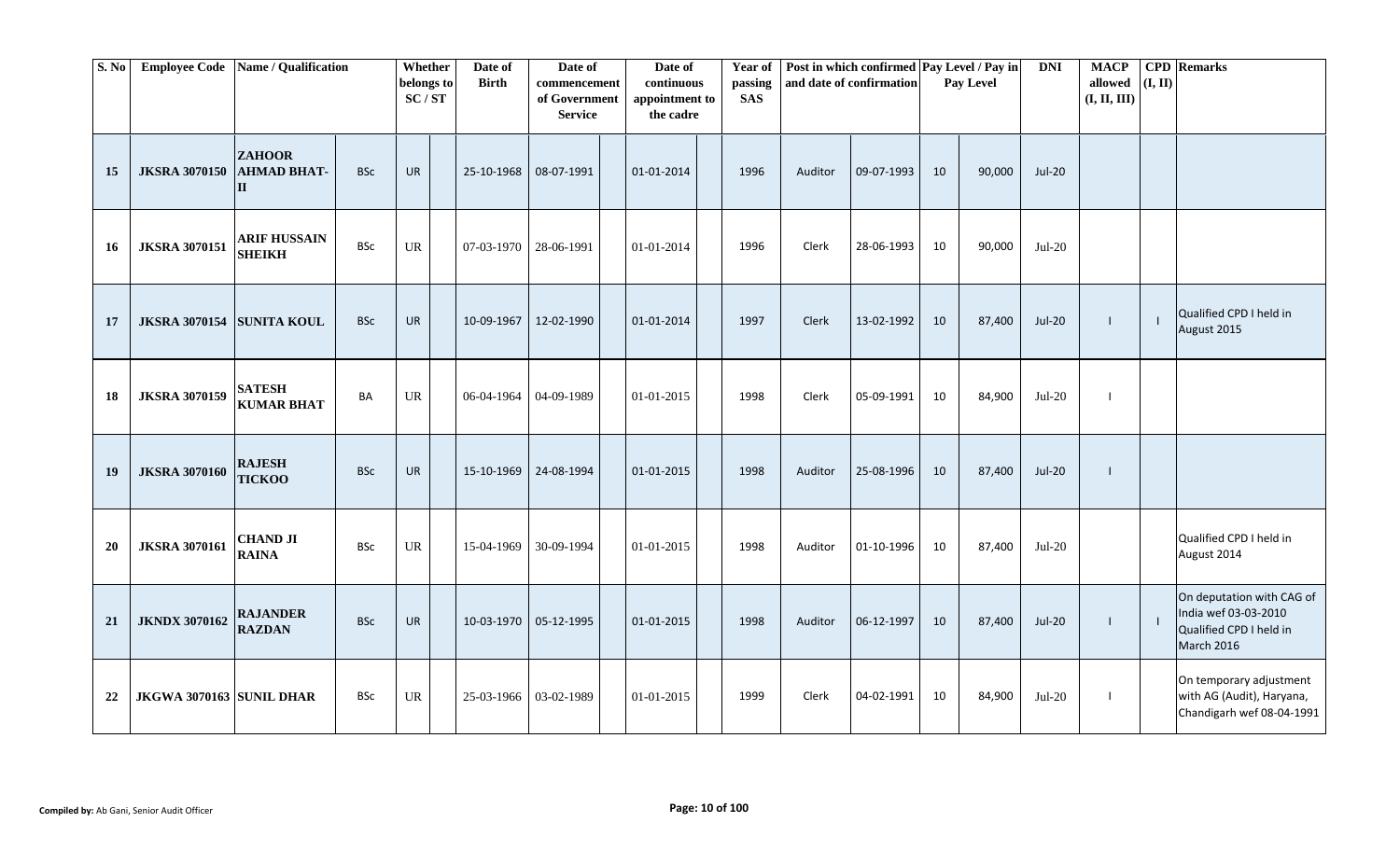| S. No |                                | Employee Code Name / Qualification |             | Whether<br>belongs to<br>SC/ST | Date of<br><b>Birth</b> | Date of<br>commencement<br>of Government<br><b>Service</b> | Date of<br>continuous<br>appointment to<br>the cadre | Year of<br>passing<br><b>SAS</b> |         | Post in which confirmed   Pay Level / Pay in<br>and date of confirmation |    | Pay Level | <b>DNI</b>    | <b>MACP</b><br>allowed<br>(I, II, III) | (I, II)                  | <b>CPD</b> Remarks                                                                                    |
|-------|--------------------------------|------------------------------------|-------------|--------------------------------|-------------------------|------------------------------------------------------------|------------------------------------------------------|----------------------------------|---------|--------------------------------------------------------------------------|----|-----------|---------------|----------------------------------------|--------------------------|-------------------------------------------------------------------------------------------------------|
| 23    | <b>JKSRA 3070164</b>           | <b>VINOD</b><br><b>RAZDAN</b>      | <b>BSc</b>  | <b>UR</b>                      | 30-04-1968 21-11-1994   |                                                            | 01-01-2015                                           | 1999                             | Auditor | 22-11-1996                                                               | 10 | 90,000    | <b>Jul-20</b> | $\mathbf{I}$                           | - 1                      | Qualified CPD I held in<br>March 2015 and RAE held in<br>August 2015                                  |
| 24    | <b>JKNDX 3070165</b>           | <b>SHALINI</b><br><b>TRAKROO</b>   | <b>BSc</b>  | UR                             | 03-02-1970 19-06-1995   |                                                            | 01-01-2015                                           | 1999                             | Auditor | 20-06-1997                                                               | 10 | 84,900    | $Jul-20$      |                                        |                          | On deputation with CAG of<br>India New Delhi wef 01-06-<br>2012                                       |
| 25    |                                | <b>JKNDV 3070166 JYOTI KUMARI</b>  | <b>BSc</b>  | <b>UR</b>                      |                         | 03-03-1970 30-11-1994                                      | 01-01-2015                                           | 1999                             | Auditor | 01-12-1996                                                               | 10 | 90,000    | <b>Jul-20</b> | $\perp$                                | - 1                      | On deputation with CAG of<br>India New Delhi wef 03-08-<br>2011 Qualified CPD I held in<br>March 2014 |
| 26    | <b>JKSRA 3070167 RENU KAUL</b> |                                    | MSc         | <b>UR</b>                      | 11-04-1971              | 01-02-1995                                                 | 01-01-2015                                           | 1999                             | Auditor | 01-02-1997                                                               | 10 | 87,400    | $Jul-20$      | $\blacksquare$                         | $\overline{\phantom{a}}$ | Qualified CPD I held in<br>March 2014                                                                 |
| 27    | <b>JKSRA 3070171</b>           | <b>NARINDER</b><br><b>GUPTA</b>    | <b>BCom</b> | <b>UR</b>                      | 14-05-1971              | 30-01-1995                                                 | 01-01-2015                                           | 1999                             | Auditor | 31-01-1997                                                               | 10 | 87,400    | <b>Jul-20</b> | $\blacksquare$                         | - 1                      | Qualified CPD I held in<br>March 2014                                                                 |
| 28    | <b>JKSRA 3070172</b>           | <b>SUNEETA</b><br><b>PANDITA</b>   | <b>BSc</b>  | UR                             | 23-07-1970 01-02-1995   |                                                            | $01-01-2015$                                         | 1999                             | Auditor | 01-02-1997                                                               | 10 | 84,900    | $Jul-20$      | $\blacksquare$                         | $\blacksquare$           | Qualified CPD I held in<br><b>March 2015</b>                                                          |
| 29    | <b>JKSRA 3070173</b>           | <b>SANJANA</b><br><b>KACHROO</b>   | <b>BSc</b>  | <b>UR</b>                      | 05-12-1970   06-03-1995 |                                                            | 01-01-2015                                           | 1999                             | Auditor | 07-03-1997                                                               | 10 | 87,400    | Jul-20        | $\perp$                                |                          | Qualified CPD I held in<br>August 2014                                                                |
| 30    | <b>JKNOV 3070174</b>           | <b>PAROO</b><br><b>GAGROO</b>      | <b>BSc</b>  | <b>UR</b>                      | 29-10-1968              | 19-06-1995                                                 | $01-01-2015$                                         | 1999                             | Auditor | 20-06-1997                                                               | 10 | 80,000    | $Jul-20$      | - 1                                    |                          | On deputation with CAG of<br>India New Delhi wef 21-09-<br>2012                                       |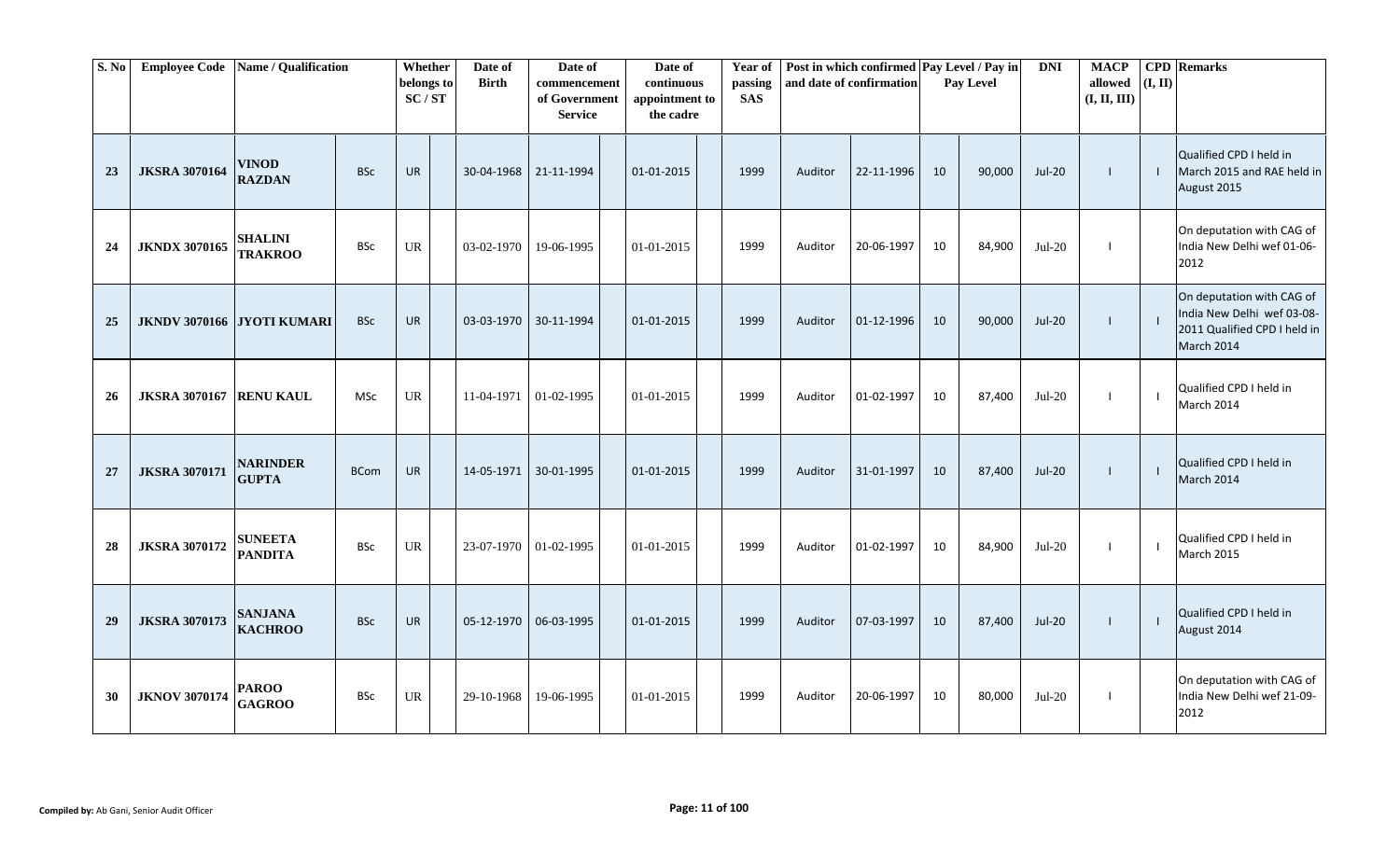| S. No | <b>Employee Code</b>            | Name / Qualification                               |             | Whether<br>belongs to<br>SC/ST | Date of<br><b>Birth</b> | Date of<br>commencement<br>of Government<br><b>Service</b> | Date of<br>continuous<br>appointment to<br>the cadre | Year of<br>passing<br><b>SAS</b> |         | Post in which confirmed Pay Level / Pay in<br>and date of confirmation |    | Pay Level | <b>DNI</b>    | <b>MACP</b><br>allowed<br>(I, II, III) | (I, II)        | <b>CPD</b> Remarks                                                             |
|-------|---------------------------------|----------------------------------------------------|-------------|--------------------------------|-------------------------|------------------------------------------------------------|------------------------------------------------------|----------------------------------|---------|------------------------------------------------------------------------|----|-----------|---------------|----------------------------------------|----------------|--------------------------------------------------------------------------------|
| 31    | <b>JKSRA 3070175</b>            | <b>TAJAMUL</b><br><b>HUSSAIN</b>                   | <b>BSc</b>  | <b>UR</b>                      | 02-03-1969              | 03-07-1991                                                 | 01-01-2015                                           | 1999                             | Clerk   | 03-07-1993                                                             | 10 | 84,900    | <b>Jul-20</b> |                                        | $\blacksquare$ | Qualified CPD I held in<br>March 2016                                          |
| 32    | <b>JKSRA 3070176 RAVI KUMAR</b> |                                                    | <b>BCom</b> | <b>UR</b>                      | 25-01-1967              | 04-09-1992                                                 | 01-04-2015                                           | 1999                             | Clerk   | 04-09-1994                                                             | 10 | 82,400    | $Jul-20$      |                                        |                |                                                                                |
| 33    | JKGWA 3070178 VINOD RAINA       |                                                    | 12th        | <b>UR</b>                      |                         | 09-07-1966 30-01-1989                                      | 01-04-2016                                           | 2000                             | Clerk   | 31-01-1991                                                             | 10 | 87,400    | <b>Jul-20</b> |                                        |                | On temporary adjustment<br>with AG (Audit), G&SSA MP<br>Gwalior wef 08-04-1991 |
| 34    | <b>JKSRA 3070179</b>            | <b>MOHAMAD</b><br><b>AYUB BAZAZ</b>                | <b>BSc</b>  | UR                             | 01-06-1965              | 12-11-1990                                                 | 01-04-2016                                           | 2000                             | Clerk   | 22-11-1992                                                             | 10 | 87,400    | $Jul-20$      |                                        |                |                                                                                |
| 35    | <b>JKSRA 3070180</b>            | <b>AJAY KUMAR</b><br><b>KOUSHAL</b>                | <b>BSc</b>  | <b>UR</b>                      |                         | 27-04-1968 20-07-1994                                      | 01-04-2016                                           | 2000                             | Auditor | 21-07-1996                                                             | 10 | 90,000    | <b>Jul-20</b> |                                        | $\blacksquare$ | Qualified CPD I held in<br>August 2014                                         |
| 36    | <b>JKSRA 3070353</b>            | <b>MUNIR</b><br><b>HUSSAIN</b>                     | BA          | <b>ST</b>                      | 28-10-1968   27-12-1993 |                                                            | 01-04-2016                                           | 2004                             | Auditor | 27-12-1995                                                             | 10 | 84,900    | $Jul-20$      |                                        |                |                                                                                |
| 37    | JKSRA 3070411 MOHD SADIQ        |                                                    | <b>BA</b>   | <b>ST</b>                      |                         | 07-07-1972 31-01-1997                                      | 01-04-2016                                           | 2006                             | Clerk   | 14-01-1999                                                             | 10 | 80,000    | <b>Jul-20</b> |                                        |                |                                                                                |
| 38    | <b>JKSRA 3070181</b>            | <b>RAJNEESH</b><br><b>KUMAR</b><br><b>SABARWAL</b> | BSc         | UR                             | 13-11-1971 29-05-1995   |                                                            | 01-04-2016                                           | 2000                             | Auditor | 30-05-1997                                                             | 10 | 84,900    | $Jul-20$      |                                        | $\blacksquare$ | Qualified CPD I held in<br>August 2015                                         |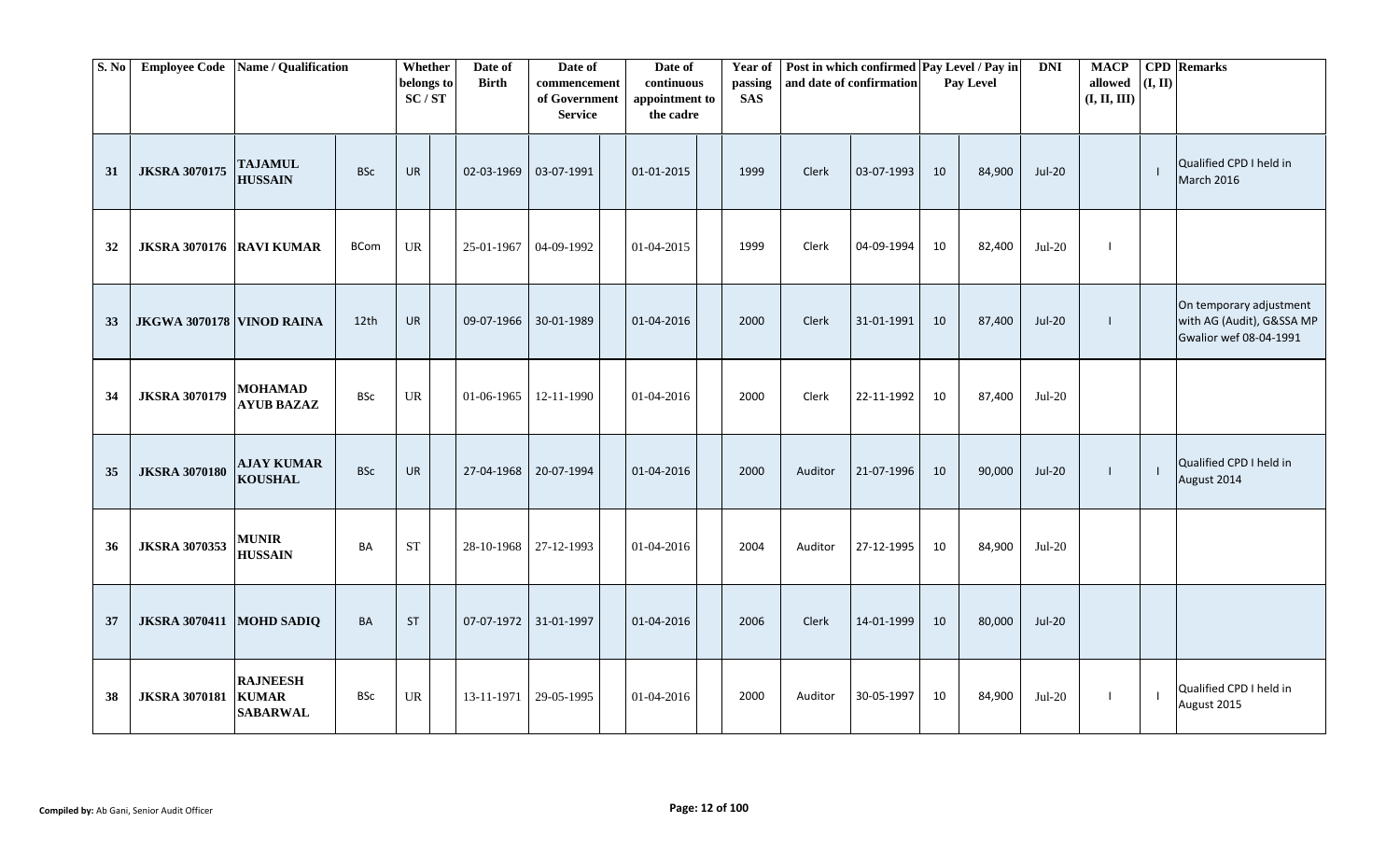| S. No |                      | Employee Code   Name / Qualification             |             | Whether<br>belongs to<br>SC/ST | Date of<br><b>Birth</b> | Date of<br>commencement<br>of Government<br><b>Service</b> | Date of<br>continuous<br>appointment to<br>the cadre | Year of<br>passing<br><b>SAS</b> |         | Post in which confirmed Pay Level / Pay in<br>and date of confirmation |    | Pay Level | <b>DNI</b>    | <b>MACP</b><br>allowed<br>(I, II, III) | (I, II)        | <b>CPD</b> Remarks                                                                                   |
|-------|----------------------|--------------------------------------------------|-------------|--------------------------------|-------------------------|------------------------------------------------------------|------------------------------------------------------|----------------------------------|---------|------------------------------------------------------------------------|----|-----------|---------------|----------------------------------------|----------------|------------------------------------------------------------------------------------------------------|
| 39    | <b>JKSRA 3070182</b> | <b>PROFELLA</b><br><b>MISRI</b>                  | <b>BSc</b>  | <b>UR</b>                      | 28-02-1971              | 25-01-1995                                                 | 01-04-2016                                           | 2001                             | Auditor | 26-01-1997                                                             | 10 | 87,400    | <b>Jul-20</b> |                                        | $\mathbf{I}$   | Qualified CPD I held in<br><b>March 2015</b>                                                         |
| 40    | <b>JKSRA 3070183</b> | <b>BUSHAN LAL</b><br><b>BHAT</b>                 | <b>BSc</b>  | <b>UR</b>                      |                         | $01-05-1968$   24-11-1994                                  | 01-04-2016                                           | 2001                             | Auditor | 25-11-1996                                                             | 10 | 92,700    | $Jul-20$      |                                        | $\blacksquare$ | Qualified RAE held in<br>September 2012 and CPD I<br>held in August 2014                             |
| 41    | <b>JKSRA 3070184</b> | <b>MINAKSHI</b><br><b>KHUSHU</b>                 | <b>BSc</b>  | <b>UR</b>                      | 06-09-1969              | 13-01-1995                                                 | 01-06-2016                                           | 2001                             | Auditor | 14-01-1997                                                             | 10 | 90,000    | <b>Jul-20</b> |                                        | $\perp$        | On deputaton with CAG's<br>Office New Delhi wef 13-01-<br>2009 Qualified CPD I held in<br>March 2014 |
| 42    | <b>JKSRA 3070185</b> | <b>MOHINDER</b><br><b>SINGH</b>                  | <b>BSc</b>  | <b>UR</b>                      | $15-03-1970$            | 18-04-1995                                                 | 01-06-2016                                           | 2001                             | Auditor | 19-04-1997                                                             | 10 | 87,400    | $Jul-20$      |                                        | -1             | Qualified CPD I held in<br>March 2014                                                                |
| 43    | <b>JKSRA 3070186</b> | <b>RAKESH</b><br><b>KUMAR</b>                    | <b>BSc</b>  | <b>UR</b>                      | 07-04-1969              | 22-09-1995                                                 | 01-07-2016                                           | 2001                             | Auditor | 23-09-1997                                                             | 10 | 84,900    | <b>Jul-20</b> |                                        | $\mathbf{I}$   | Qualified CPD I held in<br>August 2015                                                               |
| 44    | <b>JKSRA 3070187</b> | <b>MOHD</b><br><b>KHURSHEED</b><br><b>RASOOL</b> | <b>BSc</b>  | <b>UR</b>                      | 18-02-1969              | 02-07-1991                                                 | 01-03-2017                                           | 2001                             | Clerk   | 02-07-1998                                                             | 10 | 84,900    | $Jul-20$      |                                        |                |                                                                                                      |
| 45    | <b>JKSRA 3070188</b> | <b>GH MOHI UD</b><br><b>DIN MIR</b>              | <b>BSc</b>  | <b>UR</b>                      | 20-08-1968              | 28-06-1991                                                 | 03-04-2017                                           | 2003                             | Auditor | 28-06-1993                                                             | 10 | 87,400    | <b>Jul-20</b> |                                        |                |                                                                                                      |
| 46    | <b>JKSRA 3070191</b> | <b>SHAKTI</b><br><b>KUMAR</b>                    | <b>BCom</b> | <b>UR</b>                      | 04-03-1969              | 08-05-1995                                                 | 01-02-2018                                           | 2003                             | Auditor | 09-05-1997                                                             | 10 | 87,400    | $Jul-20$      |                                        | $\mathbf{I}$   | Qualified CPD I held in<br>August 2014                                                               |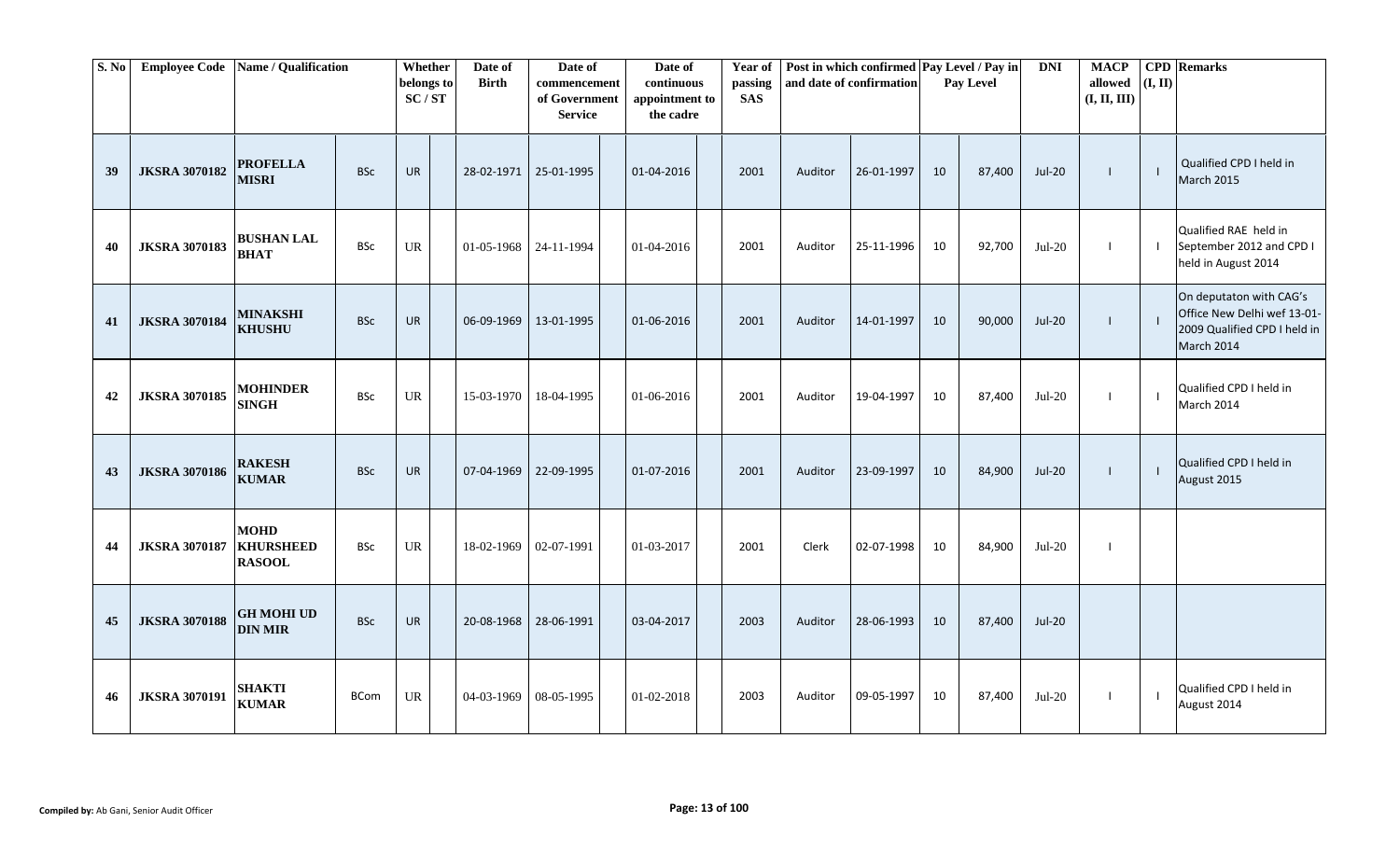| S. No | <b>Employee Code</b> | Name / Qualification                               |                 | Whether<br>belongs to<br>SC/ST    | Date of<br><b>Birth</b> | Date of<br>commencement<br>of Government<br><b>Service</b> | Date of<br>continuous<br>appointment to<br>the cadre | Year of<br>passing<br><b>SAS</b> |              | Post in which confirmed Pay Level / Pay in<br>and date of confirmation |    | Pay Level | <b>DNI</b>    | <b>MACP</b><br>allowed<br>(I, II, III) | (I, II) | <b>CPD</b> Remarks                                                                                                                       |
|-------|----------------------|----------------------------------------------------|-----------------|-----------------------------------|-------------------------|------------------------------------------------------------|------------------------------------------------------|----------------------------------|--------------|------------------------------------------------------------------------|----|-----------|---------------|----------------------------------------|---------|------------------------------------------------------------------------------------------------------------------------------------------|
| 47    | <b>JKSRA 3070193</b> | <b>RAVINDAR</b><br><b>BHAT</b>                     | <b>BSc</b>      | <b>UR</b>                         | 20-04-1967              | 04-09-1992                                                 | 01-02-2018                                           | 2003                             | Clerk        | 05-09-1994                                                             | 10 | 84,900    | Jul-20        | $\mathbf{I}$                           |         |                                                                                                                                          |
| 48    | <b>JKSRA 3070365</b> | <b>SANJEEV</b><br><b>KUMAR</b><br><b>VERMA</b>     | BSc &<br>PGDCSA | $\ensuremath{\mathsf{UR}}\xspace$ | 02-12-1968 06-02-1995   |                                                            | 07-08-2018                                           | 2004                             | Auditor      | 07-02-1997                                                             | 10 | 84,900    | $Jul-20$      |                                        |         |                                                                                                                                          |
| 49    | <b>JKSRA 3070368</b> | <b>JATINDER</b><br><b>SINGH</b><br><b>JASROTIA</b> | <b>BSc</b>      | <b>UR</b>                         |                         | 02-04-1971 28-10-1994                                      | 07-08-2018                                           | 2004                             | Auditor      | 29-10-1996                                                             | 10 | 87,400    | <b>Jul-20</b> |                                        | -1      | Qualified CPD I held in<br>August 2015                                                                                                   |
| 50    | <b>JKSRA 3070376</b> | <b>MANISH</b><br><b>SAMBYAL</b>                    | <b>BSc</b>      | UR                                | 04-04-1971              | 17-07-1995                                                 | 07-08-2018                                           | 2004                             | Auditor      | 18-07-1997                                                             | 10 | 84,900    | $Jul-20$      | $\overline{\phantom{a}}$               | - 1     | Qualified CPD I held in<br>August 2014                                                                                                   |
| 51    | <b>JKSRA 3070396</b> | <b>RAKESH</b><br><b>PANDIT</b>                     | <b>BSc</b>      | UR                                |                         | 25-04-1966 04-09-1992                                      | 07-08-2018                                           | 2004                             | Clerk        | 05-09-1994                                                             | 10 | 82,400    | <b>Jul-20</b> |                                        |         |                                                                                                                                          |
| 52    | <b>JKSRE 2070119</b> | <b>PARMOD</b><br><b>KUMAR</b>                      | BA, CIC         | UR                                | 08-07-1962 25-09-1985   |                                                            | 14-08-2018                                           | 2004                             | Clerk        | 01-04-1988                                                             | 10 | 87,400    | $Jul-20$      | $\overline{\phantom{a}}$               |         |                                                                                                                                          |
| 53    | <b>JKSRE 2070121</b> | <b>VERANDER</b><br><b>KUMAR</b><br><b>RAZDAN</b>   | <b>MA</b>       | UR                                | 08-05-1962              | 18-09-1987                                                 | 14-08-2018                                           | 2004                             | <b>Clerk</b> | 18-09-1989                                                             | 10 | 87,400    | <b>Jul-20</b> | $\mathbf{I}$                           | $\perp$ | Qualified CPD I held in<br><b>March 2015</b>                                                                                             |
| 54    | <b>JKSRE 2070125</b> | <b>RAJ BAHADUR</b><br><b>GANJOO</b>                | BSc, CISA UR    |                                   |                         | 25-03-1969 02-03-1989                                      | 01-01-2019                                           | 2004                             | Clerk        | 30-09-1992                                                             | 10 | 92,700    | $Jul-20$      | $\blacksquare$                         | $\Box$  | Qualified RAE held in<br>September 2012 and CPD I<br>held in August 2013 On<br>deputation with CAG Office<br>with effect from 02-08-2018 |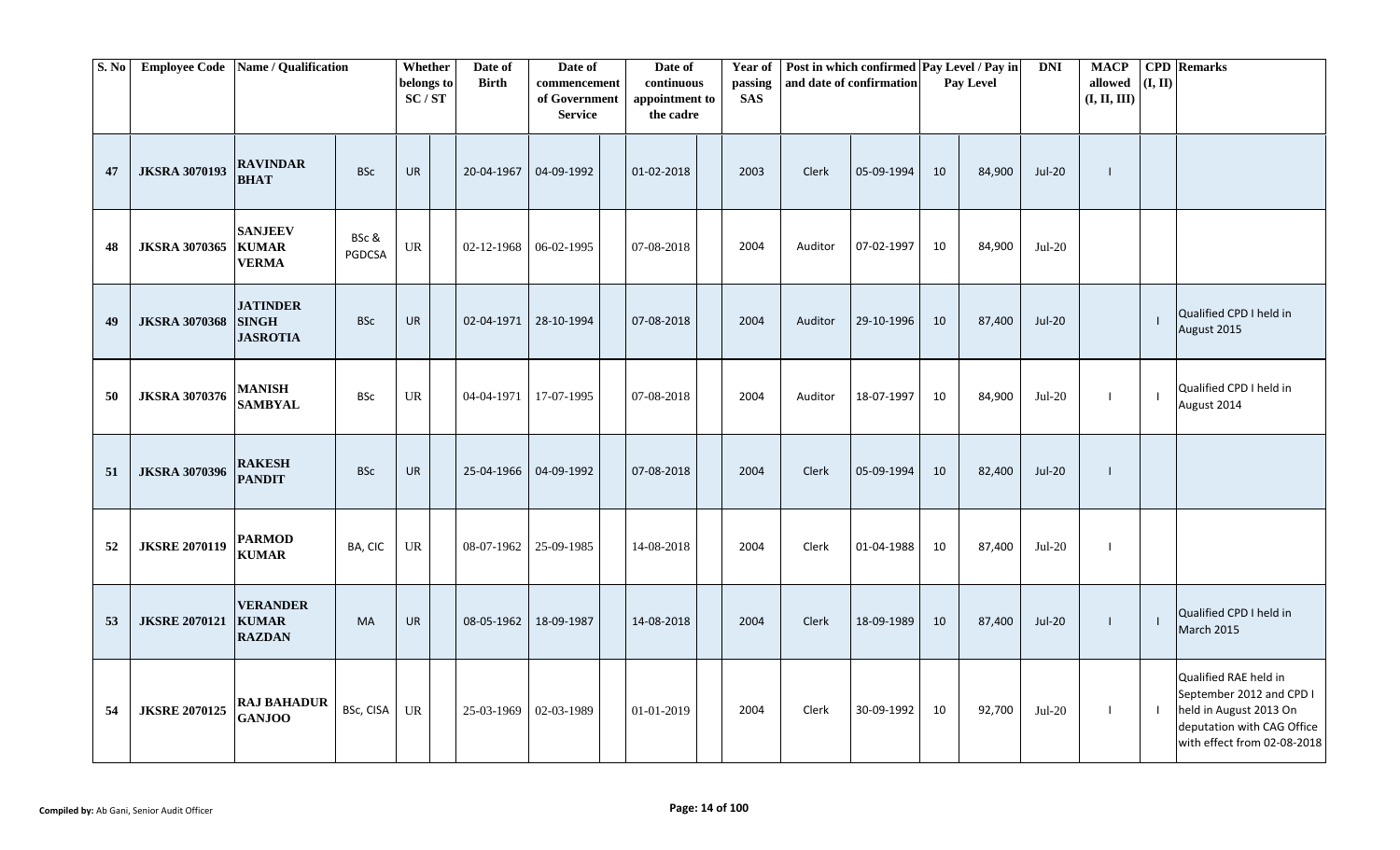| S. No | <b>Employee Code</b> | Name / Qualification              |                                             | Whether<br>belongs to<br>SC/ST | Date of<br><b>Birth</b> | Date of<br>commencement<br>of Government<br><b>Service</b> | Date of<br>continuous<br>appointment to<br>the cadre | Year of<br>passing<br><b>SAS</b> | Post in which confirmed Pay Level / Pay in<br>and date of confirmation |            |    | Pay Level | <b>DNI</b>    | <b>MACP</b><br>allowed<br>(I, II, III) | (I, II)        | <b>CPD</b> Remarks                                                                                                                                                           |
|-------|----------------------|-----------------------------------|---------------------------------------------|--------------------------------|-------------------------|------------------------------------------------------------|------------------------------------------------------|----------------------------------|------------------------------------------------------------------------|------------|----|-----------|---------------|----------------------------------------|----------------|------------------------------------------------------------------------------------------------------------------------------------------------------------------------------|
| 55    | <b>JKSRA 3070345</b> | <b>SANGEETA</b><br><b>KAUL</b>    | <b>BSc</b>                                  | <b>UR</b>                      | 07-07-1968              | 30-01-1989                                                 | 01-01-2019                                           | 2005                             | Clerk                                                                  | 31-01-1991 | 10 | 82,400    | <b>Jul-20</b> | $\mathbf{I}$                           |                |                                                                                                                                                                              |
| 56    | <b>JKSRA 3070373</b> | <b>GULAM NABI</b><br><b>RESHI</b> | <b>BSc</b>                                  | <b>UR</b>                      | $01-06-1970$ 09-08-1994 |                                                            | 01-01-2019                                           | 2005                             | Auditor                                                                | 10-08-1996 | 10 | 82,400    | Jul-20        |                                        |                |                                                                                                                                                                              |
| 57    | <b>JKSRE 2070483</b> | <b>MOHAN LAL</b>                  | <b>BSc</b>                                  | <b>SC</b>                      | 03-05-1967              | 24-02-1995                                                 | 20-11-2019                                           | 2006                             | Accountant 24-02-1997                                                  |            | 10 | 77,700    | <b>Jul-20</b> |                                        |                |                                                                                                                                                                              |
| 58    | <b>JKSRE 2070358</b> | <b>MOHD-SHAFI</b><br><b>KHAN</b>  | <b>BCom</b>                                 | UR                             | 10-03-1966 01-07-1991   |                                                            | 20-11-2019                                           | 2005                             | Accountant 03-07-1993                                                  |            | 10 | 82,400    | $Jul-20$      |                                        |                |                                                                                                                                                                              |
| 59    | <b>JKSRE 2070359</b> | <b>SAJAD AHMAD</b><br><b>BHAT</b> | BSc. PG<br>(Diploma<br>in Business<br>Admn) | <b>UR</b>                      | 30-03-1966 03-07-1991   |                                                            | 20-11-2019                                           | 2005                             | Accountant 03-07-1993                                                  |            | 10 | 82,400    | <b>Jul-20</b> |                                        |                |                                                                                                                                                                              |
| 60    | <b>JKSRE 2070311</b> | <b>KUSUM LATA</b><br><b>SADHU</b> | BA                                          | UR                             | 25-10-1965              | 05-05-1986                                                 | 20-11-2019                                           | 2005                             | Clerk                                                                  | 05-05-1988 | 10 | 84,900    | $Jul-20$      |                                        | $\blacksquare$ | Qualified CPD I held in<br>March 2017                                                                                                                                        |
| 61    | <b>UCDDA 2070443</b> | <b>RAVINDER</b><br><b>KUMAR</b>   | <b>BSc</b>                                  | UR.                            | 30-06-1962 04-04-1988   |                                                            | 20-11-2019                                           | 2005                             | Clerk                                                                  | 30-04-1992 | 10 | 84,900    | $Jan-21$      |                                        | $\perp$        | On temporary adjustment<br>with AG (Audit),<br>Uttarakhand Dehradun with<br>effect from 07-09-2006 and<br>as AO wef 12-09-2018. Has<br>qualified CPD I held in<br>March 2014 |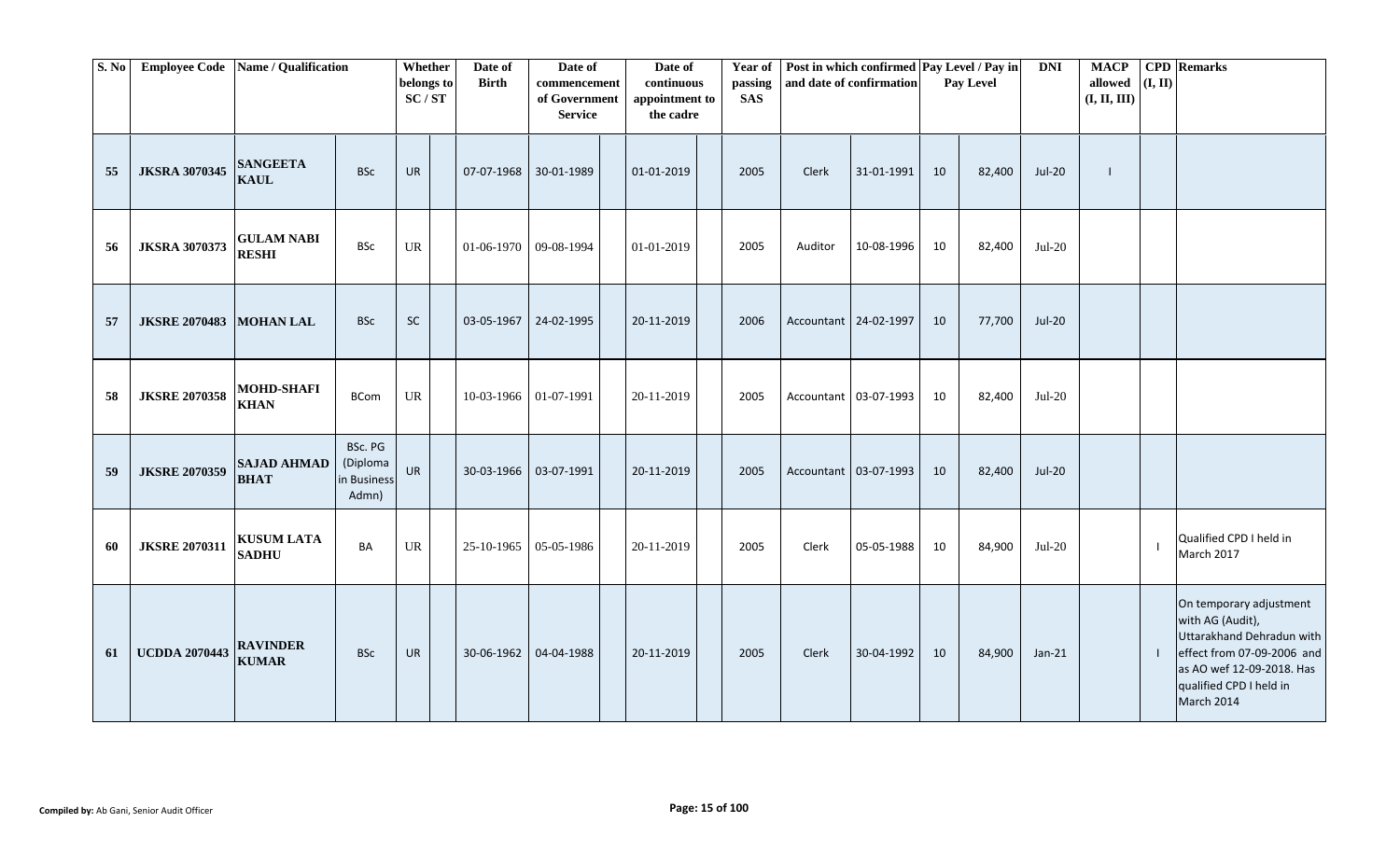| S. No | <b>Employee Code</b> | Name / Qualification                            |            | Whether<br>belongs to<br>SC/ST | Date of<br><b>Birth</b> | Date of<br>commencement<br>of Government<br><b>Service</b> | Date of<br>continuous<br>appointment to<br>the cadre | passing<br><b>SAS</b> |                         | Year of Post in which confirmed Pay Level / Pay in<br>and date of confirmation |    | Pay Level | <b>DNI</b>    | <b>MACP</b><br>allowed<br>(I, II, III) | (I, II) | <b>CPD</b> Remarks                              |
|-------|----------------------|-------------------------------------------------|------------|--------------------------------|-------------------------|------------------------------------------------------------|------------------------------------------------------|-----------------------|-------------------------|--------------------------------------------------------------------------------|----|-----------|---------------|----------------------------------------|---------|-------------------------------------------------|
| 62    | <b>JKSRE 2070576</b> | <b>SHIBAN</b><br><b>KRISHEN</b><br><b>BHAT</b>  | <b>BSc</b> | <b>UR</b>                      | 25-05-1965              | 01-03-1990                                                 | 20-11-2019                                           | 2005                  | Clerk                   | 31-03-1993                                                                     | 10 | 77,700    | $Jul-20$      | $\blacksquare$                         |         |                                                 |
| 63    | <b>JKSRA 3070388</b> | <b>INAYAT</b><br><b>ULLAH WANI</b>              | Hr Sec II  | UR                             | 25-01-1964              | 28-06-1991                                                 | 20-11-2019                                           | 2006                  | Clerk                   | 29-06-1993                                                                     | 10 | 77,700    | <b>Jul-20</b> |                                        |         |                                                 |
| 64    | <b>JKSRE 2070269</b> | <b>SANJAY KAUL</b><br><b>JALALI</b>             | Hr Sec     | <b>UR</b>                      | 01-04-1963              | 26-07-1985                                                 | 20-11-2019                                           | 2006                  | Clerk                   | 01-04-1988                                                                     | 10 | 82,400    | $Jul-20$      |                                        |         |                                                 |
| 65    | <b>JKSRE 2070326</b> | <b>MOHAMMAD</b><br><b>AYUB BHAT</b>             | Matric     | <b>UR</b>                      | 17-04-1962              | 05-05-1986                                                 | 20-11-2019                                           | 2006                  | Clerk                   | 05-05-1988                                                                     | 10 | 84,900    | $Jul-20$      |                                        |         | SO in A&E Office with effect<br>from 07-02-2005 |
| 66    | <b>JKSRE 2070363</b> | <b>SHAFAT</b><br><b>AHAMAD</b><br><b>HANDOO</b> | <b>BSc</b> | UR                             | 07-10-1967              | 27-06-1991                                                 | 20-11-2019                                           | 2006                  | Accountant 31-08-1993   |                                                                                | 10 | 82,400    | $Jul-20$      |                                        |         |                                                 |
| 67    | <b>JKSRE 2070370</b> | <b>NOOR</b><br><b>MOHAMMAD</b><br><b>GANAI</b>  | <b>BSc</b> | <b>UR</b>                      | 24-02-1966              | 10-07-1991                                                 | 20-11-2019                                           | 2006                  |                         | Accountant 31-08-1993                                                          | 10 | 82,400    | <b>Jul-20</b> |                                        |         |                                                 |
| 68    | <b>JKSRE 2070377</b> | <b>MOHD JABAR</b><br><b>MIR</b>                 | <b>MSc</b> | UR                             | 24-01-1964              | 10-07-1991                                                 | 20-11-2019                                           | 2006                  | Accountant   10-07-1993 |                                                                                | 10 | 82,400    | $Jul-20$      |                                        |         |                                                 |
| 69    | <b>UCDDE2070406</b>  | <b>INDER</b><br><b>KRISHAN</b><br><b>KOUL</b>   | <b>BSc</b> | <b>UR</b>                      | 27-03-1965              | 24-09-1987                                                 | 20-11-2019                                           | 2006                  | Clerk                   | 24-09-1989                                                                     | 10 | 84,900    | <b>Jul-20</b> |                                        | -1      | Qualified CPD I held in<br><b>March 2016</b>    |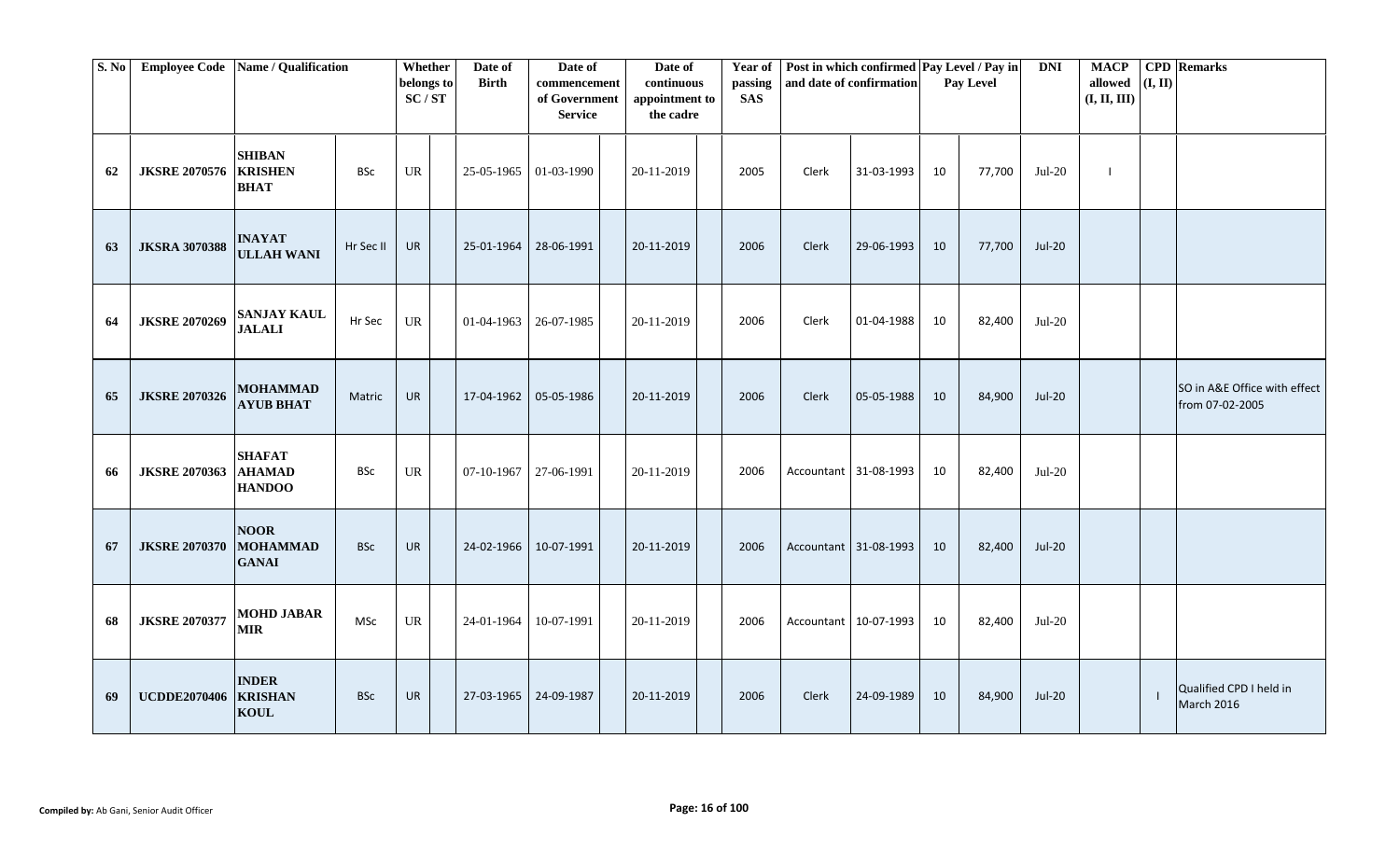| S. No |                                  | Employee Code Name / Qualification              |            | Whether<br>belongs to<br>SC/ST | Date of<br><b>Birth</b> | Date of<br>commencement<br>of Government<br><b>Service</b> | Date of<br>continuous<br>appointment to<br>the cadre | Year of<br>passing<br><b>SAS</b> |       | Post in which confirmed Pay Level / Pay in<br>and date of confirmation |    | Pay Level | <b>DNI</b>    | <b>MACP</b><br>allowed $(I, II)$<br>(I, II, III) | <b>CPD</b> Remarks                     |
|-------|----------------------------------|-------------------------------------------------|------------|--------------------------------|-------------------------|------------------------------------------------------------|------------------------------------------------------|----------------------------------|-------|------------------------------------------------------------------------|----|-----------|---------------|--------------------------------------------------|----------------------------------------|
| 70    | <b>JKSRE 2070417</b>             | <b>VINOD KUMAR</b><br><b>REVOO</b>              | Matric     | UR                             | 30-11-1965 21-12-1987   |                                                            | 20-11-2019                                           | 2006                             | Clerk | 31-10-1991                                                             | 10 | 42,900    | $Jul-20$      |                                                  | Qualified CPD I held in<br>March 2015  |
| 71    | <b>JKSRE 2070427</b>             | <b>KANWAL</b><br><b>KRISHEN</b><br><b>DHAR</b>  | BA         | <b>UR</b>                      | 23-02-1963              | 30-03-1988                                                 | 20-11-2019                                           | 2006                             | Clerk | 30-03-1990                                                             | 10 | 82,400    | Jul-20        |                                                  |                                        |
| 72    | <b>JKSRE 2070613   MADAN LAL</b> |                                                 | <b>BSc</b> | <b>UR</b>                      | 12-03-1968   08-02-1991 |                                                            | 20-11-2019                                           | 2006                             | Clerk | 28-02-1994                                                             | 10 | 77,700    | $Jul-20$      |                                                  | Qualified CPD I held in<br>August 2015 |
| 73    | <b>JKSRE 2070622</b>             | <b>NELOFER</b><br><b>PANDITH</b>                | <b>BSc</b> | <b>UR</b>                      | 16-12-1971              | 02-07-1991                                                 | 20-11-2019                                           | 2006                             | Clerk | 30-04-1993                                                             | 10 | 75,400    | <b>Jul-20</b> |                                                  |                                        |
| 74    | <b>JKSRE 2070647</b>             | <b>SHOWKAT</b><br><b>AHMAD</b><br><b>AKHOON</b> | BSc        | UR                             | 06-04-1966 02-07-1991   |                                                            | 20-11-2019                                           | 2006                             | Clerk | 31-08-1997                                                             | 10 | 75,400    | $Jul-20$      |                                                  |                                        |
| 75    | <b>JKSRE 2070626</b>             | <b>BASHIR</b><br><b>AHMAD NAJAR</b>             | <b>BSc</b> | <b>UR</b>                      | 03-02-1971              | 03-07-1991                                                 | 20-11-2019                                           | 2006                             | Clerk | 03-07-1993                                                             | 10 | 77,700    | Jul-20        |                                                  | Qualified CPD I held in<br>August 2016 |
| 76    | <b>JKSRE 2070619</b>             | <b>HAMID ULLAH</b><br><b>BHAT</b>               | <b>BSc</b> | <b>UR</b>                      | 03-04-1971              | 10-07-1991                                                 | 20-11-2019                                           | 2006                             | Clerk | 31-01-1994                                                             | 10 | 75,400    | $Jul-20$      |                                                  |                                        |
| 77    | <b>JKSRE 2070346 KRISHEN</b>     | <b>KEWAL</b><br><b>GANJOO</b>                   | BA         | <b>UR</b>                      | 02-04-1962              | 24-09-1987                                                 | AN 20-11-2019                                        | 2006                             | Clerk | 25-09-1989                                                             | 10 | 82,400    | <b>Jul-20</b> |                                                  |                                        |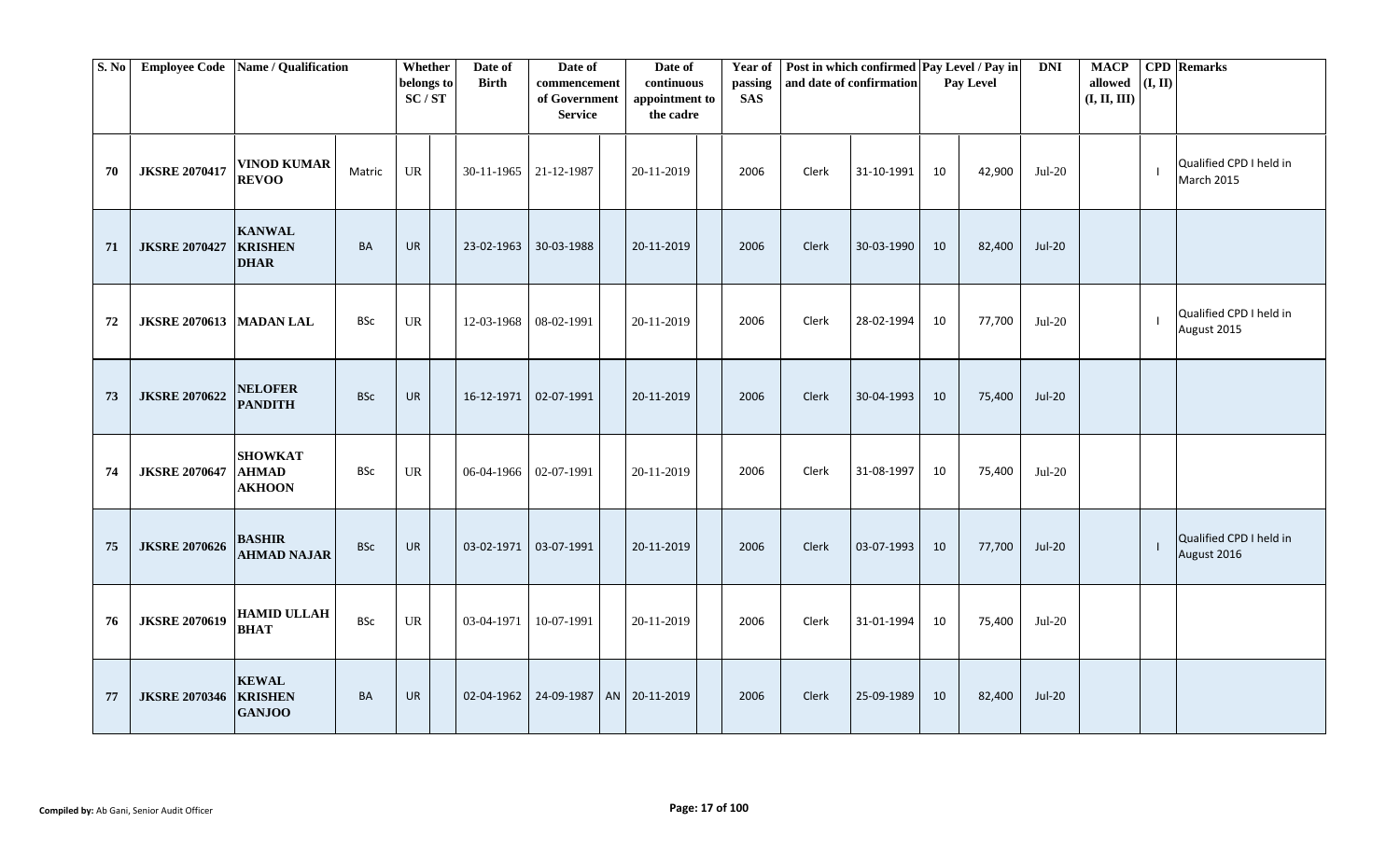| S. No | <b>Employee Code</b> | Name / Qualification               |                       | Whether<br>belongs to<br>SC/ST    | Date of<br><b>Birth</b> | Date of<br>commencement<br>of Government<br><b>Service</b> | Date of<br>continuous<br>appointment to<br>the cadre | Year of<br>passing<br><b>SAS</b> |       | Post in which confirmed Pay Level / Pay in<br>and date of confirmation |    | Pay Level | <b>DNI</b>    | <b>MACP</b><br>allowed $(I, II)$<br>(I, II, III) | <b>CPD</b> Remarks                    |
|-------|----------------------|------------------------------------|-----------------------|-----------------------------------|-------------------------|------------------------------------------------------------|------------------------------------------------------|----------------------------------|-------|------------------------------------------------------------------------|----|-----------|---------------|--------------------------------------------------|---------------------------------------|
| 78    | <b>JKSRE 2070360</b> | <b>BASHIR</b><br><b>AHMAD MIR</b>  | <b>BSc</b>            | $\ensuremath{\mathsf{UR}}\xspace$ | 01-04-1966              | 27-06-1991                                                 | 20-11-2019                                           | 2006                             |       | Accountant 27-06-1993                                                  | 10 | 82,400    | $Jul-20$      |                                                  |                                       |
| 79    | <b>JKSRE 2070429</b> | <b>ABDUL GANI</b><br><b>HAJAM</b>  | <b>BA</b>             | <b>UR</b>                         | 25-05-1965              | 30-03-1988                                                 | 20-11-2019                                           | 2006                             | Clerk | 30-03-1990                                                             | 10 | 82,400    | <b>Jul-20</b> |                                                  |                                       |
| 80    | <b>JKSRE 2070450</b> | <b>RAMESH</b><br><b>KUMAR KOUL</b> | <b>BSc</b>            | UR                                | 04-03-1966              | 27-02-1989                                                 | 20-11-2019                                           | 2006                             | Clerk | 30-04-1992                                                             | 10 | 80,000    | $Jul-20$      |                                                  |                                       |
| 81    | <b>JKSRE 2070451</b> | <b>RAJESH</b><br><b>ZADOO</b>      | <b>BSc</b>            | UR                                | 25-10-1965              | 27-02-1989                                                 | 20-11-2019                                           | 2006                             | Clerk | 30-04-1992                                                             | 10 | 80,000    | <b>Jul-20</b> |                                                  |                                       |
| 82    | <b>JKSRE 2070555</b> | <b>SUNEETA</b><br><b>BHAT</b>      | BSc                   | <b>UR</b>                         | 13-03-1963              | 07-11-1989                                                 | 20-11-2019                                           | 2006                             | Clerk | 31-03-1993                                                             | 10 | 75,400    | $Jul-20$      |                                                  |                                       |
| 83    | <b>JKSRE 2070611</b> | <b>PAWAN</b><br><b>KUMAR KOUL</b>  | <b>BSc</b>            | <b>UR</b>                         | 07-06-1967              | 07-02-1991                                                 | 20-11-2019                                           | 2006                             | Clerk | 07-02-1993                                                             | 10 | 75,400    | <b>Jul-20</b> |                                                  |                                       |
| 84    | <b>JKSRE 2070615</b> | <b>HARI KRISHEN</b><br><b>KOUL</b> | <b>BCom</b>           | <b>UR</b>                         | 01-03-1965              | 08-02-1991                                                 | 20-11-2019                                           | 2006                             | Clerk | 28-02-1994                                                             | 10 | 75,400    | $Jul-20$      |                                                  |                                       |
| 85    | <b>JKSRE 2070606</b> | <b>SUNEEL</b><br><b>KUMAR KOUL</b> | BSC&<br><b>PGDCSA</b> | UR                                | 03-05-1965              | 23-03-1992                                                 | 20-11-2019                                           | 2006                             | Clerk | 23-03-1994                                                             | 10 | 77,700    | <b>Jul-20</b> |                                                  | Qualified CPD I held in<br>March 2017 |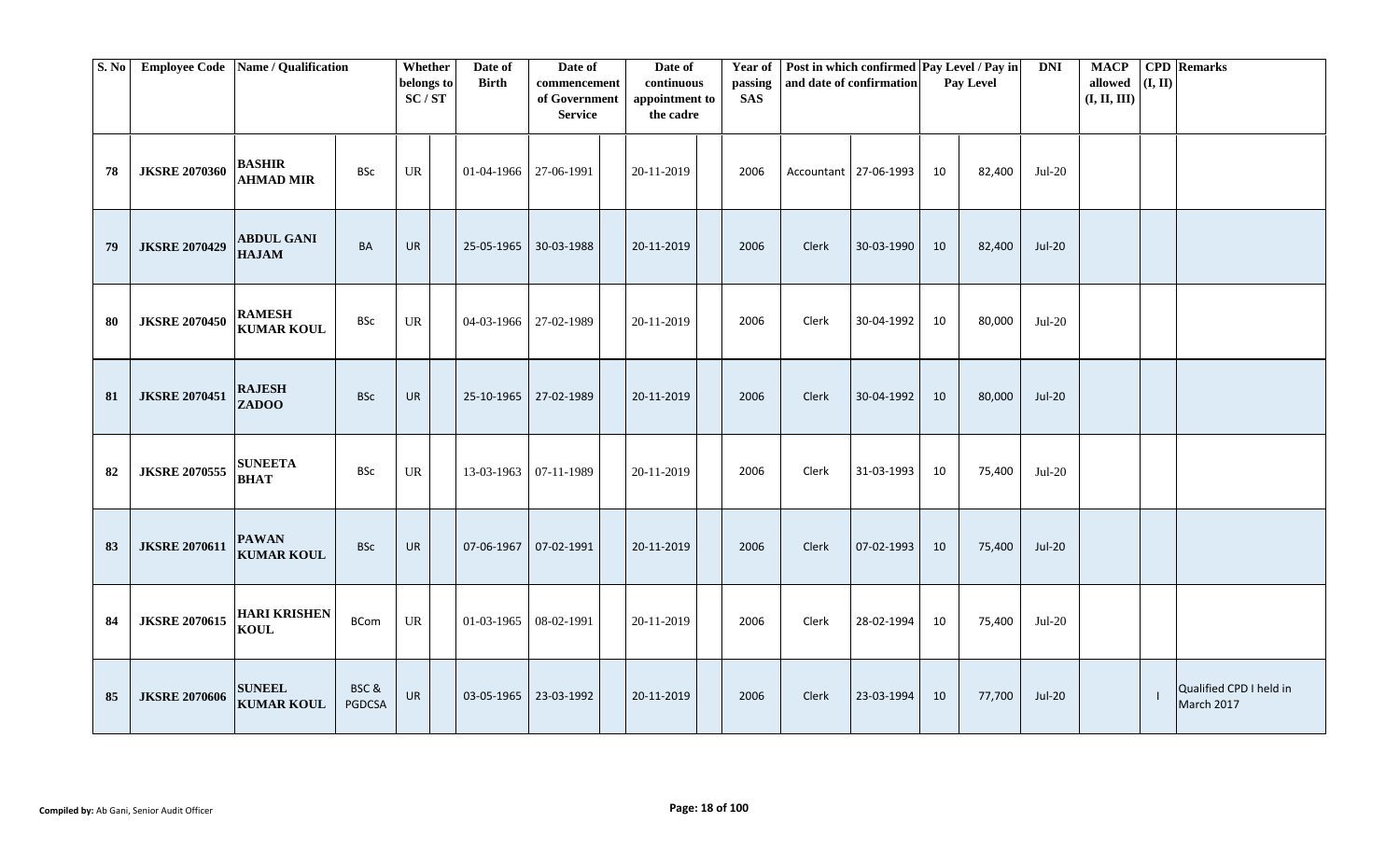| S. No |                                   | <b>Employee Code</b> Name / Qualification |            | Whether<br>belongs to<br>SC/ST    |    | Date of<br><b>Birth</b> | Date of<br>commencement<br>of Government<br><b>Service</b> | Date of<br>continuous<br>appointment to<br>the cadre | Year of<br>passing<br><b>SAS</b> | Post in which confirmed Pay Level / Pay in<br>and date of confirmation |            |    | Pay Level | <b>DNI</b>    | <b>MACP</b><br>allowed $($ I, II)<br>(I, II, III) | <b>CPD</b> Remarks                     |
|-------|-----------------------------------|-------------------------------------------|------------|-----------------------------------|----|-------------------------|------------------------------------------------------------|------------------------------------------------------|----------------------------------|------------------------------------------------------------------------|------------|----|-----------|---------------|---------------------------------------------------|----------------------------------------|
| 86    | <b>JKSRA 3070357</b>              | <b>BIMLA</b><br><b>KUMARI KOUL</b>        | MA, BEd    | $\ensuremath{\mathsf{UR}}\xspace$ |    | 26-03-1963              | 02-02-1989                                                 | 20-11-2019                                           | 2008                             | Clerk                                                                  | 03-02-1991 | 10 | 80,000    | $Jul-20$      |                                                   |                                        |
| 87    | <b>JKSRE 2070391</b>              | <b>AJAY KUMAR</b><br><b>RAINA</b>         | Hr Sec     | <b>UR</b>                         | PH | 10-03-1966              | 21-09-1987                                                 | 20-11-2019                                           | 2008                             | Clerk                                                                  | 21-09-1989 | 10 | 84,900    | <b>Jul-20</b> |                                                   | Qualified CPD I held in<br>August 2016 |
| 88    | <b>JKSRE 2070469</b>              | <b>KANWAL</b><br><b>KUMAR BHAT</b>        | BCom       | <b>UR</b>                         |    | 10-04-1965              | 08-03-1989                                                 | 20-11-2019                                           | 2008                             | Clerk                                                                  | 30-04-1992 | 10 | 82,400    | $Jul-20$      |                                                   |                                        |
| 89    | <b>JKSRE 2070498 JASBIR SINGH</b> |                                           | BA         | <b>UR</b>                         |    | 12-01-1967              | 07-04-1989                                                 | 20-11-2019                                           | 2008                             | Clerk                                                                  | 30-09-1992 | 10 | 80,000    | <b>Jul-20</b> |                                                   |                                        |
| 90    | <b>JKSRA 3070347 BALDEV RAJ</b>   |                                           | <b>BSc</b> | <b>SC</b>                         |    | 16-02-1966 06-12-1993   |                                                            | 20-11-2019                                           | 2010                             | Auditor                                                                | 07-12-1995 | 10 | 80,000    | $Jul-20$      |                                                   |                                        |
| 91    | <b>JKSRE 2070508</b>              | <b>YOGINDER</b><br><b>PAL</b>             | MA         | SC                                |    | 10-05-1966              | 09-04-1996                                                 | 20-11-2019                                           | 2010                             | Accountant 30-04-1998                                                  |            | 10 | 80,000    | <b>Jul-20</b> |                                                   | Qualified CPD I held in<br>March 2017  |
| 92    | <b>JKSRA 3070352</b>              | <b>KAMAL RAJ</b><br><b>DIGRA</b>          | MA         | <b>SC</b>                         |    | 06-08-1962              | 06-12-1993                                                 | 20-11-2019                                           | 2012                             | Auditor                                                                | 07-12-1995 | 10 | 80,000    | $Jul-20$      |                                                   |                                        |
| 93    | <b>JKSRE 2070550 ANITA KAK</b>    |                                           | <b>BSc</b> | UR                                |    | 13-07-1964              | 28-08-1989                                                 | 20-11-2019                                           | 2008                             | Clerk                                                                  | 30-09-1992 | 10 | 71,100    | <b>Jul-20</b> |                                                   |                                        |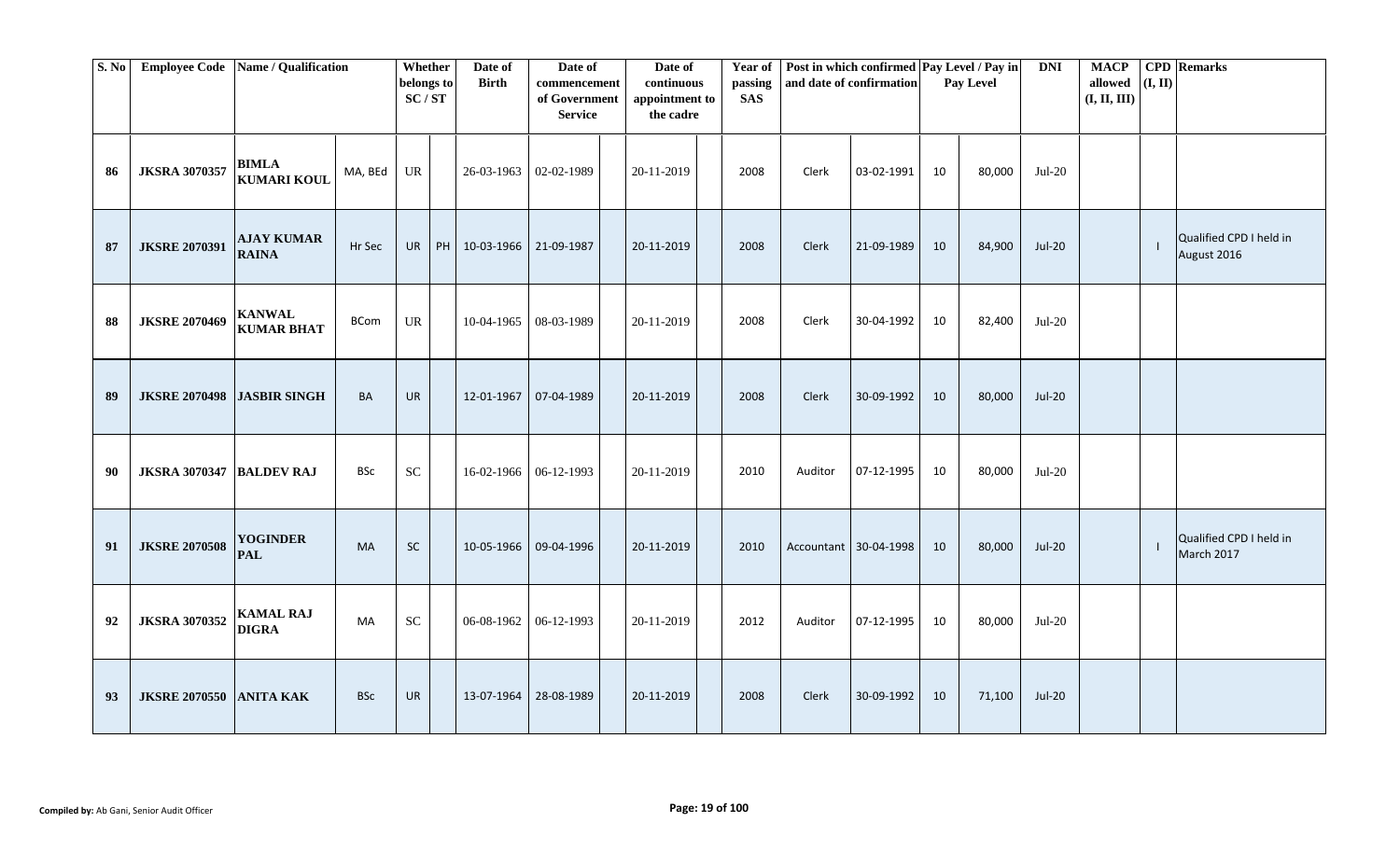| S. No |                                  | <b>Employee Code</b> Name / Qualification |            | Whether<br>belongs to<br>SC/ST | Date of<br><b>Birth</b> | Date of<br>commencement<br>of Government<br><b>Service</b> | Date of<br>continuous<br>appointment to<br>the cadre | <b>SAS</b> | Year of   Post in which confirmed   Pay Level / Pay in  <br>passing and date of confirmation |            |    | <b>Pay Level</b> | DNI      | <b>MACP</b><br>allowed $ (I, II) $<br>(I, II, III) | <b>CPD</b> Remarks |
|-------|----------------------------------|-------------------------------------------|------------|--------------------------------|-------------------------|------------------------------------------------------------|------------------------------------------------------|------------|----------------------------------------------------------------------------------------------|------------|----|------------------|----------|----------------------------------------------------|--------------------|
|       | $74$   JKSRA 3070340   AHMAD MIR | <b>MUSHTAQ</b>                            | <b>BSc</b> | UR                             | $02-04-1968$ 17-07-1991 |                                                            | 20-11-2019                                           | 2009       | Auditor                                                                                      | 17-07-1993 | 10 | 82,400           | $Jul-20$ |                                                    |                    |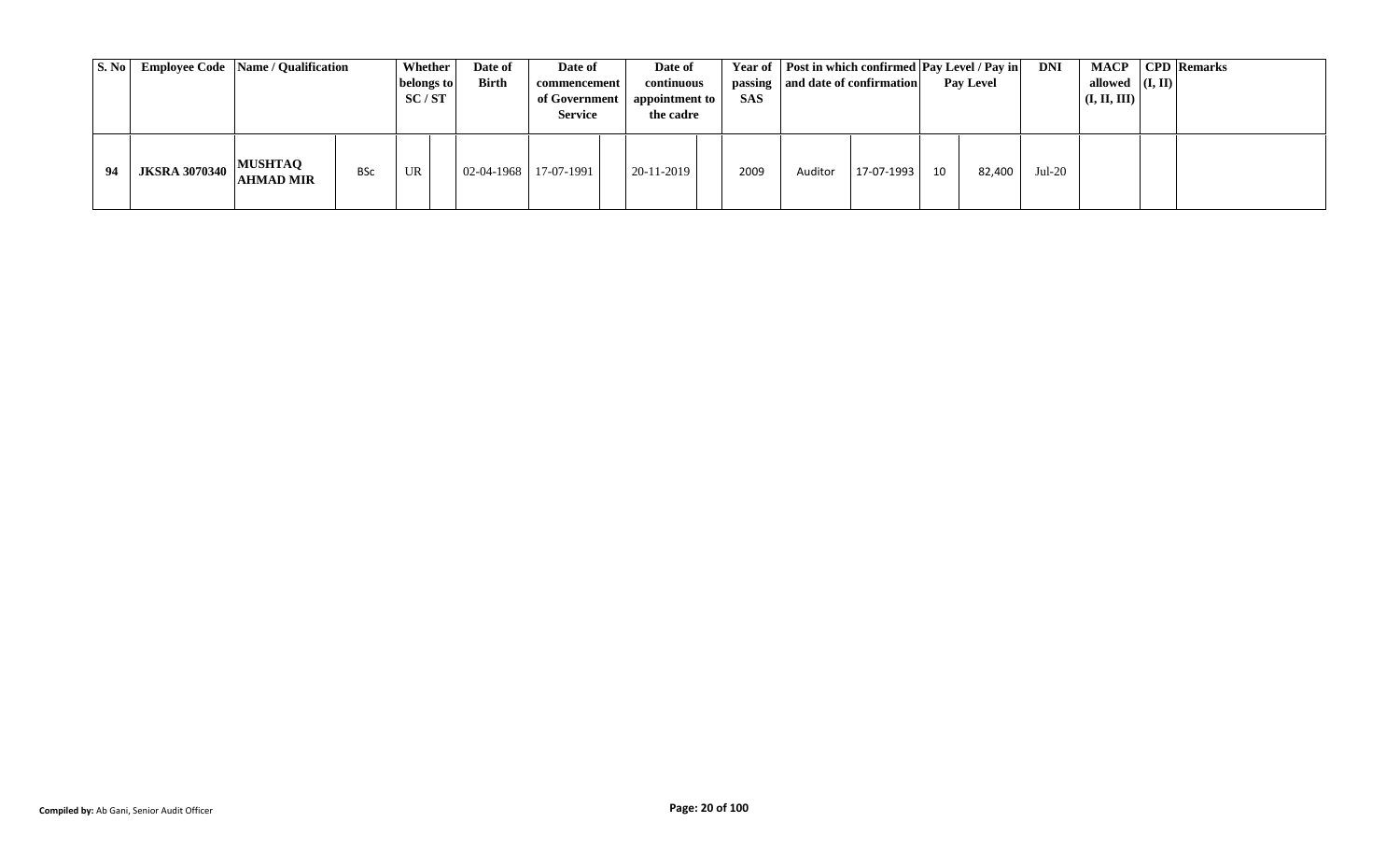## **SENIOR AUDIT OFFICER (COMMERCIAL)**

# **PAY LEVEL 10**

#### **Sanctioned Strength: 11 (06 Permanent, 05 Temporary)**

| S. No |                      | Employee Code   Name / Qualification |                         | Whether<br>belongs to<br>SC/ST | Date of Birth | Date of<br>commencement of<br>Government<br><b>Service</b> | Date of continuous<br>appointment to the<br>cadre | Year of<br>passing<br><b>SAS</b> | Post in which confirmed<br>and date of confirmation |            |    | Pay Level / Pay in<br>Pay Level | <b>DNI</b> | <b>MACP</b><br>allowed<br>(I, II, III) | (I, II) | <b>CPD</b> Remarks                                                           |
|-------|----------------------|--------------------------------------|-------------------------|--------------------------------|---------------|------------------------------------------------------------|---------------------------------------------------|----------------------------------|-----------------------------------------------------|------------|----|---------------------------------|------------|----------------------------------------|---------|------------------------------------------------------------------------------|
|       | <b>JKSRA 5011412</b> | <b>YOGESHWAR</b><br><b>KUMAR</b>     | <b>BCom</b>             | OBC                            | 17-04-1977    | 29-04-1998                                                 | 12-06-2015                                        | $Jun-05$                         | <sub>SO</sub>                                       | 17-06-2002 | 10 | 90,000                          | $Jul-20$   |                                        |         | Oualified CPD I held in<br>August 2014                                       |
| 2     | <b>JKSRA 5011432</b> | <b>MOHD. YAQUB</b><br><b>BHAT</b>    | HSc-II                  | UR                             | 01-03-1968    | 19-03-1987                                                 | 12-06-2015                                        | $Jun-05$                         | Steno                                               | 20-03-1989 | 10 | 82,400                          | $Jul-20$   |                                        |         |                                                                              |
| 3     | <b>JKSRA 5011460</b> | <b>SANJAY KUMAR</b><br><b>RAINA</b>  | <b>BSc</b>              | <b>UR</b>                      | 27-03-1968    | 01-05-1995                                                 | 14-06-2016                                        | $Jun-05$                         | Auditor                                             | 01-05-1997 | 10 | 87,400                          | $Jan-21$   |                                        |         | Qualified RAE / CPD I<br>held in March 2015                                  |
| 4     |                      | JKARA 5011732 SURJEET SINGH          | BCom /<br>Diploma in IT | <b>SC</b>                      | 14-10-1982    | 12-08-2004                                                 | 07-11-2016                                        | $Jun-05$                         | <b>SO</b>                                           | 12-08-2006 | 10 | 87,400                          | $Jul-20$   |                                        | Ш       | Qualified CPD I held in<br>August 2013 and CPD II<br>held in September 2017. |
| 5     | JKSRA 5011829        | <b>DHRUV RAJ</b><br><b>HANDOO</b>    | <b>BSc</b>              | <b>UR</b>                      | 15-03-1970    | 12-09-1994                                                 | 13-09-2017                                        | $Jun-05$                         | Auditor                                             | 13-09-1996 | 10 | 82,400                          | $Jul-20$   |                                        |         |                                                                              |
| 6     | <b>JKSRA 5012331</b> | <b>RAJU</b><br><b>BHANOTRA</b>       | <b>BSc</b>              | UR                             | 09-02-1969    | 17-10-1994                                                 | 20-11-2019                                        | $Jul-05$                         | Auditor                                             | 18-11-1996 | 10 | 80,000                          | $Jul-20$   |                                        |         |                                                                              |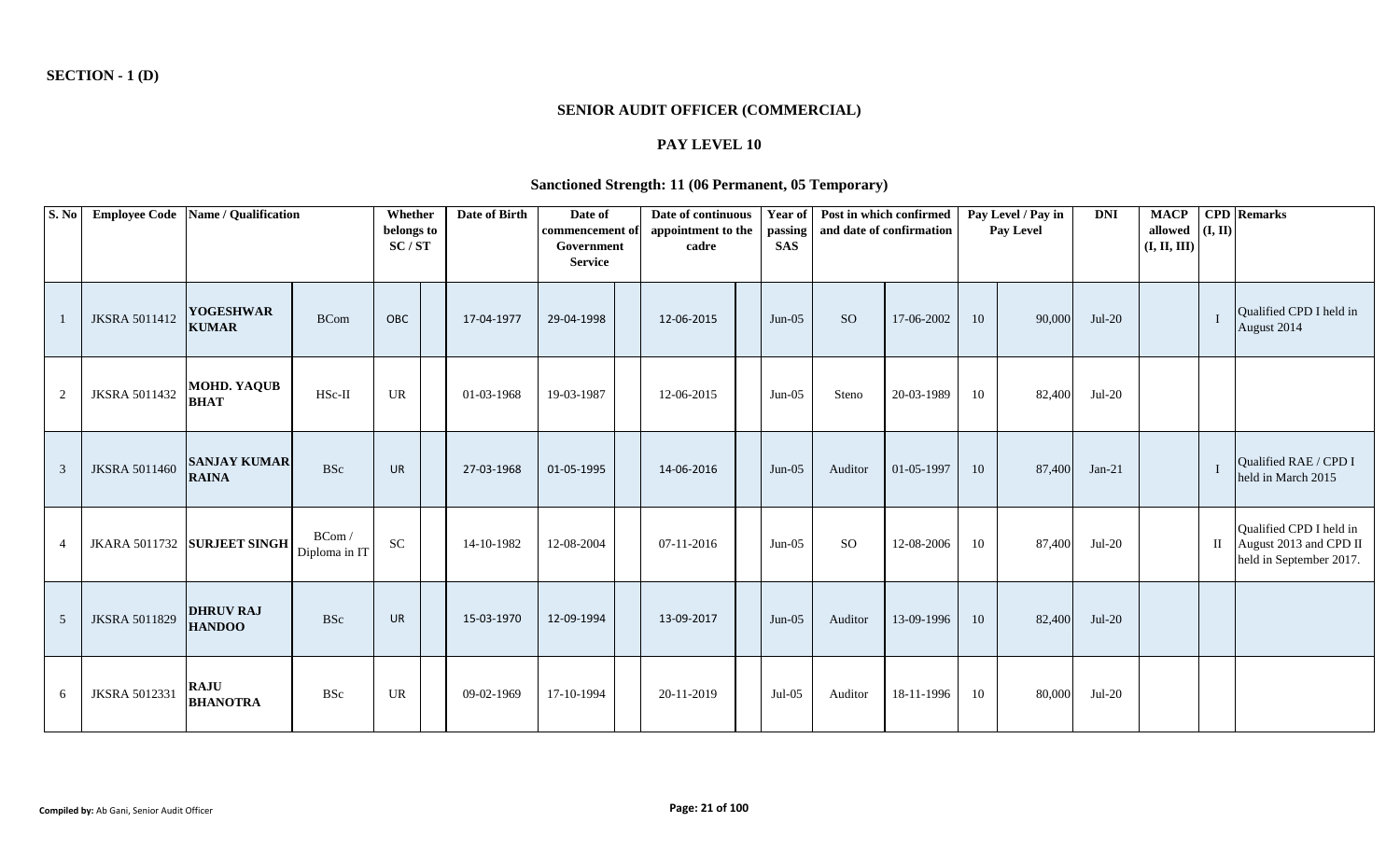| S. No |                            | Employee Code   Name / Qualification |             | Whether<br>belongs to<br>SC/ST | Date of Birth | Date of<br>commencement of<br>Government<br><b>Service</b> | Date of continuous<br>appointment to the<br>cadre | Year of<br>passing<br><b>SAS</b> | and date of confirmation | Post in which confirmed |    | Pay Level / Pay in<br>Pay Level | <b>DNI</b> | <b>MACP</b><br>allowed $ (I, II) $<br>(I, II, III) | <b>CPD</b> Remarks                                                                  |
|-------|----------------------------|--------------------------------------|-------------|--------------------------------|---------------|------------------------------------------------------------|---------------------------------------------------|----------------------------------|--------------------------|-------------------------|----|---------------------------------|------------|----------------------------------------------------|-------------------------------------------------------------------------------------|
|       | UCDDC 5012030 PUNEET BAJAJ |                                      | <b>MCom</b> | <b>UR</b>                      | 01-09-1982    | 24-12-2007                                                 | 20-11-2019                                        | $Jul-05$                         | AAO(C)                   | 31-08-2011              | 10 | 77,700                          | $Jul-20$   |                                                    | Qualified CPD I in May<br>2018                                                      |
| 8     |                            | DLNDC 5011964  SHASHI KUMAR          | BCom, BEd   | <b>SC</b>                      | 01-04-1979    | 27-10-2006                                                 | 20-11-2019                                        | $Jul-05$                         | AAO(C)                   | 18-03-2012              | 10 | 75,400                          |            |                                                    | Appointed through<br>technical resignation<br>(Date of appointment 27-<br>$01-2003$ |
| 9     |                            | DLNDC 5011946 PAWAN KUMAR            | <b>BCom</b> | <b>OBC</b>                     | 04-01-1976    | 26-10-2006                                                 | 20-11-2019                                        | $Jul-05$                         | AAO(C)                   | 31-08-2011              | 10 | 75,400                          |            |                                                    | Qualified CPD I in May<br>2018                                                      |
| 10    | BHPTA 5012055              | <b>SACHIN KUMAR</b><br><b>SINGH</b>  | <b>BCom</b> | OBC                            | 27-06-1979    | 19-12-2007                                                 | 20-11-2019                                        | Aug-11                           | AAO(C)                   | 31-08-2011              | 10 | 73,200                          | $Jul-20$   |                                                    |                                                                                     |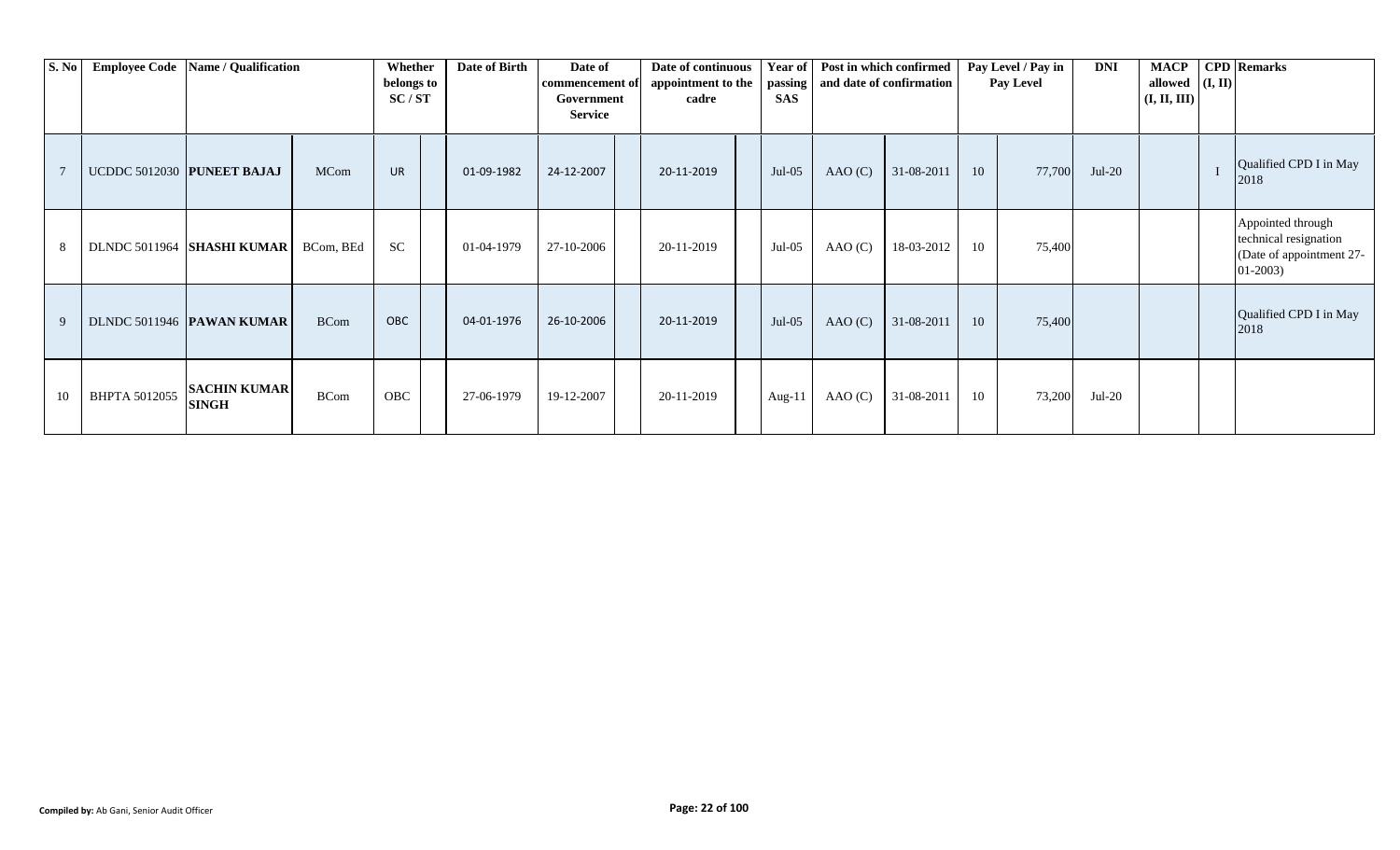#### **ASSISTANT AUDIT OFFICER (CIVIL)**

(Including erstwhile Section Officers redesignated as Assistant Audit Officers with effect from 27-05-2009)

# **PAY LEVEL 08 / 09 (After 04 years) Sanctioned Strength: 179 (123 Permanent, 56 Temporary)**

| S. No          | <b>Employee Code Name / Qualification</b> |                                    |                    | Whether<br>belongs to<br>SC/ST | Date of<br><b>Birth</b> | Date of<br>commencement of<br>Government<br><b>Service</b> | Date of<br>continuous<br>appointment to<br>the cadre | Year of<br>passing SAS | and date of confirmation | Post in which confirmed   Pay Level / Pay in |   | Pay Level | <b>DNI</b> | <b>MACP</b><br>allowed<br>(I, II, III) | (I, II) | <b>CPD</b> Remarks                                                                                                                    |
|----------------|-------------------------------------------|------------------------------------|--------------------|--------------------------------|-------------------------|------------------------------------------------------------|------------------------------------------------------|------------------------|--------------------------|----------------------------------------------|---|-----------|------------|----------------------------------------|---------|---------------------------------------------------------------------------------------------------------------------------------------|
|                | <b>JKSRA 3070371</b>                      | <b>SUSHIL</b><br><b>KUMAR-II</b>   | <b>BA</b>          | <b>UR</b>                      | 25-10-1968              | 17-11-1994                                                 | 29-03-2010                                           | 2009                   | Auditor                  | 18-11-1996                                   | 9 | 77,900    | $Jul-20$   |                                        |         | Qualified mandatory training<br>held on 30-12-2019 for<br>promotion to Sr AO cadre                                                    |
| $\overline{c}$ | <b>JKSRA 3070389</b>                      | <b>TARIQ</b><br><b>AHMAD KOUL</b>  | <b>BSc</b>         | <b>UR</b>                      | 07-01-1970              | 02-07-1991                                                 | 24-08-2010                                           | 2009                   | Clerk                    | 02-07-1993                                   | 9 | 71,300    | $Jul-20$   |                                        |         | Qualified mandatory training<br>held on 30-12-2019 for<br>promotion to Sr AO cadre                                                    |
| 3              | <b>JKSRE 2070349</b>                      | <b>MAHRAJ</b><br><b>KRISHEN</b>    | <b>BA</b>          | <b>UR</b>                      | 05-03-1965              | 14-08-1987                                                 | 12-04-2010                                           | 2009                   | Clerk                    | 14-09-1989                                   | 9 | 80,200    | $Jul-20$   |                                        |         | Qualified mandatory training<br>held on 30-12-2019 for<br>promotion to Sr AO cadre                                                    |
|                | <b>JKSRE 2070367</b>                      | <b>MOHD AMIN</b><br><b>BHAT</b>    | <b>MA</b>          | <b>UR</b>                      | 02-07-1963              | 12-07-1991                                                 | 12-04-2010                                           | 2009                   | Accountant               | 31-08-1993                                   | 9 | 80,200    | $Jul-20$   |                                        |         | Qualified mandatory training<br>held on 30-12-2019 for<br>promotion to Sr AO cadre                                                    |
| 5              | <b>JKSRE 2070509</b>                      | <b>BHAJAN</b><br><b>SINGH</b>      | MA, CIC            | <b>UR</b>                      | 20-10-1962              | 28-02-1989                                                 | 12-04-2010                                           | 2009                   | Clerk                    | 30-09-1992                                   | 9 | 77,900    | $Jul-20$   |                                        |         | Qualified CPD I held in<br>September2017. Also qualified<br>mandatory training held on 30-<br>12-2019 for promotion to Sr<br>AO cadre |
| 6              | <b>JKSRE 2070669</b>                      | <b>NISSAR</b><br><b>AHMAD LONE</b> | <b>HSE Part II</b> | <b>UR</b>                      | 07-02-1969              | 10-07-1991                                                 | 12-04-2010                                           | 2009                   | Clerk                    | 31-08-1994                                   | 9 | 65,200    | $Jul-20$   |                                        |         | Qualified mandatory training<br>held on 30-12-2019 for<br>promotion to Sr AO cadre                                                    |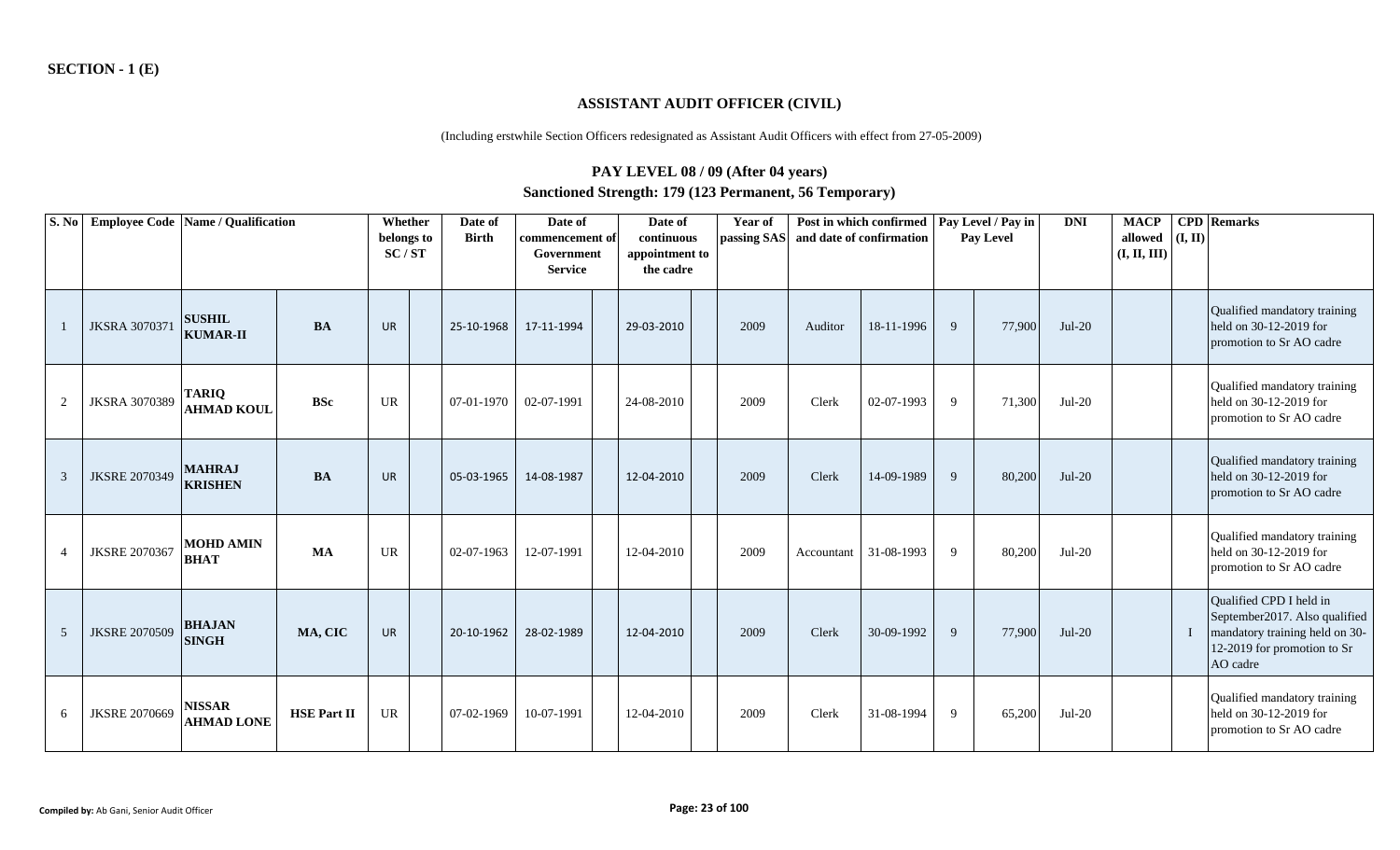| S. No          |                      | <b>Employee Code   Name / Qualification</b>      |               | Whether<br>belongs to<br>SC/ST | Date of<br><b>Birth</b> | Date of<br>commencement of<br>Government<br><b>Service</b> | Date of<br>continuous<br>appointment to<br>the cadre | Year of<br>passing SAS and date of confirmation |           | Post in which confirmed |    | Pay Level / Pay in<br>Pay Level | <b>DNI</b> | <b>MACP</b><br>allowed<br>(I, II, III) | (I, II) | <b>CPD</b> Remarks                                                                                                                                                                                                                  |
|----------------|----------------------|--------------------------------------------------|---------------|--------------------------------|-------------------------|------------------------------------------------------------|------------------------------------------------------|-------------------------------------------------|-----------|-------------------------|----|---------------------------------|------------|----------------------------------------|---------|-------------------------------------------------------------------------------------------------------------------------------------------------------------------------------------------------------------------------------------|
| $\overline{7}$ | <b>JKSRE 2070674</b> | <b>RAFIQ</b><br><b>AHMAD MIR</b>                 | <b>BSc</b>    | <b>UR</b>                      | 10-03-1966              | 10-07-1991                                                 | 12-04-2010                                           | 2009                                            | Clerk     | 31-03-1995              | 9  | 65,200                          | $Jul-20$   |                                        |         | Qualified mandatory training<br>held on 30-12-2019 for<br>promotion to Sr AO cadre                                                                                                                                                  |
| 8              | <b>JKSRA 3070344</b> | <b>NARINDER</b><br><b>KUMAR</b><br><b>LANGOO</b> | <b>BSc</b>    | <b>UR</b>                      | 10-03-1967              | 08-02-1989                                                 | 31-01-2011                                           | 2010                                            | Clerk     | 09-02-1991              | 9  | 80,200                          | $Jul-20$   |                                        |         | On temp adjustment as Senior<br>Auditor wef 08-04-1991 to 26-<br>01-2011 and as AAO wef 27-<br>01-2011 with AG, Audit<br>Haryana Chandigarh. Qualified<br>mandatory training held on 30-<br>12-2019 for promotion to Sr<br>AO cadre |
| 9              | JKSRA 3070416        | <b>NARINDER</b><br><b>PAL SINGH</b>              | <b>BCom</b>   | <b>UR</b>                      | 03-03-1973              | 03-01-1997                                                 | 27-01-2011                                           | 2010                                            | Chowkidar | 04-01-1999              | 9  | 69,200                          | $Jul-20$   |                                        |         | Qualified mandatory training<br>held on 30-12-2019 for<br>promotion to Sr AO cadre                                                                                                                                                  |
| 10             | UCDDE2070482         | <b>KULDEEP</b><br><b>KUMAR</b>                   | <b>Matric</b> | <b>UR</b>                      | 13-04-1966              | 27-02-1989                                                 | 03-08-2011                                           | 2009                                            | Clerk     | 30-04-1992              | 9  | 80,200                          | $Jan-21$   |                                        |         | On Temporary Adjustment with<br>AG Uttrakhand Dehradun with<br>effect from 03-08-2011.<br>Qualified mandatory training<br>held on 30-12-2019 for<br>promotion to Sr AO cadre                                                        |
| 11             | <b>JKSRE 2070339</b> | <b>AYJAZ</b><br><b>AHMAD</b><br><b>TANGA</b>     | <b>BCom</b>   | <b>UR</b>                      | 09-05-1964              | 14-08-1987                                                 | 27-04-2011                                           | 2010                                            | Clerk     | 14-04-1989              | 9  | 80,200                          | $Jul-20$   |                                        |         | Qualified mandatory training<br>held on 30-12-2019 for<br>promotion to Sr AO cadre                                                                                                                                                  |
| 12             | <b>JKSRE 2070592</b> | <b>RAMESH</b><br><b>KUMAR</b><br><b>THAKUR</b>   | <b>BCom</b>   | <b>UR</b>                      | 12-12-1962              | 20-03-1989                                                 | 09-05-2011                                           | 2010                                            | Clerk     | 30-04-1992              | -9 | 73,400                          | $Jul-20$   |                                        |         | Qualified mandatory training<br>held on 30-12-2019 for<br>promotion to Sr AO cadre                                                                                                                                                  |
| 13             | <b>JKSRE 2070422</b> | <b>REETA</b><br><b>KUMARI</b><br><b>WANGNOO</b>  | <b>MA</b>     | <b>UR</b>                      | 29-04-1964              | 04-04-1988                                                 | 10-04-2012                                           | 2011                                            | Clerk     | 24-04-1990              | 9  | 80,200                          | $Jul-20$   |                                        |         | Qualified mandatory training<br>held on 30-12-2019 for<br>promotion to Sr AO cadre                                                                                                                                                  |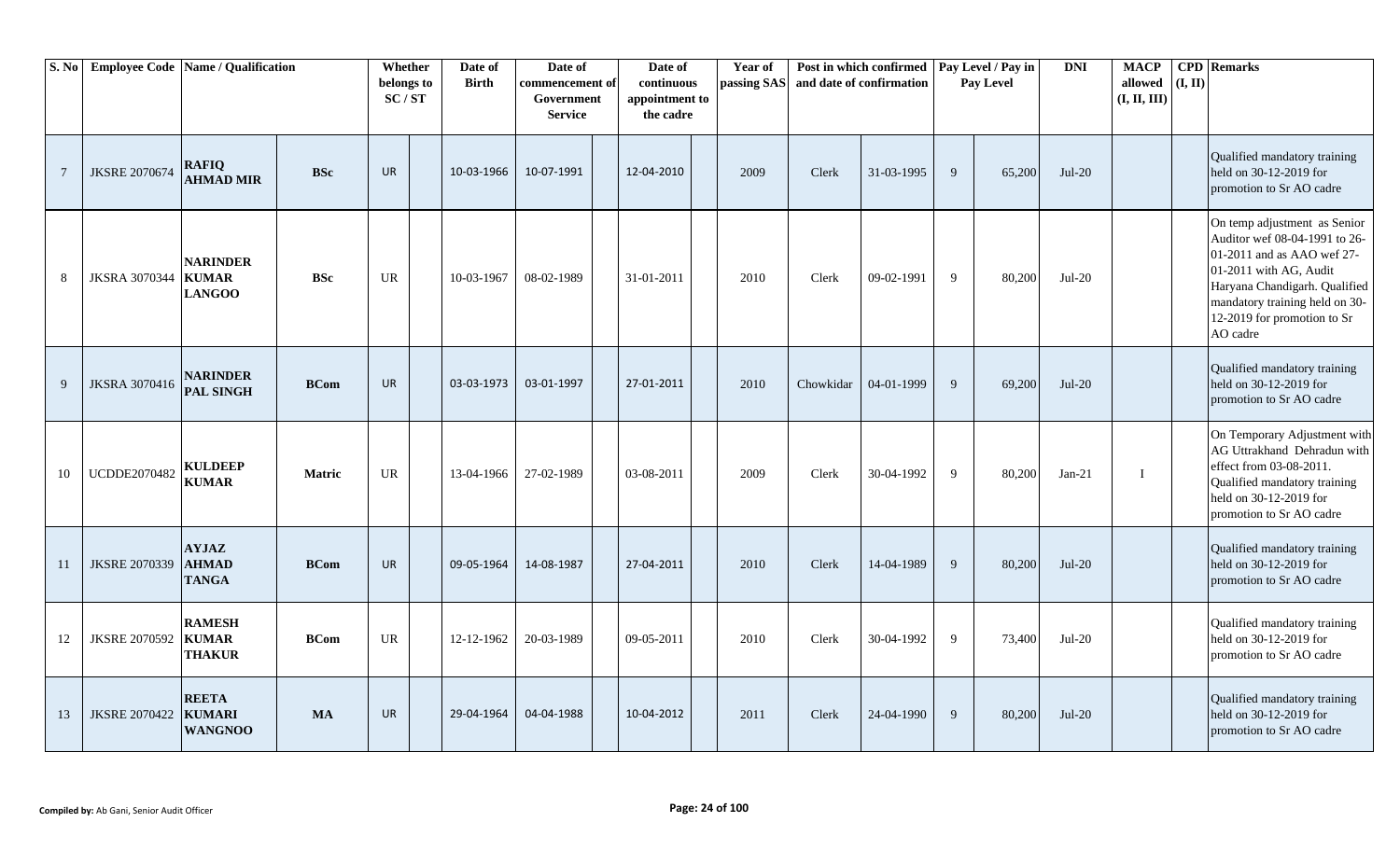| S. No |                           | <b>Employee Code Name / Qualification</b>       |                    | Whether<br>belongs to<br>SC/ST | Date of<br><b>Birth</b> | Date of<br>commencement of<br>Government<br><b>Service</b> | Date of<br>continuous<br>appointment to<br>the cadre | <b>Year of</b><br>passing SAS |            | Post in which confirmed   Pay Level / Pay in<br>and date of confirmation |              | Pay Level | <b>DNI</b> | <b>MACP</b><br>allowed<br>(I, II, III) | (I, II) | <b>CPD</b> Remarks                                                                 |
|-------|---------------------------|-------------------------------------------------|--------------------|--------------------------------|-------------------------|------------------------------------------------------------|------------------------------------------------------|-------------------------------|------------|--------------------------------------------------------------------------|--------------|-----------|------------|----------------------------------------|---------|------------------------------------------------------------------------------------|
| 14    | <b>JKSRE 2070461</b>      | <b>SANJAY</b><br><b>SHARMA</b>                  | <b>BA</b>          | <b>UR</b>                      | 20-12-1968              | 31-01-1994                                                 | 11-04-2012                                           | 2011                          | Accountant | 21-01-1996                                                               | 9            | 77,900    | $Jul-20$   |                                        |         | Qualified mandatory training<br>held on 30-12-2019 for<br>promotion to Sr AO cadre |
| 15    | <b>JKSRE 2070607</b>      | <b>JOYTISNA</b><br><b>DURANI</b>                | <b>BSc</b>         | <b>UR</b>                      | 26-10-1968              | 07-02-1991                                                 | 10-04-2012                                           | 2011                          | Clerk      | 28-02-1994                                                               | 9            | 65,200    | $Jul-20$   |                                        |         | Qualified mandatory training<br>held on 30-12-2019 for<br>promotion to Sr AO cadre |
| 16    | JKSRE 2070338 RENU RAINA  |                                                 | <b>MA</b>          | <b>UR</b>                      | 19-05-1961              | 05-05-1986                                                 | 23-08-2012                                           | 2012                          | Clerk      | 05-05-1988                                                               | 9            | 80,200    | $Jul-20$   |                                        |         | Qualified mandatory training<br>held on 30-12-2019 for<br>promotion to Sr AO cadre |
| 17    | <b>JKSRE 2070501</b>      | <b>SHOWKET ALI</b><br><b>BAHT</b>               | <b>BA</b>          | <b>UR</b>                      | 22-11-1966              | 17-03-1989                                                 | 22-08-2012                                           | 2012                          | Clerk      | 30-09-1992                                                               | $\mathbf{Q}$ | 77,900    | $Jul-20$   |                                        |         | Qualified mandatory training<br>held on 30-12-2019 for<br>promotion to Sr AO cadre |
| 18    | <b>JKSRE 2070662</b>      | <b>GHULAM</b><br><b>HASSAN</b><br><b>RATHER</b> | <b>HSE Part II</b> | <b>UR</b>                      | 25-03-1965              | 10-07-1991                                                 | 22-08-2012                                           | 2012                          | Clerk      | 31-08-1995                                                               | $\mathbf{Q}$ | 61,500    | $Jul-20$   |                                        |         | Qualified mandatory training<br>held on 30-12-2019 for<br>promotion to Sr AO cadre |
| 19    | <b>JKSRE 2070665</b>      | <b>RAFIQ</b><br><b>AHMAD RESHI</b>              | <b>BSc</b>         | <b>UR</b>                      | 01-04-1966              | 10-07-1991                                                 | 22-08-2012                                           | 2012                          | Clerk      | 31-03-1995                                                               | $\mathbf{Q}$ | 61,500    | $Jul-20$   |                                        |         | Qualified mandatory training<br>held on 30-12-2019 for<br>promotion to Sr AO cadre |
| 20    | JKSRE 2070691 RANJIT BALI |                                                 | <b>BCom</b>        | <b>UR</b>                      | 12-11-1973              | 31-01-1994                                                 | 03-09-2012                                           | 2012                          | Clerk      | 28-02-1998                                                               | $\mathbf{Q}$ | 61,500    | $Jul-20$   |                                        |         | Qualified mandatory training<br>held on 30-12-2019 for<br>promotion to Sr AO cadre |
| 21    | <b>JKSRA 3070342</b>      | <b>AMAN PAL</b><br><b>SINGH SUDAN</b>           | <b>BSc</b>         | <b>UR</b>                      | 10-12-1962              | 31-12-1987                                                 | AN 15-01-2013                                        | 2012                          | Clerk      | 01-01-1990                                                               | 9            | 80,200    | $Jul-20$   |                                        |         | Qualified mandatory training<br>held on 30-12-2019 for<br>promotion to Sr AO cadre |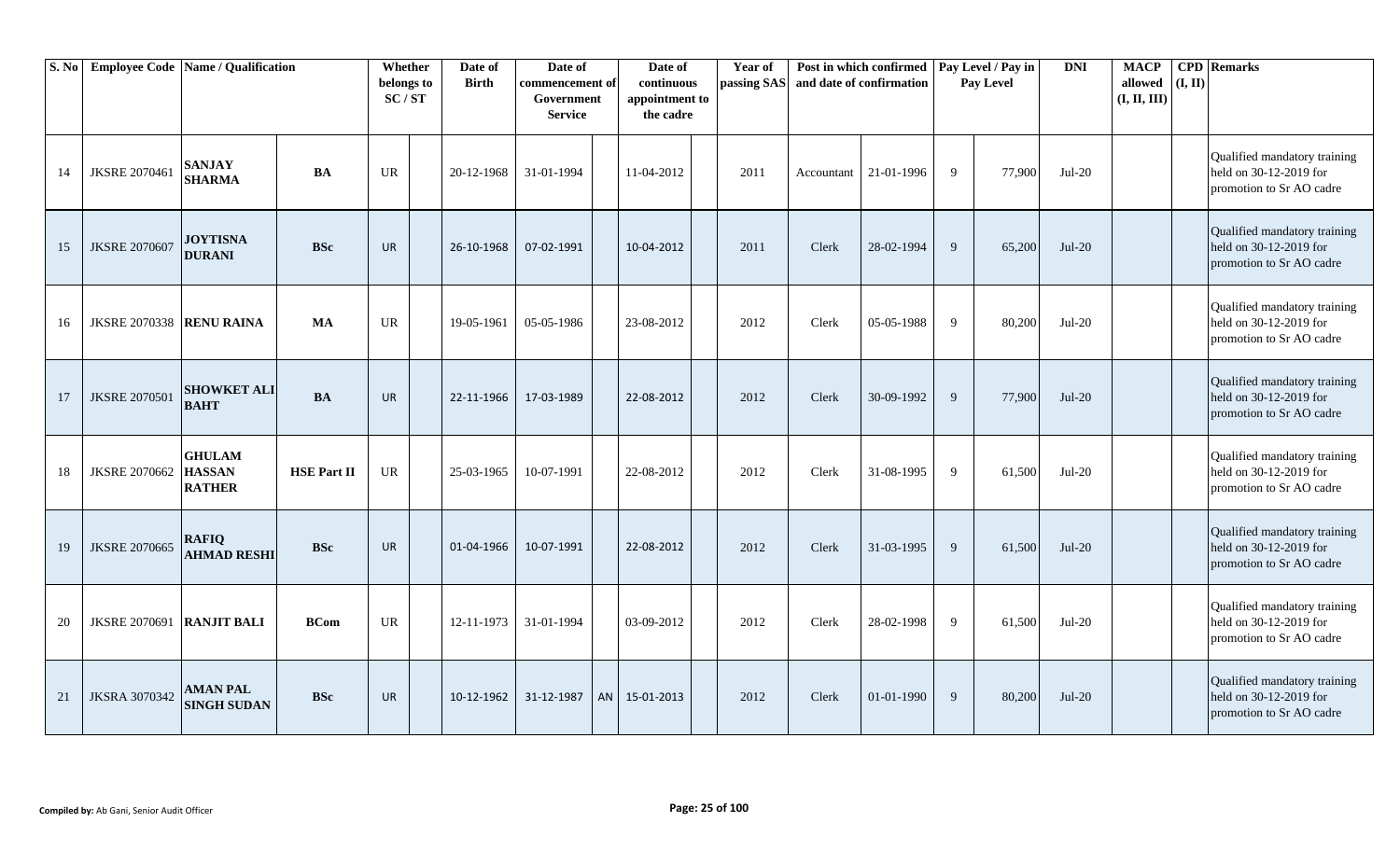|        | S. No Employee Code Name / Qualification |                                                 |               | Whether<br>belongs to<br>SC/ST | Date of<br><b>Birth</b> | Date of<br>commencement of<br>Government<br><b>Service</b> | Date of<br>continuous<br>appointment to<br>the cadre | Year of<br>passing SAS | and date of confirmation | Post in which confirmed   Pay Level / Pay in |   | Pay Level | <b>DNI</b> | <b>MACP</b><br>allowed<br>(I, II, III) | (I, II) | <b>CPD</b> Remarks                                                                 |
|--------|------------------------------------------|-------------------------------------------------|---------------|--------------------------------|-------------------------|------------------------------------------------------------|------------------------------------------------------|------------------------|--------------------------|----------------------------------------------|---|-----------|------------|----------------------------------------|---------|------------------------------------------------------------------------------------|
| 22     | <b>JKSRA 3070360</b>                     | <b>ANURADHA</b><br><b>GOSWAMI</b>               | <b>BSc</b>    | UR                             | 11-05-1963              | 24-10-1989                                                 | 01-01-2013                                           | 2012                   | Clerk                    | 25-10-1991                                   | 9 | 80,200    | $Jul-20$   |                                        |         | Qualified mandatory training<br>held on 30-12-2019 for<br>promotion to Sr AO cadre |
| 23     | <b>JKSRE 2070402</b>                     | <b>SUNIL KUMAR</b><br><b>SULTAN</b>             | Matric        | UR                             | 04-03-1963              | 18-09-1987                                                 | 01-04-2013                                           | 2012                   | Clerk                    | 18-08-1989                                   | 9 | 80,200    | $Jul-20$   |                                        |         |                                                                                    |
| 24     | <b>JKSRE 2070444</b>                     | <b>SUNITA</b><br><b>SARAF</b>                   | <b>MA</b>     | UR                             | 03-04-1962              | 14-08-1987                                                 | 04-04-2013                                           | 2012                   | Clerk                    | 30-04-1989                                   | 9 | 77,900    | $Jul-20$   |                                        |         |                                                                                    |
| 25     | <b>JKSRE 2070466</b>                     | <b>VINOD</b><br><b>KUMAR BHAT</b>               | <b>Matric</b> | <b>UR</b>                      | 29-03-1964              | 04-04-1988                                                 | 01-04-2013                                           | 2012                   | Clerk                    | 30-09-1992                                   | 9 | 80,200    | $Jul-20$   |                                        |         |                                                                                    |
| 26     | <b>JKSRE 2070452</b>                     | <b>SARITA KOUL</b><br><b>WANCHOO</b>            | <b>BSc</b>    | UR                             | 20-12-1966              | 27-02-1989                                                 | 04-04-2013                                           | 2012                   | Clerk                    | 30-04-1992                                   | 9 | 77,900    | $Jul-20$   |                                        |         |                                                                                    |
| $27\,$ | <b>JKSRE 2070497</b>                     | <b>RAKESH</b><br><b>KUMAR</b><br><b>PANDITA</b> | <b>BSc</b>    | <b>UR</b>                      | 16-01-1966              | 28-02-1989                                                 | 04-04-2013                                           | 2012                   | Clerk                    | 30-09-1991                                   | 9 | 80,200    | $Jul-20$   |                                        |         |                                                                                    |
| $28\,$ | <b>JKSRE 2070503</b>                     | <b>VARINDER</b><br><b>SINGH</b>                 | $\mathbf{BA}$ | UR                             | 28-08-1962              | 01-03-1989                                                 | 04-04-2013                                           | 2012                   | Clerk                    | 30-09-1992                                   | 9 | 77,900    | $Jul-20$   |                                        |         |                                                                                    |
| 29     | <b>JKSRA 3070341</b>                     | <b>FAROOQ</b><br><b>AHMAD SHAH</b>              | <b>MSc</b>    | <b>UR</b>                      | 20-03-1966              | 01-07-1991                                                 | 18-04-2013                                           | 2013                   | Auditor                  | 01-07-1993                                   | 9 | 80,200    | $Jul-20$   |                                        |         |                                                                                    |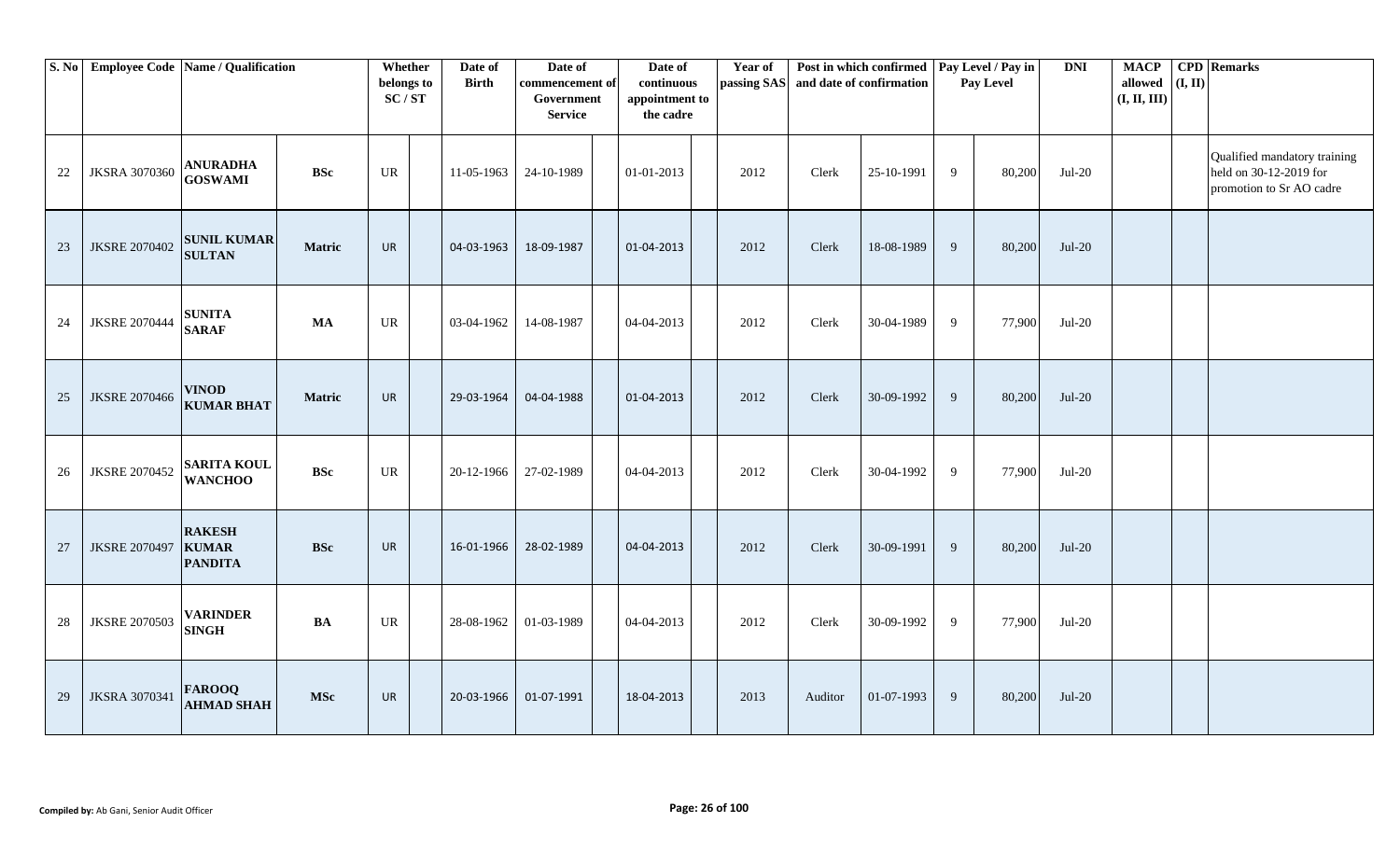|    | S. No Employee Code Name / Qualification |                                                 |               | Whether<br>belongs to<br>SC/ST | Date of<br><b>Birth</b> | Date of<br>commencement of<br>Government<br><b>Service</b> | Date of<br>continuous<br>appointment to<br>the cadre |           | Year of | passing SAS and date of confirmation | Post in which confirmed   Pay Level / Pay in |   | Pay Level | <b>DNI</b> | <b>MACP</b><br>allowed<br>(I, II, III) | (I, II) | <b>CPD</b> Remarks                                               |
|----|------------------------------------------|-------------------------------------------------|---------------|--------------------------------|-------------------------|------------------------------------------------------------|------------------------------------------------------|-----------|---------|--------------------------------------|----------------------------------------------|---|-----------|------------|----------------------------------------|---------|------------------------------------------------------------------|
| 30 | <b>JKSRA 3070359</b>                     | <b>DHARAM</b><br><b>PAUL</b>                    | <b>BA</b>     | ${\rm SC}$                     | 09-03-1962              | 25-09-1989                                                 | 07-05-2013                                           |           | 2013    | Clerk                                | 25-09-1991                                   | 9 | 77,900    | $Jul-20$   |                                        |         |                                                                  |
| 31 |                                          | JKSRE 2070315 VEENA HAPPA                       | <b>BA</b>     | <b>UR</b>                      | 02-02-1961              | 08-05-1986                                                 | 05-08-2013                                           |           | 2013    | Clerk                                |                                              | 9 | 80,200    | $Jul-20$   |                                        |         |                                                                  |
| 32 | <b>JKSRE 2070597</b>                     | <b>SANJAY</b><br><b>RAZDAN II</b>               | <b>BSc</b>    | UR                             | PH 01-05-1965           | 02-01-1990                                                 | 12-08-2013                                           |           | 2013    | Clerk                                | 31-08-1998                                   | 9 | 67,200    | $Jul-20$   |                                        |         |                                                                  |
| 33 | JKSRE 2070604 KUSUM JAN                  |                                                 | Matric        | UR                             | 23-10-1967              | 15-10-1990                                                 | 06-08-2013                                           |           | 2013    | Clerk                                | 15-10-1992                                   | 9 | 65,200    | $Jul-20$   |                                        |         | On deputation with CAG of<br>India, New Delhi wef 20-11-<br>2018 |
| 34 | <b>JKSRE 2070632</b>                     | <b>KHURSHID</b><br><b>AHMAD QAZI</b>            | BA            | <b>UR</b>                      | 21-10-1971              | 26-06-1991                                                 | $05-08-2013$ AN                                      |           | 2013    | Clerk                                | 28-02-1998                                   | 9 | 63,300    | $Jul-20$   |                                        |         |                                                                  |
| 35 | <b>JKSRE 2070657</b>                     | <b>HARPAL</b><br><b>SINGH SODHI</b>             | <b>BCom</b>   | <b>UR</b>                      | 04-03-1970              | 02-07-1991                                                 | 05-08-2013                                           | <b>AN</b> | 2013    | Clerk                                | 08-03-2003                                   | 9 | 59,700    | $Jul-20$   |                                        |         |                                                                  |
| 36 | <b>JKSRE 2070678</b>                     | <b>JAWAID</b><br><b>HUSSIAN</b><br><b>NAJAR</b> | <b>BSc</b>    | UR                             | 11-04-1971              | 18-07-1991                                                 | 06-08-2013                                           |           | 2013    | Clerk                                | 31-08-1998                                   | 9 | 61,500    | $Jul-20$   |                                        |         |                                                                  |
| 37 | <b>JKSRA 3070381</b>                     | <b>GOWHAR</b><br><b>ALTAF WANI</b>              | <b>Matric</b> | <b>UR</b>                      | 02-02-1972              | 11-07-1990                                                 | 18-11-2013                                           |           | 2013    | Clerk                                | 11-07-1992                                   | 9 | 73,400    | $Jul-20$   |                                        |         |                                                                  |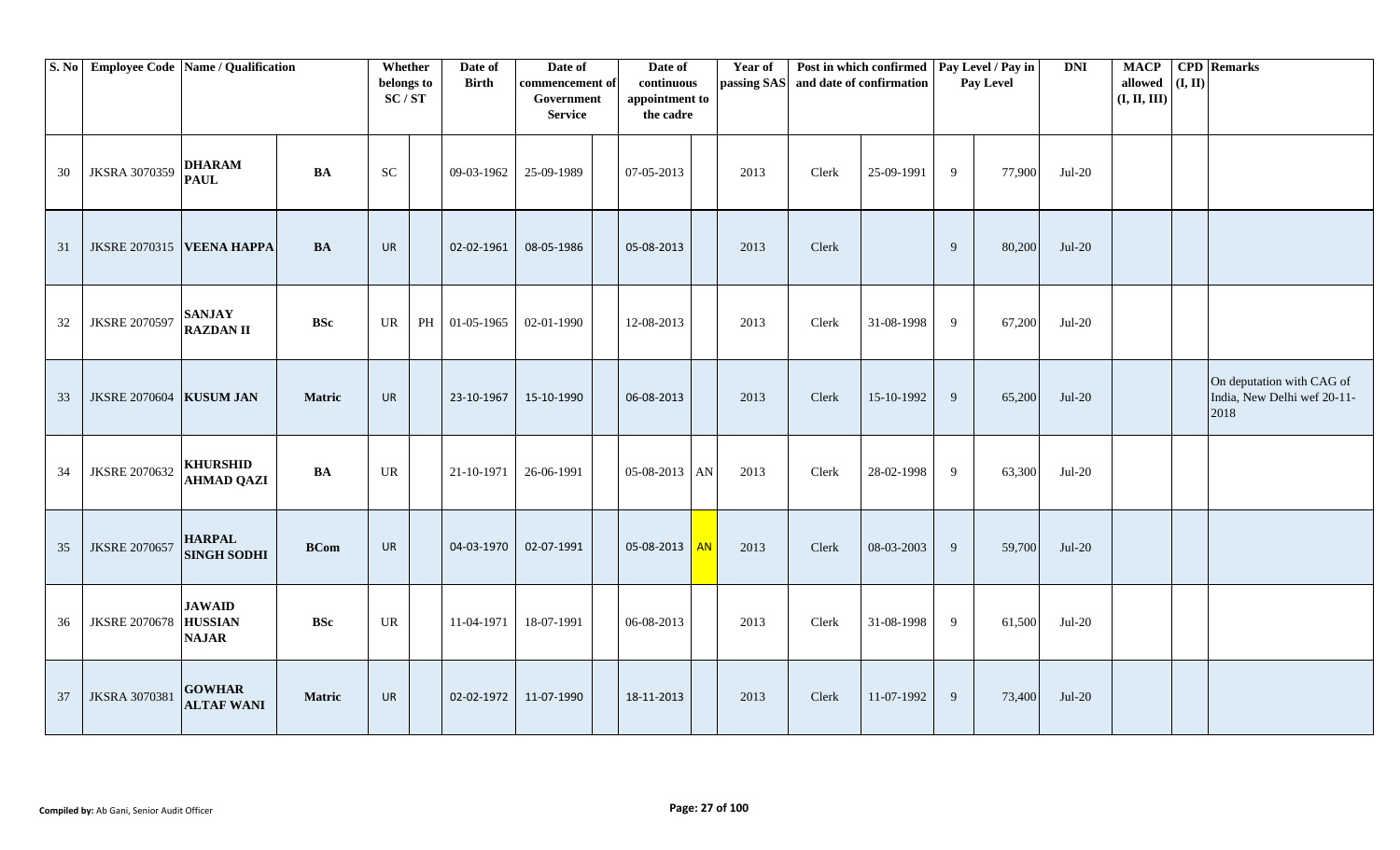|    | S. No Employee Code Name / Qualification |                                                |             | Whether<br>belongs to<br>SC/ST | Date of<br><b>Birth</b> | Date of<br>commencement of<br>Government<br><b>Service</b> | Date of<br>continuous<br>appointment to<br>the cadre | <b>Year of</b> | passing SAS and date of confirmation | Post in which confirmed   Pay Level / Pay in |   | Pay Level | <b>DNI</b> | <b>MACP</b><br>allowed<br>(I, II, III) | $(\mathbf{I}, \mathbf{II})$ | <b>CPD</b> Remarks |
|----|------------------------------------------|------------------------------------------------|-------------|--------------------------------|-------------------------|------------------------------------------------------------|------------------------------------------------------|----------------|--------------------------------------|----------------------------------------------|---|-----------|------------|----------------------------------------|-----------------------------|--------------------|
| 38 | <b>JKSRA 3070424</b>                     | <b>OM PARKASH</b><br>II                        | BA          | UR                             | 02-04-1971              | 29-03-1995                                                 | 18-11-2013                                           | 2013           | Chowkidar                            | 30-03-1997                                   | 9 | 63,300    | $Jul-20$   |                                        |                             |                    |
| 39 | JKSRA 3070414 KUMAR                      | <b>LALIT</b><br><b>BEHAL</b>                   | <b>BA</b>   | <b>SC</b>                      | 20-08-1974              | 29-03-1995                                                 | 19-12-2014                                           | 2014           | Chowkidar                            | 30-03-1997                                   | 9 | 69,200    | $Jul-20$   |                                        |                             |                    |
| 40 | <b>JKSRE 2070362</b>                     | <b>IRSHAD</b><br><b>AHMAD</b><br><b>NAJAR</b>  | <b>BSc</b>  | UR                             | 01-05-1967              | 01-07-1991                                                 | 31-12-2014                                           | 2014           |                                      | Accountant 01-07-1993                        | 9 | 80,200    | $Jul-20$   |                                        |                             |                    |
| 41 | JKSRE 2070366 AMIN                       | <b>MOHAMMAD</b><br><b>AHANGER</b>              | <b>BSc</b>  | <b>UR</b>                      | 07-04-1963              | 12-07-1991                                                 | 05-03-2015                                           | 2014           |                                      | Accountant 31-08-1993                        | 9 | 80,200    | $Jul-20$   |                                        |                             |                    |
| 42 | <b>JKSRE 2070371</b>                     | <b>MANZOOR</b><br><b>AHMAD</b><br><b>GANAI</b> | BA          | UR                             | 20-04-1966              | 10-07-1991                                                 | 05-03-2015                                           | 2014           |                                      | Accountant 31-08-1993                        | 9 | 80,200    | $Jul-20$   |                                        |                             |                    |
| 43 | <b>JKSRE 2070793</b>                     | <b>WASEEM</b><br><b>JAVID GANAI</b>            | <b>BCom</b> | <b>UR</b>                      | 07-07-1989              | 27-02-2008                                                 | 05-03-2015                                           | 2014           | Clerk                                | 27-02-2010                                   | 9 | 56,300    | $Jul-20$   |                                        |                             |                    |
| 44 | <b>JKSRA 3070361</b>                     | <b>HARI</b><br><b>KRISHAN</b><br><b>BHAT</b>   | <b>MSc</b>  | UR                             | OH 01-07-1963           | 08-08-1994                                                 | 10-07-2015                                           | 2015           | Auditor                              | 09-08-1996                                   | 9 | 77,900    | $Jul-20$   |                                        |                             |                    |
| 45 | JKSRA 3070369 KUMAR                      | <b>SATESH</b><br><b>GURTOO</b>                 | <b>BSc</b>  | <b>UR</b>                      | 08-04-1968              | 21-11-1994                                                 | 10-07-2015                                           | 2015           | Auditor                              | 22-11-1996                                   | 9 | 77,900    | $Jul-20$   |                                        |                             |                    |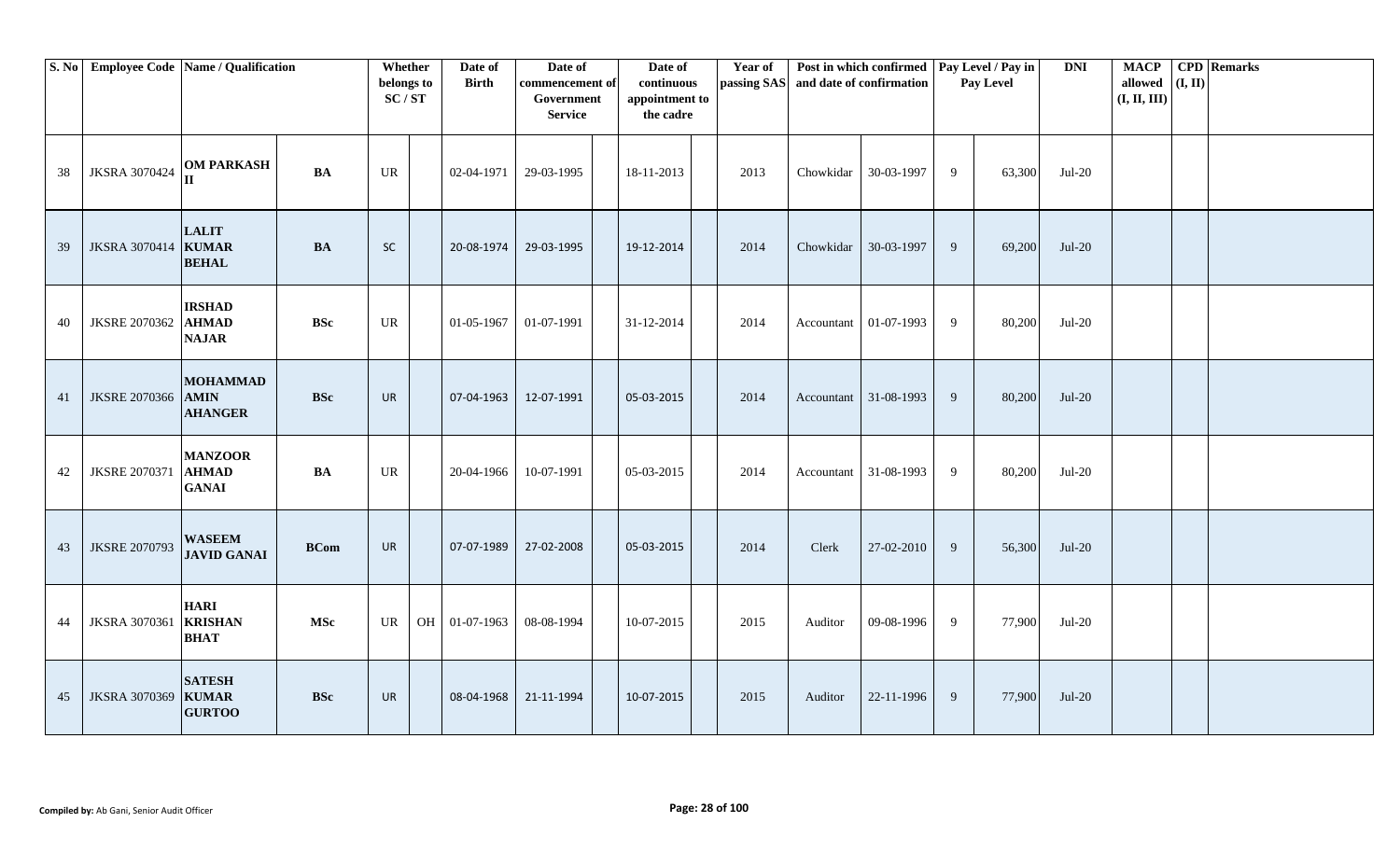|    | S. No Employee Code Name / Qualification |                                                   |             | Whether<br>belongs to<br>SC/ST |    | Date of<br><b>Birth</b> | Date of<br>commencement of<br>Government<br><b>Service</b> | Date of<br>continuous<br>appointment to<br>the cadre | <b>Year of</b> |           | Post in which confirmed   Pay Level / Pay in<br>passing SAS and date of confirmation |   | Pay Level | <b>DNI</b> | <b>MACP</b><br>allowed $(I, II)$<br>(I, II, III) | <b>CPD</b> Remarks |
|----|------------------------------------------|---------------------------------------------------|-------------|--------------------------------|----|-------------------------|------------------------------------------------------------|------------------------------------------------------|----------------|-----------|--------------------------------------------------------------------------------------|---|-----------|------------|--------------------------------------------------|--------------------|
| 46 | <b>JKSRA 3070447</b>                     | <b>SHAKTI</b><br><b>KUMAR</b>                     | Matric      | UR                             |    | 03-11-1971              | 08-10-1996                                                 | 10-07-2015                                           | 2015           | Chowkidar | 09-10-1998                                                                           | 9 | 56,300    | $Jul-20$   |                                                  |                    |
| 47 | <b>JKSRE 2070289</b>                     | <b>HARDEEP</b><br><b>SINGH</b>                    | Hr Sec      | <b>UR</b>                      |    | 22-04-1966              | 29-11-1985                                                 | 12-11-2015                                           | 2015           | Clerk     | 28-02-1989                                                                           | 9 | 80,200    | $Jul-20$   |                                                  |                    |
| 48 | <b>JKSRE 2070525</b>                     | <b>KULDEEP</b><br><b>KRISHAN</b><br><b>HANDOO</b> | Matric      | UR                             |    | 16-03-1966              | 01-03-1989                                                 | 18-11-2015                                           | 2015           | Clerk     | 30-04-1992                                                                           | 9 | 73,400    | $Jul-20$   |                                                  |                    |
| 49 | <b>JKSRE 2070580</b>                     | <b>SURINDER</b><br><b>KOUR</b>                    | BA          | <b>UR</b>                      | PH | 10-04-1966              | 21-09-1989                                                 | 10-11-2015                                           | 2015           | Clerk     | 28-02-1994                                                                           | 9 | 69,200    | $Jul-20$   |                                                  |                    |
| 50 | <b>JKSRE 2070605</b>                     | <b>ANJANA</b><br><b>YACHA</b>                     | <b>BSc</b>  | UR                             |    | 27-04-1968              | 07-02-1991                                                 | 10-11-2015                                           | 2015           | Clerk     | 28-02-1994                                                                           | 9 | 67,200    | $Jul-20$   |                                                  |                    |
| 51 | <b>JKSRA 3070395</b>                     | <b>SURINDER</b><br><b>MOHAN</b>                   | <b>BA</b>   | $\sf SC$                       |    | 04-04-1969              | 09-12-1992                                                 | 22-12-2015                                           | 2015           | Clerk     | 09-12-1994                                                                           | 9 | 73,400    | $Jul-20$   |                                                  |                    |
| 52 | <b>JKSRE 2070557</b>                     | <b>PAVAN</b><br><b>KUMAR</b><br><b>SHARMA</b>     | <b>BSc</b>  | UR                             |    | 15-08-1962              | 22-09-1989                                                 | 29-12-2016                                           | 2016           | Clerk     | 31-08-1993                                                                           | 8 | 70,000    | $Jul-20$   |                                                  |                    |
| 53 | <b>JKSRA 3070606</b>                     | <b>ATUN</b><br><b>KHARGAL</b>                     | <b>BCom</b> | <b>UR</b>                      |    | 08-03-1984              | 14-12-2012                                                 | 06-03-2017                                           | 2016           | Auditor   | 14-12-2014                                                                           | 8 | 52,000    | $Jan-21$   |                                                  |                    |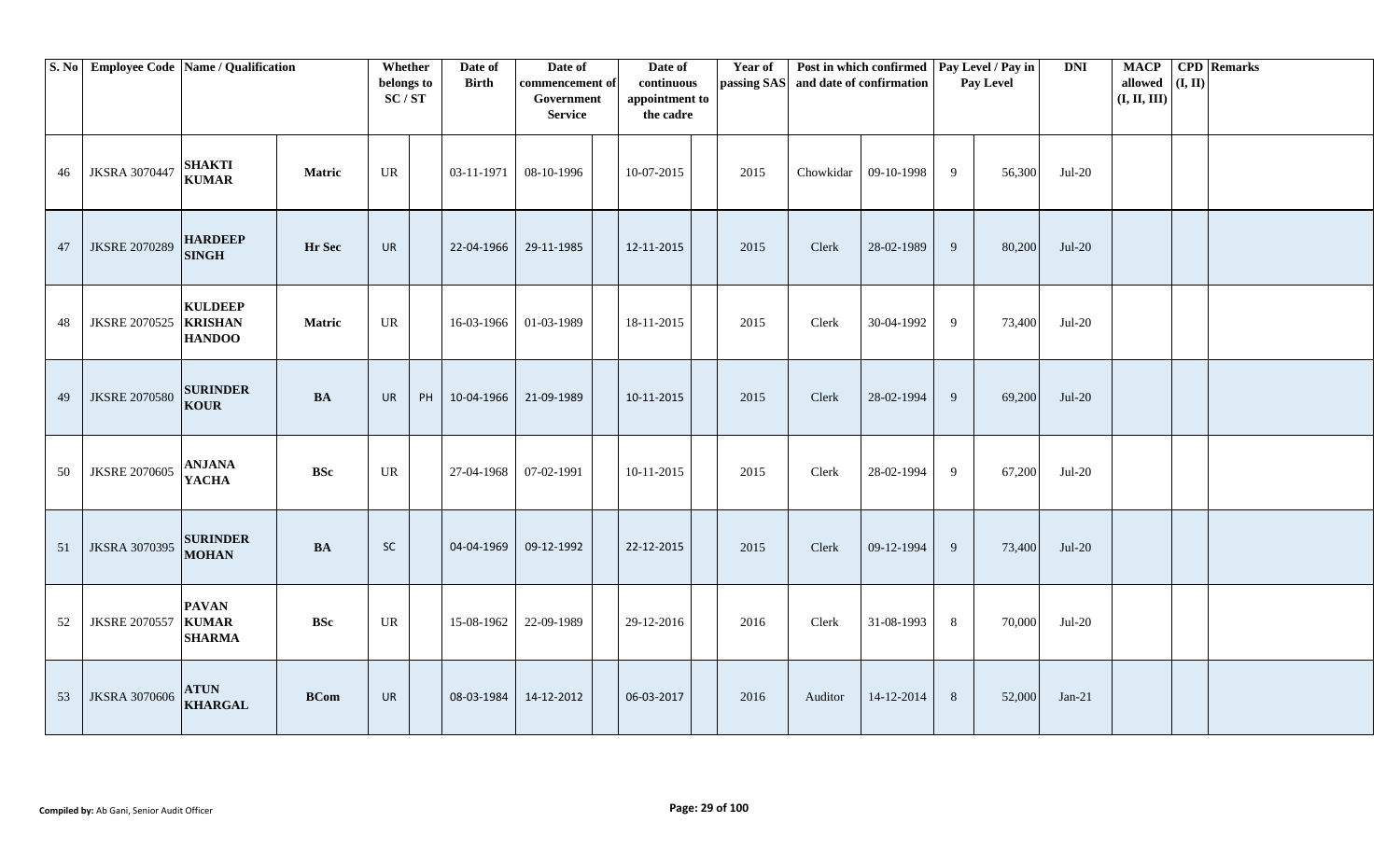|    | S. No Employee Code Name / Qualification |                                  |                                                   | Whether<br>belongs to<br>SC/ST | Date of<br><b>Birth</b> | Date of<br>commencement of<br>Government<br><b>Service</b> | Date of<br>continuous<br>appointment to<br>the cadre | Year of<br>passing SAS and date of confirmation |         | Post in which confirmed Pay Level / Pay in |   | Pay Level | <b>DNI</b> | <b>MACP</b><br>allowed<br>(I, II, III) | (I, II) | <b>CPD</b> Remarks                                                             |
|----|------------------------------------------|----------------------------------|---------------------------------------------------|--------------------------------|-------------------------|------------------------------------------------------------|------------------------------------------------------|-------------------------------------------------|---------|--------------------------------------------|---|-----------|------------|----------------------------------------|---------|--------------------------------------------------------------------------------|
| 54 | <b>JKSRA 3070597</b>                     | <b>ARUN</b><br><b>SAMBYAL</b>    | <b>BSc</b>                                        | <b>UR</b>                      | 01-04-1989              | 14-12-2012                                                 | 14-08-2017                                           | 2017                                            | Auditor | 14-12-2014                                 | 8 | 50,500    | $Jul-20$   |                                        |         |                                                                                |
| 55 | <b>JKSRA 3070604</b>                     | <b>RAJNISH</b><br><b>KUMAR</b>   | <b>BSc</b>                                        | <b>UR</b>                      | 31-12-1984              | 14-12-2012                                                 | 14-08-2017                                           | 2017                                            | Auditor | 14-12-2014                                 | 8 | 50,500    | $Jul-20$   |                                        |         |                                                                                |
| 56 | <b>JKSRA 3070629</b>                     | <b>MAN SINGH</b><br><b>MEENA</b> | <b>BA</b>                                         | <b>ST</b>                      | 10-11-1989              | 27-12-2012                                                 | 14-08-2017                                           | 2017                                            | Auditor | 27-12-2014                                 | 8 | 50,500    | $Jul-20$   |                                        |         |                                                                                |
| 57 | <b>JKSRA 3070627</b>                     | <b>HARKESH</b><br><b>MEENA</b>   | <b>BSc</b>                                        | ST                             | 01-07-1987              | 14-12-2012                                                 | 28-03-2019                                           | 43435                                           | Auditor | 14-12-2014                                 | 8 | 49,000    | $Jan-21$   |                                        |         |                                                                                |
| 58 | <b>JKSRA 3070633</b>                     | <b>RAMESH</b><br><b>KUMAR</b>    | <b>BA</b>                                         | SC                             | 05-04-1984              | 14-12-2012                                                 | 28-03-2019                                           | 43435                                           | Auditor | 14-12-2014                                 | 8 | 49,000    | $Jan-21$   |                                        |         |                                                                                |
| 59 |                                          | JKSRA 3070792 PAWAN SINGH        | <b>Master</b> in<br>Anthropology,<br><b>BTech</b> | <b>UR</b>                      | 14-10-1991              | 24-05-2018                                                 |                                                      | 43435                                           |         |                                            | 8 | 50,500    | $Jan-21$   |                                        |         | Provisional appointment.<br>Seniority subject clearance of<br>probation period |
| 60 | <b>JKSRA 3070794</b>                     | <b>SANDEEP</b><br><b>VERMA</b>   | <b>BTech</b>                                      | OBC                            | 04-03-1992              | 10-05-2018                                                 |                                                      | 43435                                           |         |                                            | 8 | 50,500    | $Jan-21$   |                                        |         | Provisional appointment.<br>Seniority subject clearance of<br>probation period |
| 61 | <b>JKSRA 3070788 NITIN JAIN</b>          |                                  | <b>BA</b>                                         | <b>UR</b>                      | 06-11-1993              | 22-05-2018                                                 |                                                      | 43617                                           |         |                                            | 8 | 50,500    | $Jan-21$   |                                        |         | Provisional appointment.<br>Seniority subject clearance of<br>probation period |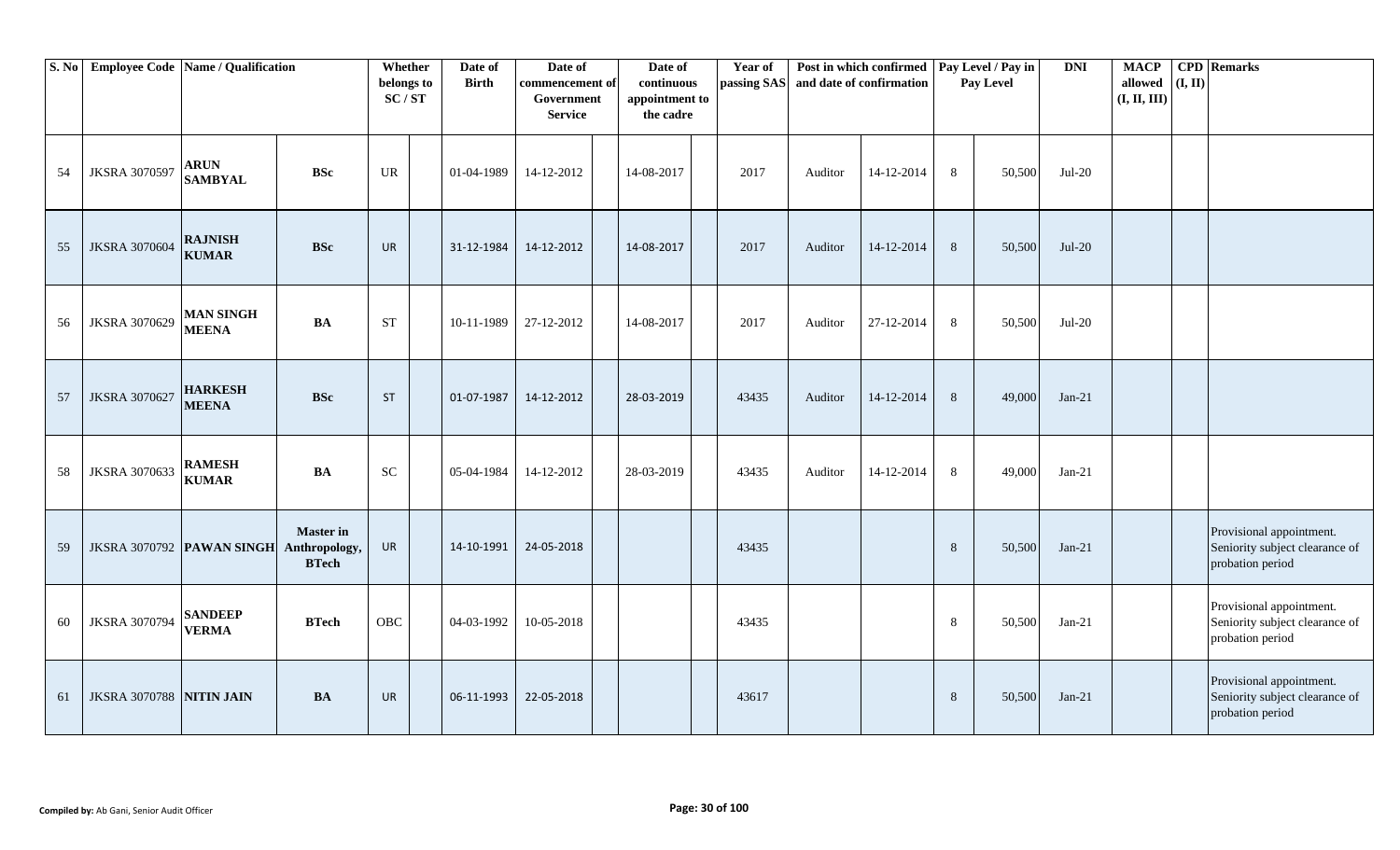|    | S. No Employee Code Name / Qualification |                                                |              | Whether<br>belongs to<br>SC/ST    | Date of<br><b>Birth</b> | Date of<br>commencement of<br>Government<br><b>Service</b> |    | Date of<br>continuous<br>appointment to<br>the cadre | Year of<br>passing SAS |         | Post in which confirmed   Pay Level / Pay in<br>and date of confirmation |   | Pay Level | <b>DNI</b> | <b>MACP</b><br>allowed<br>(I, II, III) | (I, II) | <b>CPD</b> Remarks                                                                                                                                                                                                                          |
|----|------------------------------------------|------------------------------------------------|--------------|-----------------------------------|-------------------------|------------------------------------------------------------|----|------------------------------------------------------|------------------------|---------|--------------------------------------------------------------------------|---|-----------|------------|----------------------------------------|---------|---------------------------------------------------------------------------------------------------------------------------------------------------------------------------------------------------------------------------------------------|
| 62 | <b>JKSRA 3070789</b>                     | <b>VINAY</b><br><b>KUMAR</b><br><b>TIWARI</b>  | <b>BTech</b> | $\ensuremath{\mathsf{UR}}\xspace$ | 24-07-1989              | 08-06-2018                                                 |    |                                                      | 43617                  |         |                                                                          | 8 | 50,500    | $Jan-21$   |                                        |         | Provisional appointment.<br>Seniority subject clearance of<br>probation period                                                                                                                                                              |
| 63 | <b>JKSRA 3070822</b>                     | <b>VINOD</b><br><b>KUMAR</b><br><b>NANIWAL</b> | <b>BTech</b> | <b>SC</b>                         | 12-11-1992              | 15-05-2018                                                 | AN |                                                      | 43617                  |         |                                                                          | 8 | 50,500    | $Jan-21$   |                                        |         | Provisional appointment.<br>Seniority subject clearance of<br>probation period                                                                                                                                                              |
| 64 | <b>JKSRA 3070829</b>                     | <b>RAJ KUMAR</b><br><b>MEENA</b>               | <b>BSc</b>   | <b>ST</b>                         | 05-08-1984              | 21-05-2018                                                 |    |                                                      | 43617                  |         |                                                                          | 8 | 50,500    | $Jan-21$   |                                        |         | Provisional appointment.<br>Seniority subject clearance of<br>probation period                                                                                                                                                              |
| 65 | <b>JKSRA 3070704</b>                     | <b>MUKESH</b><br><b>VERMA</b>                  | <b>BCom</b>  | OBC                               | 17-09-1985              | 28-12-2015                                                 |    | 04-09-2019                                           | 43617                  | Auditor | 28-12-2017                                                               | 8 | 47,600    | $Jul-20$   |                                        |         |                                                                                                                                                                                                                                             |
| 66 | MLSLA 3150250                            | <b>ANKUSH</b><br><b>SHARMA</b>                 | <b>BTech</b> | <b>UR</b>                         | 06-10-1994              | 06-05-2019                                                 |    |                                                      | 43770                  |         |                                                                          | 8 | 50,500    | $Jan-21$   |                                        |         | Joined on mutual transfer<br>against Angom Mocha from the<br>O/o AG (Audit), Meghalaya.<br>DoJ as DEO as per previous<br>appointment is 22-07-2016 and<br>as AAO it is 25-05-2018.<br>Seniority subject to clearance<br>of probation period |
| 67 | <b>JKSRA 3070790</b>                     | <b>AMIT KUMAR</b><br><b>RATHEE</b>             | <b>BTech</b> | <b>UR</b>                         | 18-10-1991              | 18-05-2018                                                 |    |                                                      | 43770                  |         |                                                                          | 8 | 50,500    | $Jan-21$   |                                        |         | Provisional appointment.<br>Seniority subject clearance of<br>probation period                                                                                                                                                              |
| 68 | <b>JKSRA 3070797</b>                     | <b>VINAY</b><br><b>KUMAR</b>                   | <b>BTech</b> | OBC                               | 16-08-1988              | 23-05-2018                                                 |    |                                                      | 43770                  |         |                                                                          | 8 | 50,500    | $Jan-21$   |                                        |         | Provisional appointment.<br>Seniority subject clearance of<br>probation period                                                                                                                                                              |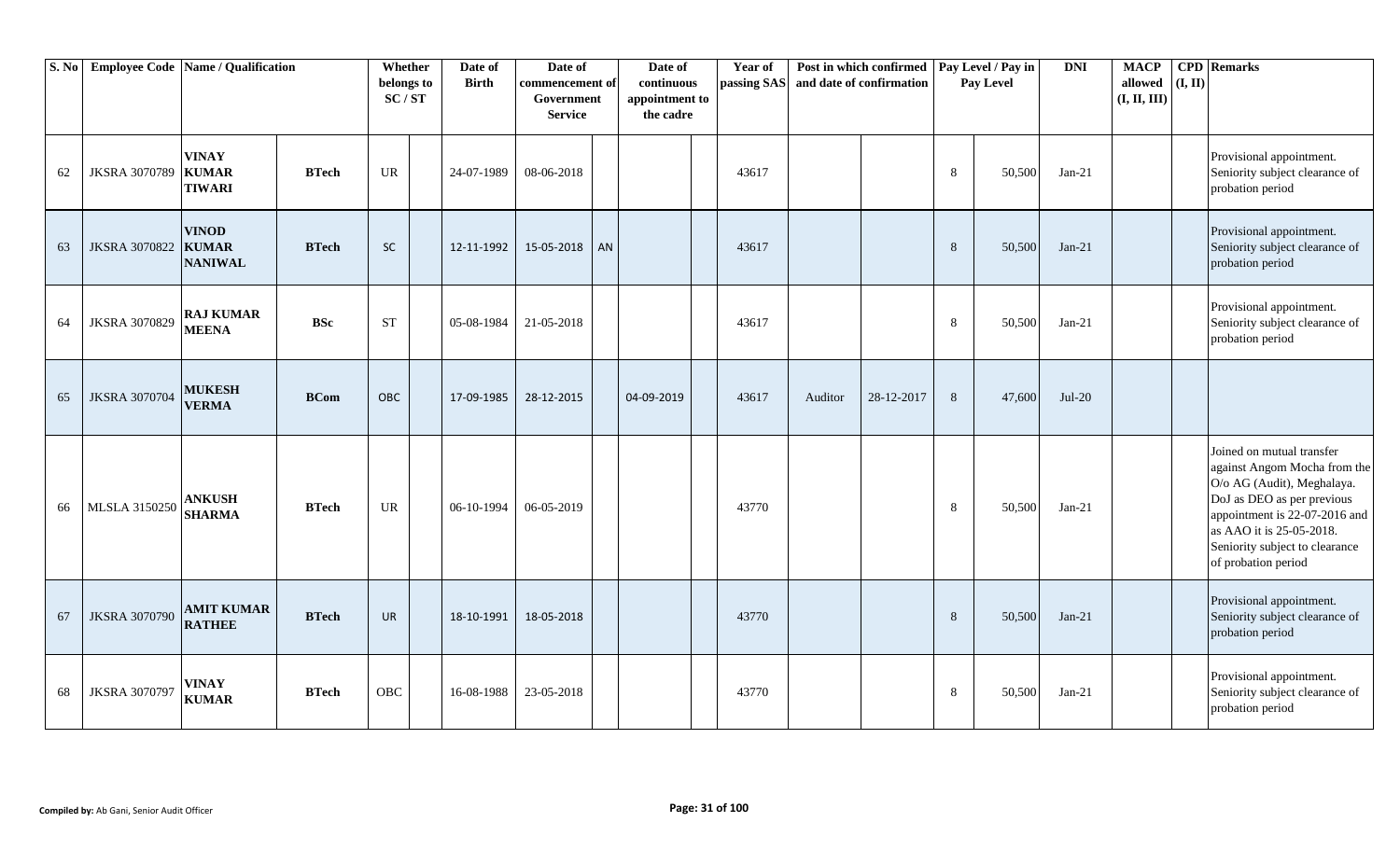| S. No | <b>Employee Code Name / Qualification</b> |                                 |              | Whether<br>belongs to<br>SC/ST | Date of<br><b>Birth</b> | Date of<br>commencement of<br>Government<br><b>Service</b> |            | Date of<br>continuous<br>appointment to<br>the cadre | Year of | Post in which confirmed   Pay Level / Pay in<br>passing SAS and date of confirmation |   | Pay Level | <b>DNI</b> | <b>MACP</b><br>allowed<br>(I, II, III) | (I, II) | <b>CPD</b> Remarks                                                             |
|-------|-------------------------------------------|---------------------------------|--------------|--------------------------------|-------------------------|------------------------------------------------------------|------------|------------------------------------------------------|---------|--------------------------------------------------------------------------------------|---|-----------|------------|----------------------------------------|---------|--------------------------------------------------------------------------------|
| 69    | <b>JKSRA 3070799</b>                      | <b>PRASHANT</b><br><b>YADAV</b> | <b>BSc</b>   | <b>OBC</b>                     | 31-03-1993              | 22-05-2018                                                 |            |                                                      | 43770   |                                                                                      | 8 | 50,500    | $Jan-21$   |                                        |         | Provisional appointment.<br>Seniority subject clearance of<br>probation period |
| 70    | <b>JKSRA 3070834</b>                      | <b>WASEEM</b><br><b>AKRAM</b>   | MBA / MCom   | OBC                            | 01-09-1988              | 12-07-2018                                                 | ${\rm AN}$ |                                                      | 43770   |                                                                                      | 8 | 49,000    | $Jul-20$   |                                        |         | Provisional appointment.<br>Seniority subject clearance of<br>probation period |
| 71    | JKSRA 3070806 VEDPRAKASH                  |                                 | <b>BSc</b>   | OBC                            | 02-06-1993              | 14-06-2018                                                 |            |                                                      | 43770   |                                                                                      | 8 | 50,500    | $Jan-21$   |                                        |         | Provisional appointment.<br>Seniority subject clearance of<br>probation period |
| 72    | <b>JKSRA 3070807</b>                      | <b>NEHA YADAV</b>               | <b>BSc</b>   | <b>OBC</b>                     | 21-09-1992              | 14-05-2018                                                 |            |                                                      | 43770   |                                                                                      | 8 | 50.500    | $Jan-21$   |                                        |         | Provisional appointment.<br>Seniority subject clearance of<br>probation period |
| 73    | <b>JKSRA 3070819</b>                      | <b>RAJESH</b><br><b>KUMAR</b>   | <b>BTech</b> | <b>OBC</b>                     | 29-10-1990              | 25-06-2018                                                 |            |                                                      | 43770   |                                                                                      | 8 | 50,500    | $Jan-21$   |                                        |         | Provisional appointment.<br>Seniority subject clearance of<br>probation period |
| 74    | <b>JKSRA 3070823</b>                      | <b>PIYUSH</b><br><b>VERMA</b>   | BE           | SC                             | 24-03-1984              | 04-05-2018                                                 |            |                                                      | 43770   |                                                                                      | 8 | 50,500    | $Jan-21$   |                                        |         | Provisional appointment.<br>Seniority subject clearance of<br>probation period |
| 75    | <b>JKSRA 3070834</b>                      | <b>LEKHRAJ</b><br><b>MEENA</b>  | <b>BA</b>    | <b>ST</b>                      | 07-07-1994              | 01-08-2018                                                 |            |                                                      | 43770   |                                                                                      | 8 | 49,000    | $Jul-20$   |                                        |         | Provisional appointment.<br>Seniority subject clearance of<br>probation period |
| 76    | JKSRA 3070824 VINITPAL                    |                                 | <b>BCom</b>  | <b>SC</b>                      | 15-04-1994              | 09-05-2018                                                 |            |                                                      | 43770   |                                                                                      | 8 | 50,500    | $Jan-21$   |                                        |         | Provisional appointment.<br>Seniority subject clearance of<br>probation period |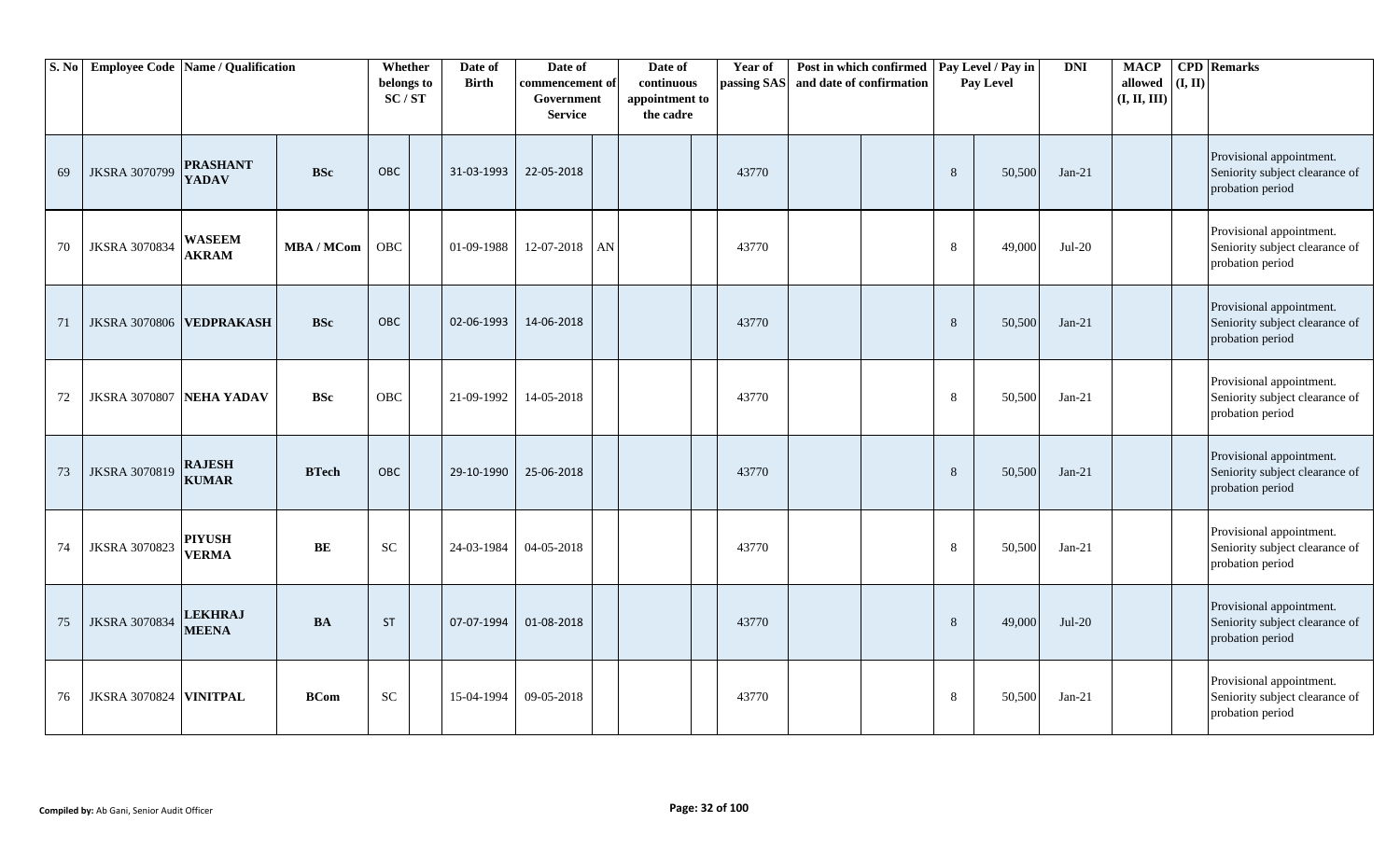| S. No |                      | <b>Employee Code Name / Qualification</b>      |                 | Whether<br>belongs to<br>SC/ST | Date of<br><b>Birth</b> | Date of<br>commencement of<br>Government<br><b>Service</b> |    | Date of<br>continuous<br>appointment to<br>the cadre | Year of<br>passing SAS |            | Post in which confirmed<br>and date of confirmation |   | Pay Level / Pay in<br>Pay Level | <b>DNI</b> | <b>MACP</b><br>allowed<br>(I, II, III) | (I, II) | <b>CPD</b> Remarks                                                                                                                                                                                            |
|-------|----------------------|------------------------------------------------|-----------------|--------------------------------|-------------------------|------------------------------------------------------------|----|------------------------------------------------------|------------------------|------------|-----------------------------------------------------|---|---------------------------------|------------|----------------------------------------|---------|---------------------------------------------------------------------------------------------------------------------------------------------------------------------------------------------------------------|
| 77    | <b>JKSRA 3070831</b> | <b>JACOB</b><br><b>AMSIAM</b><br><b>LANGEL</b> | <b>BSc</b>      | <b>ST</b>                      | 17-12-1988              | 22-05-2018                                                 |    |                                                      | 43770                  |            |                                                     | 8 | 50,500                          | $Jan-21$   |                                        |         | Provisional appointment.<br>Seniority subject clearance of<br>probation period                                                                                                                                |
| 78    | <b>JKSRA 3070832</b> | <b>ASEEM</b><br><b>BEETAN</b>                  | ${\bf B T}$ ech | <b>ST</b>                      | 09-01-1991              | 21-05-2018                                                 |    |                                                      | 43770                  |            |                                                     | 8 | 50,500                          |            |                                        |         | Provisional appointment.<br>Seniority subject clearance of<br>probation period                                                                                                                                |
| 79    | <b>JKSRA 3070802</b> | <b>MADHUSUDA</b><br><b>N MADHUKAR</b>          | <b>BTech</b>    | <b>OBC</b>                     | 25-03-1992              | 21-06-2018                                                 | AN |                                                      | 43770                  |            |                                                     | 8 | 50,500                          | $Jan-21$   |                                        |         | Provisional appointment.<br>Seniority subject clearance of<br>probation period                                                                                                                                |
| 80    | <b>JKSRA 3070723</b> | <b>ABHISHEK</b><br><b>JASROTIA</b>             | BE              | <b>UR</b>                      | 08-10-1991              | 09-05-2016                                                 |    | 26-02-2020                                           | 43770                  | <b>DEO</b> | 09-05-2018                                          | 8 | 47,600                          | $Jan-21$   |                                        |         |                                                                                                                                                                                                               |
| 81    |                      | <b>PANKAJ</b><br><b>KUMAR</b>                  | <b>BTech</b>    | OBC                            | 15-10-1991              | 06-05-2019                                                 |    |                                                      | 43770                  |            |                                                     | 8 | 50,500                          | $Jan-21$   |                                        |         | Joined on mutual transfer<br>against Ravi Shankar Kumar<br>from the O/of AG (Audit),<br>Meghalaya. DoJ as per previous<br>appointment is 15-05-2018.<br>Seniority subject to clearance<br>of probation period |
| 82    | <b>KABNB 3091805</b> | <b>RAVINDER</b><br><b>SINGH</b>                | <b>BTech</b>    | <b>UR</b>                      | 24-03-1992              | 13-05-2019                                                 |    |                                                      | 43770                  |            |                                                     | 8 | 50,500                          | $Jan-21$   |                                        |         | Joined on mutual transfer<br>against Digil MD from the O/o<br>PAG, G&SSA, Karnatka. DoJ<br>as per previous appointment is<br>01-05-2018. Seniority subject<br>to clearance of probation period                |
| 83    | <b>JKSRA 3070791</b> | <b>NITIN</b><br><b>KATHAIT</b>                 | <b>BTech</b>    | <b>UR</b>                      | 18-08-1991              | 03-07-2018                                                 |    |                                                      |                        |            |                                                     | 8 | 49,000                          | $Jul-20$   |                                        |         | Provisional appointment.<br>Seniority subject to qualifying<br>SOGE / clearance of probation<br>period                                                                                                        |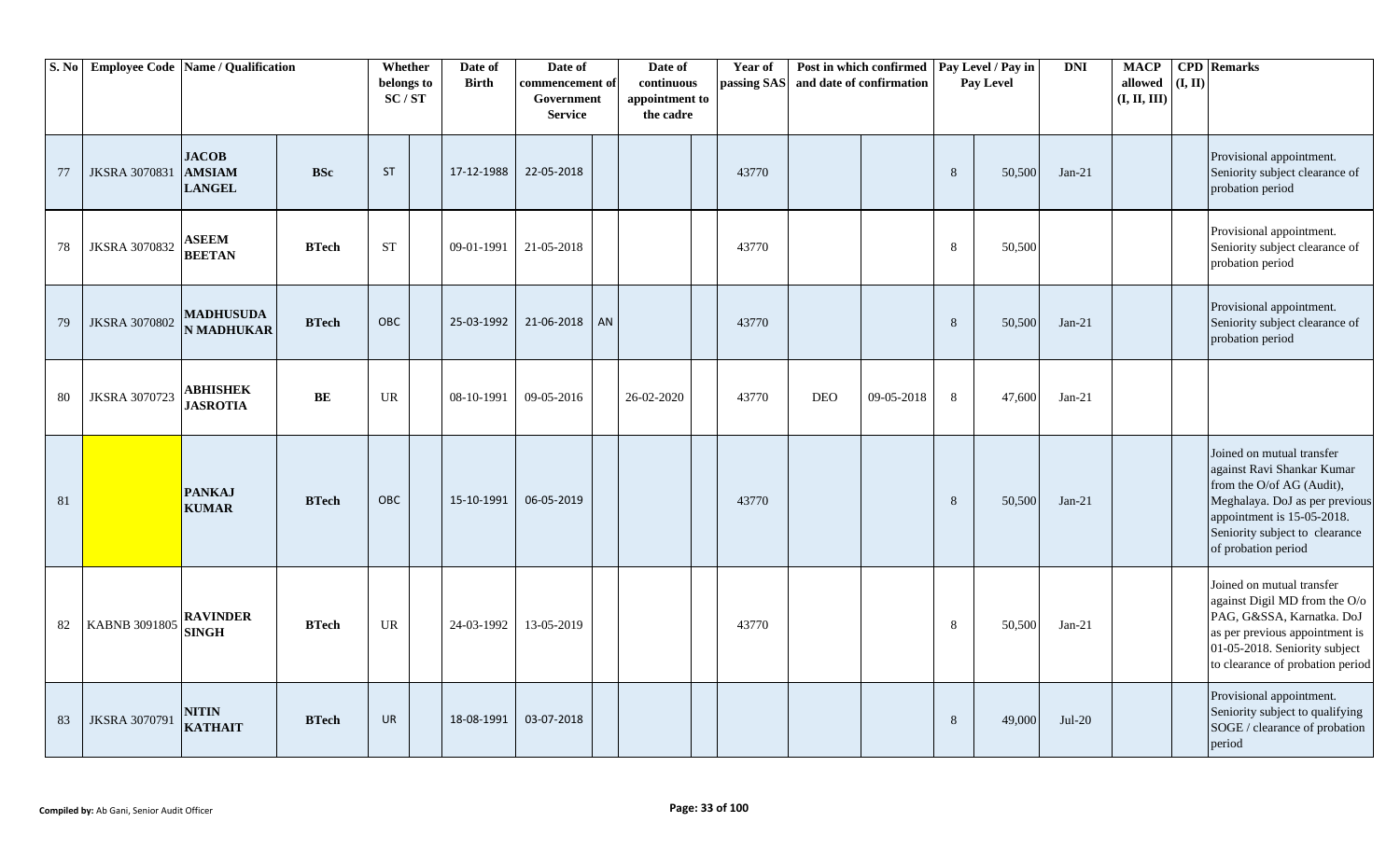| S. No |                             | <b>Employee Code   Name / Qualification</b>    |                                                | Whether<br>belongs to<br>SC/ST | Date of<br><b>Birth</b> | Date of<br>commencement of<br>Government<br><b>Service</b> | Date of<br>continuous<br>appointment to<br>the cadre | Year of<br>passing SAS | and date of confirmation | Post in which confirmed Pay Level / Pay in |   | Pay Level | <b>DNI</b> | <b>MACP</b><br>(I, II)<br>allowed<br>(I, II, III) | <b>CPD</b> Remarks                                                                                     |
|-------|-----------------------------|------------------------------------------------|------------------------------------------------|--------------------------------|-------------------------|------------------------------------------------------------|------------------------------------------------------|------------------------|--------------------------|--------------------------------------------|---|-----------|------------|---------------------------------------------------|--------------------------------------------------------------------------------------------------------|
| 84    | <b>JKSRA 3070795 ARVESH</b> |                                                | <b>BSc</b>                                     | <b>OBC</b>                     | 24-01-1994              | 09-05-2018                                                 |                                                      |                        |                          |                                            | 8 | 50,500    | $Jan-21$   |                                                   | Provisional appointment.<br>Seniority subject to qualifying<br>SOGE / clearance of probation<br>period |
| 85    | <b>JKSRA 3070800</b>        | <b>RAHUL</b><br><b>VERMA</b>                   | <b>MCom</b>                                    | OBC                            | 10-11-1990              | 22-05-2018                                                 |                                                      |                        |                          |                                            | 8 | 50,500    | $Jan-21$   |                                                   | Provisional appointment.<br>Seniority subject to qualifying<br>SOGE / clearance of probation<br>period |
| 86    | <b>JKSRA 3070801</b>        | <b>MALIRAM</b><br><b>YADAV</b>                 | <b>PGD</b> in Pharma<br>ceutical<br>Management | OBC                            | 07-07-1985              | 17-05-2018                                                 |                                                      |                        |                          |                                            | 8 | 50,500    | $Jan-21$   |                                                   | Provisional appointment.<br>Seniority subject to qualifying<br>SOGE / clearance of probation<br>period |
| 87    | JKSRA 3070803 SUMIT ARORA   |                                                | <b>BCom</b>                                    | <b>OBC</b>                     | 12-11-1989              | 15-05-2018   AN                                            |                                                      |                        |                          |                                            | 8 | 50,500    | $Jan-21$   |                                                   | Provisional appointment.<br>Seniority subject to qualifying<br>SOGE / clearance of probation<br>period |
| 88    | <b>JKSRA 3070804</b>        | <b>PRAHLAD</b><br><b>RAY</b><br><b>KUMAWAT</b> | <b>BBA</b>                                     | <b>OBC</b>                     | 28-12-1991              | 23-05-2018                                                 |                                                      |                        |                          |                                            | 8 | 50,500    | $Jan-21$   |                                                   | Provisional appointment.<br>Seniority subject to qualifying<br>SOGE / clearance of probation<br>period |
| 89    | <b>JKSRA 3070805</b>        | <b>ABHAY</b><br><b>KUMAR</b>                   | <b>MBA</b>                                     | OBC                            | 18-08-1992              | 14-05-2018                                                 |                                                      |                        |                          |                                            | 8 | 50,500    | $Jan-21$   |                                                   | Provisional appointment.<br>Seniority subject to qualifying<br>SOGE / clearance of probation<br>period |
| 90    | <b>JKSRA 3070809</b>        | <b>BHAVAR</b><br><b>SINGH YADAV</b>            | <b>BSc</b>                                     | <b>OBC</b>                     | 04-04-1992              | 09-05-2018                                                 |                                                      |                        |                          |                                            | 8 | 50,500    | $Jan-21$   |                                                   | Provisional appointment.<br>Seniority subject to qualifying<br>SOGE / clearance of probation<br>period |
| 91    | <b>JKSRA 3070810</b>        | <b>DINESH</b><br><b>KUMAR</b>                  | <b>BTech</b>                                   | <b>OBC</b>                     | 17-12-1990              | 24-05-2018                                                 |                                                      |                        |                          |                                            | 8 | 50,500    | $Jan-21$   |                                                   | Provisional appointment.<br>Seniority subject to qualifying<br>SOGE / clearance of probation<br>period |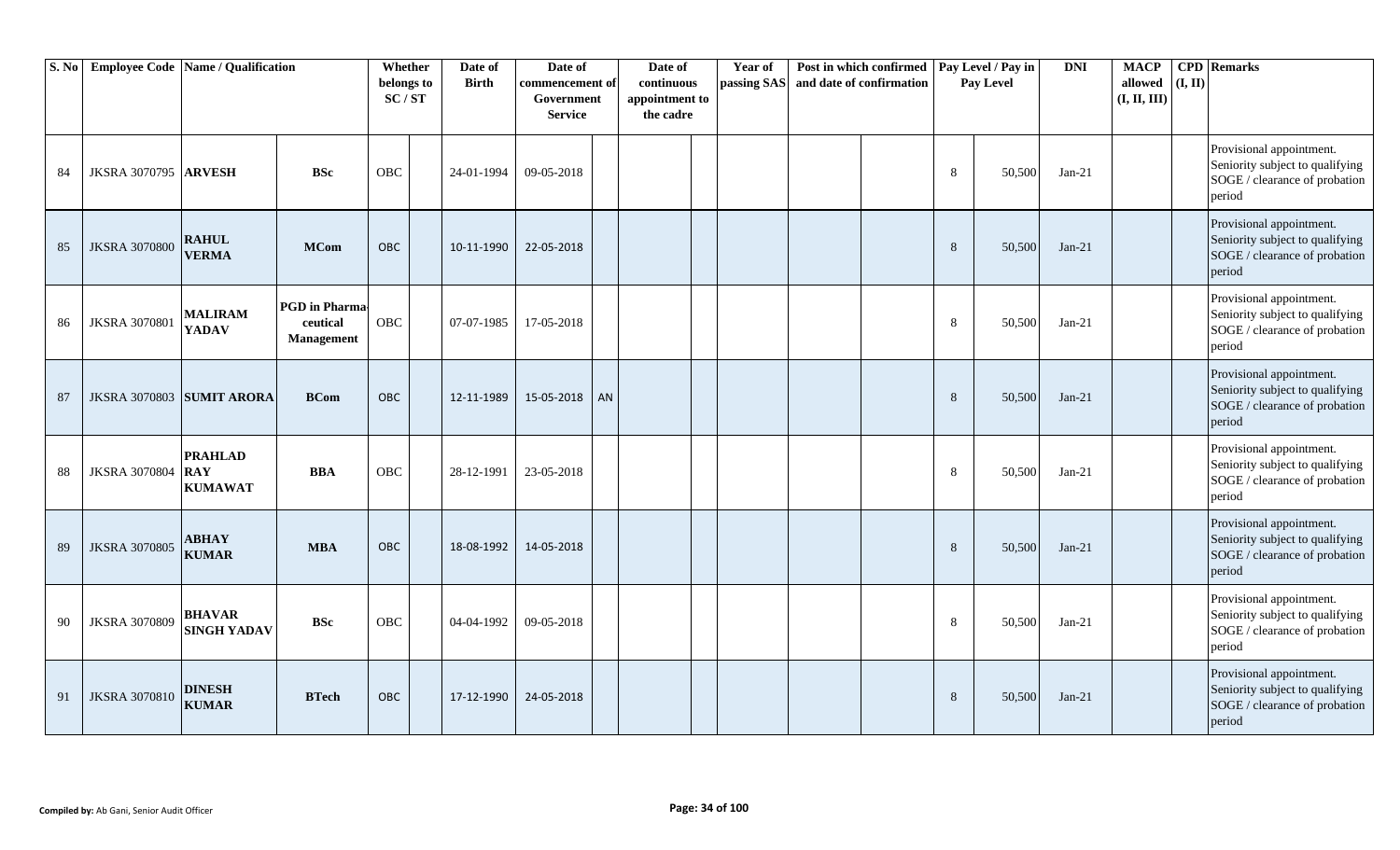| S. No |                             | <b>Employee Code Name / Qualification</b>      |              | Whether<br>belongs to<br>SC/ST | Date of<br><b>Birth</b> | Date of<br>commencement of<br>Government<br><b>Service</b> |            | Date of<br>continuous<br>appointment to<br>the cadre |  | Year of<br>passing SAS | Post in which confirmed<br>and date of confirmation |  | Pay Level / Pay in<br>Pay Level |        | <b>DNI</b> | <b>MACP</b><br>(I, II)<br>allowed<br>(I, II, III) | <b>CPD</b> Remarks                                                                                     |
|-------|-----------------------------|------------------------------------------------|--------------|--------------------------------|-------------------------|------------------------------------------------------------|------------|------------------------------------------------------|--|------------------------|-----------------------------------------------------|--|---------------------------------|--------|------------|---------------------------------------------------|--------------------------------------------------------------------------------------------------------|
| 92    | <b>JKSRA 3070812</b>        | <b>SANDEEP</b><br><b>KUMAR</b>                 | BE           | <b>OBC</b>                     | 25-07-1985              | 24-05-2018                                                 |            |                                                      |  |                        |                                                     |  | 8                               | 50,500 | $Jan-21$   |                                                   | Provisional appointment.<br>Seniority subject to qualifying<br>SOGE / clearance of probation<br>period |
| 93    | <b>JKSRA 3070813</b>        | <b>ASHISH</b><br><b>KUMAR</b><br><b>YADAV</b>  | <b>BTech</b> | <b>OBC</b>                     | 26-10-1991              | 23-05-2018                                                 |            |                                                      |  |                        |                                                     |  | 8                               | 50,500 | $Jan-21$   |                                                   | Provisional appointment.<br>Seniority subject to qualifying<br>SOGE / clearance of probation<br>period |
| 94    | <b>JKSRA 3070814 NEERAJ</b> |                                                | <b>BTech</b> | OBC                            | 16-04-1991              | 17-05-2018                                                 |            |                                                      |  |                        |                                                     |  | 8                               | 50,500 | $Jan-21$   |                                                   | Provisional appointment.<br>Seniority subject to qualifying<br>SOGE / clearance of probation<br>period |
| 95    | <b>JKSRA 3070816</b>        | <b>MD IMRAN</b><br><b>ANSARI</b>               | <b>BCom</b>  | <b>OBC</b>                     | 09-06-1993              | 23-05-2018                                                 |            |                                                      |  |                        |                                                     |  | 8                               | 50,500 | $Jan-21$   |                                                   | Provisional appointment.<br>Seniority subject to qualifying<br>SOGE / clearance of probation<br>period |
| 96    | JKSRA 3070820 RAJIV RAJ     |                                                | BE           | <b>OBC</b>                     | 05-02-1989              | 16-05-2018                                                 | ${\rm AN}$ |                                                      |  |                        |                                                     |  | 8                               | 50,500 | $Jan-21$   |                                                   | Provisional appointment.<br>Seniority subject to qualifying<br>SOGE / clearance of probation<br>period |
| 97    | <b>JKSRA 3070821</b>        | <b>DILEEP</b><br><b>KUMAR</b>                  | <b>BA</b>    | OBC                            | 23-07-1995              | 10-05-2018                                                 |            |                                                      |  |                        |                                                     |  | 8                               | 50,500 | $Jan-20$   |                                                   | Provisional appointment.<br>Seniority subject to qualifying<br>SOGE / clearance of probation<br>period |
| 98    | <b>JKSRA 3070825</b>        | <b>DEEPAK</b><br><b>KUMAR</b><br><b>BAIRWA</b> | <b>BTech</b> | <b>SC</b>                      | 17-08-1993              | 17-05-2018                                                 |            |                                                      |  |                        |                                                     |  | 8                               | 50,500 | $Jan-21$   |                                                   | Provisional appointment.<br>Seniority subject to qualifying<br>SOGE / clearance of probation<br>period |
| 99    |                             | JKSRA 3070826 SUNIL KUMAR                      | <b>BCom</b>  | <b>SC</b>                      | 13-07-1993              | 08-05-2018                                                 |            |                                                      |  |                        |                                                     |  | 8                               | 50,500 | $Jan-21$   |                                                   | Provisional appointment.<br>Seniority subject to qualifying<br>SOGE / clearance of probation<br>period |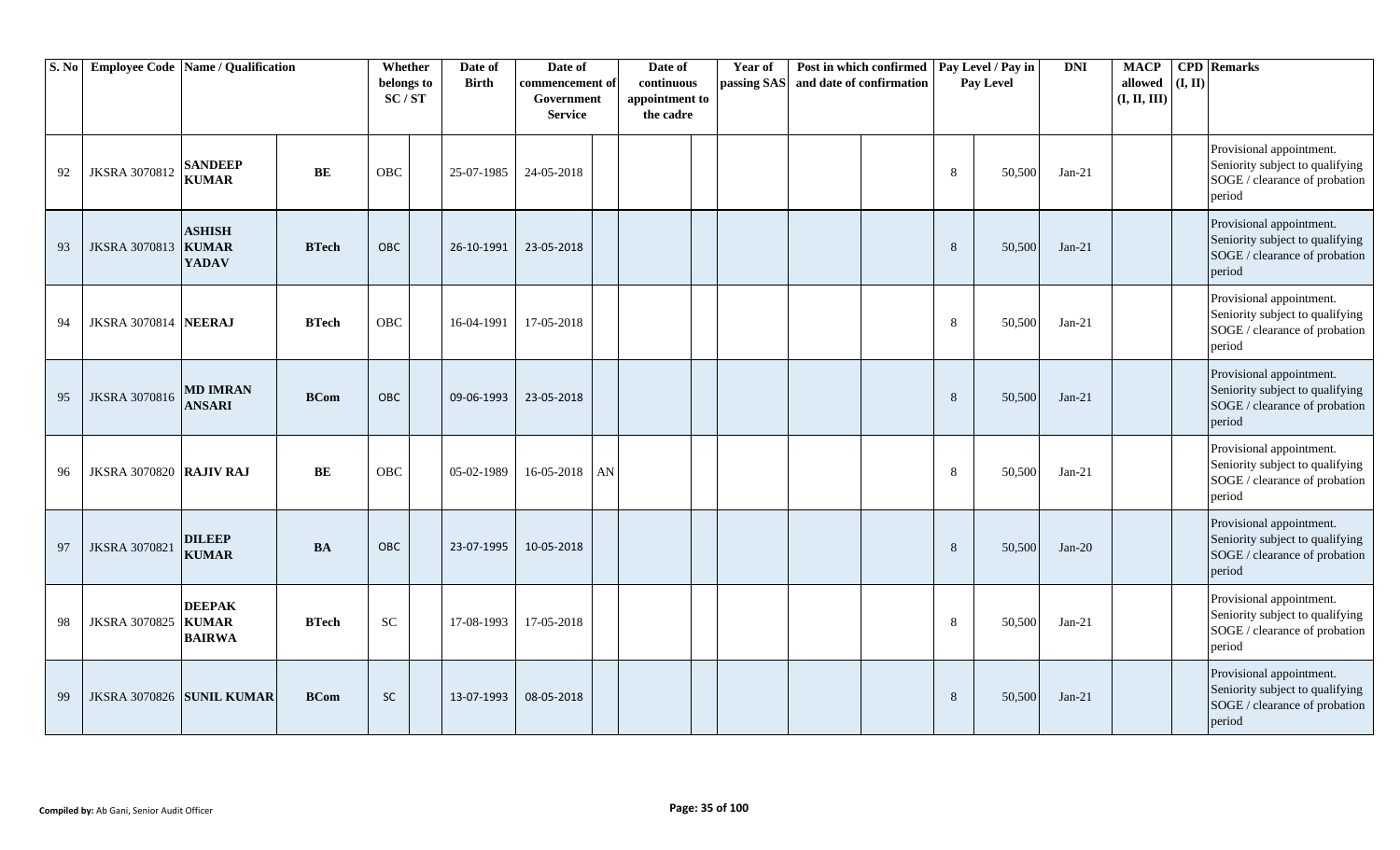| S. No | <b>Employee Code Name / Qualification</b> |                                 |              | Whether<br>belongs to<br>SC/ST | Date of<br><b>Birth</b> | Date of<br>commencement of<br>Government<br>Service | Date of<br>continuous<br>appointment to<br>the cadre | <b>Year of</b><br>passing SAS | and date of confirmation | Post in which confirmed   Pay Level / Pay in |   | Pay Level | <b>DNI</b> | <b>MACP</b><br>allowed<br>(I, II, III) | (I, II) | <b>CPD</b> Remarks                                                                                                                                                                                                                 |
|-------|-------------------------------------------|---------------------------------|--------------|--------------------------------|-------------------------|-----------------------------------------------------|------------------------------------------------------|-------------------------------|--------------------------|----------------------------------------------|---|-----------|------------|----------------------------------------|---------|------------------------------------------------------------------------------------------------------------------------------------------------------------------------------------------------------------------------------------|
| 100   | <b>JKSRA 3070827 ISHAN DEV</b>            |                                 | BE           | <b>ST</b>                      | 10-08-1991              | 21-05-2018                                          |                                                      |                               |                          |                                              | 8 | 50,500    | $Jan-21$   |                                        |         | Provisional appointment.<br>Seniority subject to qualifying<br>SOGE / clearance of probation<br>period                                                                                                                             |
| 101   | <b>JKSRA 3070828</b>                      | <b>VISHAL</b><br><b>KANWAT</b>  | <b>BA</b>    | <b>ST</b>                      | 29-06-1993              | 14-05-2018                                          |                                                      |                               |                          |                                              | 8 | 50,500    | $Jan-21$   |                                        |         | Provisional appointment.<br>Seniority subject to qualifying<br>SOGE / clearance of probation<br>period                                                                                                                             |
| 102   | <b>JKSRA 3070833 MD SHADAB</b>            |                                 | <b>MCA</b>   | <b>UR</b>                      | HH 01-02-1988           | 25-05-2018                                          |                                                      |                               |                          |                                              | 8 | 50,500    | $Jan-21$   |                                        |         | Provisional appointment.<br>Seniority subject to qualifying<br>SOGE / clearance of probation<br>period                                                                                                                             |
| 103   | KABNB 3091826                             | <b>AMANDEEP</b><br><b>SINGH</b> | <b>BTech</b> | <b>UR</b>                      | 25-06-1994              | 06-05-2019                                          |                                                      |                               |                          |                                              | 8 | 50,500    | $Jan-21$   |                                        |         | Joined on mutual transfer<br>against Ippili Hemanth Kumar<br>from the O/o PAG, G&SSA,<br>Karnatka. DoJ as per previous<br>appointment is 07-05-2018.<br>Seniority subject to qualifying<br>SOGE / clearance of probation<br>period |
| 104   |                                           | <b>LALA RAM</b><br><b>MEENA</b> | <b>BTech</b> | <b>ST</b>                      | 05-06-1990              | 06-05-2019                                          |                                                      |                               |                          |                                              | 8 | 50,500    | $Jan-21$   |                                        |         | Joined on mutual transfer<br>against Ashok Kasthuri from<br>the O/o PAG, G&SSA,<br>Karnatka. DoJ as per previous<br>appointment is 02-05-2018.<br>Seniority subject to qualifying<br>SOGE / clearance of probation<br>period       |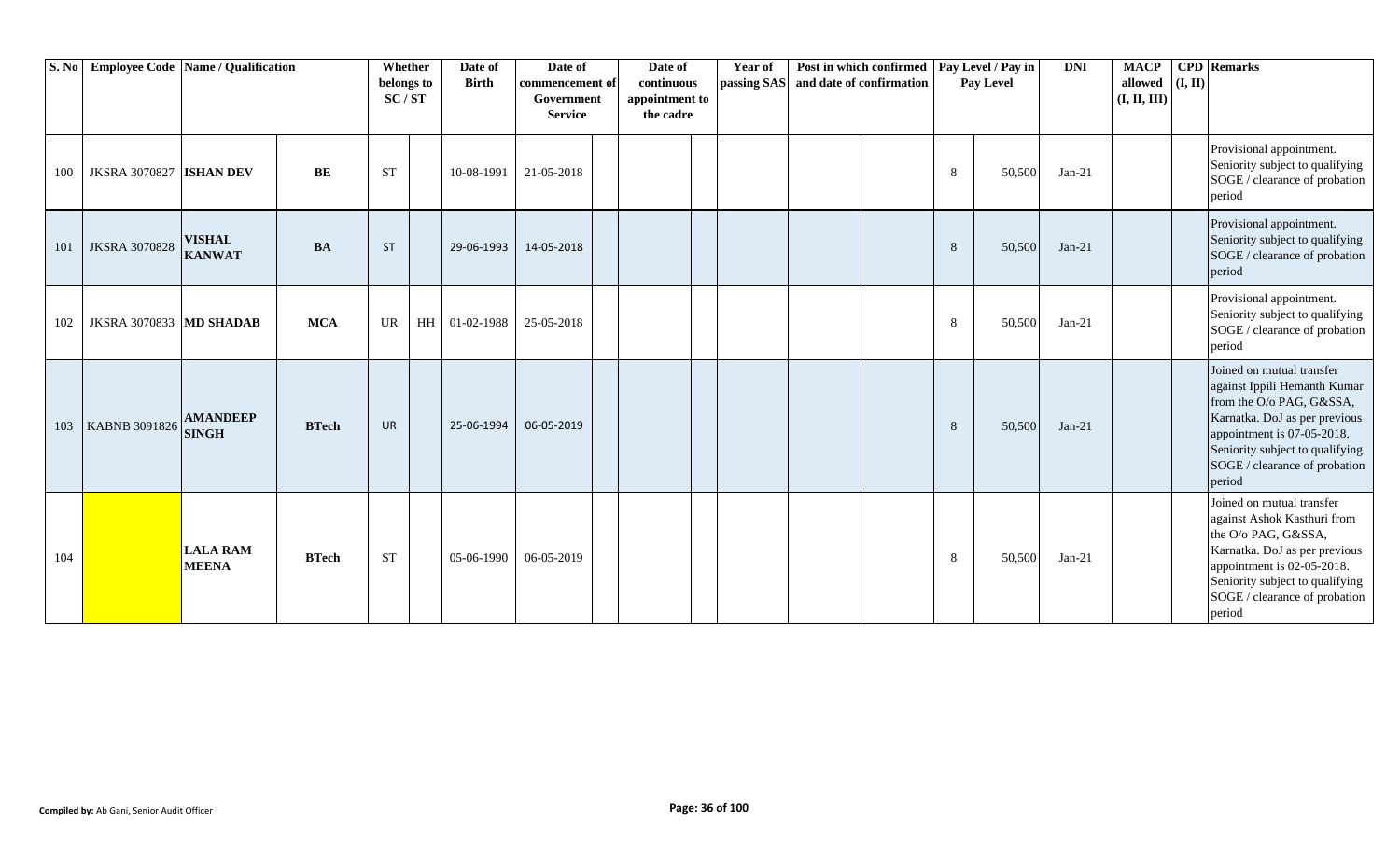#### **ASSISTANT AUDIT OFFICER (COMMERCIAL)**

(Including erstwhile Section Officers redesignated as Assistant Audit Officers with effect from 27-05-2009)

| <b>PAY LEVEL 08</b>                                  |  |
|------------------------------------------------------|--|
| Sanctioned Strength: 23 (17 Permanent, 06 Temporary) |  |

| S. No | Employee Code   Name / Qualification |                                     |             | Whether<br>belongs to<br>SC/ST | Date of<br><b>Birth</b> | Date of<br>Government<br><b>Service</b> | Date of continuous<br>commencement of appointment to the<br>cadre |    | <b>Year of</b><br>passing<br><b>SAS</b> |         | Post in which confirmed<br>and date of confirmation |   | Pay Level / Pay in<br>Pay Level | <b>DNI</b>    | <b>MACP</b><br>allowed<br>(I, II, III) | (I, II) | <b>CPD</b> Remarks |
|-------|--------------------------------------|-------------------------------------|-------------|--------------------------------|-------------------------|-----------------------------------------|-------------------------------------------------------------------|----|-----------------------------------------|---------|-----------------------------------------------------|---|---------------------------------|---------------|----------------------------------------|---------|--------------------|
| 1     | <b>JKSRA 5012690 SHAZIA</b>          |                                     | <b>BCom</b> | <b>SC</b>                      | 18-08-1986              | 19-08-2010                              | 19-08-2012                                                        |    | $Mar-12$                                | AAO     | 19-08-2012                                          | 9 | 65,200                          | Jul-20        |                                        |         |                    |
| 2     | <b>JKSRA 5013101 KUMAR</b>           | <b>MUKESH</b><br><b>BAIRWA</b>      | <b>BA</b>   | ${\rm SC}$                     | 25-06-1982              | 26-12-2012                              | 29-08-2018                                                        | AN | $Sep-17$                                | Auditor | 26-12-2014                                          | 8 | 50,500                          | $Jan-21$      |                                        |         |                    |
| 3     | <b>JKSRA 5013119</b>                 | <b>VAIBHAV</b><br><b>SAINI</b>      | <b>BCom</b> | <b>OBC</b>                     | 23-05-1987              | 11-12-2013                              | 09-03-2018                                                        | AN | Sep-17                                  | Auditor | 11-12-2015                                          | 8 | 50,500                          | $Jan-21$      |                                        |         |                    |
| 4     | <b>JKSRA 5013269</b>                 | <b>KRISHNA</b><br><b>KUMAR</b>      | BA          | OBC                            | 17-01-1982              | 14-12-2012                              | 29-08-2018                                                        |    | $May-18$                                | Auditor | 14-12-2014                                          | 8 | 49,000                          |               |                                        |         |                    |
| 5     | <b>JKSRA 5013274</b>                 | <b>RAJESH</b><br><b>MEENA</b>       | <b>BA</b>   | <b>ST</b>                      | 01-09-1986              | 14-12-2012                              | 30-08-2018                                                        |    | $May-18$                                | Auditor | 14-12-2014                                          | 8 | 49,000                          | <b>Jul-20</b> |                                        |         |                    |
| 6     | <b>JKSRA 5013270</b>                 | <b>PEETAMBER</b><br><b>DAS SAHU</b> | <b>BSc</b>  | OBC                            | 21-04-1988              | 27-12-2012                              | 29-08-2018                                                        |    | May-18                                  | Auditor | 27-12-2014                                          | 8 | 49,000                          | Jul-20        |                                        |         |                    |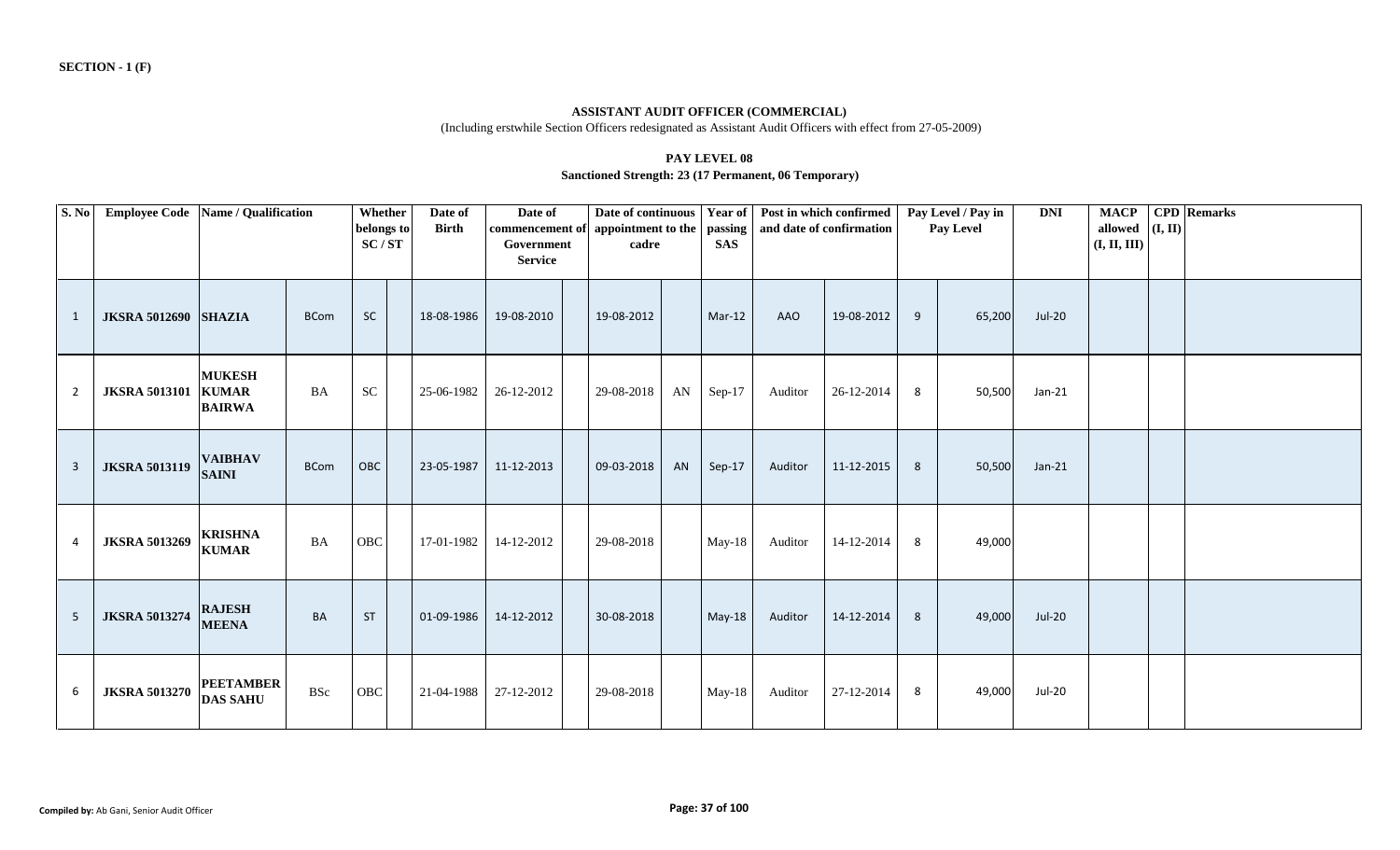| S. No | <b>Employee Code</b> Name / Qualification |                                              |             | Whether<br>belongs to<br>SC/ST | Date of<br><b>Birth</b> | Date of<br>commencement of<br>Government<br><b>Service</b> | Date of continuous<br>appointment to the<br>cadre | <b>Year of</b><br>passing<br><b>SAS</b> | Post in which confirmed | and date of confirmation |                | Pay Level / Pay in<br>Pay Level | <b>DNI</b>    | <b>MACP</b><br>allowed<br>(I, II, III) | (I, II) | <b>CPD</b> Remarks                                                                |
|-------|-------------------------------------------|----------------------------------------------|-------------|--------------------------------|-------------------------|------------------------------------------------------------|---------------------------------------------------|-----------------------------------------|-------------------------|--------------------------|----------------|---------------------------------|---------------|----------------------------------------|---------|-----------------------------------------------------------------------------------|
| 7     | <b>JKSRA 5013273</b>                      | <b>DHARA</b><br><b>SINGH</b><br><b>MEENA</b> | <b>BA</b>   | ST                             | 04-07-1986              | 18-02-2013                                                 | 30-08-2018                                        | May-18                                  | Auditor                 | 18-02-2015               | $8\phantom{1}$ | 49,000                          | <b>Jul-20</b> |                                        |         |                                                                                   |
| 8     | <b>JKSRA 5013292</b>                      | <b>PARVESH</b><br><b>SOLANKI</b>             | <b>BCom</b> | OBC                            | 02-08-1987              | 24-02-2014                                                 | 29-09-2018                                        | May-18                                  | <b>DEO</b>              | 24-02-2016               | 8              | 49,000                          | Jul-20        |                                        |         |                                                                                   |
| 9     | <b>JKSRA 5013294</b>                      | <b>VANDANA</b><br><b>SHARMA</b>              | <b>BCom</b> | <b>UR</b>                      | 17-02-1994              | 03-05-2018                                                 |                                                   | $Mar-19$                                |                         |                          | 8              | 50,500                          | $Jan-21$      |                                        |         | Provisional appointment.<br>Seniority subject to clearance of<br>probation period |
| 10    | <b>JKSRA 5013311</b>                      | <b>PANKAJ</b><br><b>KUMAR</b>                | <b>BA</b>   | <b>SC</b>                      | 26-05-1985              | 09-12-2013                                                 | 13-05-2019                                        | $Mar-19$                                | Auditor                 | 09-12-2015               | 8              | 49,000                          | $Jan-21$      |                                        |         |                                                                                   |
| 11    | <b>JKSRA 5013310</b>                      | <b>RAHUL</b><br><b>KUMAR</b>                 | <b>BSc</b>  | OBC                            | 04-07-1989              | 21-09-2014                                                 | 13-05-2019                                        | Mar-19                                  | Auditor                 | 21-09-2016               | 8              | 49,000                          | $Jan-21$      |                                        |         |                                                                                   |
| 12    | <b>JKSRA 5013170</b>                      | <b>VIDHIKA</b><br><b>SHARMA</b>              | MA          | <b>UR</b>                      | 19-09-1992              | 26-06-2018                                                 |                                                   | Aug-19                                  |                         |                          | 8              | 50,500                          | $Jan-21$      |                                        |         | Provisional appointment.<br>Seniority subject to clearance of<br>probation period |
| 13    | <b>JKSRA 5013248</b>                      | <b>VINAY</b><br><b>KUMAR</b>                 | <b>BCom</b> | <b>SC</b>                      | 23-06-1988              | 30-07-2018                                                 |                                                   | Aug-19                                  |                         |                          | 8              | 49,000                          | <b>Jul-20</b> |                                        |         | Provisional appointment.<br>Seniority subject to clearance of<br>probation period |
| 14    | <b>JKSRA 5013321</b>                      | AMIT<br><b>KUMAR ARY</b>                     | BSc         | OBC                            | 04-01-1982              | 31-12-2012                                                 | 22-10-2019                                        | Aug-19                                  | Auditor                 | 31-12-2014               | 6              | 47,600                          | Jul-20        |                                        |         |                                                                                   |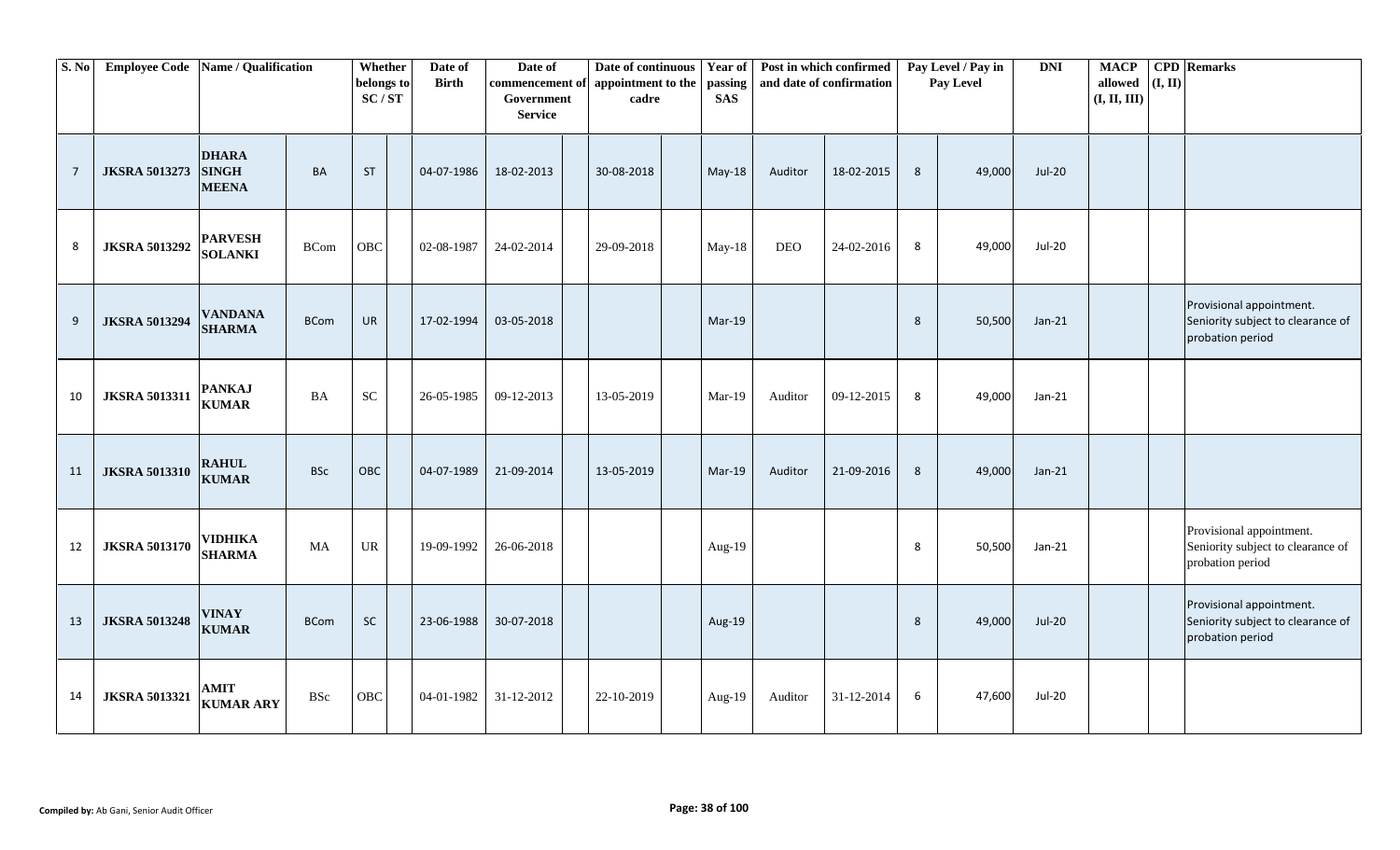| $\vert$ S. No $\vert$ | <b>Employee Code</b> Name / Qualification |            | Whether<br>belongs to<br>SC/ST | Date of<br><b>Birth</b> | Date of<br>  commencement of   appointment to the   passing   and date of confirmation  <br>Government<br><b>Service</b> | cadre      |     | <b>SAS</b> |         |            | Date of continuous   Year of   Post in which confirmed   Pay Level / Pay in<br>Pay Level | <b>DNI</b> | allowed $ (I, II) $<br>(I, II, III) | MACP   CPD   Remarks |
|-----------------------|-------------------------------------------|------------|--------------------------------|-------------------------|--------------------------------------------------------------------------------------------------------------------------|------------|-----|------------|---------|------------|------------------------------------------------------------------------------------------|------------|-------------------------------------|----------------------|
| 15                    | <b>JKSRA 5013341 PAVITRA</b>              | <b>BBA</b> | <b>UR</b>                      | 15-03-1991              | 14-06-2016                                                                                                               | 22-10-2019 | AN. | Aug-19     | Auditor | 14-06-2018 | 47.600                                                                                   | Jul-20     |                                     |                      |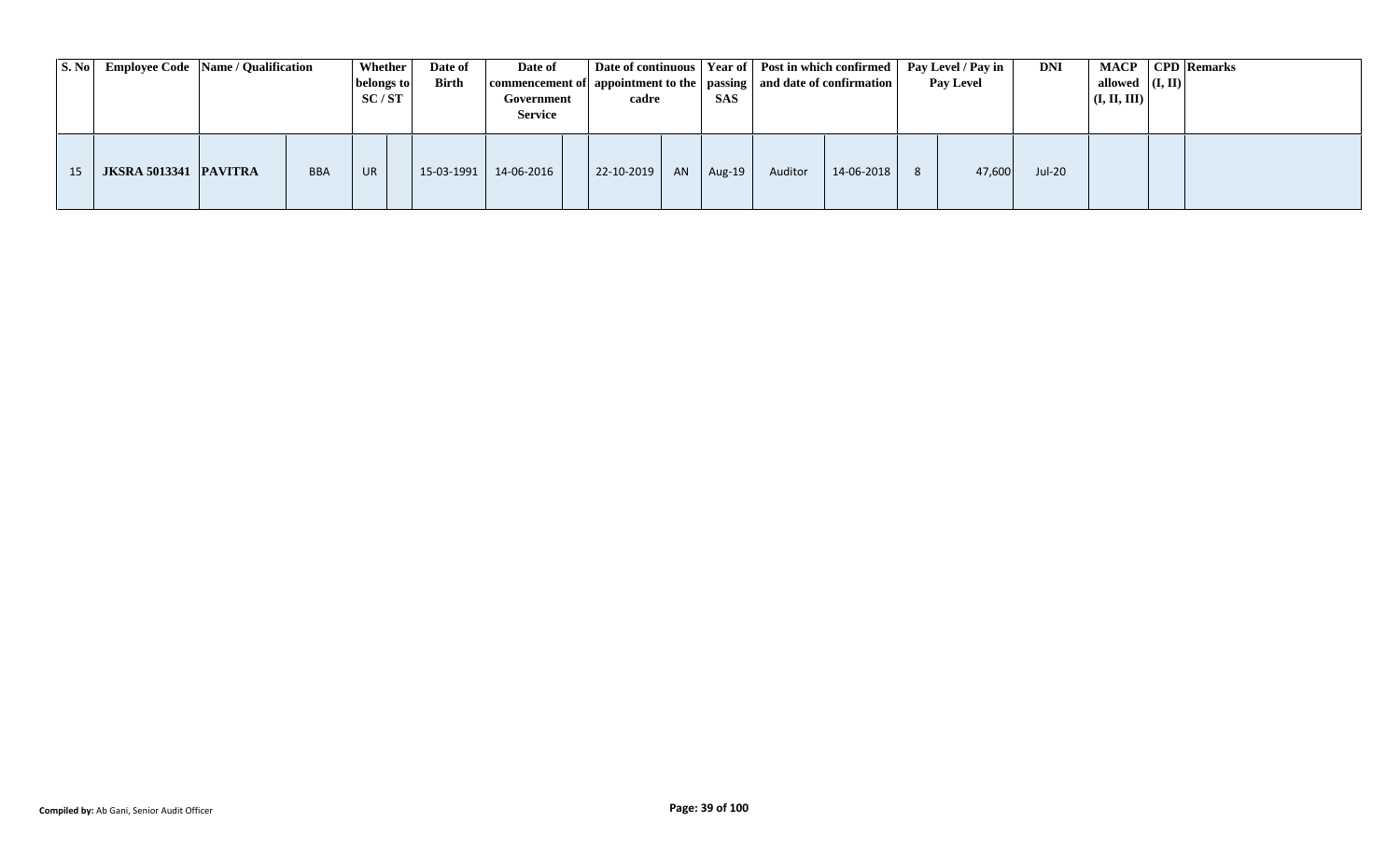#### **SENIOR PRIVIATE SECRETARY**

### **PAY LEVEL 08**

# **Sanctioned Strength: 01 (01 Permanent)**

| S. No Employee Code  | <b>Name / Qualification</b> |             | Whether<br>belongs to<br>SC/ST | Date of<br><b>Birth</b> | Date of<br>commencement of<br>Government<br><b>Service</b> | Date of<br>continuous<br>appointment to<br>the cadre | <b>SAS</b> |       | Year of Post in which confirmed   Pay Level / Pay<br>passing and date of confirmation | in Pav Level | <b>DNI</b> | <b>MACP</b><br>allowed $($ I, II $)$<br>(I, II, III) | <b>CPD</b> Remarks         |  |
|----------------------|-----------------------------|-------------|--------------------------------|-------------------------|------------------------------------------------------------|------------------------------------------------------|------------|-------|---------------------------------------------------------------------------------------|--------------|------------|------------------------------------------------------|----------------------------|--|
| <b>JKSRA 3070440</b> | MOHD AYUB<br><b>PAMPORI</b> | <b>BCom</b> | UR                             | 20-03-1965              | 18-03-1987                                                 | 19-03-2010                                           | 2001       | Steno | 19-03-1989                                                                            | 82,600       | 44013      | Ш                                                    | Oulified SOGE (Commercial) |  |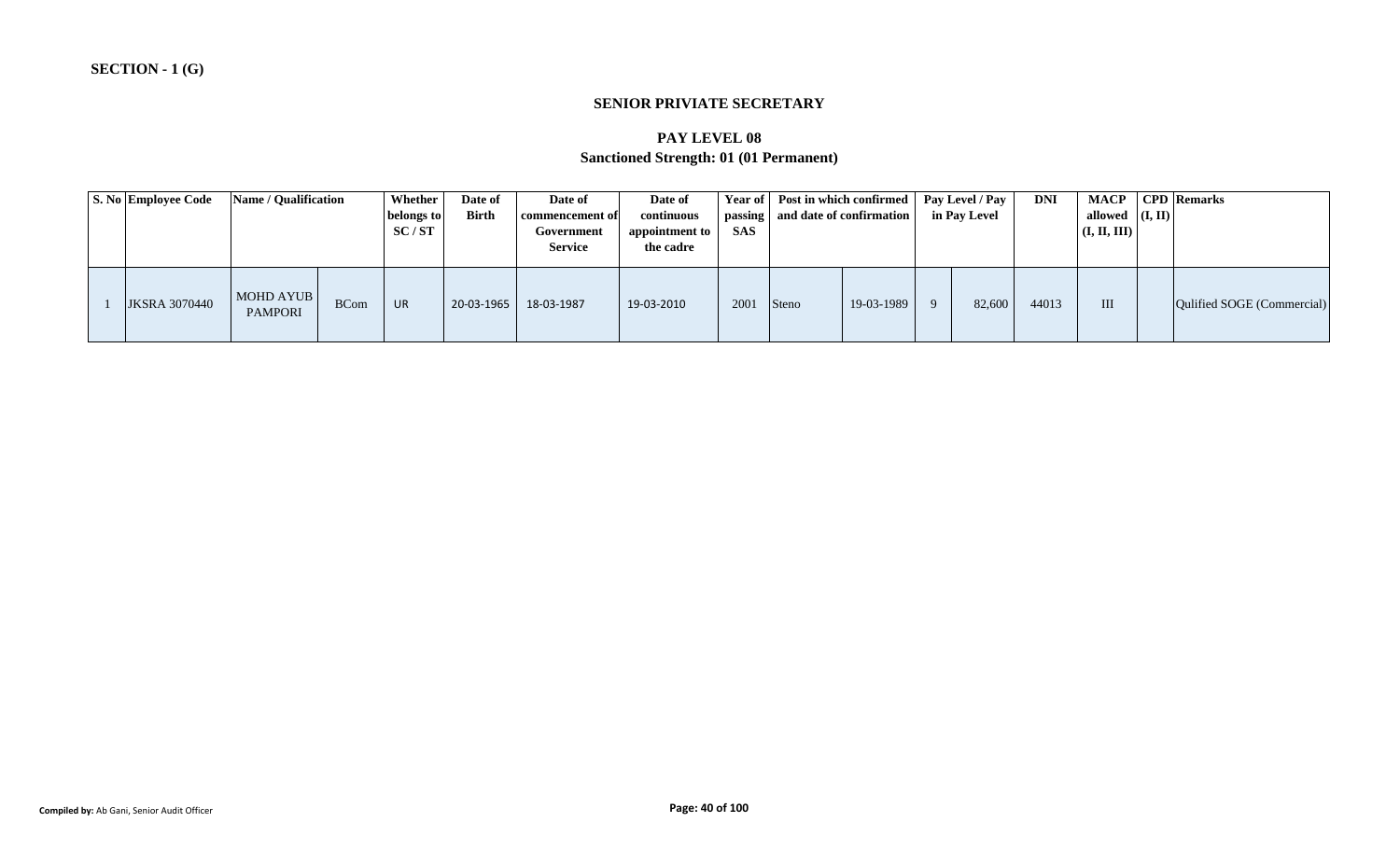#### **HINDI OFFICER**

# **PAY LEVEL 08**

# **Sanctioned Strength: 01 (01 Temporary)**

| <b>S. No Employee Code</b> | <b>Name / Qualification</b> | Whether<br>belongs to<br>SC/ST | Date of<br><b>Birth</b> | Date of<br>commencement of<br>Government<br><b>Service</b> | Date of<br>continuous<br>appointment to<br>the cadre | <b>SAS</b> | Year of Post in which confirmed<br>passing and date of confirmation | Pay Level / Pay in<br><b>Pay Level</b> | allowed $($ I, II $)$<br>$\vert$ (I, II, III) $\vert$ | <b>MACP</b>   CPD   Remarks |
|----------------------------|-----------------------------|--------------------------------|-------------------------|------------------------------------------------------------|------------------------------------------------------|------------|---------------------------------------------------------------------|----------------------------------------|-------------------------------------------------------|-----------------------------|
|                            | <b>NIL</b>                  |                                |                         |                                                            |                                                      |            |                                                                     |                                        |                                                       |                             |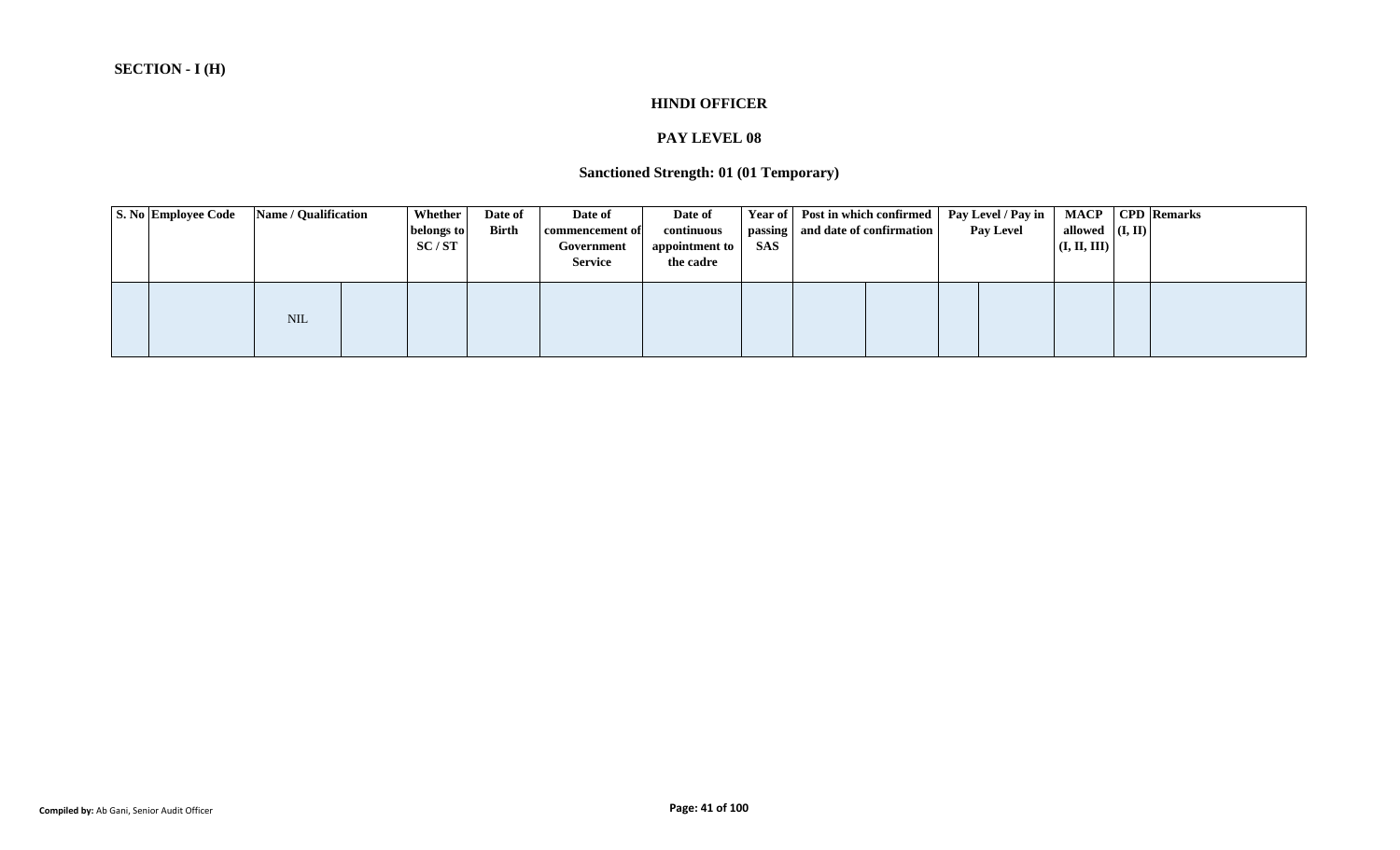#### **DATA ENTRY OPERATOR GRADE 'F'**

# **PAY LEVEL 08**

# **Sanctioned Strength: 02 (02 Temporary)**

| <b>S. No Employee Code</b> | <b>Name / Qualification</b> | Whether<br>belongs to<br>SC/ST | Date of<br><b>Birth</b> | Date of<br>commencement of<br>Government<br><b>Service</b> | Date of<br>continuous<br>appointment to<br>the cadre | <b>SAS</b> | Year of Post in which confirmed<br>passing and date of confirmation | Pay Level / Pay in<br><b>Pay Level</b> | allowed $($ I, II $)$<br>$\vert$ (I, II, III) $\vert$ | <b>MACP</b>   CPD   Remarks |
|----------------------------|-----------------------------|--------------------------------|-------------------------|------------------------------------------------------------|------------------------------------------------------|------------|---------------------------------------------------------------------|----------------------------------------|-------------------------------------------------------|-----------------------------|
|                            | <b>NIL</b>                  |                                |                         |                                                            |                                                      |            |                                                                     |                                        |                                                       |                             |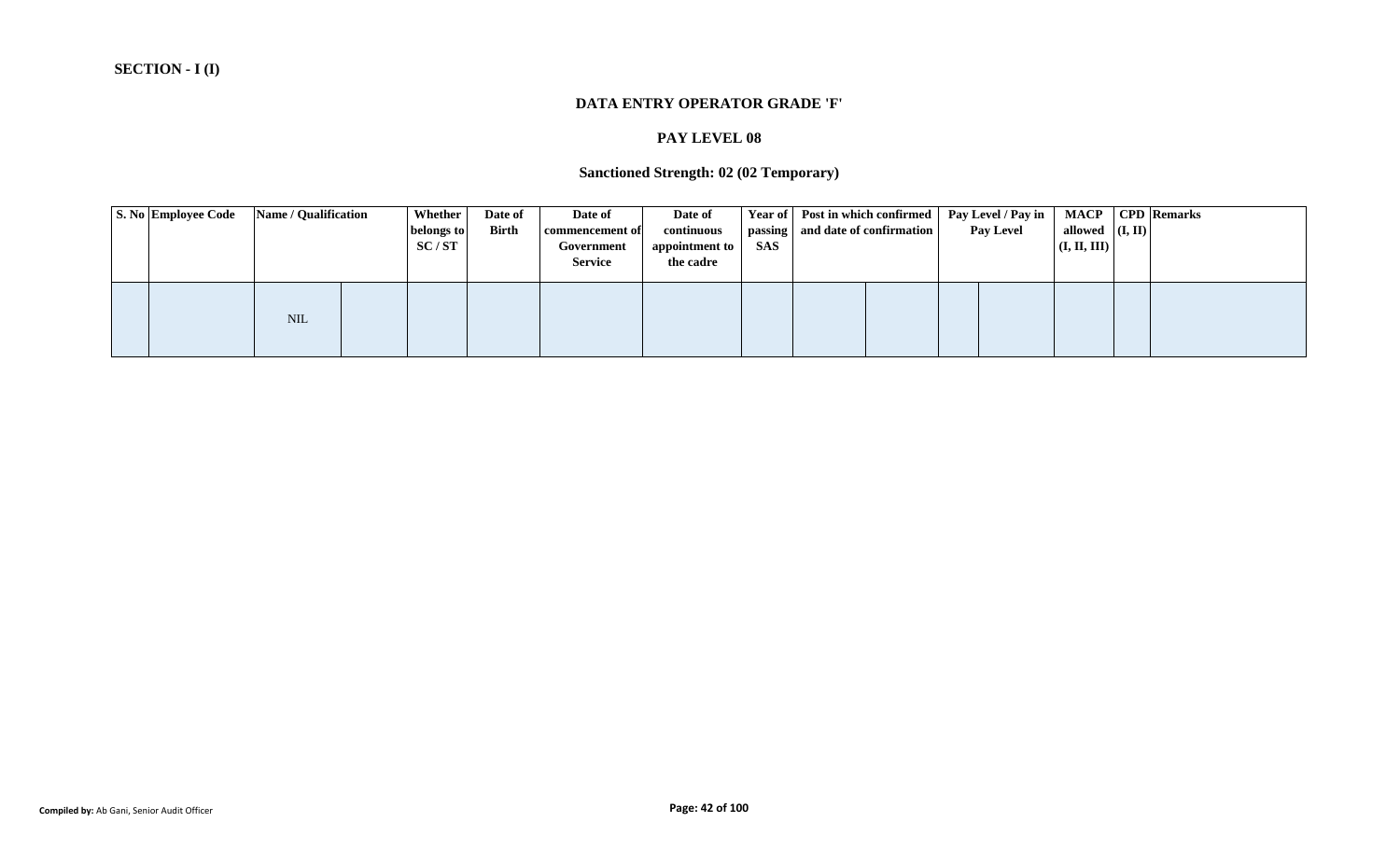#### **SECTION II**

### **STATEMENT SHOWING SANCTIONED STRENGTH / EFFECTIVE STRENGTH OF GROUP 'B' (NON-GAZETTED) AND GROUP 'C' AINCLUDING MULTI TASKING STAFF OF THE OFFICE OF PRINCIPAL ACCOUNTANT GENERAL, (AUDIT), JAMMU & KASHMIR AND LADAKH AS ON 01 MARCH 2020**

|                                              |                         | <b>GROUP</b>     |                             |                                 |                |                                             | <b>SANCTIONED STRENGTH</b>                                  |                        |                                                        | <b>ACTUALLY EMPLOYED</b>                                   |              |                                           |               |                                   | <b>VACANT POSTS</b>                       |              |
|----------------------------------------------|-------------------------|------------------|-----------------------------|---------------------------------|----------------|---------------------------------------------|-------------------------------------------------------------|------------------------|--------------------------------------------------------|------------------------------------------------------------|--------------|-------------------------------------------|---------------|-----------------------------------|-------------------------------------------|--------------|
| GROUP (B) {Non Gazetted and Group (C) Staff} |                         |                  |                             |                                 |                |                                             | 425                                                         |                        |                                                        |                                                            | 252          |                                           |               |                                   | 173                                       |              |
|                                              | <b>DEO</b><br>Grade "E" | Super-<br>visor* | Welfare<br><b>Assistant</b> | <b>Senior</b><br><b>Auditor</b> | <b>Auditor</b> | <b>Senior</b><br><b>Console</b><br>Operator | <b>DEO</b><br>Grade "B"                                     | <b>Senior</b><br>Hindi | <b>Junior</b><br>Hindi<br><b>Translator</b> Translator | <b>Private Secretary</b>                                   | <b>Steno</b> | <b>DEO</b><br>Grade III Grade "A"         | <b>Clerks</b> | <b>Staff Car</b><br><b>Driver</b> | <b>Multi</b><br><b>Tasking</b><br>Staff** | <b>Total</b> |
| Sanctioned<br>Strength                       | $\Omega$<br>∠           | 8                |                             | 210                             | 53             | 3                                           | 6                                                           | 2                      | $\overline{4}$                                         | $\overline{4}$                                             | 2            | 17                                        | 26            | $\overline{4}$                    | 83                                        | 425          |
| <b>Effective Strength</b>                    |                         | 20               |                             | 107                             | 14             | $\overline{0}$                              |                                                             |                        | 3                                                      | $\overline{0}$                                             |              | 12                                        | 26            | 2                                 | 53                                        | 242          |
| <b>Vacancy</b>                               | л                       | $-12$            | $\bf{0}$                    | 103                             | 39             | 3                                           | 5                                                           |                        | 1                                                      | $\overline{\mathbf{4}}$                                    |              | 5                                         | $\mathbf{0}$  | $\overline{2}$                    | 30                                        | 183          |
| Cadre                                        |                         |                  |                             |                                 |                |                                             | List of employees on deputation within and<br>outside IA&AD |                        |                                                        | List of temporary adjustment<br>within and Outside IA & AD |              | <b>List of Persons on Foreign Service</b> |               |                                   | <b>Grand Total</b>                        |              |
| Senior Auditor                               |                         |                  |                             |                                 |                |                                             | $\mathbf Q$                                                 |                        |                                                        | $\overline{0}$                                             |              | $\overline{0}$                            |               |                                   | 9                                         |              |
| Auditor                                      |                         |                  |                             |                                 |                |                                             | 2                                                           |                        |                                                        | $\overline{0}$                                             |              | $\overline{0}$                            |               |                                   | 2                                         |              |

\* Additional 06 % of Sanctioned strength of AAO cadre (i.e. 12 posts) utilised as per Headquarters Office Circular No. 969-Staff(App)/20-2010 dated 25-09-2013 and No.73/Staff(S&R)/ Addl. Posts of Supervisors / 439-2013 dated 09-12-2013.

Data Entry Operator (Grade A) 2 0 0 0 2 2

**Total 13 0 0 13**

\*\* 05 posts of MTS cadre are Casual Temporary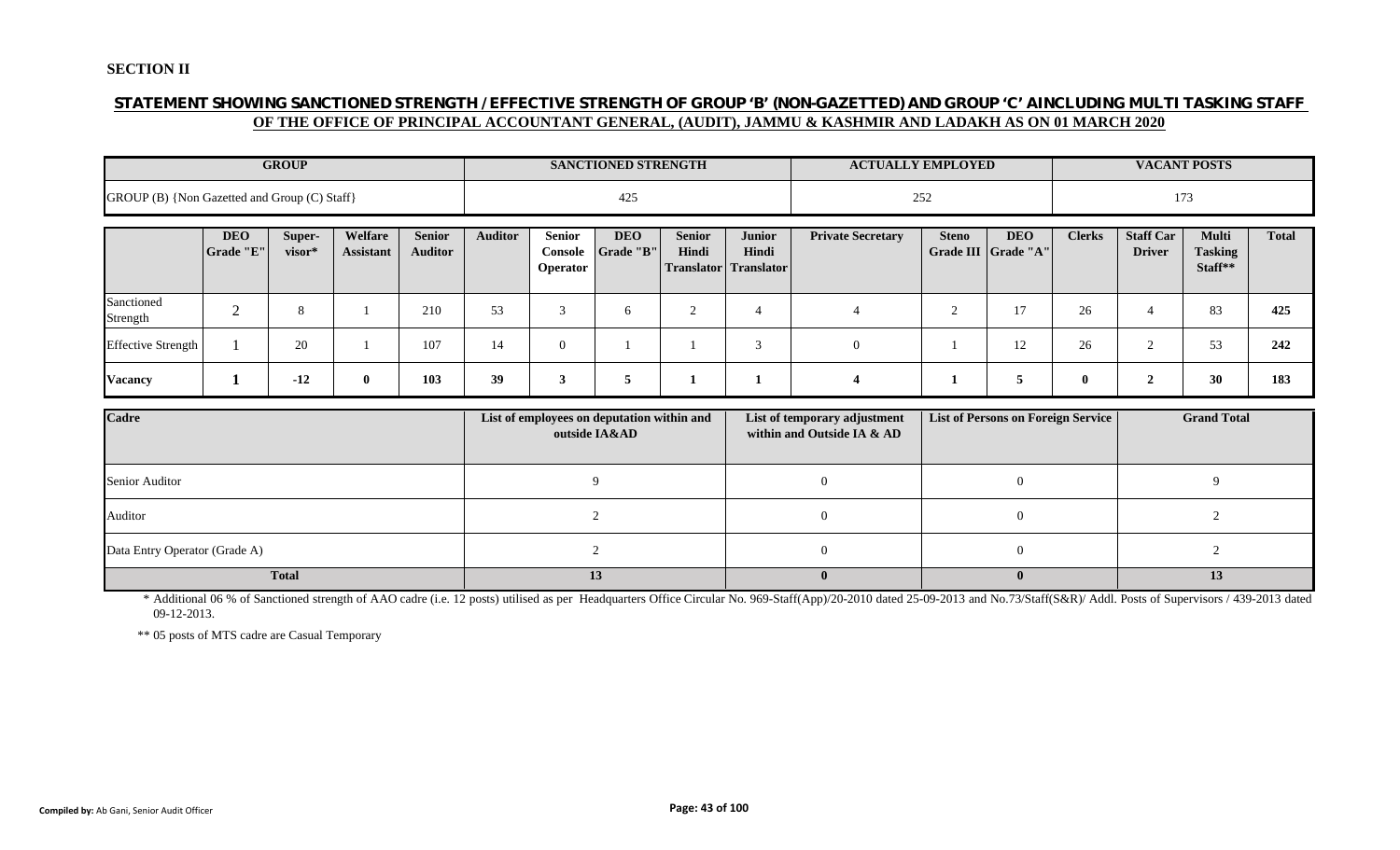#### **WELFARE ASSISTANT**

# **PAY LEVEL 08**

# **Sanctioned Strength: 01 (01 Temporary)**

| S. No | <b>Employee Code</b> | <b>Name / Qualification</b>       |        | Whether<br>belongs to<br>SC/ST | Date of<br><b>Birth</b> | Date of<br>commencement of<br>Government<br><b>Service</b> | Date of<br>continuous<br>appointment to<br>the cadre |       | Post in which confirmed<br>and date of confirmation | Pay Level / Pay in<br><b>Pay Level</b> | <b>DNI</b> | <b>MACP</b><br>allowed $ (I, II) $<br>(I, II, III) | <b>CPD</b> Remarks                                                                         |
|-------|----------------------|-----------------------------------|--------|--------------------------------|-------------------------|------------------------------------------------------------|------------------------------------------------------|-------|-----------------------------------------------------|----------------------------------------|------------|----------------------------------------------------|--------------------------------------------------------------------------------------------|
|       | <b>JKSRA 2070634</b> | <b>TARIQ AHMAD</b><br><b>BHAT</b> | Matric | <b>UR</b>                      | 01-12-1967              | 03-11-1992                                                 | 14-06-2018                                           | Clerk | 03-11-1994                                          | 58,600                                 | Jul-20     |                                                    | On Deputation from O/o the<br>AG, A&E, J&K wef 14-06-<br>2018 extended upto 13-06-<br>2020 |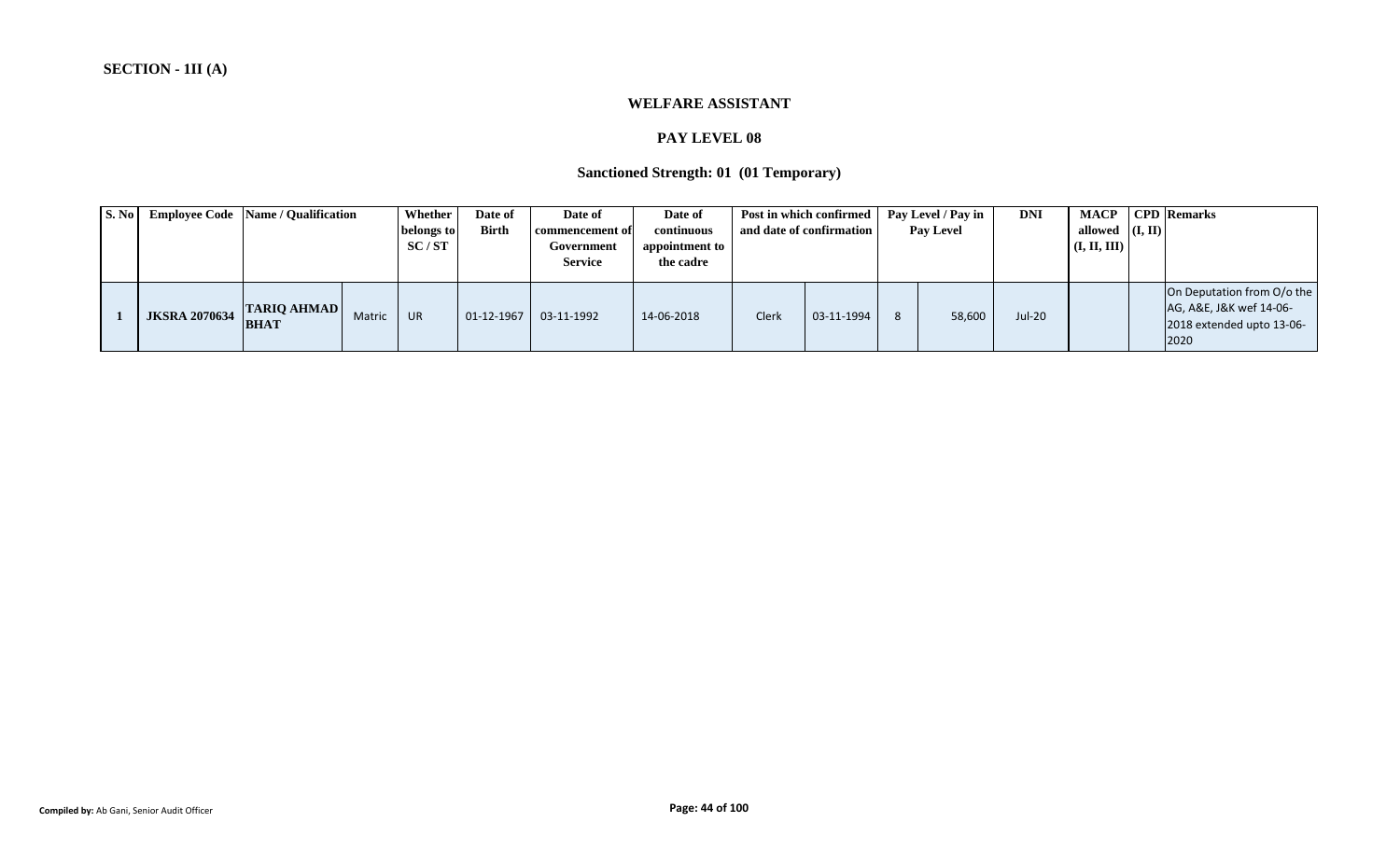#### **SUPERVISOR**

#### **PAY LEVEL 08**

#### **Sanctioned Strength: 08 (02 Permenan, 06 Temporary)**

Additional 06 % of Sanctioned strength of AAO cadre (i.e. 12 posts) utilised as per Headquarters Office Circular No. 969-Staff(App)/20-2010 dated 25-09-2013 and No.73/Staff(S&R)/ Addl. Posts of Supervisors/439-2013 dated 0

| S. No                   | <b>Employee Code</b> | Name / Qualification                   |              | Whether<br>belongs to<br>SC/ST | Date of<br><b>Birth</b> | Date of<br>commencement of<br>Government<br><b>Service</b> | Date of<br>continuous<br>appointment to<br>the cadre |         | Post in which confirmed<br>and date of confirmation |   | Pay Level / Pay in<br>Pay Level | <b>DNI</b>    | <b>MACP</b><br>allowed<br>(I, II, III) | (I, II) | <b>CPD</b> Remarks |
|-------------------------|----------------------|----------------------------------------|--------------|--------------------------------|-------------------------|------------------------------------------------------------|------------------------------------------------------|---------|-----------------------------------------------------|---|---------------------------------|---------------|----------------------------------------|---------|--------------------|
| <sup>1</sup>            | <b>JKSRA 3070348</b> | <b>RATTAN LAL</b><br><b>ANGURAL</b>    | <b>BA</b>    | <b>SC</b>                      | 01-01-1964              | 01-02-1994                                                 | 31-03-2015                                           | Auditor | 02-02-1996                                          | 8 | 74,300                          | <b>Jul-20</b> | $\mathbf{H}$                           |         |                    |
| $\overline{2}$          | <b>JKSRA 3070333</b> | <b>VIRINDER</b><br><b>MOHAN</b>        | BSc (Part I) | UR                             | 16-02-1962              | 11-10-1982                                                 | 25-06-2015                                           | Clerk   | 01-04-1988                                          | 8 | 76,500                          | <b>Jul-20</b> | $\mathbf{III}$                         |         |                    |
| $\mathbf{3}$            | <b>JKSRA 3070339</b> | <b>SHABIR AHMAD</b><br><b>SHAKAKUL</b> | <b>MA</b>    | <b>UR</b>                      | 09-04-1965              | 01-07-1991                                                 | 02-05-2016                                           | Auditor | 01-07-1993                                          | 8 | 74,300                          | <b>Jul-20</b> | $\mathbf{H}$                           |         |                    |
| $\overline{\mathbf{4}}$ | <b>JKSRA 3070343</b> | <b>ZAHOOR</b><br><b>AHMAD BHAT-I</b>   | BA           | <b>UR</b>                      | 03-03-1963              | 21-12-1987                                                 | 02-05-2016                                           | Clerk   | 22-12-1989                                          | 8 | 74,300                          | <b>Jul-20</b> | $\mathbf{III}$                         |         |                    |
| $\overline{5}$          | <b>JKSRA 3070350</b> | <b>KARNAIL</b><br><b>CHAND</b>         | BA           | SC                             | 10-04-1963              | 30-11-1993                                                 | 02-05-2016                                           | Auditor | 01-02-1995                                          | 8 | 74,300                          |               | Ш                                      |         |                    |
| 6                       | <b>JKSRA 3070351</b> | <b>DAYAL SINGH</b>                     | BA           | ${\rm SC}$                     | 02-12-1963              | 18-11-1993                                                 | 01-06-2016                                           | Auditor | 19-11-1995                                          | 8 | 74,300                          |               | $\mathbf{I}$                           |         |                    |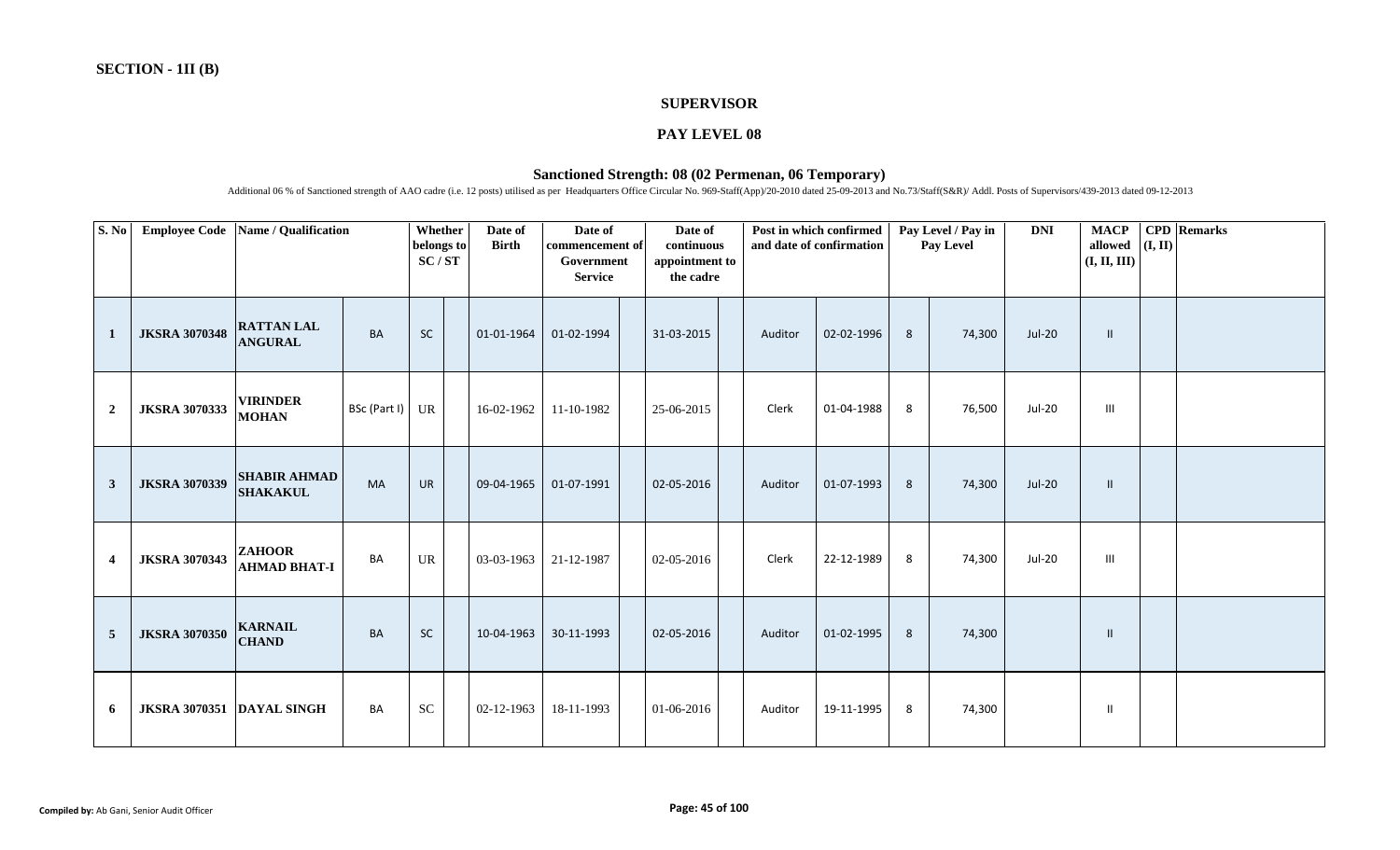| S. No            | <b>Employee Code</b> | Name / Qualification                     |            | Whether<br>belongs to<br>$\mathbf{SC}/\mathbf{ST}$ | Date of<br><b>Birth</b> | Date of<br>commencement of<br>Government<br><b>Service</b> | Date of<br>continuous<br>appointment to<br>the cadre |           | Post in which confirmed<br>and date of confirmation |   | Pay Level / Pay in<br>Pay Level | DNI           | <b>MACP</b><br>allowed $($ I, II)<br>(I, II, III) | <b>CPD</b> Remarks                               |
|------------------|----------------------|------------------------------------------|------------|----------------------------------------------------|-------------------------|------------------------------------------------------------|------------------------------------------------------|-----------|-----------------------------------------------------|---|---------------------------------|---------------|---------------------------------------------------|--------------------------------------------------|
| $\overline{7}$   | <b>JKSRA 3070355</b> | <b>HEMA KUMARI</b><br><b>BLON TAMANG</b> | 11th       | UR                                                 | 15-03-1966              | 17-06-1988                                                 | 01-08-2016                                           | Clerk     | 18-06-1990                                          | 8 | 74,300                          | $Jul-20$      | $\mathop{\rm III}$                                |                                                  |
| 8                | <b>JKSRA 3070356</b> | <b>MOHD RAMZAN</b><br><b>LALA</b>        | Matric     | <b>UR</b>                                          | 15-04-1966              | 02-02-1989                                                 | 01-11-2016                                           | Clerk     | 03-02-1991                                          | 8 | 74,300                          | Jul-20        | $\mathbf{III}$                                    |                                                  |
| $\boldsymbol{9}$ | <b>JKSRA 3070364</b> | <b>MADAN LAL</b><br><b>VERMA</b>         | BA         | UR                                                 | 16-02-1964              | 27-03-1989                                                 | 03-04-2017                                           | Chowkidar | 28-03-1991                                          | 8 | 74,300                          | $Jul-20$      | $\mathop{\rm III}$                                |                                                  |
| 10               | <b>JKSRA 3070370</b> | <b>ASHISH ADALTI</b>                     | <b>BSc</b> | <b>UR</b>                                          | 21-06-1968              | 13-01-1995                                                 | 06-04-2017                                           | Auditor   | 14-01-1997                                          | 8 | 72,100                          | Jul-20        | $\mathbf{II}$                                     |                                                  |
| 11               | <b>JKSRA 3070374</b> | <b>VIKAS KOUL</b>                        | <b>BSc</b> | UR                                                 | 27-08-1968              | 21-11-1994                                                 | 26-02-2018                                           | Auditor   | 22-11-1996                                          | 8 | 72,100                          | Jul-20        | $\rm H$                                           | Repatriated. Adjusted<br>against vacant ST post. |
| 12               | <b>JKSRA 3070379</b> | <b>LUXMI RATTAN</b>                      | Hr Sec II  | <b>UR</b>                                          | 10-09-1962              | 24-10-1989                                                 | 01-03-2018                                           | Clerk     | 25-10-1991                                          | 8 | 70,000                          | Jul-20        | Ш                                                 |                                                  |
| 13               | <b>JKSRA 3070382</b> | <b>ROMESH LAL</b>                        | BA         | SC                                                 | 15-10-1962              | 14-12-1990                                                 | 01-03-2018                                           | Clerk     | 15-12-1992                                          | 8 | 70,000                          | <b>Jul-20</b> | III                                               |                                                  |
| 14               | <b>JKSRA 3070384</b> | <b>SHER SINGH</b>                        | Hr Sec II  | <b>UR</b>                                          | 04-03-1967              | 03-08-1990                                                 | 01-03-2018                                           | Clerk     | 08-03-1992                                          | 8 | 68,000                          | Jul-20        | Ш                                                 |                                                  |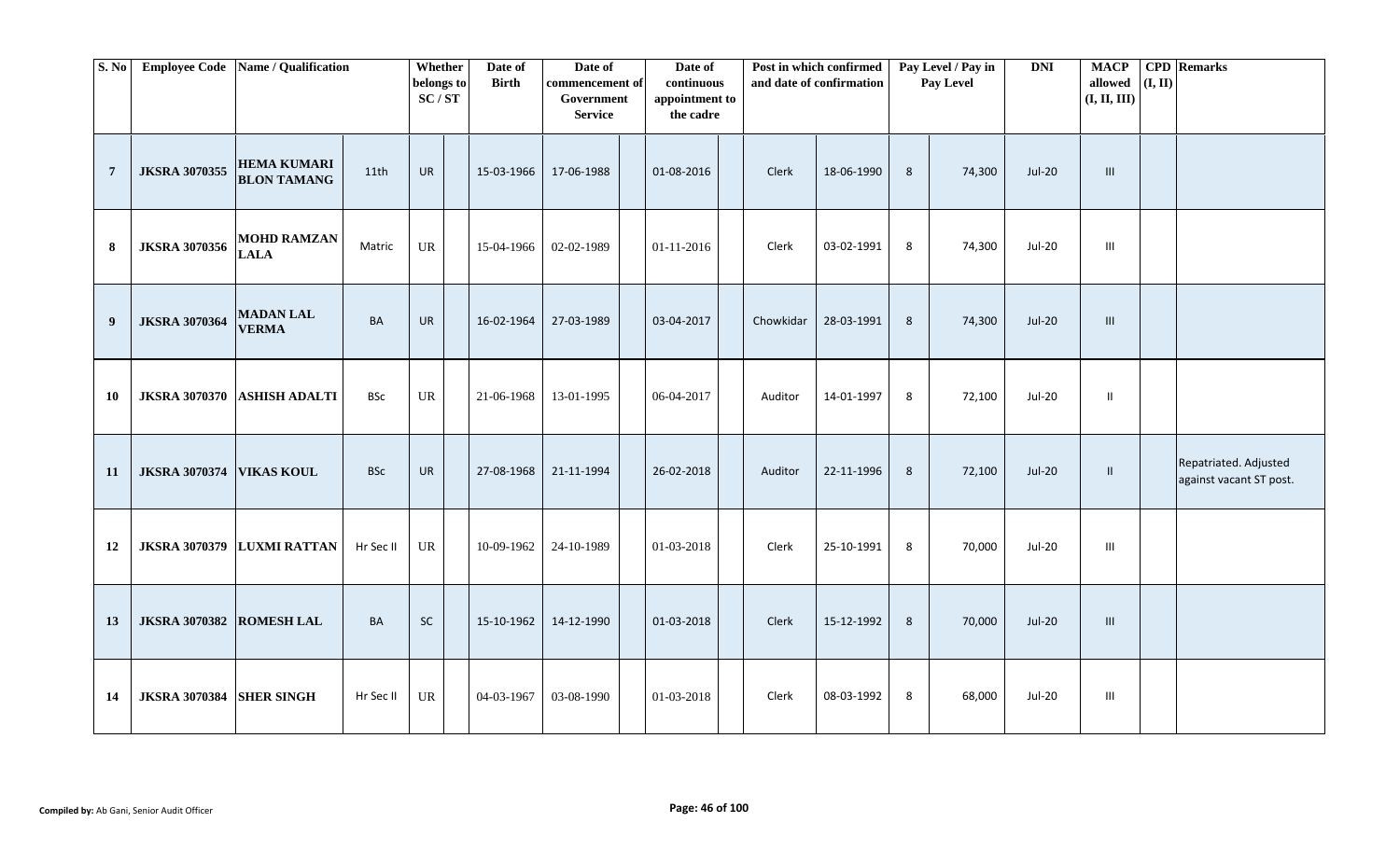| S. No     | <b>Employee Code</b>           | Name / Qualification                           |        | Whether<br>belongs to<br>SC/ST | Date of<br><b>Birth</b> | Date of<br>commencement of<br>Government<br><b>Service</b> | Date of<br>continuous<br>appointment to<br>the cadre |           | Post in which confirmed<br>and date of confirmation |                | Pay Level / Pay in<br>Pay Level | <b>DNI</b>    | <b>MACP</b><br>allowed<br>(I, II, III) | (I, II) | <b>CPD</b> Remarks |
|-----------|--------------------------------|------------------------------------------------|--------|--------------------------------|-------------------------|------------------------------------------------------------|------------------------------------------------------|-----------|-----------------------------------------------------|----------------|---------------------------------|---------------|----------------------------------------|---------|--------------------|
| 15        | <b>JKSRA 3070385</b>           | <b>MANJEET</b><br><b>SINGH</b>                 | Matric | <b>UR</b>                      | 03-10-1964              | 05-09-1985                                                 | 01-03-2018                                           | Chowkidar | 01-04-1988                                          | 8              | 68,000                          | <b>Jul-20</b> |                                        |         |                    |
| 16        | <b>JKSRA 3070386</b>           | <b>KHALID</b><br><b>PARVEEZ</b>                | Matric | UR                             | 01-04-1966              | 19-06-1991                                                 | 01-03-2018                                           | Clerk     | 20-06-1993                                          | 8              | 68,000                          | <b>Jul-20</b> | Ш                                      |         |                    |
| 17        | <b>JKSRA 3070394 JAI KARAN</b> |                                                | Hr Sec | <b>SC</b>                      | 05-02-1967              | 06-07-1992                                                 | 01-03-2018                                           | Clerk     | 06-07-1994                                          | 8              | 68,000                          | Jul-20        | $\mathbf{III}$                         |         |                    |
| 18        | <b>JKSRA 3070387</b>           | <b>JAVID AHMAD</b><br><b>KHAN</b>              | Matric | UR                             | 10-08-1969              | 03-07-1991                                                 | 12-03-2018                                           | Clerk     | 03-07-1993                                          | 8              | 68,000                          | Jul-20        | $\mathbf{III}$                         |         |                    |
| 19        | <b>JKSRA 3070390</b>           | <b>JAVAID YOUNIS</b><br><b>IQBAL</b>           | Matric | <b>UR</b>                      | 02-04-1966              | 28-06-1991                                                 | 01-06-2018                                           | Clerk     | 28-06-1993                                          | 8              | 68,000                          | <b>Jul-20</b> | $\mathbf{III}$                         |         |                    |
| <b>20</b> | <b>JKSRA 3070391</b>           | <b>KHALID</b><br><b>MUKHTAR</b><br><b>BHAT</b> | Matric | UR                             | 30-08-1971              | 02-07-1991                                                 | 01-04-2019                                           | Clerk     | 02-07-1993                                          | $\overline{7}$ | 68,000                          | Jul-20        | Ш                                      |         |                    |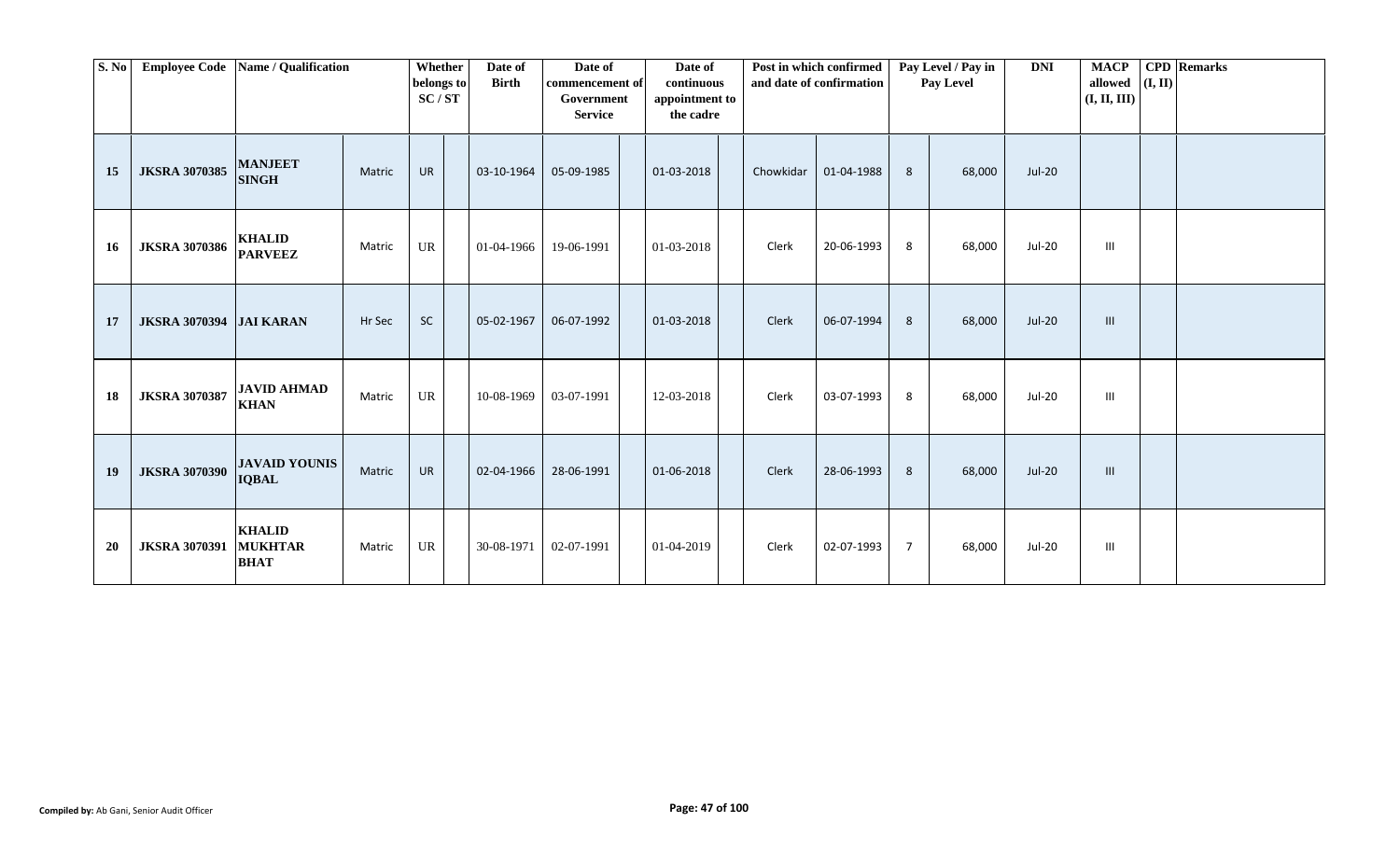#### **SENIOR AUDITOR**

# **PAY LEVEL 06**

# **Sanctioned Strength: 210 (210 Permenant)**

| S. No                   |                                  | Employee Code   Name / Qualification |                       | Whether<br>belongs to<br>SC/ST | Date of<br><b>Birth</b> | Date of<br>commencement of<br>Government<br><b>Service</b> | Date of<br>continuous<br>appointment to<br>the cadre |       | Post in which confirmed<br>and date of confirmation |                | Pay Level / Pay in<br><b>Pay Level</b> | <b>DNI</b>    | <b>MACP</b><br>allowed  <br>(I, II, III) | (I, II) | <b>CPD</b> Remarks                                   |
|-------------------------|----------------------------------|--------------------------------------|-----------------------|--------------------------------|-------------------------|------------------------------------------------------------|------------------------------------------------------|-------|-----------------------------------------------------|----------------|----------------------------------------|---------------|------------------------------------------|---------|------------------------------------------------------|
| $\mathbf{1}$            |                                  | JKSRA 3070346 ANJILI KACHROO         | <b>MSc</b><br>(Maths) | <b>UR</b>                      | 07-01-1964              | 04-09-1989                                                 | 09-05-1996                                           | Clerk | 05-09-1991                                          | $7^{\circ}$    | 74,300                                 | <b>Jul-20</b> |                                          |         | On deptutation with DG, P&T, Delhi<br>wef 30-04-1995 |
| $\overline{2}$          | <b>JKSRA 3070358 GARIB SINGH</b> |                                      | BA                    | <b>SC</b>                      | 05-09-1962              | 11-09-1989                                                 | 23-05-1997                                           | Clerk | 12-09-1991                                          | $\overline{7}$ | 72,100                                 | Jul-20        | $\mathbf{III}$                           |         |                                                      |
| $\mathbf{3}$            | <b>JKSRA 3070392</b>             | M RIYAZ AHMAD<br><b>KHALIDI</b>      | Matric                | <b>UR</b>                      | 04-08-1967              | 01-06-1992                                                 | 29-01-2001                                           | Clerk | 01-06-1994                                          | $7^{\circ}$    | 66,000                                 | <b>Jul-20</b> | $\mathbf{III}$                           |         |                                                      |
| $\overline{\mathbf{4}}$ | <b>JKSRA 3070393</b>             | <b>AJAZ AHMAD</b><br><b>DARSAROO</b> | Matric                | <b>UR</b>                      | 16-12-1966              | 01-06-1992                                                 | 29-01-2001                                           | Clerk | 01-06-1994                                          | $7^{\circ}$    | 66,000                                 | <b>Jul-20</b> | Ш                                        |         |                                                      |
| $\overline{5}$          |                                  | JKSRA 3070398 MOHMOODA BANO          | Matric                | <b>UR</b>                      | 11-03-1969              | 03-11-1992                                                 | 22-03-2002                                           | Clerk | 03-11-1994                                          | $7^{\circ}$    | 66,000                                 | Jul-20        | $\mathbf{III}$                           |         |                                                      |
| 6                       |                                  | JKSRA 3070399 BILQEES BANO           | BA                    | <b>UR</b>                      | 10-12-1965              | 03-11-1992                                                 | 22-03-2002                                           | Clerk | 03-11-1994                                          | $7^{\circ}$    | 66,000                                 | Jul-20        | $\mathbf{III}$                           |         |                                                      |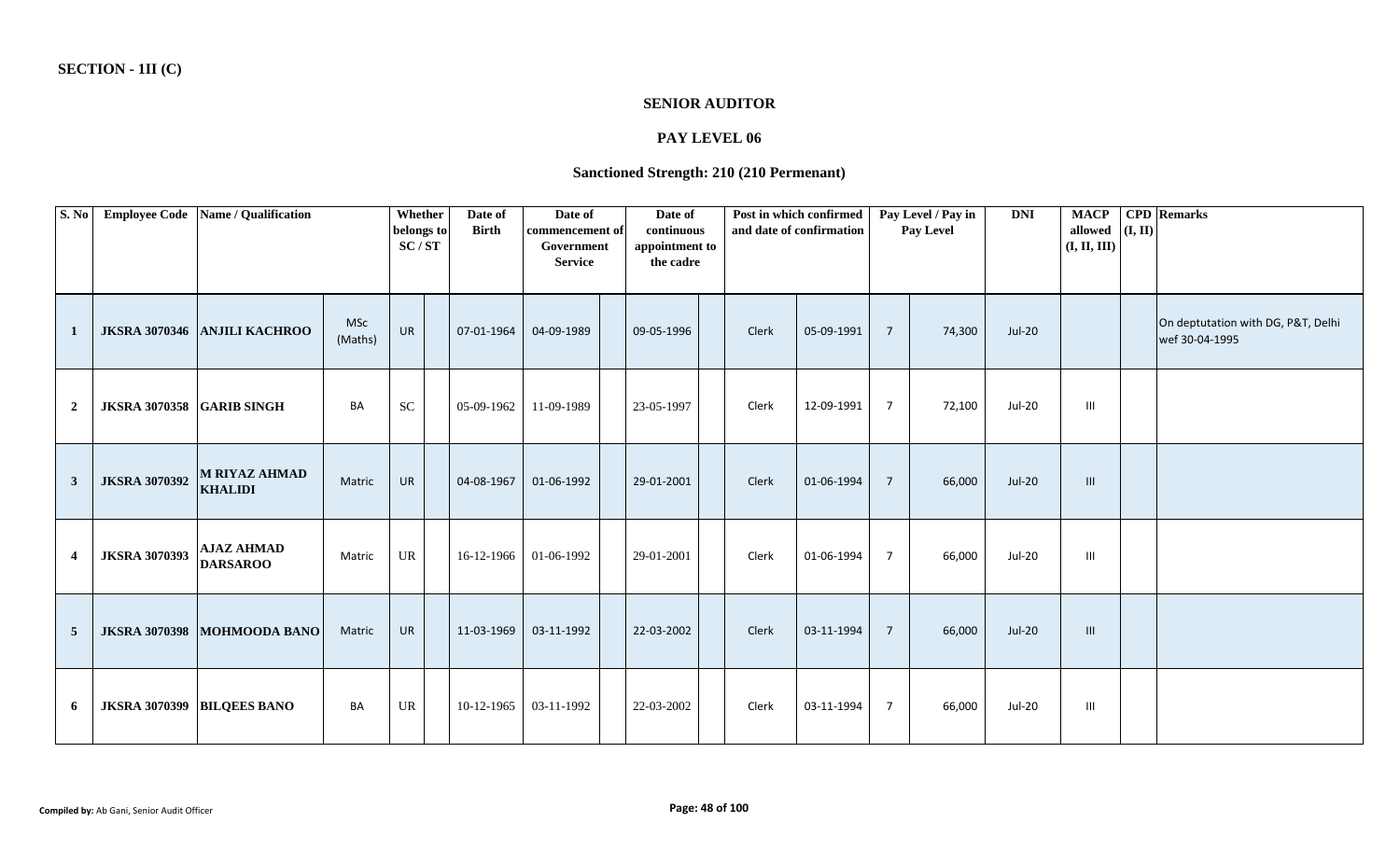| S. No          |                      | Employee Code   Name / Qualification |          | Whether<br>belongs to<br>SC/ST | Date of<br><b>Birth</b> | Date of<br>commencement of<br>Government<br><b>Service</b> | Date of<br>continuous<br>appointment to<br>the cadre |           | Post in which confirmed<br>and date of confirmation |                | Pay Level / Pay in<br>Pay Level | <b>DNI</b>    | <b>MACP</b><br>allowed $(I, II)$<br>(I, II, III) | <b>CPD</b> Remarks |
|----------------|----------------------|--------------------------------------|----------|--------------------------------|-------------------------|------------------------------------------------------------|------------------------------------------------------|-----------|-----------------------------------------------------|----------------|---------------------------------|---------------|--------------------------------------------------|--------------------|
| $\overline{7}$ | <b>JKSRA 3070400</b> | <b>AAMINA SHAHEEN</b>                | Matric   | <b>UR</b>                      | 11-04-1965              | 03-11-1992                                                 | 22-03-2002                                           | Clerk     | 03-11-1994                                          | $\overline{7}$ | 68,000                          | Jul-20        | $\mathbf{III}$                                   |                    |
| 8              | <b>JKSRA 3070401</b> | <b>MANJEET KOUR</b><br><b>BAKSHI</b> | MA       | UR                             | 25-03-1968              | 03-11-1992                                                 | 22-03-2002                                           | Clerk     | 03-11-1994                                          | $\overline{7}$ | 66,000                          | Jul-20        | $\mathop{\rm III}$                               |                    |
| 9              | <b>JKSRA 3070402</b> | <b>ASMAT HAFIZ</b>                   | MA       | UR                             | 11-07-1966              | 03-11-1992                                                 | 22-03-2002                                           | Clerk     | 03-11-1994                                          | $\overline{7}$ | 68,000                          | Jul-20        | $\mathop{\rm III}$                               |                    |
| 10             | <b>JKSRA 3070403</b> | <b>RAYAZ AHMAD</b><br><b>WANI</b>    | Matric   | UR                             | 01-03-1971              | 03-11-1992                                                 | 22-03-2002                                           | Clerk     | 03-11-1994                                          | $\overline{7}$ | 68,000                          | Jul-20        | $\mathop{\rm III}$                               |                    |
| 11             | <b>JKSRA 3070404</b> | <b>AIJAZ AHMAD</b><br><b>WANI</b>    | BA       | UR                             | 15-03-1971              | 03-03-1994                                                 | 22-03-2002                                           | Chowkidar | 04-03-1996                                          | $\overline{7}$ | 68,000                          | <b>Jul-20</b> | $\,$ III                                         |                    |
| 12             | <b>JKSRA 3070405</b> | <b>AZAD AHMAD</b>                    | Matric   | UR                             | 25-04-1966              | 03-11-1992                                                 | 22-03-2002                                           | Clerk     | 03-11-1994                                          | $\overline{7}$ | 66,000                          | Jul-20        | $\mathop{\rm III}$                               |                    |
| 13             | <b>JKSRA 3070407</b> | MUSARAT JAN                          | Matric   | <b>UR</b>                      | 28-02-1967              | 13-01-1993                                                 | 22-03-2002                                           | Clerk     | 13-01-1995                                          | $\overline{7}$ | 68,000                          | <b>Jul-20</b> | $\,$ III                                         |                    |
| 14             | <b>JKSRA 3070408</b> | <b>RIAZ AHMAD</b><br><b>MISTRI</b>   | Hr Sec I | UR                             | 05-07-1967              | 13-01-1993                                                 | 22-03-2002                                           | Clerk     | 13-01-1995                                          | $\overline{7}$ | 68,000                          | <b>Jul-20</b> | $\ensuremath{\mathsf{III}}\xspace$               |                    |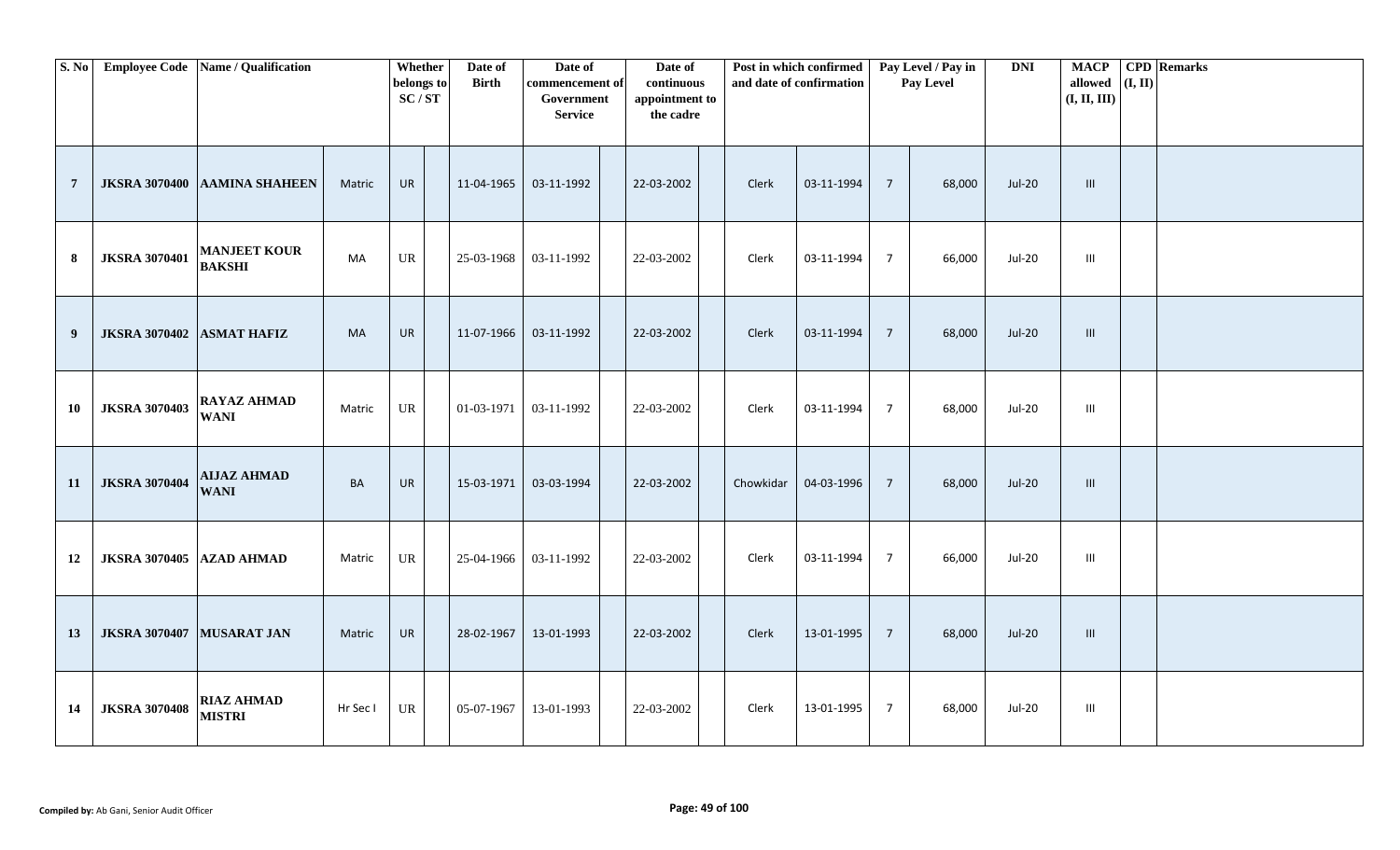| S. No     |                                | <b>Employee Code</b> Name / Qualification |             | Whether             | Date of      | Date of                       | Date of                      | Post in which confirmed |                          |   | Pay Level / Pay in | <b>DNI</b>    | <b>MACP</b>             |         | <b>CPD</b> Remarks                      |
|-----------|--------------------------------|-------------------------------------------|-------------|---------------------|--------------|-------------------------------|------------------------------|-------------------------|--------------------------|---|--------------------|---------------|-------------------------|---------|-----------------------------------------|
|           |                                |                                           |             | belongs to<br>SC/ST | <b>Birth</b> | commencement of<br>Government | continuous<br>appointment to |                         | and date of confirmation |   | Pay Level          |               | allowed<br>(I, II, III) | (I, II) |                                         |
|           |                                |                                           |             |                     |              | <b>Service</b>                | the cadre                    |                         |                          |   |                    |               |                         |         |                                         |
|           |                                |                                           |             |                     |              |                               |                              |                         |                          |   |                    |               |                         |         |                                         |
|           |                                |                                           |             |                     |              |                               |                              |                         |                          |   |                    |               |                         |         |                                         |
| 15        | <b>JKSRA 3070410</b>           | <b>AJAY KUMAR</b>                         | Matric      | SC                  | 19-11-1966   | 31-01-1994                    | 01-01-2004                   | Clerk                   | 01-02-1996               |   | 62,200             |               | $\mathbf{III}$          |         |                                         |
|           |                                | (BALORIA)                                 |             |                     |              |                               |                              |                         |                          |   |                    |               |                         |         |                                         |
|           |                                |                                           |             |                     |              |                               |                              |                         |                          |   |                    |               |                         |         |                                         |
|           |                                |                                           |             |                     |              |                               |                              |                         |                          |   |                    | <b>Jul-20</b> |                         |         |                                         |
| 16        | JKSRA 3070412 DAULAT RAM       |                                           | Matric      | UR                  | 03-01-1961   | 16-12-1985                    | 01-01-2004                   | Group 'D'               | 01-04-1988               | 6 | 60,400             |               |                         |         |                                         |
|           |                                |                                           |             |                     |              |                               |                              |                         |                          |   |                    |               |                         |         |                                         |
|           |                                |                                           |             |                     |              |                               |                              |                         |                          |   |                    |               |                         |         |                                         |
| 17        | JKSRA 3070413 AJAY KUMAR       |                                           | Matric      | UR                  | 08-07-1966   | 16-12-1985                    | 01-01-2004                   | Chowkidar               | 01-04-1988               | 6 | 60,400             | Jul-20        |                         |         |                                         |
|           |                                |                                           |             |                     |              |                               |                              |                         |                          |   |                    |               |                         |         |                                         |
|           |                                |                                           |             |                     |              |                               |                              |                         |                          |   |                    |               |                         |         | On deputaiton in own office against Ex- |
| 18        | <b>JKSRA 3070415</b>           | <b>SHABIR AHMAD</b><br><b>SOFI</b>        | Hr Sec II   | <b>UR</b>           | 12-02-1976   | 06-01-1997                    | 01-01-2004                   | Chowkedar               | 07-01-1999               |   |                    |               |                         |         | cadre post of Data Processor wef 05-04- |
|           |                                |                                           |             |                     |              |                               |                              |                         |                          |   |                    |               |                         |         | 2017                                    |
|           |                                |                                           |             |                     |              |                               |                              |                         |                          |   |                    |               |                         |         |                                         |
| 19        | <b>JKSRA 3070418</b>           | <b>FAYAZ AHMAD</b><br><b>DHOBI</b>        | Matric      | UR                  | 01-02-1966   | 26-12-1985                    | 07-02-2005                   | Chowkidar               | 01-04-1988               | 6 | 60,400             | <b>Jul-20</b> |                         |         |                                         |
|           |                                |                                           |             |                     |              |                               |                              |                         |                          |   |                    |               |                         |         |                                         |
|           |                                |                                           |             |                     |              |                               |                              |                         |                          |   |                    |               |                         |         |                                         |
| <b>20</b> | <b>JKSRA 3070419 HIRA LAL</b>  |                                           | Matric      | <b>UR</b>           | 05-03-1963   | 13-09-1988                    | 07-02-2005                   | Chowkidar               | 14-09-1990               | 6 | 60,400             | <b>Jul-20</b> |                         |         |                                         |
|           |                                |                                           |             |                     |              |                               |                              |                         |                          |   |                    |               |                         |         |                                         |
|           |                                |                                           |             |                     |              |                               |                              |                         |                          |   |                    |               |                         |         |                                         |
| 21        | <b>JKSRA 3070422 RAJ KUMAR</b> |                                           | Matric      | ${\sf SC}$          | 28-09-1961   | 09-04-1990                    | 21-02-2006                   | Chowkidar               | 09-04-1992               | 6 | 55,200             | <b>Jul-20</b> |                         |         |                                         |
|           |                                |                                           |             |                     |              |                               |                              |                         |                          |   |                    |               |                         |         |                                         |
|           |                                |                                           |             |                     |              |                               |                              |                         |                          |   |                    |               |                         |         |                                         |
|           |                                | JKSRA 3070425 AMRIT RAJ SINGH             | <b>BAII</b> | UR                  | 07-09-1970   | 13-01-1997                    | 31-01-2007                   | Clerk                   | 14-01-1999               | 6 | 56,900             | Jul-20        | Ш                       |         | 3rd MACP wef 31-01-2017                 |
| 22        |                                |                                           |             |                     |              |                               |                              |                         |                          |   |                    |               |                         |         |                                         |
|           |                                |                                           |             |                     |              |                               |                              |                         |                          |   |                    |               |                         |         |                                         |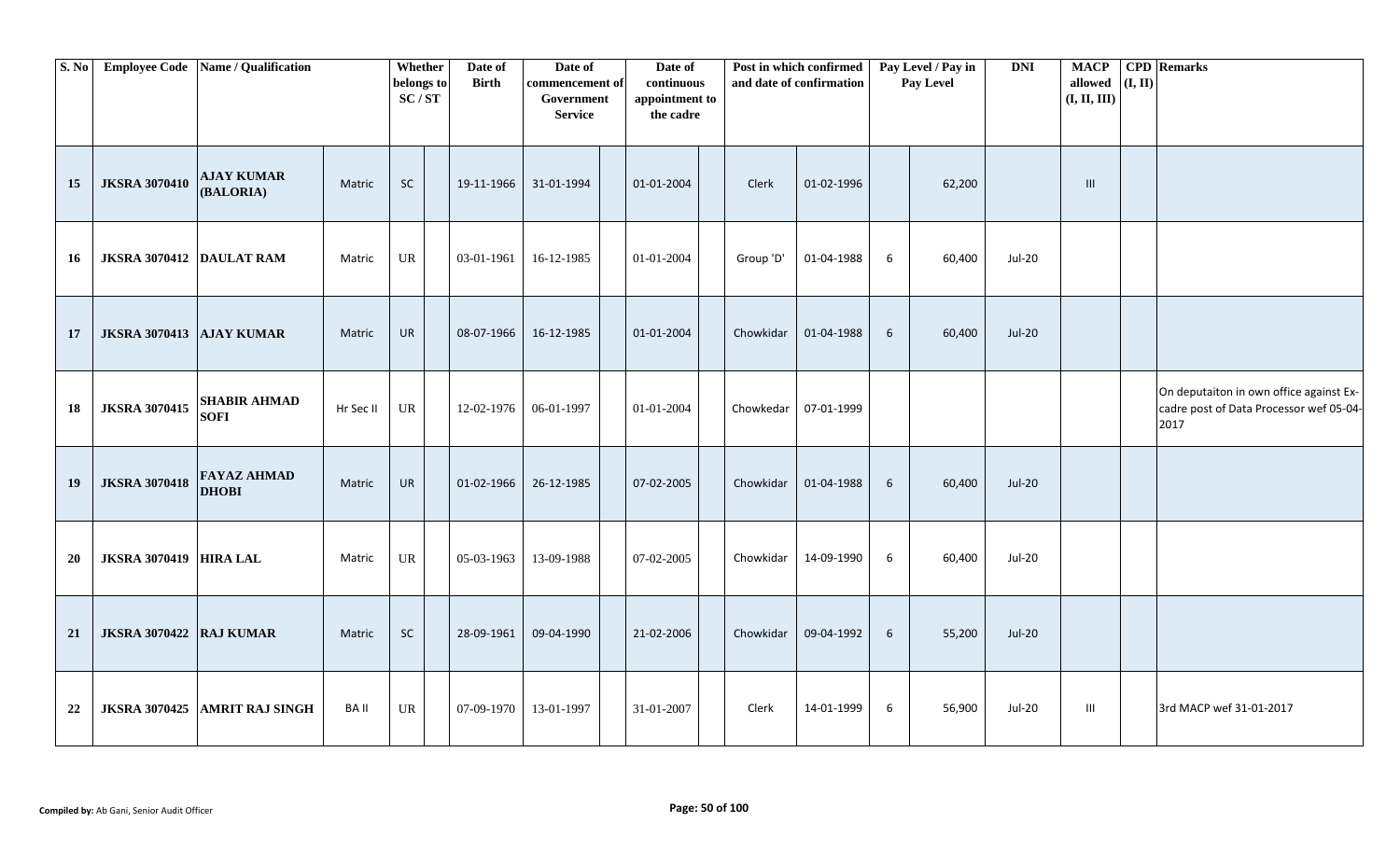| S. No |                         | Employee Code   Name / Qualification  |        | Whether<br>belongs to<br>$\mathbf{SC}/\mathbf{ST}$ | Date of<br><b>Birth</b> | Date of<br>commencement of<br>Government<br><b>Service</b> | Date of<br>continuous<br>appointment to<br>the cadre |           | Post in which confirmed<br>and date of confirmation |                 | Pay Level / Pay in<br>Pay Level | <b>DNI</b>    | <b>MACP</b><br>allowed<br>(I, II, III) | (I, II) | <b>CPD</b> Remarks                |
|-------|-------------------------|---------------------------------------|--------|----------------------------------------------------|-------------------------|------------------------------------------------------------|------------------------------------------------------|-----------|-----------------------------------------------------|-----------------|---------------------------------|---------------|----------------------------------------|---------|-----------------------------------|
| 23    | <b>JKSRA 3070427</b>    | <b>OM PRAKASH</b><br><b>SHARMA-I</b>  | Matric | <b>UR</b>                                          | 15-11-1967              | 20-08-1993                                                 | 31-01-2007                                           | Chowkidar | 20-08-1995                                          | 6               | 55,200                          | $Jul-20$      |                                        |         |                                   |
| 24    | <b>JKSRA 3070429</b>    | <b>GH. MOHI-UD-DIN</b><br><b>BHAT</b> | Matric | UR                                                 | 01-09-1969              | 09-07-1991                                                 | 31-01-2007                                           | Chowkidar | 09-07-1993                                          | 6               | 55,200                          | Jul-20        |                                        |         |                                   |
| 25    | <b>JKSRA 3070432</b>    | <b>MEHRAJ-UD-DIN</b><br><b>MIR</b>    | Matric | <b>UR</b>                                          | 01-04-1966              | 16-07-1993                                                 | 31-01-2007                                           | Chowkidar | 16-07-1995                                          | 6               | 55,200                          | <b>Jul-20</b> |                                        |         | Drawing only Caretaker Allowances |
| 26    | <b>JKSRA 3070431</b>    | <b>TEJ KRISHAN</b><br><b>RAINA</b>    | Matric | <b>UR</b>                                          | 11-04-1966              | 03-10-1991                                                 | 01-01-2009                                           | Chowkidar | 03-10-1993                                          | 6               | 52,000                          | Jul-20        |                                        |         |                                   |
| 27    | <b>JKSRA 3070433</b>    | <b>MADAN LAL</b>                      | Matric | <b>UR</b>                                          | 04-06-1967              | 20-01-1992                                                 | 09-01-2009                                           | Chowkidar | 20-01-1994                                          | $6\phantom{1}6$ | 52,000                          | <b>Jul-20</b> |                                        |         |                                   |
| 28    | <b>JKSRA 3070442</b>    | <b>SULEKHA DEVI</b>                   | Matric | UR                                                 | 04-04-1962              | 18-08-2000                                                 | 01-01-2010                                           | Clerk     | 17-08-2002                                          | 6               | 53,600                          | Jul-20        |                                        |         |                                   |
| 29    | JKSRA 3070512 MAHJABEEN |                                       | BA     | <b>UR</b>                                          | 07-03-1973              | 20-09-2001                                                 | 01-01-2010                                           | Chowkidar | 19-09-2003                                          | 6               | 52,000                          | <b>Jul-20</b> |                                        |         |                                   |
| 30    | <b>JKSRA 3070443</b>    | <b>MANZOOR AHMAD</b><br><b>DAR</b>    | Matric | UR                                                 | 27-06-1975              | 22-11-1993                                                 | 13-04-2011                                           | Chowkidar | 22-11-1995                                          | 6               | 50,500                          | <b>Jul-20</b> |                                        |         |                                   |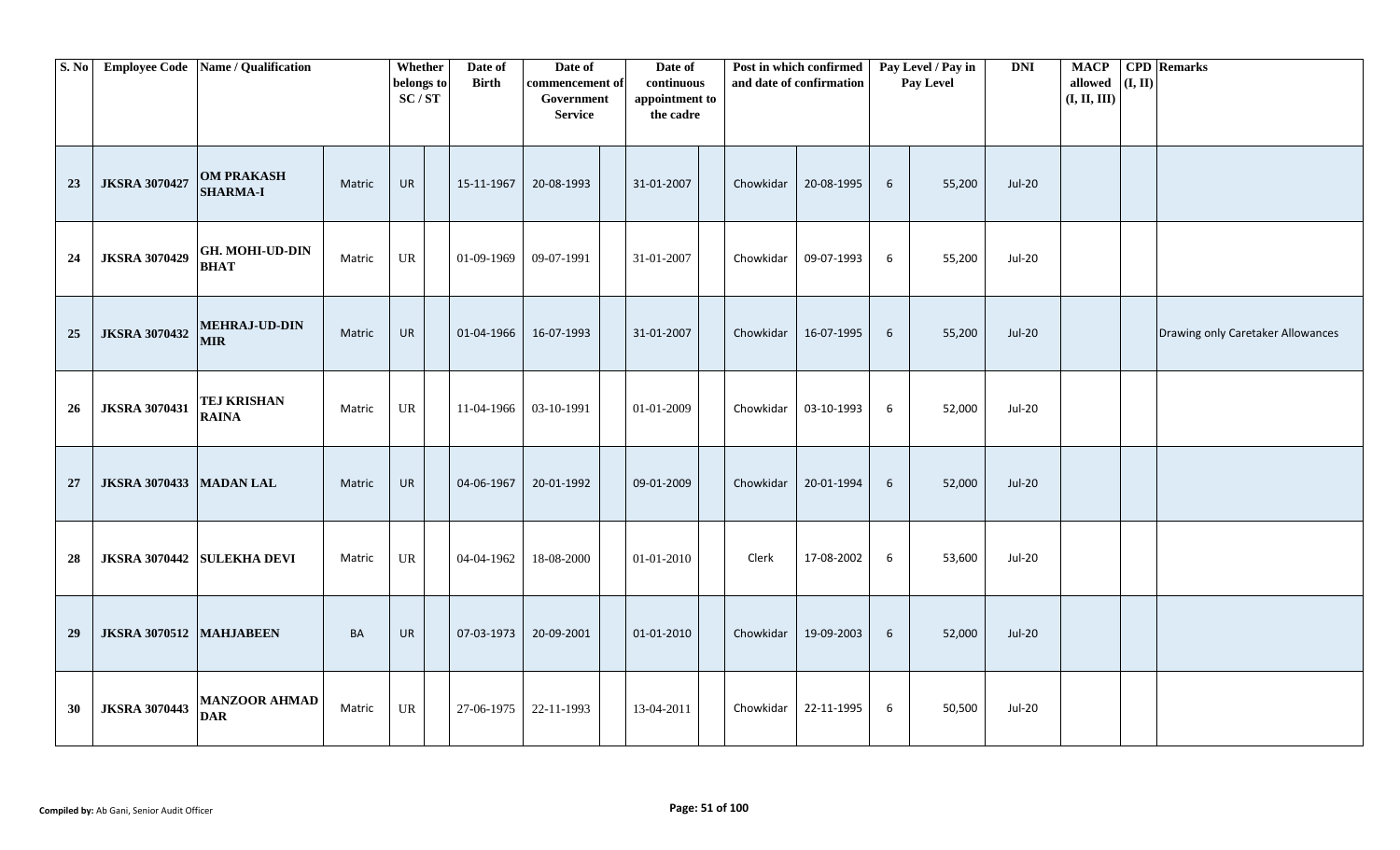| S. No |                           | Employee Code Name / Qualification        |        | Whether<br>belongs to<br>$\mathbf{SC}/\mathbf{ST}$ | Date of<br><b>Birth</b> | Date of<br>commencement of<br>Government<br><b>Service</b> | Date of<br>continuous<br>appointment to<br>the cadre |           | Post in which confirmed<br>and date of confirmation |                 | Pay Level / Pay in<br>Pay Level | <b>DNI</b>    | <b>MACP</b><br>allowed $(I, II)$<br>(I, II, III) | <b>CPD</b> Remarks                                                                                   |
|-------|---------------------------|-------------------------------------------|--------|----------------------------------------------------|-------------------------|------------------------------------------------------------|------------------------------------------------------|-----------|-----------------------------------------------------|-----------------|---------------------------------|---------------|--------------------------------------------------|------------------------------------------------------------------------------------------------------|
| 31    |                           | JKSRA 3070445 KAUSHAL KUMAR               | Matric | UR                                                 | 04-11-1968              | 21-07-1992                                                 | 02-01-2012                                           | Chowkidar | 21-07-1994                                          | 6               | 47,600                          | <b>Jul-20</b> |                                                  |                                                                                                      |
| 32    | <b>JKSRA 3070446</b>      | <b>S MOHAMMED</b><br><b>SHAFI BUKHARI</b> | Matric | UR                                                 | 01-04-1974              | 26-10-1995                                                 | 02-01-2012                                           | Chowkidar | 27-10-1997                                          | 6               | 47,600                          | Jul-20        |                                                  |                                                                                                      |
| 33    |                           | JKSRA 3070448   KEWAL KUMAR               | Matric | SC                                                 | 01-01-1964              | 20-08-1993                                                 | 02-01-2012                                           | Chowkidar | 20-08-1995                                          | 6               | 47,600                          | <b>Jul-20</b> |                                                  |                                                                                                      |
| 34    |                           | JKSRA 3070449 SURYA PARKASH               | 11th   | ${\rm SC}$                                         | 10-07-1965              | 30-04-1993                                                 | 02-01-2012                                           | Chowkidar | 30-04-1995                                          | 6               | 49,000                          | Jul-20        |                                                  |                                                                                                      |
| 35    | JKSRA 3070450 NIYAZ AHMAD |                                           | Matric | UR                                                 | 07-11-1974              | 06-01-1997                                                 | 02-01-2012                                           | Chowkidar | 07-01-1999                                          | $6\phantom{1}$  | 49,000                          | <b>Jul-20</b> |                                                  |                                                                                                      |
| 36    | <b>JKSRA 3070452</b>      | <b>GULSHANA</b><br><b>AKHTER</b>          | Matric | UR                                                 | 01-03-1980              | 05-08-2004                                                 | 01-01-2014                                           | Clerk     | 06-03-2006                                          | 6               | 46,200                          | <b>Jul-20</b> |                                                  |                                                                                                      |
| 37    |                           | JKSRA 3070526 SAMEER AHMAD                | BA     | UR                                                 | 02-06-1985              | 09-02-2012                                                 | 01-04-2015                                           | Auditor   | 08-02-2014                                          | $6\overline{6}$ | 43,600                          | <b>Jul-20</b> |                                                  |                                                                                                      |
| 38    | <b>JKSRA 3070639</b>      | <b>VISHAL</b><br><b>BHARDWAJ</b>          | MA     | UR                                                 | 02-06-1984              | 04-03-2013                                                 | 01-04-2016                                           | Auditor   | 04-03-2015                                          | 6               | 41,100                          | $Jan-21$      |                                                  | Appointed through technical resigntion.<br>Date of appointment as per past<br>service is 24-12-2010. |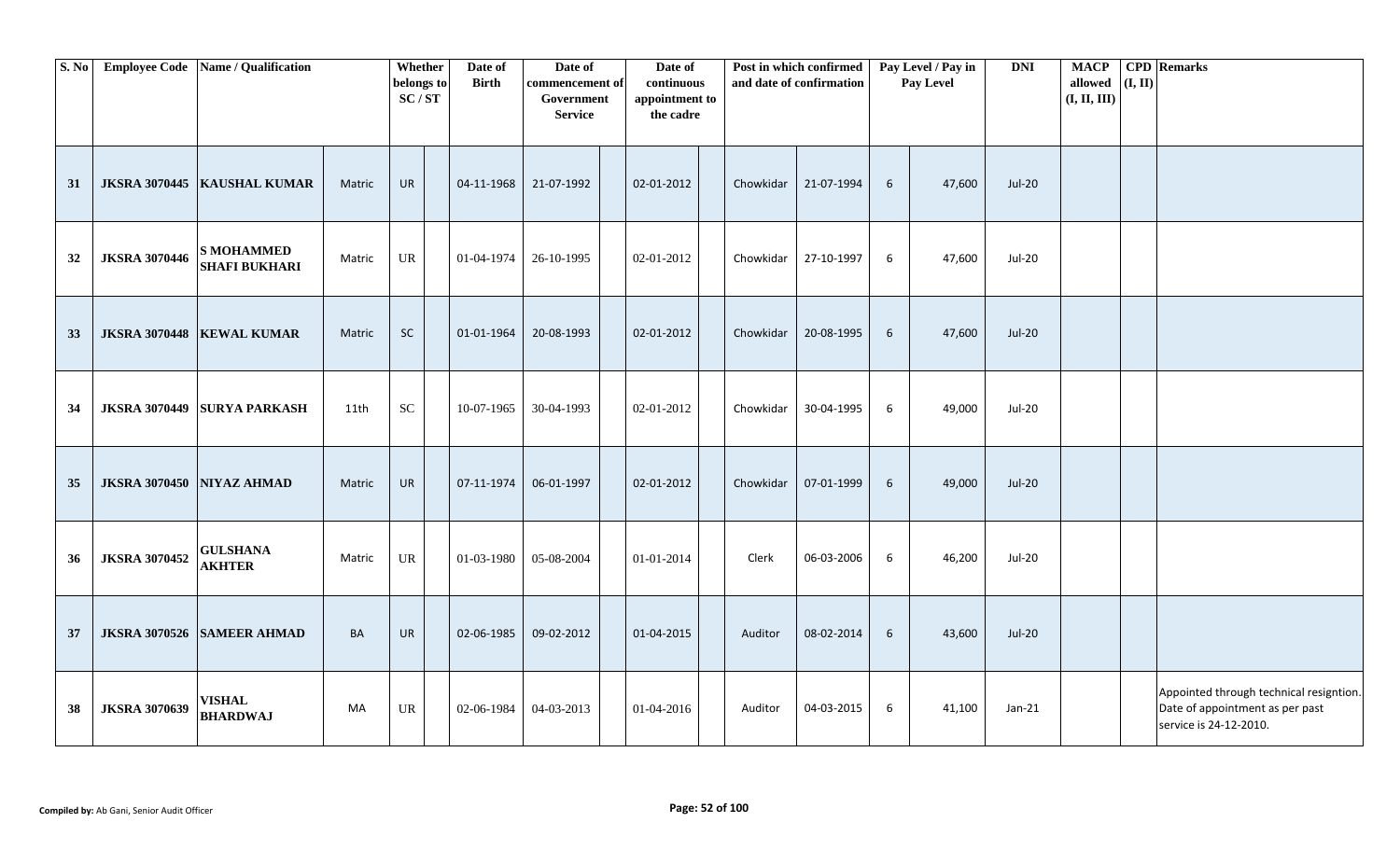| S. No |                                | Employee Code Name / Qualification  |             | Whether<br>belongs to<br>SC/ST    | Date of<br><b>Birth</b> | Date of<br>commencement of<br>Government<br><b>Service</b> | Date of<br>continuous<br>appointment to<br>the cadre |         | Post in which confirmed<br>and date of confirmation |                | Pay Level / Pay in<br>Pay Level | <b>DNI</b>    | <b>MACP</b><br>allowed<br>(I, II, III) | (I, II) | <b>CPD</b> Remarks                                                                                                                                                              |
|-------|--------------------------------|-------------------------------------|-------------|-----------------------------------|-------------------------|------------------------------------------------------------|------------------------------------------------------|---------|-----------------------------------------------------|----------------|---------------------------------|---------------|----------------------------------------|---------|---------------------------------------------------------------------------------------------------------------------------------------------------------------------------------|
| 39    | <b>JKSRA 3070600</b>           | <b>ABHISHEK</b><br><b>NARWAL</b>    | <b>MBA</b>  | <b>UR</b>                         | 12-04-1986              | 21-01-2013                                                 | 01-04-2016                                           | Auditor | 21-01-2015                                          | 6              | 41,100                          | $Jan-21$      |                                        |         |                                                                                                                                                                                 |
| 40    | <b>JKSRA 3070607</b>           | <b>SAKET KUMAR</b>                  | <b>BSc</b>  | $\ensuremath{\mathsf{UR}}\xspace$ | 01-03-1986              | 14-12-2012                                                 | 01-04-2016                                           | Auditor | 13-12-2014                                          | 6              | 43,600                          | $Jan-21$      |                                        |         | Proceeded on deputation to RTI Ranchi<br>wef 14-06-2018                                                                                                                         |
| 41    | <b>JKSRA 3070612</b>           | <b>ARBIND KUMAR</b><br><b>VERMA</b> | <b>BSc</b>  | OBC                               | 15-06-1984              | 20-12-2012                                                 | 01-04-2016                                           | Auditor | 20-12-2014                                          | $6\phantom{1}$ | 42,300                          | $Jan-21$      |                                        |         |                                                                                                                                                                                 |
| 42    | <b>JKSRA 3070618 JAY KUMAR</b> |                                     | BA          | OBC                               | 12-12-1984              | 21-12-2012                                                 | 01-04-2016                                           | Auditor | 21-12-2014                                          | 6              | 42,300                          | $Jan-21$      |                                        |         | Rejoined on 13-08-2019 after<br>resignation on 28-12-2018. Service<br>rendered outside not to be counted in<br>calculation of mininimum qualification<br>required for promotion |
| 43    | <b>JKSRA 3070631</b>           | <b>NAVEEN KUMAR</b><br>ARYA         | <b>MBA</b>  | SC                                | 10-10-1985              | 28-12-2012                                                 | 01-04-2016                                           | Auditor | 28-12-2014                                          | 6              | 42,300                          | $Jan-21$      |                                        |         | Proceeded on deputation to ICISA<br>Noida wef 27-03-2018                                                                                                                        |
| 44    |                                | JKSRA 3070636 SUBRATA SARKAR        | <b>MBA</b>  | $\ensuremath{\mathsf{UR}}\xspace$ | 23-01-1971              | 31-12-2012                                                 | 01-04-2016                                           | Auditor | 31-12-2014                                          | 6              | 42,300                          | Jul-20        |                                        |         | On deputation with CAG,s Office wef 10<br>03-2014.                                                                                                                              |
| 45    | <b>JKSRA 3070591</b>           | SHAHNAWAZ<br><b>BASHIR</b>          | BA          | UR                                | 10-10-1988              | 02-07-2012                                                 | 11-04-2016                                           | Auditor | 02-07-2014                                          | $6\phantom{1}$ | 43,600                          | <b>Jul-20</b> |                                        |         |                                                                                                                                                                                 |
| 46    | <b>JKSRA 3070594</b>           | <b>MEHRAJ UD DIN</b><br><b>DAR</b>  | <b>BCom</b> | $\ensuremath{\mathsf{UR}}\xspace$ | 05-11-1985              | 27-07-2012                                                 | 01-04-2016                                           | Auditor | 27-07-2014                                          | 6              | 42,300                          | Jul-20        |                                        |         |                                                                                                                                                                                 |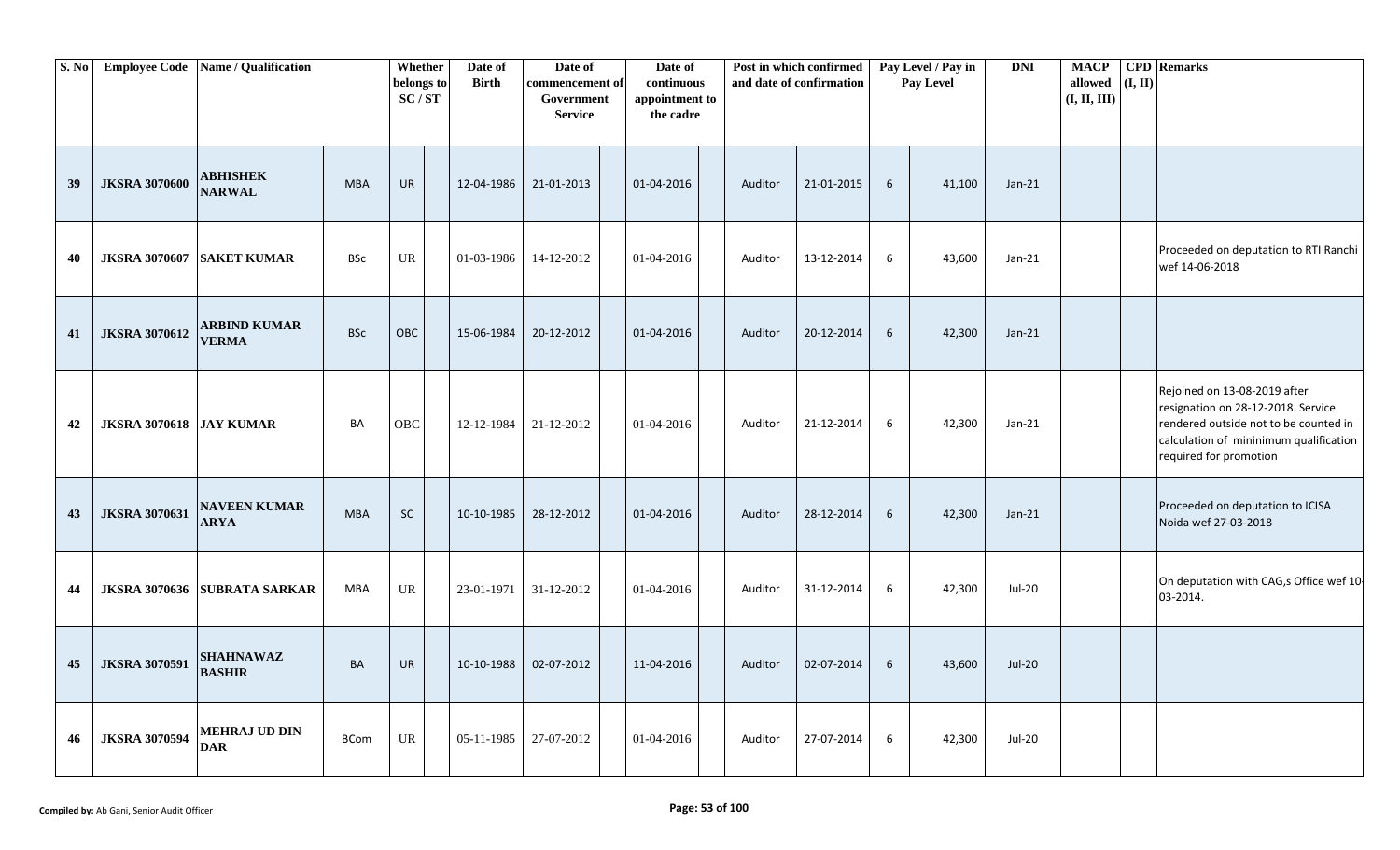| S. No |                              | Employee Code Name / Qualification  |           | Whether<br>belongs to<br>SC/ST | Date of<br><b>Birth</b> | Date of<br>commencement of<br>Government<br><b>Service</b> | Date of<br>continuous<br>appointment to<br>the cadre |           | Post in which confirmed<br>and date of confirmation |                 | Pay Level / Pay in<br>Pay Level | <b>DNI</b> | <b>MACP</b><br>allowed<br>(I, II, III) | (I, II) | <b>CPD</b> Remarks                                                                                                                                                                                                                      |
|-------|------------------------------|-------------------------------------|-----------|--------------------------------|-------------------------|------------------------------------------------------------|------------------------------------------------------|-----------|-----------------------------------------------------|-----------------|---------------------------------|------------|----------------------------------------|---------|-----------------------------------------------------------------------------------------------------------------------------------------------------------------------------------------------------------------------------------------|
| 47    | <b>JKSRA 3070426</b>         | <b>PARVEEZ AHMAD</b><br><b>KHAN</b> | Matric    | <b>UR</b>                      | 24-02-1967              | 17-06-1988                                                 | 01-04-2016                                           | Chowkidar | 18-06-1990                                          | $6\overline{6}$ | 46,200                          | $Jul-20$   |                                        |         |                                                                                                                                                                                                                                         |
| 48    | <b>JKSRA 3070648 PARVEEN</b> |                                     | BA        | UR                             | 12-10-1986              | 15-01-2014                                                 | 01-04-2016                                           | Auditor   | 15-01-2016                                          | 6               | 39,900                          | $Jan-21$   |                                        |         |                                                                                                                                                                                                                                         |
| 49    |                              | JKSRA 3070650 ASHISH KUMAR          | BA        | <b>UR</b>                      | 22-04-1987              | 24-02-2014                                                 | 01-04-2016                                           | Auditor   | 24-02-2016                                          | $6\overline{6}$ | 41,100                          |            |                                        |         | Appointed through technical resigntion.<br>Date of appointment as per past<br>service is 10-04-2009. Proceeded on<br>deputation to the O/o Principal<br>Director of Audit, Economic and Service<br>Ministries, New Delhi wef 03-06-2019 |
| 50    | <b>JKSRA 3070652 KUMAR</b>   | <b>SHASHANK</b><br><b>CHAUDHARY</b> | BT (Mech) | UR                             | 20-10-1985              | 15-01-2014                                                 | 01-04-2016                                           | Auditor   | 14-01-2016                                          | 6               | 39,900                          | $Jan-21$   |                                        |         |                                                                                                                                                                                                                                         |
| 51    |                              | JKSRA 3070665 RAM MOHAN RAY         | <b>BA</b> | OBC                            | 02-02-1989              | 12-11-2013                                                 | 01-04-2016                                           | Auditor   | 12-11-2015                                          | $6\overline{6}$ | 42,300                          | $Jan-21$   |                                        |         | Proceeded on deputation to RTI Ranchi<br>wef 31-05-2018 (AN)                                                                                                                                                                            |
| 52    | <b>JKSRA 3070676</b>         | <b>RUKAMKESH</b><br><b>MEENA</b>    | MA        | <b>ST</b>                      | 04-10-1988              | 13-12-2013                                                 | 01-04-2016                                           | Auditor   | 13-12-2015                                          | 6               | 41,100                          | $Jan-21$   |                                        |         |                                                                                                                                                                                                                                         |
| 53    | <b>JKSRA 3070680</b>         | <b>PAWAN KUMAR</b><br><b>MEENA</b>  | <b>BA</b> | <b>ST</b>                      | 04-07-1989              | 12-12-2013                                                 | 01-04-2016                                           | Auditor   | 12-12-2015                                          | $6\phantom{.}6$ | 41,100                          | $Jan-21$   |                                        |         |                                                                                                                                                                                                                                         |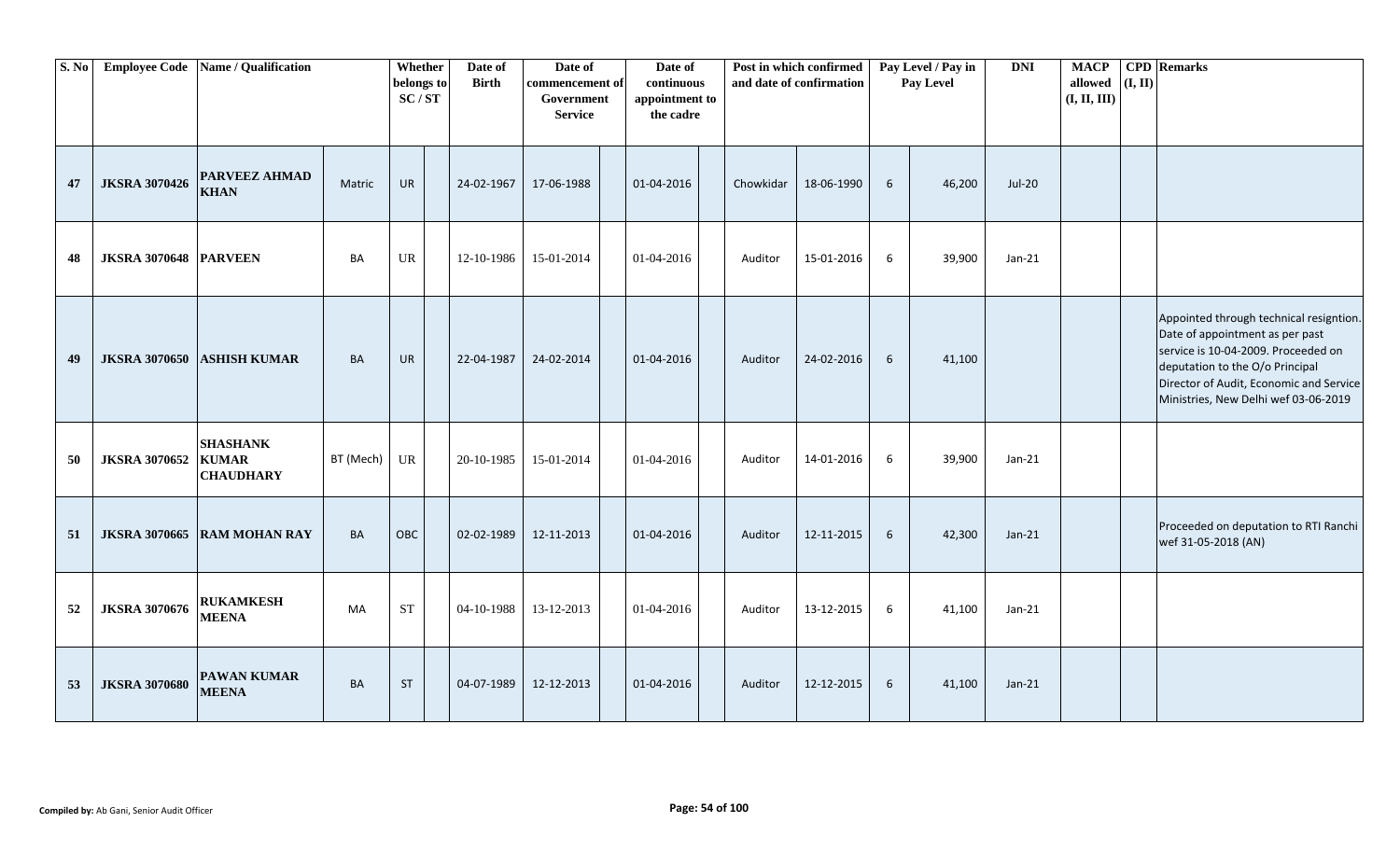| S. No |                           | <b>Employee Code</b> Name / Qualification |             | Whether<br>belongs to<br>SC/ST | Date of<br><b>Birth</b> | Date of<br>commencement of<br>Government<br><b>Service</b> | Date of<br>continuous<br>appointment to<br>the cadre |           | Post in which confirmed<br>and date of confirmation |   | Pay Level / Pay in<br>Pay Level | <b>DNI</b>    | <b>MACP</b><br>allowed $(I, II)$<br>(I, II, III) | <b>CPD</b> Remarks |
|-------|---------------------------|-------------------------------------------|-------------|--------------------------------|-------------------------|------------------------------------------------------------|------------------------------------------------------|-----------|-----------------------------------------------------|---|---------------------------------|---------------|--------------------------------------------------|--------------------|
| 54    | <b>JKSRA 3070644</b>      | <b>WASEEM YOUSUF</b><br><b>MAKHDOOMI</b>  | BA          | UR                             | $01-11-1987$            | 27-03-2013                                                 | 01-04-2016                                           | Auditor   | 27-03-2015                                          | 6 | 42,300                          | Jul-20        |                                                  |                    |
| 55    |                           | JKSRA 3070643 KHALID QAYOOM               | BA          | <b>UR</b>                      | 10-12-1988              | 27-03-2013                                                 | 01-04-2016                                           | Auditor   | 27-03-2015                                          | 6 | 42,300                          | <b>Jul-20</b> |                                                  |                    |
| 56    |                           | JKSRA 3070642 VEEMARSH KAW                | BA, LLB     | UR                             | 01-01-1985              | 27-03-2013                                                 | 01-04-2016                                           | Auditor   | 27-03-2015                                          | 6 | 41,100                          | $Jan-21$      |                                                  |                    |
| 57    | <b>JKSRA 3070515</b>      | <b>RAKESH KUMAR</b><br><b>PATHALA</b>     | Matric      | OBC                            | 20-09-1965              | 18-09-2001                                                 | 03-04-2017                                           | Chowkidar | 18-09-2003                                          | 6 | 38,700                          | <b>Jul-20</b> |                                                  |                    |
| 58    | <b>JKSRA 3070490</b>      | <b>DHAN BAHADUR</b><br><b>GHALE</b>       | Matric      | <b>UR</b>                      | 04-02-1972              | 18-03-1991                                                 | 03-04-2017                                           | Chowkidar | 18-03-1993                                          | 6 | 42,300                          | Jul-20        |                                                  |                    |
| 59    | <b>JKSRA 3070498</b>      | <b>AB MAJEED BHAT</b>                     | Matric      | UR                             | 05-03-1975              | 11-09-1997                                                 | 03-04-2017                                           | Chowkidar | 11-09-1999                                          | 6 | 39,900                          | $Jan-21$      |                                                  |                    |
| 60    | JKSRA 3070684 SAHBIR NABI |                                           | BCom        | UR                             | 12-12-1991              | 23-12-2013                                                 | 03-04-2017                                           | Auditor   | 23-12-2015                                          | 6 | 38,700                          | $Jan-21$      |                                                  |                    |
| 61    | <b>JKSRA 3070685</b>      | <b>AMIR FAROOQ</b><br><b>DAR</b>          | <b>BCom</b> | <b>UR</b>                      | 05-02-1990              | 23-12-2013                                                 | 03-04-2017                                           | Auditor   | 23-12-2015                                          | 6 | 38,700                          | $Jan-21$      |                                                  |                    |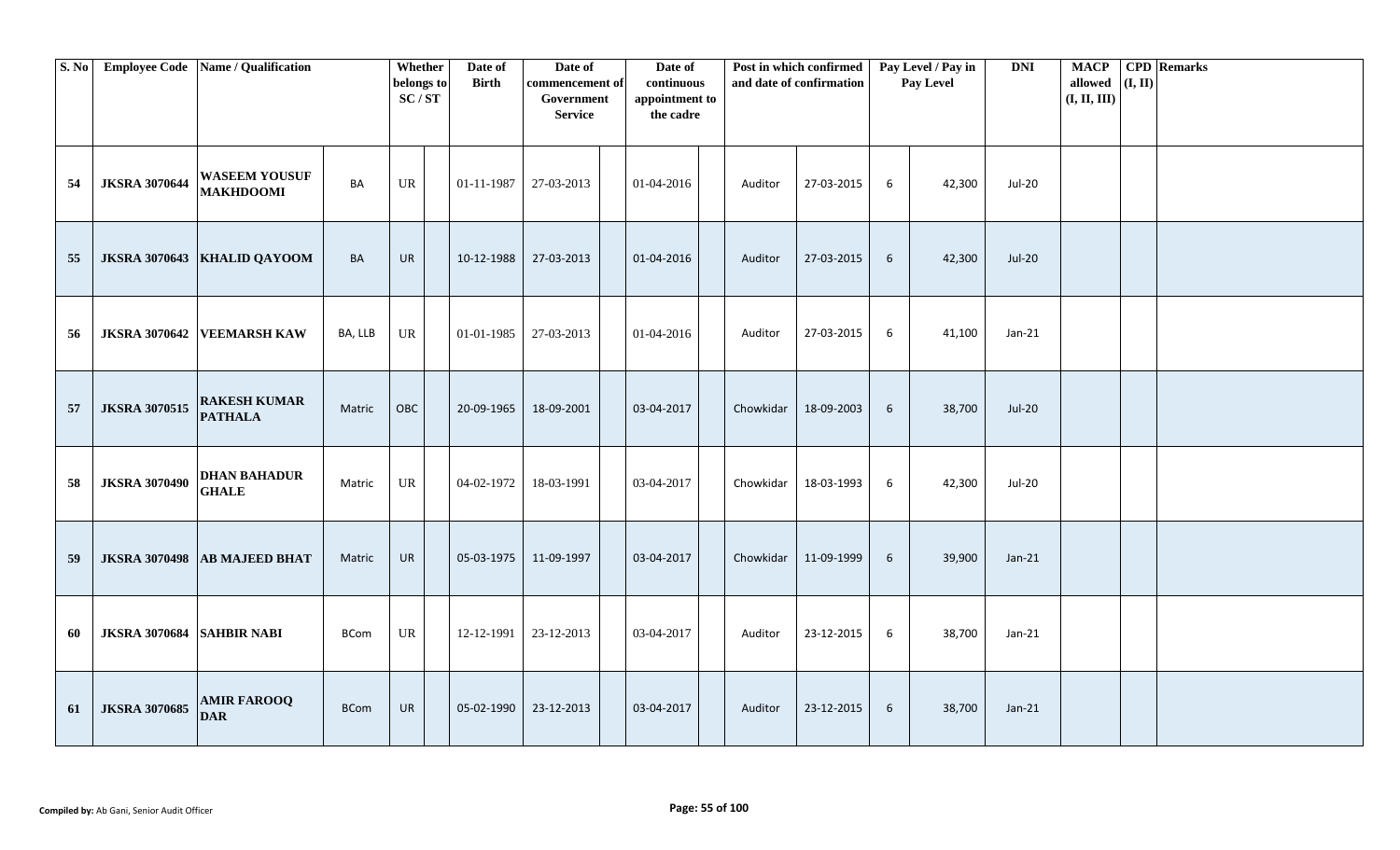| S. No |                                 | Employee Code   Name / Qualification        |              | Whether<br>belongs to<br>SC/ST    | Date of<br><b>Birth</b> | Date of<br>commencement of<br>Government<br><b>Service</b> | Date of<br>continuous<br>appointment to<br>the cadre |         | Post in which confirmed<br>and date of confirmation |                 | Pay Level / Pay in<br>Pay Level | <b>DNI</b> | <b>MACP</b><br>allowed<br>(I, II, III) | (I, II) | <b>CPD</b> Remarks                                                                                  |
|-------|---------------------------------|---------------------------------------------|--------------|-----------------------------------|-------------------------|------------------------------------------------------------|------------------------------------------------------|---------|-----------------------------------------------------|-----------------|---------------------------------|------------|----------------------------------------|---------|-----------------------------------------------------------------------------------------------------|
| 62    | <b>JKSRA 3070686</b>            | <b>BANDEEP SINGH</b><br><b>HANDA</b>        | <b>BCom</b>  | UR                                | 09-09-1989              | 26-12-2013                                                 | 03-04-2017                                           | Auditor | 26-12-2015                                          | 6               | 38,700                          | $Jan-21$   |                                        |         |                                                                                                     |
| 63    | <b>JKSRA 3070692 JASMER</b>     |                                             | <b>BSc</b>   | <b>SC</b>                         | 23-11-1985              | 21-08-2014                                                 | 03-04-2017                                           | Auditor | 21-08-2016                                          | 6               | 38,700                          | $Jan-21$   |                                        |         | On deputation to DG Audit (P&T) New<br>Delhi relieved on 27-10-2017 AN                              |
| 64    | <b>JKSRA 3070697</b>            | <b>RAHUL</b><br><b>CHAUDHARY</b>            | <b>BTech</b> | UR                                | 09-04-1990              | 04-01-2016                                                 | 02-04-2018                                           | Auditor | 04-01-2018                                          | 6               | 37,600                          | $Jan-21$   |                                        |         | Appointed through technical resigntion.<br>Date of appointment as per past<br>service is 31-12-2013 |
| 65    | <b>JKSRA 3070699</b>            | <b>ROHIT KUMAR</b>                          | <b>BCA</b>   | <b>UR</b>                         | 04-10-1991              | 29-12-2015                                                 | 02-04-2018                                           | Auditor | 29-12-2017                                          | $6\phantom{1}6$ | 37,600                          | $Jan-21$   |                                        |         |                                                                                                     |
| 66    | <b>JKSRA 3070701</b>            | <b>DINESH KUMAR</b><br><b>ANTIL</b>         | BA           | $\ensuremath{\mathsf{UR}}\xspace$ | 10-02-1987              | 22-12-2015                                                 | 02-04-2018                                           | Auditor | 22-12-2017                                          | 6               | 37,600                          | $Jan-21$   |                                        |         |                                                                                                     |
| 67    | <b>JKSRA 3070694</b>            | <b>ADITYA PARTAP</b><br><b>SINGH JAMWAL</b> | BA           | <b>UR</b>                         | 21-12-1989              | 10-02-2015                                                 | 03-04-2018                                           | Auditor | 10-02-2017                                          | $6\phantom{1}6$ | 37,600                          | $Jan-21$   |                                        |         |                                                                                                     |
| 68    | <b>JKSRA 3070695 ADIL MIRZA</b> |                                             | MA           | UR                                | 20-12-1989              | 18-02-2015                                                 | 02-04-2018                                           | Auditor | 18-02-2017                                          | $6\phantom{1}6$ | 37,600                          | $Jan-21$   |                                        |         |                                                                                                     |
| 69    | <b>JKSRA 3070696</b>            | <b>BILAL AHMAD</b><br><b>RUNGA</b>          | BA           | <b>UR</b>                         | 04-04-1986              | 16-02-2015                                                 | 02-04-2018                                           | Auditor | 16-02-2017                                          | 6               | 37,600                          | $Jan-21$   |                                        |         |                                                                                                     |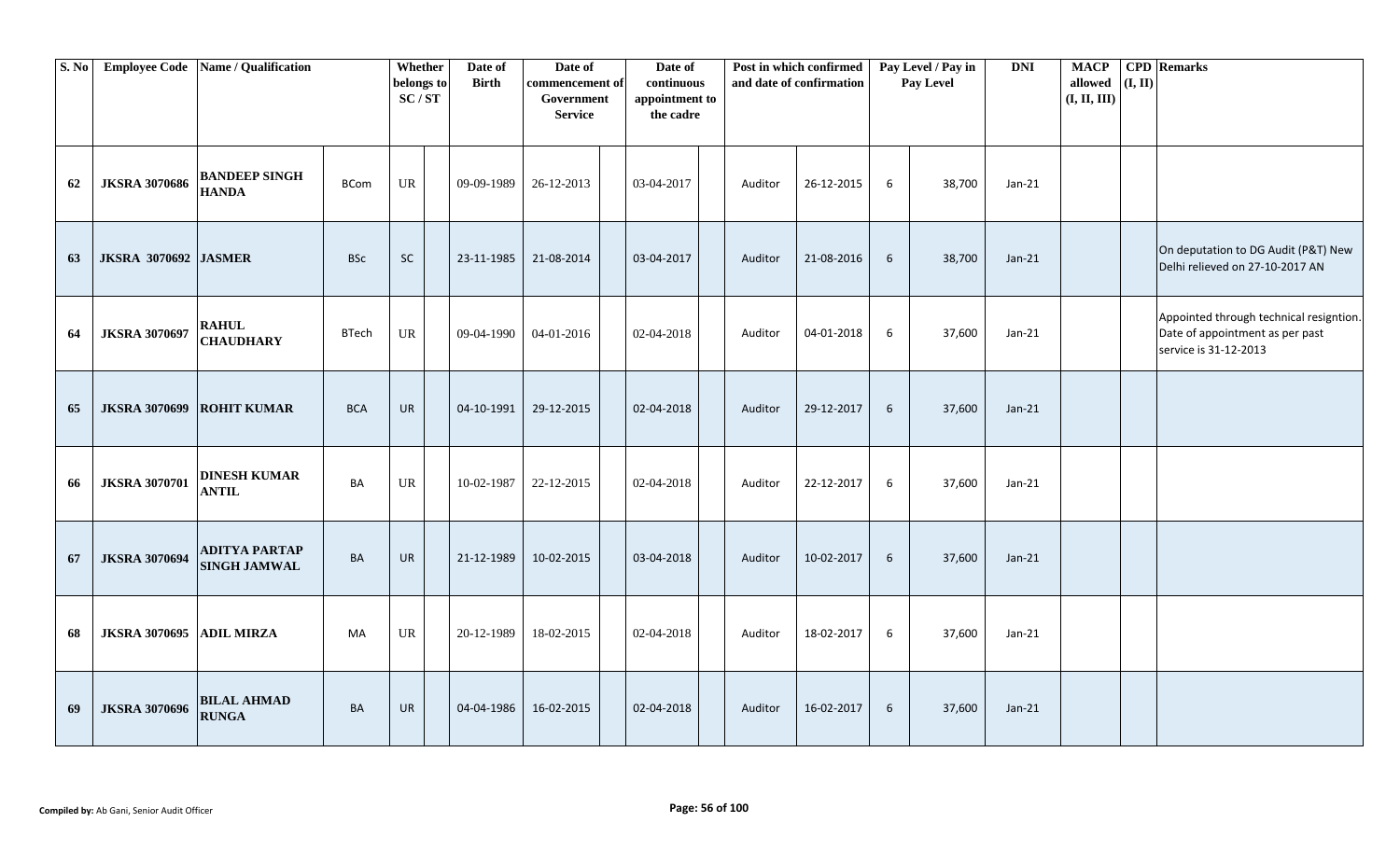| S. No |                              | Employee Code   Name / Qualification  |                  | Whether<br>belongs to<br>SC/ST    | Date of<br><b>Birth</b> | Date of<br>commencement of<br>Government<br><b>Service</b> | Date of<br>continuous<br>appointment to<br>the cadre |            | Post in which confirmed<br>and date of confirmation |                 | Pay Level / Pay in<br>Pay Level | DNI           | <b>MACP</b><br>allowed $(I, II)$<br>(I, II, III) | <b>CPD</b> Remarks                                                                                  |
|-------|------------------------------|---------------------------------------|------------------|-----------------------------------|-------------------------|------------------------------------------------------------|------------------------------------------------------|------------|-----------------------------------------------------|-----------------|---------------------------------|---------------|--------------------------------------------------|-----------------------------------------------------------------------------------------------------|
| 70    | JKSRA 3070718 RAJIV KUMAR    |                                       | BA               | UR                                | 15-07-1986              | 16-03-2016                                                 | 02-04-2018                                           | Auditor    | 16-03-2018                                          | 6               | 38,700                          | Jul-20        |                                                  | Appointed through technical resigntion.<br>Date of appointment as per past<br>service is 25-03-2006 |
| 71    |                              | JKSRA 3070702 SANJAY KUMAR-I          | <b>BTech</b>     | <b>UR</b>                         | 07-11-1991              | 29-12-2015                                                 | 02-04-2018                                           | Auditor    | 29-12-2017                                          | 6               | 37,600                          | $Jan-21$      |                                                  |                                                                                                     |
| 72    | <b>JKSRA 3070706 HARDEEP</b> |                                       | <b>BTech</b>     | OBC                               | 16-12-1987              | 08-02-2016                                                 | 02-04-2018                                           | Auditor    | 08-02-2018                                          | 6               | 37,600                          | Jan-21        |                                                  |                                                                                                     |
| 73    | <b>JKGPR 3070507</b>         | <b>CHIRANJIVI</b><br><b>SHARMA</b>    | 8th              | <b>UR</b>                         | 22-05-1975              | 07-10-1997                                                 | 01-01-2020                                           | Chowkidar  | 08-10-1999                                          | 6               | 37,600                          | <b>Jul-20</b> |                                                  |                                                                                                     |
| 74    | <b>JKSRA 3070527</b>         | PEER MUZAFFAR<br><b>SHAH</b>          | Post<br>Graduate | $\ensuremath{\mathsf{UR}}\xspace$ | 07-06-1979              | 20-04-2012                                                 | 01-01-2020                                           | <b>MTS</b> | 20-04-2014                                          | 6               | 35,400                          | <b>Jul-20</b> |                                                  |                                                                                                     |
| 75    | <b>JKSRA 3070739</b>         | <b>SHIVENDRA</b><br><b>MISHRA</b>     | <b>BTech</b>     | UR                                | 10-08-1992              | 22-06-2016                                                 | 01-01-2020                                           | Auditor    | 22-06-2018                                          | $6\overline{6}$ | 35,400                          | <b>Jul-20</b> |                                                  |                                                                                                     |
| 76    | <b>JKSRA 3070511</b>         | <b>MUDASIR</b><br><b>MAQBOOL BHAT</b> | <b>PUC</b>       | UR                                | 31-12-1978              | 20-09-2001                                                 | 01-01-2020                                           | Chowkidar  | 19-09-2003                                          | 6               | 36,500                          | Jul-20        |                                                  |                                                                                                     |
| 77    | <b>JKSRA 3070513</b>         | <b>BILAL AHMAD</b><br><b>BHAT</b>     | HSE Part II      | <b>UR</b>                         | 15-03-1976              | 20-09-2001                                                 | 01-01-2020                                           | Chowkidar  | 19-09-2003                                          | 6               | 36,500                          | <b>Jul-20</b> |                                                  |                                                                                                     |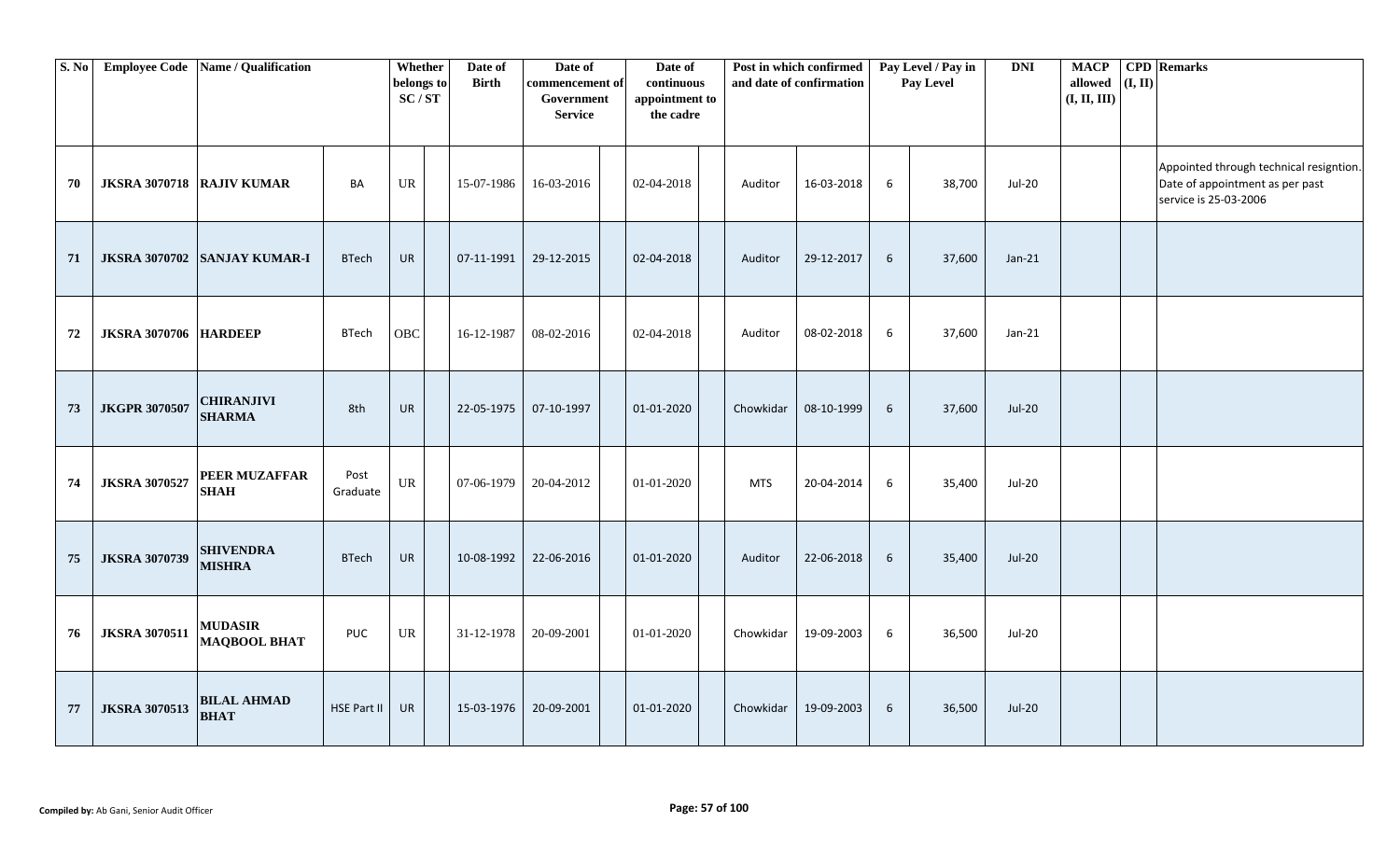| S. No |                           | <b>Employee Code</b> Name / Qualification         |                  | Whether<br>belongs to<br>SC/ST | Date of<br><b>Birth</b> | Date of<br>commencement of<br>Government<br><b>Service</b> | Date of<br>continuous<br>appointment to<br>the cadre |            | Post in which confirmed<br>and date of confirmation |   | Pay Level / Pay in<br>Pay Level | <b>DNI</b>    | <b>MACP</b><br>allowed $($ I, II)<br>(I, II, III) | <b>CPD</b> Remarks |
|-------|---------------------------|---------------------------------------------------|------------------|--------------------------------|-------------------------|------------------------------------------------------------|------------------------------------------------------|------------|-----------------------------------------------------|---|---------------------------------|---------------|---------------------------------------------------|--------------------|
| 78    | <b>JKSRA 3070729</b>      | PRABHJOT KAUR<br><b>BANGA</b>                     | <b>BSc</b>       | UR                             | 19-07-1991              | 30-05-2016                                                 | 06-01-2020                                           | Auditor    | 30-05-2018                                          | 6 | 35,400                          | $Jan-21$      |                                                   |                    |
| 79    | <b>JKSRA 3070727</b>      | <b>VINAY KUMAR</b><br><b>DAHIYA</b>               | MTech            | <b>UR</b>                      | 14-09-1987              | 20-05-2016                                                 | 01-01-2020                                           | Auditor    | 20-05-2018                                          | 6 | 35,400                          | Jul-20        |                                                   |                    |
| 80    | <b>JKSRA 3070528</b>      | <b>MALIK</b><br><b>MOHAMMAD</b><br><b>MUDASIR</b> | MBA<br>(Finance) | UR                             | 05-12-1983              | 20-04-2012                                                 | 01-01-2020                                           | <b>MTS</b> | 20-04-2014                                          | 6 | 35,400                          | Jul-20        |                                                   |                    |
| 81    | <b>JKSRA 3070722</b>      | <b>SURAJ KUMAR</b><br><b>MAAN</b>                 | <b>BSc</b>       | <b>UR</b>                      | 21-12-1992              | 09-05-2016                                                 | 01-01-2020                                           | Auditor    | 09-05-2018                                          | 6 | 35,400                          | Jul-20        |                                                   |                    |
| 82    |                           | JKSRA 3070533 WAKAS RASHID                        | BCom             | UR                             | 05-07-1986              | 20-04-2012                                                 | 01-01-2020                                           | <b>MTS</b> | 20-04-2014                                          | 6 | 36,500                          | <b>Jul-20</b> |                                                   |                    |
| 83    |                           | JKSRA 3070755 RAJEEV KHYALIYA                     | <b>BTech</b>     | OBC                            | 01-07-1989              | 21-12-2016                                                 | 01-01-2020                                           | Auditor    | 21-12-2018                                          | 6 | 35,400                          | <b>Jul-20</b> |                                                   |                    |
| 84    | JKSRA 3070743 VIPIN KUMAR |                                                   | <b>BDS</b>       | <b>SC</b>                      | 16-12-1987              | 04-07-2016                                                 | 01-01-2020                                           | Auditor    | 04-07-2018                                          | 6 | 35,400                          | Jul-20        |                                                   |                    |
| 85    | <b>JKSRA 3070534</b>      | <b>JAVAID AHMAD</b><br><b>MAKDOOMI</b>            | <b>BSc</b>       | <b>UR</b>                      | 04-04-1971              | 20-04-2012                                                 | 01-01-2020                                           | <b>MTS</b> | 20-04-2014                                          | 6 | 35,400                          | <b>Jul-20</b> |                                                   |                    |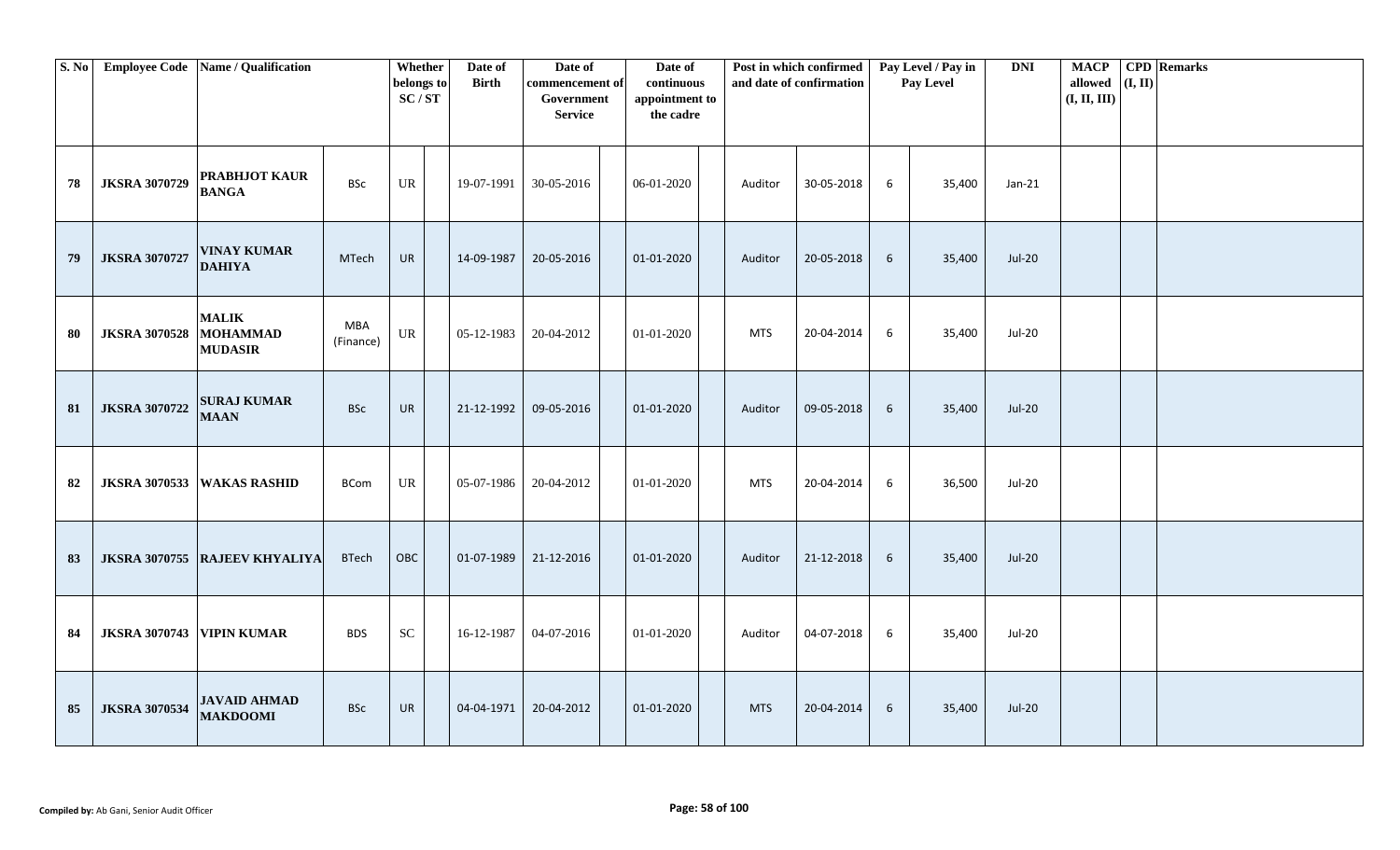| S. No |                              | Employee Code Name / Qualification   |              | Whether<br>belongs to<br>$\mathbf{SC}/\mathbf{ST}$ | Date of<br><b>Birth</b> | Date of<br>commencement of<br>Government<br><b>Service</b> | Date of<br>continuous<br>appointment to<br>the cadre |            | Post in which confirmed<br>and date of confirmation |                 | Pay Level / Pay in<br>Pay Level | <b>DNI</b>    | <b>MACP</b><br>allowed $(I, II)$<br>(I, II, III) | <b>CPD</b> Remarks                                                                                  |
|-------|------------------------------|--------------------------------------|--------------|----------------------------------------------------|-------------------------|------------------------------------------------------------|------------------------------------------------------|------------|-----------------------------------------------------|-----------------|---------------------------------|---------------|--------------------------------------------------|-----------------------------------------------------------------------------------------------------|
| 86    |                              | JKSRA 3070731 SANJAY KUMAR-II        | BBA          | SC                                                 | 12-06-1990              | 31-05-2016                                                 | 01-01-2020                                           | Auditor    | 31-05-2018                                          | 6               | 35,400                          | Jul-20        |                                                  |                                                                                                     |
| 87    |                              | JKSRA 3070726   PRAHLAD MEENA        | BA           | ST                                                 | 08-07-1988              | 18-05-2016                                                 | 01-01-2020                                           | Auditor    | 18-05-2018                                          | 6               | 35,400                          | <b>Jul-20</b> |                                                  |                                                                                                     |
| 88    | <b>JKSRA 3070763</b>         | <b>BHOOR SINGH</b><br><b>MEENA</b>   | BA           | $\operatorname{ST}$                                | 25-10-1989              | 30-12-2016                                                 | 01-01-2020                                           | Auditor    | 30-12-2018                                          | 6               | 35,400                          | Jul-20        |                                                  |                                                                                                     |
| 89    | <b>JKSRA 3070725</b>         | <b>MANVENDRA</b><br><b>SINGH</b>     | <b>BA</b>    | <b>UR</b>                                          | 01-07-1988              | 16-05-2016                                                 | 01-01-2020                                           | Auditor    | 16-05-2018                                          | 6               | 35,400                          | <b>Jul-20</b> |                                                  |                                                                                                     |
| 90    | <b>JKSRA 3070759 NAVDEEP</b> |                                      | MA           | UR                                                 | 04-09-1989              | 23-12-2016                                                 | 01-01-2020                                           | Auditor    | 23-12-2018                                          | 6               | 35,400                          | <b>Jul-20</b> |                                                  |                                                                                                     |
| 91    |                              | JKSRA 3070552  IRSHAD UL ISLAM       | BA           | UR                                                 | 29-11-1984              | 20-04-2012                                                 | 01-01-2020                                           | <b>MTS</b> | 20-04-2014                                          | $6\overline{6}$ | 35,400                          | <b>Jul-20</b> |                                                  |                                                                                                     |
| 92    | JKSRA 3070757 TOFIQ AHMAD    |                                      | <b>BTech</b> | OBC                                                | 02-02-1989              | 22-12-2016                                                 | 01-01-2020                                           | Auditor    | 22-12-2018                                          | 6               | 35,400                          | <b>Jul-20</b> |                                                  |                                                                                                     |
| 93    | <b>JKSRA 3070773</b>         | <b>SACHIN KUMAR</b><br><b>SHARMA</b> | <b>BSc</b>   | OBC                                                | 09-10-1986              | 28-03-2017                                                 | 01-01-2020                                           | Auditor    | 28-03-2019                                          | 6               | 35,400                          | <b>Jul-20</b> |                                                  | Appointed through technical resigntion.<br>Date of appointment as per past<br>service is 27-06-2016 |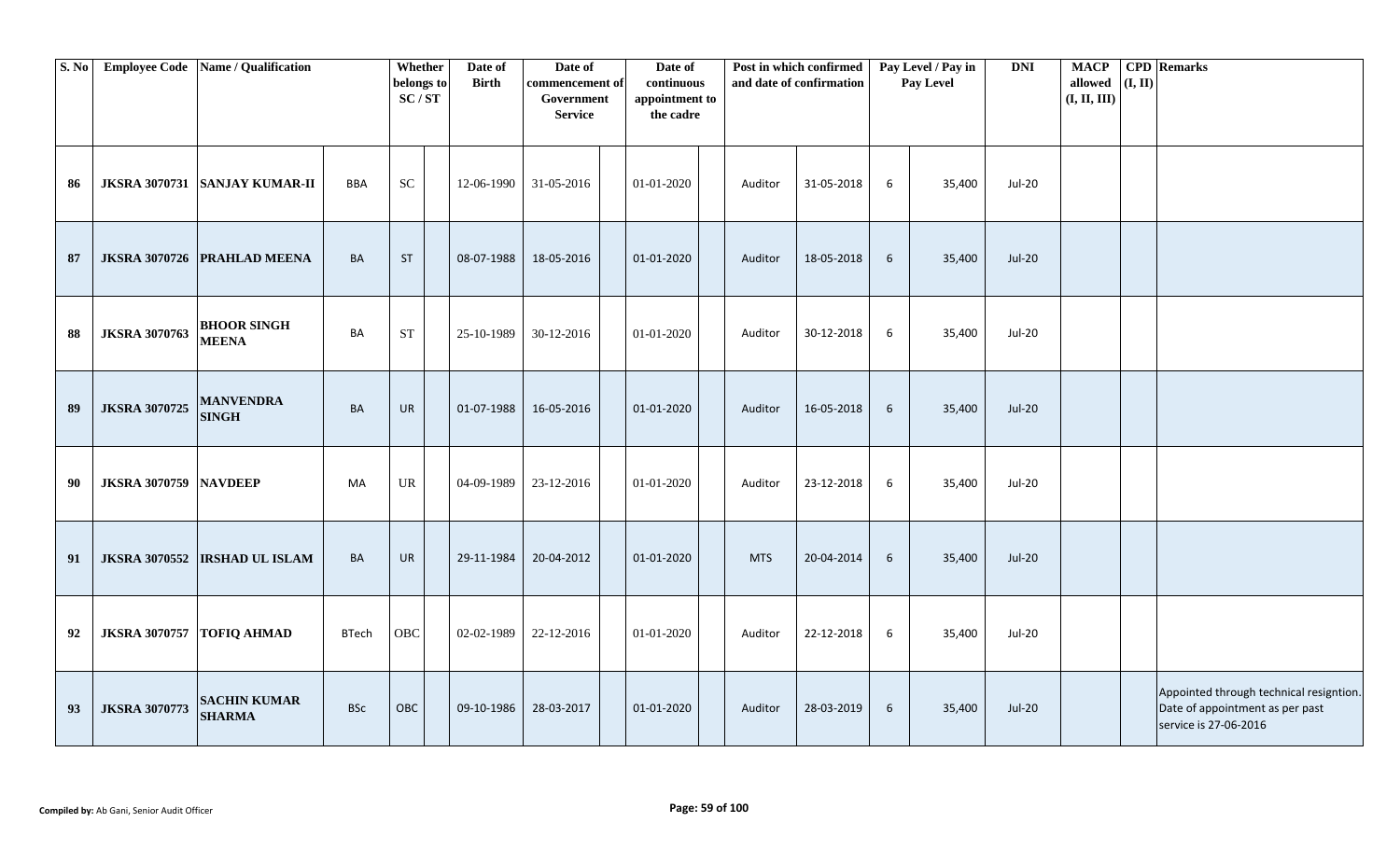|            |                             | S. No Employee Code Name / Qualification |                                | Whether<br>belongs to<br>SC/ST    | Date of<br><b>Birth</b> | Date of<br>commencement of<br>Government<br><b>Service</b> | Date of<br>continuous<br>appointment to<br>the cadre |            | Post in which confirmed<br>and date of confirmation |   | Pay Level / Pay in<br>Pay Level | <b>DNI</b>    | <b>MACP</b><br>allowed $($ I, II)<br>(I, II, III) | <b>CPD</b> Remarks |
|------------|-----------------------------|------------------------------------------|--------------------------------|-----------------------------------|-------------------------|------------------------------------------------------------|------------------------------------------------------|------------|-----------------------------------------------------|---|---------------------------------|---------------|---------------------------------------------------|--------------------|
| 94         | <b>JKSRA 3070570</b>        | <b>MOHAMMAD</b><br><b>YOUSUF</b>         | BA                             | ${\rm OBC}$                       | 25-05-1985              | 03-05-2012                                                 | 01-01-2020                                           | <b>MTS</b> | 03-05-2014                                          | 6 | 36,500                          | <b>Jul-20</b> |                                                   |                    |
| 95         | JKSRA 3070760 AJIT KUMAR    |                                          | <b>BCA</b>                     | OBC                               | 15-04-1990              | 26-12-2016                                                 | 01-01-2020                                           | Auditor    | 26-12-2018                                          | 6 | 35,400                          | <b>Jul-20</b> |                                                   |                    |
| 96         | <b>JKSRA 3070752 SHILPI</b> |                                          | BA                             | $\ensuremath{\mathbf{SC}}$        | 02-02-1987              | 21-12-2016                                                 | 01-01-2020                                           | Auditor    | 21-12-2018                                          | 6 | 35,400                          | Jul-20        |                                                   |                    |
| 97         |                             | JKSRA 3070578  INTZAR AHMAD              | MA                             | OBC                               | 16-07-1987              | 03-05-2012                                                 | 01-01-2020                                           | <b>MTS</b> | 03-05-2014                                          | 6 | 35,400                          | <b>Jul-20</b> |                                                   |                    |
| 98         | <b>JKSRA 3070529</b>        | <b>RUKEEB AHMAD</b><br><b>KHAN</b>       | BA, PG<br>(Adv) CA,<br>PG DIBO | $\ensuremath{\mathsf{UR}}\xspace$ | 29-11-1975              | 20-04-2012                                                 | 01-01-2020                                           | <b>MTS</b> | 20-04-2014                                          | 6 | 35,400                          | Jul-20        |                                                   |                    |
| 99         | <b>JKSRA 3070530</b>        | <b>IZHAR AHMAD</b><br><b>SHAH</b>        | <b>BSc</b>                     | <b>UR</b>                         | 03-04-1972              | 20-04-2012                                                 | 01-01-2020                                           | <b>MTS</b> | 20-04-2014                                          | 6 | 36,500                          | <b>Jul-20</b> |                                                   |                    |
| 100        | <b>JKSRA 3070537</b>        | <b>AFSHANA RASHID</b>                    | <b>BSc</b>                     | $\ensuremath{\mathsf{UR}}\xspace$ | 01-01-1979              | 20-04-2012                                                 | 01-01-2020                                           | <b>MTS</b> | 20-04-2014                                          | 6 | 36,500                          | <b>Jul-20</b> |                                                   |                    |
| <b>101</b> |                             | JKSRA 3070560 KAMLESH KUMARI             | BA                             | $\sf SC$                          | 22-09-1985              | 20-04-2012                                                 | 01-01-2020                                           | <b>MTS</b> | 20-04-2014                                          | 6 | 35,400                          | <b>Jul-20</b> |                                                   |                    |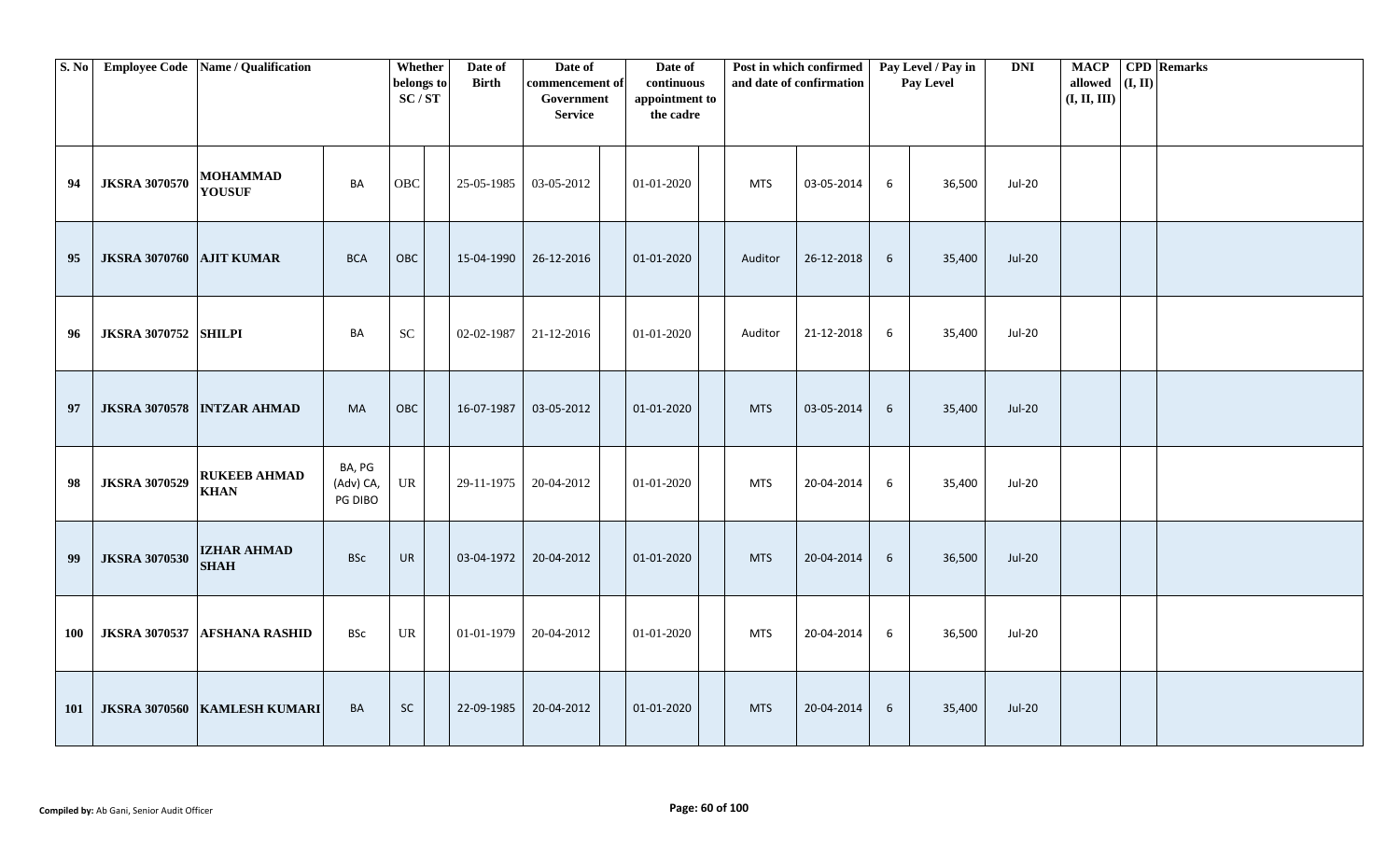| S. No |                           | <b>Employee Code</b> Name / Qualification |                  | Whether<br>belongs to<br>SC/ST | Date of<br><b>Birth</b> | Date of<br>commencement of<br>Government<br><b>Service</b> | Date of<br>continuous<br>appointment to<br>the cadre |            | Post in which confirmed<br>and date of confirmation |            | Pay Level / Pay in<br>Pay Level | <b>DNI</b>    | <b>MACP</b><br>allowed<br>(I, II, III) | (I, II) | <b>CPD</b> Remarks                                                                           |
|-------|---------------------------|-------------------------------------------|------------------|--------------------------------|-------------------------|------------------------------------------------------------|------------------------------------------------------|------------|-----------------------------------------------------|------------|---------------------------------|---------------|----------------------------------------|---------|----------------------------------------------------------------------------------------------|
| 102   | <b>JKSRA 3070572</b>      | <b>MANZOOR AHMAD</b><br><b>NAJAR</b>      | BA               | OBC                            | 05-01-1981              | 03-05-2012                                                 | 01-01-2020                                           | <b>MTS</b> | 03-05-2014                                          | 6          | 36,500                          | Jul-20        |                                        |         |                                                                                              |
| 103   | <b>JKSRA 3070573</b>      | <b>VIKRAM SINGH</b><br><b>PARIHAR</b>     | Post<br>Graduate | <b>UR</b>                      | 26-03-1984              | 04-05-2012                                                 | 01-01-2020                                           | <b>MTS</b> | 04-05-2014                                          | 6          | 35,400                          | Jul-20        |                                        |         |                                                                                              |
| 104   | <b>JKSRA 3070574</b>      | <b>AADITYA</b><br><b>PRAKASH</b>          | BA               | OBC                            | 15-02-1986              | 18-05-2012                                                 | 01-01-2020                                           | MTS        | 18-05-2014                                          | 6          | 35,400                          | Jul-20        |                                        |         |                                                                                              |
| 105   | <b>JKSRA 3070575</b>      | <b>MUKESH</b>                             | Post<br>Graduate | OBC                            | 02-04-1988              | 07-05-2012                                                 | 01-01-2020                                           | <b>MTS</b> | 07-05-2014                                          | 6          | 35,400                          | <b>Jul-20</b> |                                        |         |                                                                                              |
| 106   | <b>JKSRA 3070576</b>      | <b>SANDEEP KUMAR</b><br><b>CHOURASIA</b>  | MA               | OBC                            | 15-06-1986              | 18-05-2012                                                 | 01-01-2020                                           | <b>MTS</b> | 18-05-2014                                          | 6          | 35,400                          | Jul-20        |                                        |         |                                                                                              |
| 107   | JKSRA 3070577 SAGAR GUPTA |                                           | <b>MCom</b>      | OBC                            | 16-03-1987              | 10-05-2012                                                 | 01-01-2020                                           | <b>MTS</b> | 10-05-2014                                          | $\sqrt{6}$ | 35,400                          | <b>Jul-20</b> |                                        |         |                                                                                              |
| 108   | <b>JKSRA 3070580</b>      | <b>NAIM AHMAD</b>                         | BA               | OBC                            | 30-06-1989              | 07-05-2012                                                 | 01-01-2020                                           | MTS        | 07-05-2014                                          | 6          | 35,400                          |               |                                        |         | On deputation to Principal Director of<br>Audit, Railways, New Delhi wef 22-09-<br>2017 (AN) |
| 109   | <b>JKSRA 3070583</b>      | <b>VIRENDRA KUMAR</b>                     | BA               | <b>ST</b>                      | 02-04-1982              | 03-05-2012                                                 | 01-01-2020                                           | <b>MTS</b> | 03-05-2014                                          | 6          | 35,400                          | <b>Jul-20</b> |                                        |         |                                                                                              |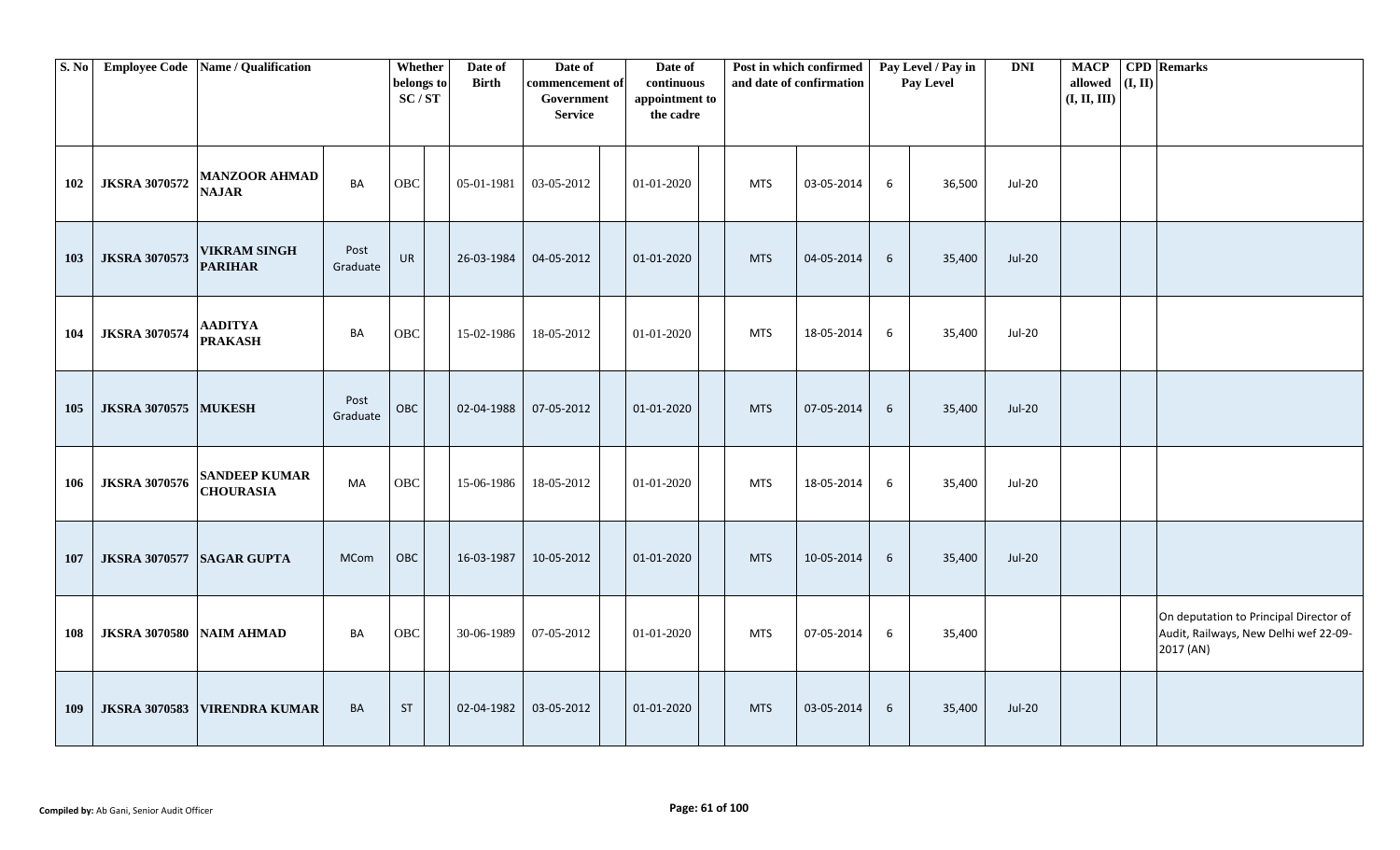| S. No      |                           | <b>Employee Code</b> Name / Qualification |                  | Whether<br>belongs to<br>SC/ST | Date of<br><b>Birth</b> | Date of<br>commencement of<br>Government<br><b>Service</b> | Date of<br>continuous<br>appointment to<br>the cadre |            | Post in which confirmed<br>and date of confirmation |   | Pay Level / Pay in<br>Pay Level | <b>DNI</b> | <b>MACP</b><br>allowed $($ I, II)<br>(I, II, III) | <b>CPD</b> Remarks |
|------------|---------------------------|-------------------------------------------|------------------|--------------------------------|-------------------------|------------------------------------------------------------|------------------------------------------------------|------------|-----------------------------------------------------|---|---------------------------------|------------|---------------------------------------------------|--------------------|
| 110        | <b>JKSRA 3070585</b>      | <b>MOHAMMAD</b><br><b>LATEEF MIR</b>      | BA               | <b>ST</b>                      | 02-05-1983              | 03-05-2012                                                 | 01-01-2020                                           | <b>MTS</b> | 03-05-2014                                          | 6 | 35,400                          | Jul-20     |                                                   |                    |
| <b>111</b> | <b>JKSRA 3070586</b>      | <b>WORNGAM</b><br><b>MUINAO</b>           | Post<br>Graduate | <b>ST</b>                      | 05-02-1985              | 10-05-2012                                                 | 01-01-2020                                           | <b>MTS</b> | 10-05-2014                                          | 6 | 35,400                          | $Jul-20$   |                                                   |                    |
| 112        | JKSRA 3070587 JAGDISH RAJ |                                           | BA               | UR                             | 15-05-1967              | 03-05-2012                                                 | 01-01-2020                                           | <b>MTS</b> | 03-05-2014                                          | 6 | 35,400                          | Jul-20     |                                                   |                    |
| 113        | <b>JKSRA 3070588</b>      | <b>JAVID AHMAD</b><br><b>WANI</b>         | BA               | <b>UR</b>                      | 08-04-1977              | 03-05-2012                                                 | 01-01-2020                                           | <b>MTS</b> | 03-05-2014                                          | 6 | 35,400                          | $Jul-20$   |                                                   |                    |
| 114        | <b>JKSRA 3070589</b>      | <b>AMRESHWAR</b><br><b>SINGH</b>          | BA               | UR                             | 28-09-1965              | 03-05-2012                                                 | 01-01-2020                                           | <b>MTS</b> | 03-05-2014                                          | 6 | 35,400                          | Jul-20     |                                                   |                    |
| 115        | <b>JKSRA 3070590</b>      | <b>SURYA KANT</b><br><b>BHATTACHARYA</b>  | BA               | <b>UR</b>                      | 11-09-1966              | 18-05-2012                                                 | 01-01-2020                                           | <b>MTS</b> | 18-05-2014                                          | 6 | 35,400                          | $Jul-20$   |                                                   |                    |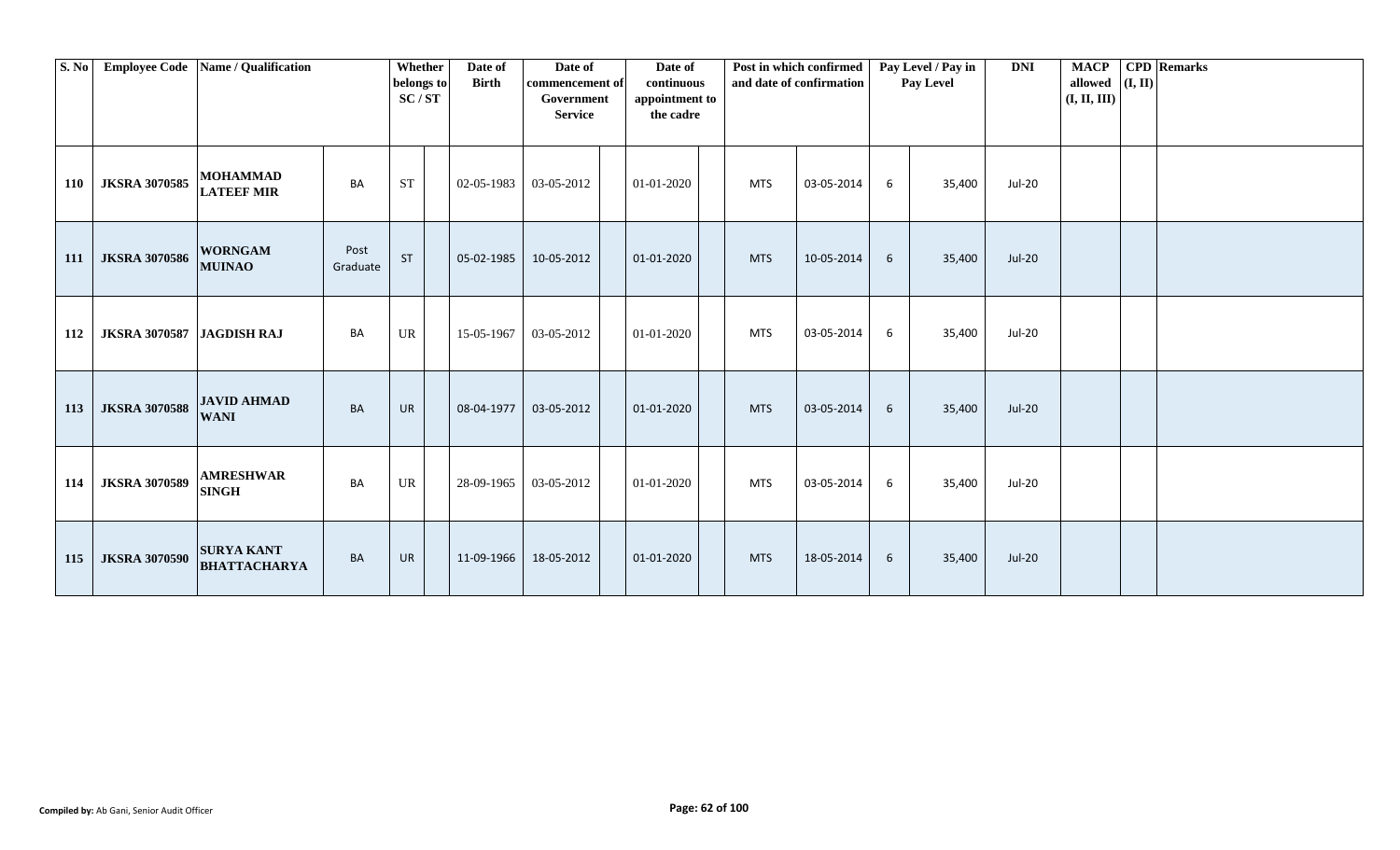### **AUDITOR**

# **PAY LEVEL 05**

# **Sanctioned Strength: 53 (29 Permenant, 24 Temporary)**

| S. No            | <b>Employee Code</b>            | Name / Qualification                             |                    | Whether<br>belongs to<br>SC/ST | Date of<br><b>Birth</b> | Date of<br>commencement of<br>Government<br><b>Service</b> | Date of<br>continuous<br>appointment to<br>the cadre | Post in which confirmed | and date of confirmation |                 | Pay Level / Pay in<br>Pay Level | <b>DNI</b>    | <b>MACP</b><br>allowed $($ I, II $)$<br>(I, II, III) | <b>CPD</b> Remarks                                                                                                  |
|------------------|---------------------------------|--------------------------------------------------|--------------------|--------------------------------|-------------------------|------------------------------------------------------------|------------------------------------------------------|-------------------------|--------------------------|-----------------|---------------------------------|---------------|------------------------------------------------------|---------------------------------------------------------------------------------------------------------------------|
| $\mathbf{1}$     | <b>JKSRA 3070843</b>            | <b>ABHISEKH</b><br><b>SINGH</b>                  | <b>BTech</b>       | OBC                            | 07-01-1992              | 27-02-2019                                                 |                                                      |                         |                          | 5               | 30,100                          | $Jan-21$      |                                                      | Rank 2577-A (2015 Batch). Seniority<br>fixed as per hqrs letter No: 1689-Staff<br>(App II)/71-2015 Dated 11-12-2018 |
| $\boldsymbol{2}$ | <b>JKSRA 3070741</b>            | <b>UPENDRA</b><br><b>VERMA</b>                   | <b>BSc</b>         | <b>OBC</b>                     | 08-10-1993              | 01-07-2016                                                 |                                                      | Auditor                 | 01-07-2018               | $5\overline{5}$ | 31,900                          | Jan-21        |                                                      |                                                                                                                     |
| $\mathbf{3}$     | <b>JKSRA 3070508 SHER SINGH</b> |                                                  | Matric             | <b>UR</b>                      | 15-01-1975              | 04-11-1999                                                 | 03-04-2017                                           | Chowkidar               | 05-11-2001               | 5               | 32,900                          | <b>Jul-20</b> |                                                      |                                                                                                                     |
| $\boldsymbol{4}$ | <b>JKSRA 3070775</b>            | <b>SHRINIVAS</b><br><b>MEENA</b>                 | <b>Btech</b>       | <b>ST</b>                      | 07-07-1993              | 12-05-2017                                                 |                                                      | Auditor                 | 12-05-2019               | 5               | 31,000                          | Jul-20        |                                                      | <b>Provisional appointment</b>                                                                                      |
| $5\phantom{.0}$  | <b>PUCDA 3181043</b>            | <b>KOUSAR</b><br><b>HUSSAIN</b><br><b>RATHER</b> | MA Bed PG<br>(DFS) | UR                             | 22-02-1984              | 04-12-2017                                                 |                                                      | <b>MTS</b>              | 28-02-2015               | $5\overline{)}$ | 31,900                          | <b>Jul-20</b> |                                                      |                                                                                                                     |
| 6                | <b>JKSRA 3070579 SHAMINA</b>    |                                                  | <b>BA</b>          | <b>ST</b>                      | 16-12-1988              | 03-05-2012                                                 | $02-04-2018$ AN                                      | <b>MTS</b>              | 02-05-2014               | 5               | 31,000                          | $Jan-21$      |                                                      |                                                                                                                     |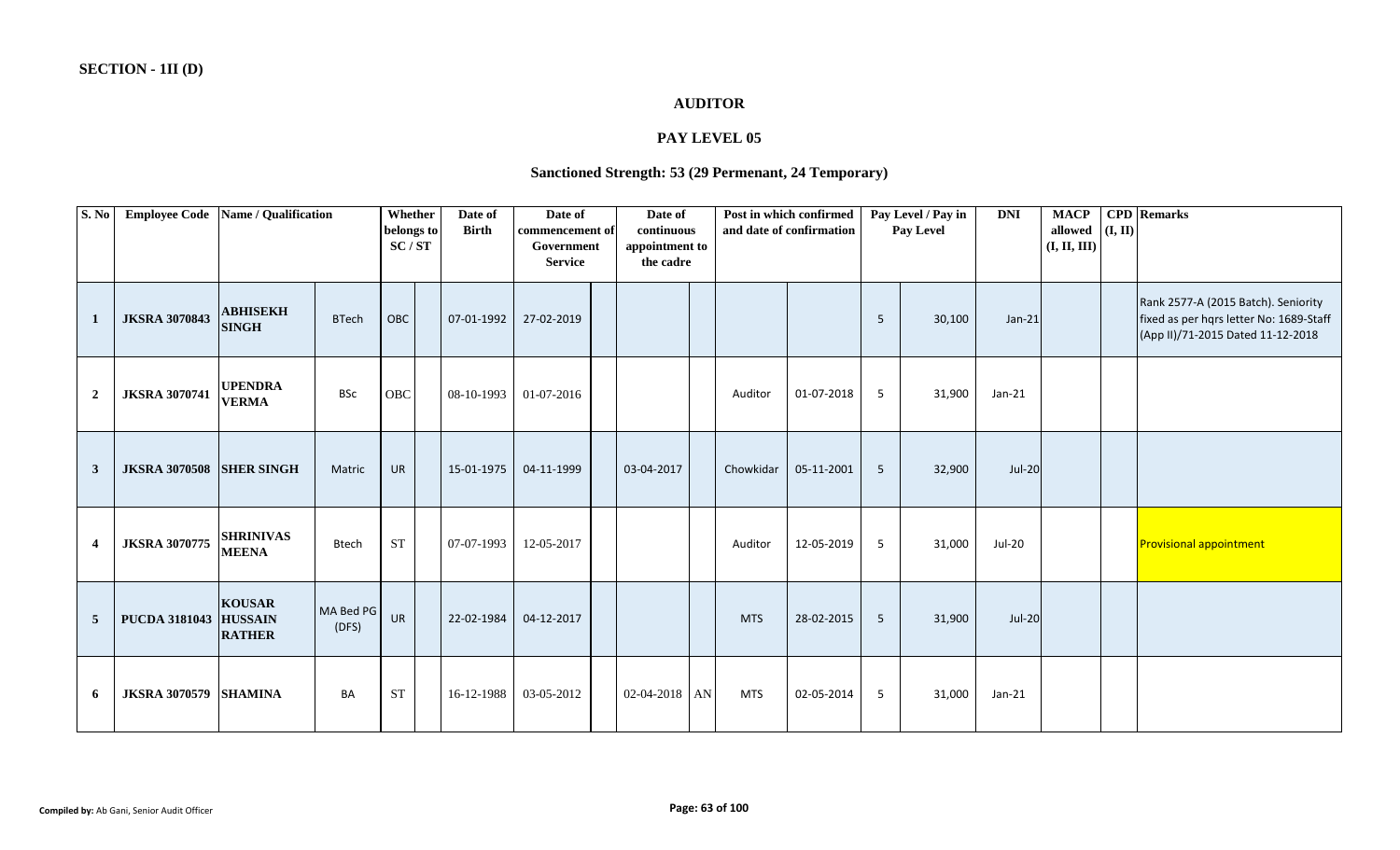| S. No            | Employee Code Name / Qualification |                                                |              | Whether<br>belongs to<br>SC/ST    | Date of<br><b>Birth</b> | Date of<br>commencement of<br>Government<br><b>Service</b> | Date of<br>continuous<br>appointment to<br>the cadre | Post in which confirmed<br>and date of confirmation |            |                 | Pay Level / Pay in<br>Pay Level | <b>DNI</b> | <b>MACP</b><br>allowed<br>(I, II, III) | (I, II) | <b>CPD</b> Remarks                                               |
|------------------|------------------------------------|------------------------------------------------|--------------|-----------------------------------|-------------------------|------------------------------------------------------------|------------------------------------------------------|-----------------------------------------------------|------------|-----------------|---------------------------------|------------|----------------------------------------|---------|------------------------------------------------------------------|
| $7\phantom{.0}$  | <b>JKSRA 3070784</b>               | <b>NITESH</b><br><b>KUMAR</b>                  | <b>BSc</b>   | <b>UR</b>                         | 16-07-1987              | 02-07-2018                                                 |                                                      |                                                     |            | $5\overline{5}$ | 30,100                          | $Jul-20$   |                                        |         | Qualified DEA held in 09/2019                                    |
| ${\bf 8}$        | <b>JKSRA 3070787</b>               | <b>SANDEEP</b><br><b>KUMAR</b>                 | BA           | OBC                               | 28-01-1986              | 28-06-2018                                                 |                                                      |                                                     |            | 5               | 31,000                          | Jan-21     |                                        |         | Qualified DEA held in 09/2019                                    |
| $\boldsymbol{9}$ | <b>JKSRA 3070780</b>               | <b>HEMANT</b><br><b>BHATT</b>                  | <b>BA</b>    | <b>UR</b>                         | 05-11-1993              | 11-04-2018                                                 |                                                      |                                                     |            | 5               | 31,000                          | $Jan-21$   |                                        |         | Qualified DEA held in 09/2019                                    |
| 10               | <b>JKSRA 3070781 HAMENT</b>        |                                                | <b>BTech</b> | $\ensuremath{\mathsf{UR}}\xspace$ | 21-09-1994              | 02-04-2018                                                 |                                                      |                                                     |            | $5^{\circ}$     | 31,000                          | Jan-21     |                                        |         | Qualified DEA held in 09/2019                                    |
| 11               | <b>JKSRA 3070783</b>               | <b>TUSHAR</b><br><b>KUMAR</b><br><b>GUPTA</b>  | <b>BTech</b> | <b>UR</b>                         | 07-10-1994              | 06-04-2018                                                 |                                                      |                                                     |            | 5               | 31,000                          | $Jan-21$   |                                        |         | <b>Provisional Appointment. Qualified</b><br>DEA held in 09/2019 |
| 12               | JKSRA 3070782 SWATI MALIK          |                                                | <b>BTech</b> | UR                                | 01-09-1993              | 26-03-2018                                                 |                                                      |                                                     |            | 5               | 31,000                          | $Jan-21$   |                                        |         | Qualified DEA held in 09/2019                                    |
| 13               | <b>JKSRA 3070503</b>               | <b>BHISHAM</b><br><b>PARTAP</b>                |              | SC                                | 03-02-1967              | 07-04-1995                                                 | 01-01-2019                                           | Chowkidar                                           | 11-10-1998 | $5\phantom{.0}$ | 34,900                          | $Jul-20$   |                                        |         |                                                                  |
| 14               | <b>JKSRA 3070844</b>               | <b>SOURAV</b><br><b>KUMAR</b><br><b>MISHRA</b> | BSc          |                                   | UR OH 01-02-1987        | 28-05-2019                                                 |                                                      |                                                     |            | $5\overline{5}$ | 30,100                          | Jan-21     |                                        |         |                                                                  |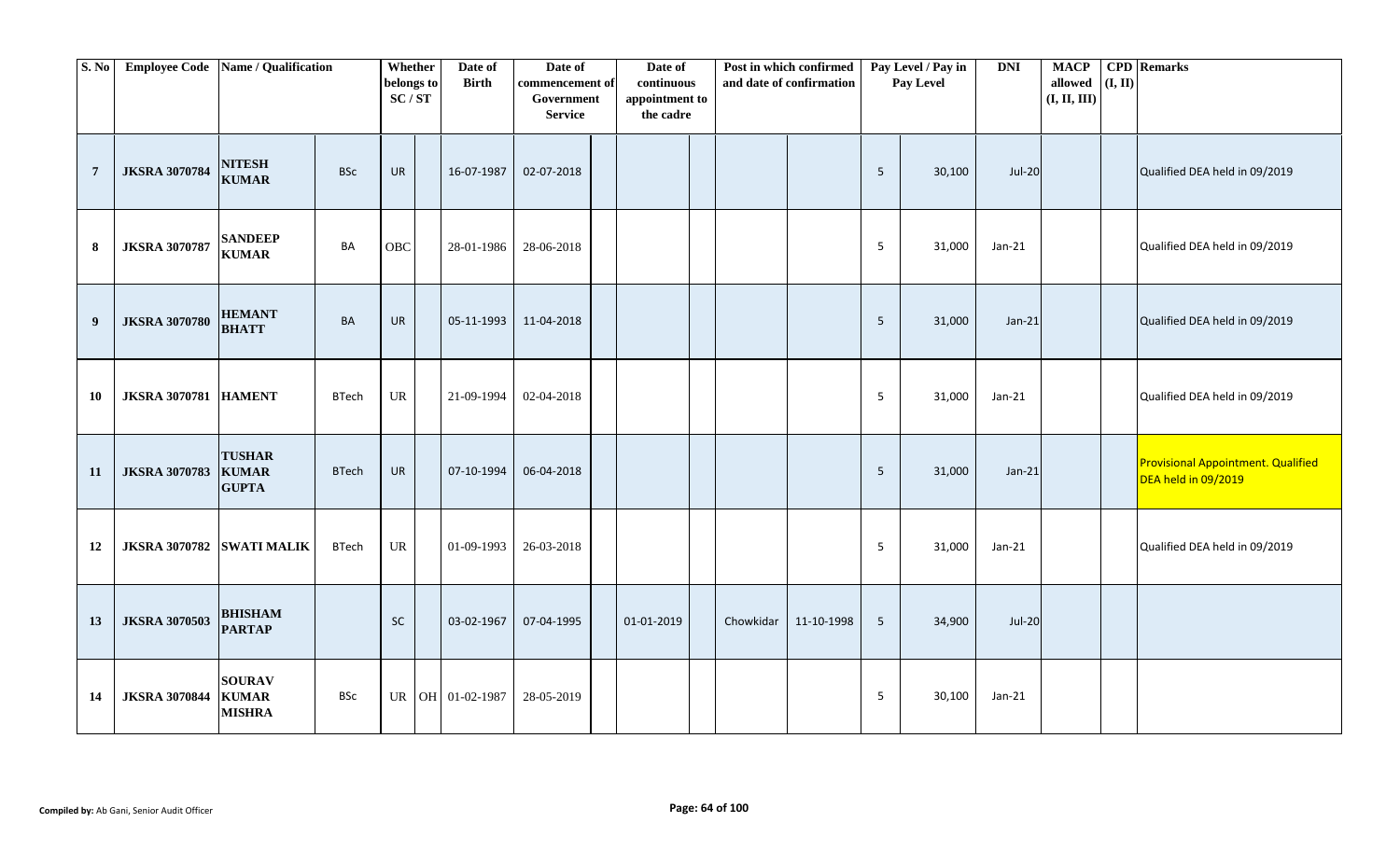# **CLERK**

# **PAY LEVEL 02**

#### **Sanctioned Strength: 26 (14 Permanent, 12 Temporary)**

| S. No                   | <b>Employee Code</b> | Name / Qualification                         |        | Whether<br>belongs to<br>SC/ST | Date of<br><b>Birth</b> | Date of<br>commencement of<br>Government<br><b>Service</b> | Date of<br>continuous<br>appointment to<br>the cadre |            | Post in which confirmed<br>and date of confirmation |                | Pay Level / Pay in<br>Pay Level | <b>DNI</b>    | <b>MACP</b><br>allowed<br>(I, II, III) | (I, II) | <b>CPD</b> Remarks      |
|-------------------------|----------------------|----------------------------------------------|--------|--------------------------------|-------------------------|------------------------------------------------------------|------------------------------------------------------|------------|-----------------------------------------------------|----------------|---------------------------------|---------------|----------------------------------------|---------|-------------------------|
| $\mathbf{1}$            | <b>JKSRA 3070498</b> | <b>BALBEER</b><br><b>SINGH</b>               | Matric | <b>UR</b>                      | 20-03-1970              | 10-09-1997                                                 | 01-01-2009                                           | Chowkidar  | 11-09-1999                                          | $\overline{3}$ | 34,000                          | <b>Jul-20</b> | $\mathbf{H}$                           |         | 2nd MACP wef 10-09-2017 |
| $\boldsymbol{2}$        | <b>JKSRA 3070531</b> | <b>NANAK</b><br><b>SINGH</b>                 | 12th   | UR                             | 01-02-1978              | 20-04-2012                                                 | 04-10-2016                                           | <b>MTS</b> | 20-04-2014                                          | $\overline{2}$ | 23,100                          | Jul-20        |                                        |         |                         |
| $\mathbf{3}$            | <b>JKSRA 3070532</b> | <b>BILAL</b><br><b>AHMAD</b><br><b>LONE</b>  | 12th   | <b>UR</b>                      | 06-03-1979              | 20-04-2012                                                 | 01-04-2016                                           | <b>MTS</b> | 20-04-2014                                          | $\overline{2}$ | 24,500                          | <b>Jul-20</b> |                                        |         |                         |
| $\overline{\mathbf{4}}$ | <b>JKSRA 3070535</b> | <b>TARIQ</b><br><b>AHMAD</b><br><b>MATOO</b> | 12th   | UR                             | 06-09-1986              | 20-04-2012                                                 | 01-04-2016                                           | <b>MTS</b> | 20-04-2014                                          | 2              | 23,800                          | <b>Jul-20</b> |                                        |         |                         |
| $\overline{5}$          | <b>JKSRA 3070536</b> | <b>AJAZ</b><br><b>AHAMD SOFI</b>             | 12th   | <b>UR</b>                      | 11-11-1974              | 20-04-2012                                                 | 04-10-2016                                           | <b>MTS</b> | 20-04-2014                                          | $\overline{2}$ | 23,100                          | <b>Jul-20</b> |                                        |         |                         |
| 6                       | <b>JKSRA 3070539</b> | <b>TASKEEN</b><br><b>FATIMA</b>              | 12th   | <b>UR</b>                      | 12-01-1981              | 20-04-2012                                                 | 01-04-2016                                           | MTS        | 20-04-2014                                          | $\overline{2}$ | 23,800                          | <b>Jul-20</b> |                                        |         |                         |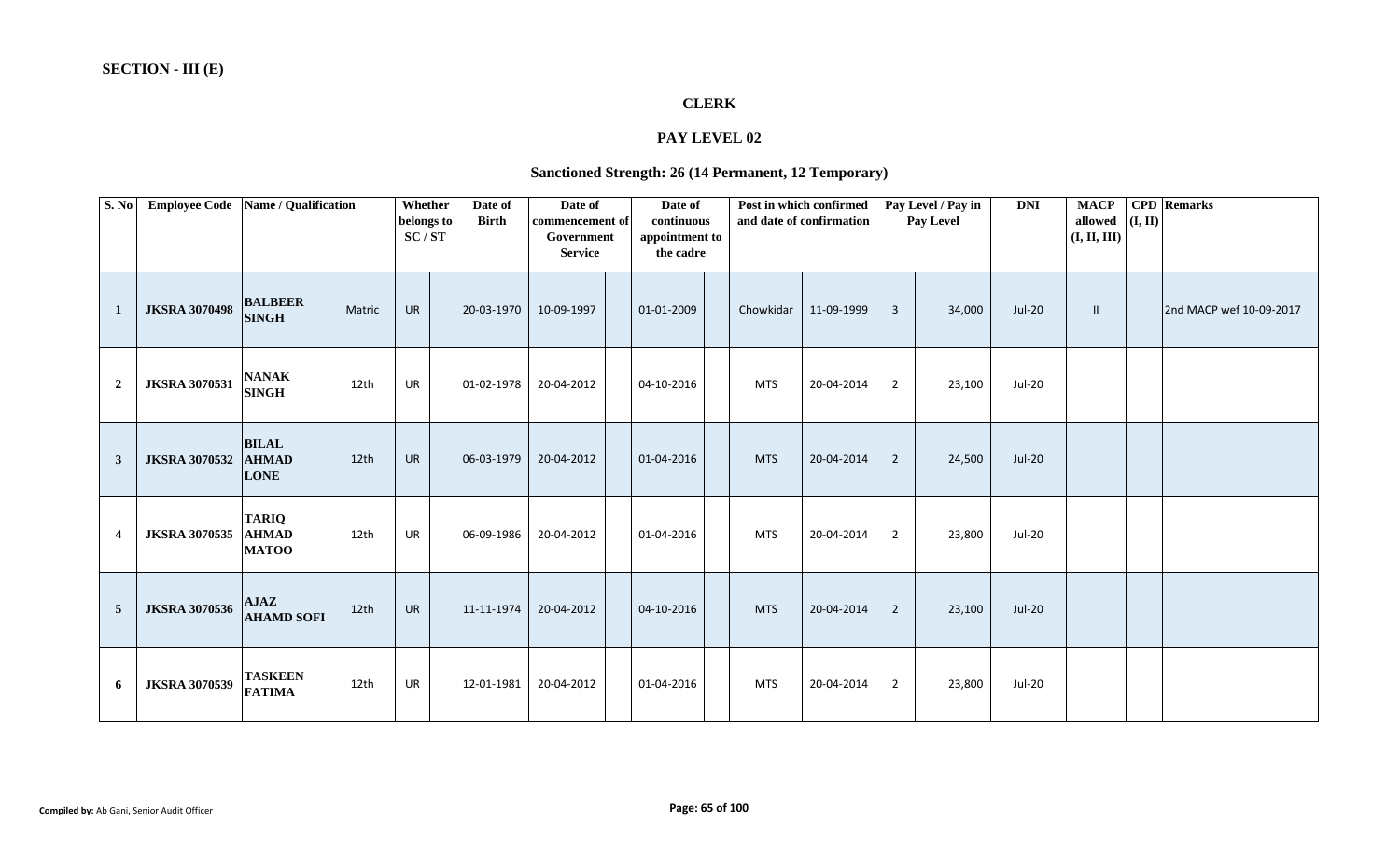| S. No            | <b>Employee Code</b>           | Name / Qualification                          |                  | Whether<br>belongs to<br>SC/ST | Date of<br><b>Birth</b> | Date of<br>commencement of<br>Government<br><b>Service</b> | Date of<br>continuous<br>appointment to<br>the cadre |    |            | Post in which confirmed<br>and date of confirmation |                | Pay Level / Pay in<br>Pay Level | <b>DNI</b>    | <b>MACP</b><br>allowed<br>(I, II, III) | (I, II) | <b>CPD</b> Remarks                                      |
|------------------|--------------------------------|-----------------------------------------------|------------------|--------------------------------|-------------------------|------------------------------------------------------------|------------------------------------------------------|----|------------|-----------------------------------------------------|----------------|---------------------------------|---------------|----------------------------------------|---------|---------------------------------------------------------|
| $7\phantom{.0}$  | <b>JKSRA 3070542</b>           | <b>BILAL</b><br><b>AHMAD</b><br><b>SHEIKH</b> | 12th             | OBC                            | 01-01-1976              | 20-04-2012                                                 | 01-04-2016                                           |    | <b>MTS</b> | 20-04-2014                                          | $\overline{2}$ | 24,500                          | <b>Jul-20</b> |                                        |         |                                                         |
| 8                | <b>JKSRA 3070584</b>           | <b>MEHMOODA</b><br><b>AKTHER</b>              | 12th             | ST                             | 11-09-1982              | 03-05-2012                                                 | 14-02-2017                                           |    | <b>MTS</b> | 03-05-2014                                          | $\overline{2}$ | 23,800                          | $Jan-21$      |                                        |         |                                                         |
| $\boldsymbol{9}$ | <b>JKSRA 3070732</b>           | JYOTI DEVI                                    | BA               | UR                             | 11-07-1989              | 06-06-2016                                                 |                                                      |    | Clerk      | 06-06-2018                                          | $\overline{2}$ | 22,400                          | $Jan-21$      |                                        |         | Appointed on Compasisonate<br>Grounds                   |
| <b>10</b>        | <b>JKSRA 3070538</b>           | <b>SACHIN</b><br><b>GUPTA</b>                 | 12th             | UR                             | 18-08-1979              | 20-04-2012                                                 | 03-04-2017                                           |    | <b>MTS</b> | 20-04-2014                                          | $\overline{2}$ | 23,100                          | Jul-20        |                                        |         |                                                         |
| 11               | <b>JKSRA 3070776 ASIF KHAN</b> |                                               | 12th             | <b>UR</b>                      | 04-04-1990              | 23-10-2017                                                 |                                                      |    | Clerk      | 23-10-2019                                          | $\overline{2}$ | 21,100                          | <b>Jul-20</b> |                                        |         | Sports Quota                                            |
| 12               | <b>JKSRA 3070777</b>           | <b>RAM DAYAL</b>                              | 12th             | UR                             | 29-10-1988              | 06-11-2017                                                 |                                                      |    | Clerk      | 06-11-2019                                          | $\overline{2}$ | 21,100                          | Jul-20        |                                        |         | Sports Quota                                            |
| 13               | <b>JKSRA 3070543</b>           | <b>SUBASH</b><br><b>CHANDER</b>               | 12 <sub>th</sub> | $\sf SC$                       | 20-05-1974              | 20-04-2012                                                 | 02-04-2018                                           | AN | <b>MTS</b> | 19-04-2014                                          | $\overline{2}$ | 23,100                          | <b>Jul-20</b> |                                        |         |                                                         |
| 14               | <b>JKSRA 3070839</b>           | <b>MOHD</b><br><b>NADEEM</b><br><b>ANSARI</b> | 12th             | OBC                            | 02-03-1994              | 30-07-2018                                                 |                                                      |    |            |                                                     | $\overline{2}$ | 20,500                          | Jul-20        |                                        |         | Sports Quota. Qualified Type<br>test held on 26-12-2019 |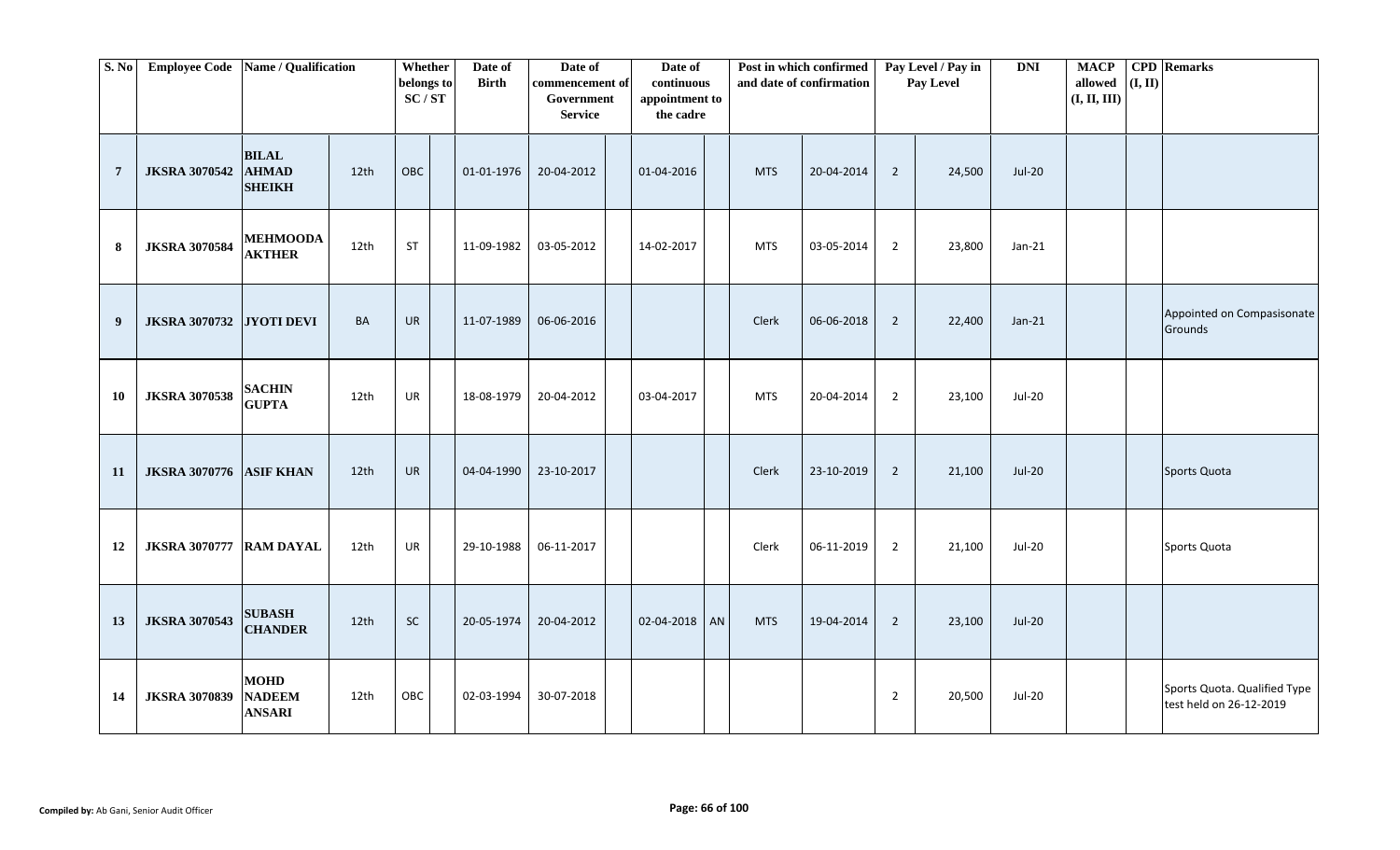| S. No | <b>Employee Code</b>         | Name / Qualification                          |                  | Whether<br>belongs to<br>SC/ST | Date of<br><b>Birth</b> | Date of<br>commencement of<br>Government<br><b>Service</b> | Date of<br>continuous<br>appointment to<br>the cadre |    |            | Post in which confirmed<br>and date of confirmation |                | Pay Level / Pay in<br>Pay Level | <b>DNI</b>    | <b>MACP</b><br>allowed<br>(I, II, III) | $(\mathbf{I}, \mathbf{II})$ | <b>CPD</b> Remarks                                                  |
|-------|------------------------------|-----------------------------------------------|------------------|--------------------------------|-------------------------|------------------------------------------------------------|------------------------------------------------------|----|------------|-----------------------------------------------------|----------------|---------------------------------|---------------|----------------------------------------|-----------------------------|---------------------------------------------------------------------|
| 15    | <b>JKSRA 3070838</b>         | <b>IFHAM</b><br><b>TARIQ</b>                  | 12 <sub>th</sub> | <b>UR</b>                      | 10-06-1994              | 27-07-2018                                                 |                                                      |    |            |                                                     | $\overline{2}$ | 20,500                          | <b>Jul-20</b> |                                        |                             | Sports Quota. Qualified Type<br>test held on 30-04-2019             |
| 16    | <b>JKSRA 3070837</b>         | <b>MOHIT</b><br><b>ATTRI</b>                  | 12th             | SC                             | 22-09-1999              | 23-07-2018                                                 |                                                      |    |            |                                                     | $\overline{2}$ | 20,500                          | Jul-20        |                                        |                             | Compassionate<br>Grounds. Qualified Type test<br>held on 26-12-2019 |
| 17    | <b>JKSRA 3070547</b>         | <b>MUSHTAQ</b><br><b>AHMAD</b><br><b>BHAT</b> | 12th             | <b>UR</b>                      | 27-10-1976              | 20-04-2012                                                 | 28-05-2019                                           | AN | <b>MTS</b> | 19-04-2014                                          | $\overline{2}$ | 23,100                          | <b>Jul-20</b> |                                        |                             |                                                                     |
| 18    |                              | <b>GAYATRI</b><br><b>DEVI</b>                 |                  | SC                             | 06-07-1976              | 29-03-2019                                                 |                                                      |    |            |                                                     | $\overline{2}$ | 20,500                          | $Jan-21$      |                                        |                             |                                                                     |
| 19    | <b>JKSRA 3070551</b>         | <b>RANJAN</b><br><b>KUMAR</b><br><b>KOUL</b>  | 12 <sub>th</sub> | <b>UR</b>                      | 09-05-1984              | 20-04-2012                                                 | 01-01-2020                                           |    | <b>MTS</b> | 19-04-2014                                          | $\overline{2}$ | 23,100                          | <b>Jul-20</b> |                                        |                             |                                                                     |
| 20    | <b>JKSRA 3070559</b>         | <b>PAWAN</b><br><b>KUMAR</b>                  | 12th             | OBC                            | 01-01-1983              | 20-04-2012                                                 | 01-01-2020                                           |    | <b>MTS</b> | 19-04-2014                                          | $\overline{2}$ | 23,100                          | <b>Jul-20</b> |                                        |                             |                                                                     |
| 21    | <b>JKSRA 3070553</b>         | <b>AMIT</b><br><b>SHARMA</b>                  | Matric           | UR                             | 08-08-1987              | 07-06-2013                                                 | 01-01-2020                                           |    | <b>MTS</b> | 06-06-2015                                          | $\overline{2}$ | 23,100                          | <b>Jul-20</b> |                                        |                             |                                                                     |
| 22    | <b>JKSRA 3070555 DEV RAJ</b> |                                               | Matric           | SC                             | 09-12-1970              | 09-07-2013                                                 | 01-01-2020                                           |    | <b>MTS</b> | 08-07-2013                                          | $\overline{2}$ | 23,100                          | Jul-20        |                                        |                             |                                                                     |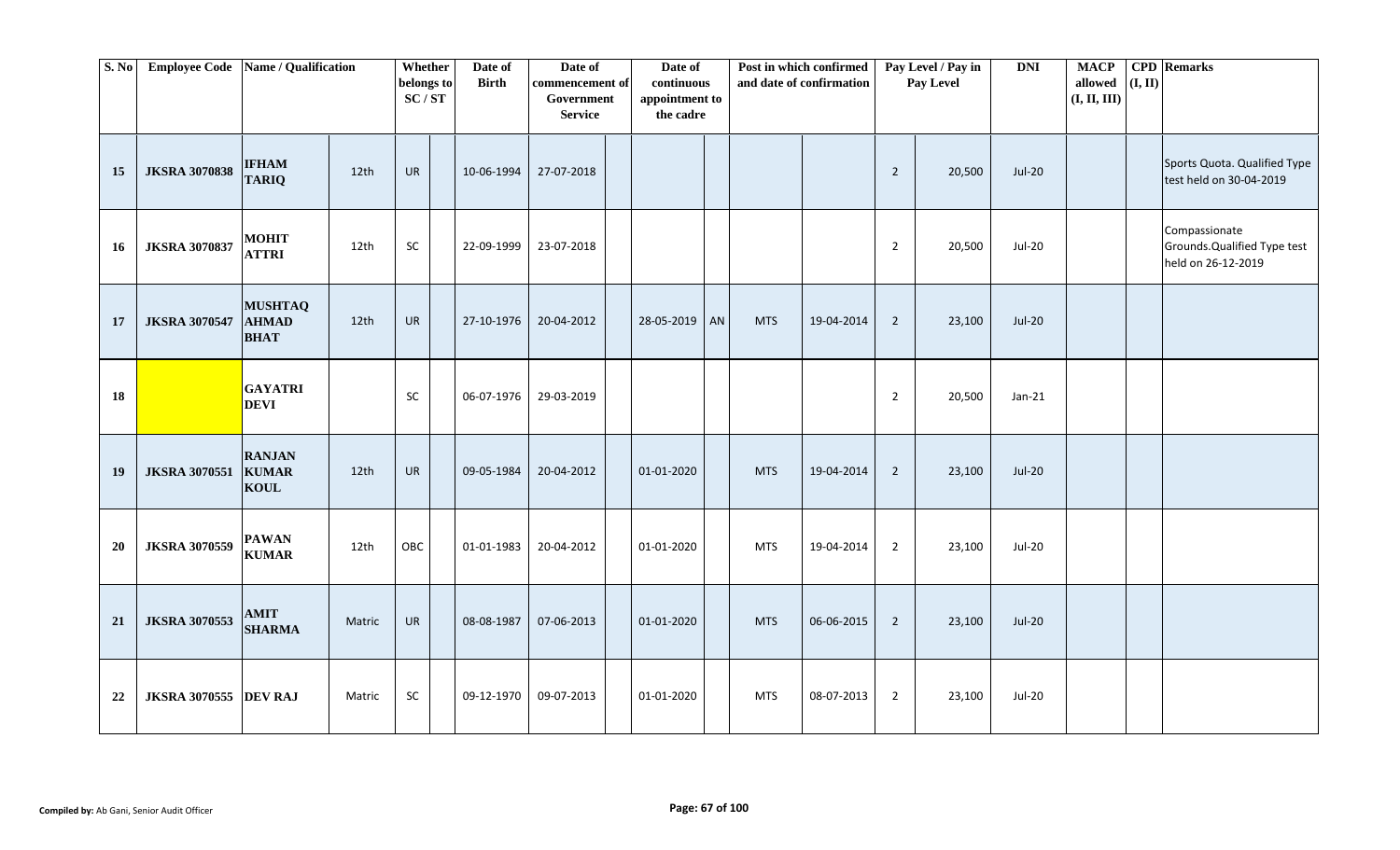| S. No | <b>Employee Code</b> | Name / Qualification                          |        | Whether<br>belongs to<br>SC/ST | Date of<br>Birth | Date of<br>commencement of<br>Government<br><b>Service</b> | Date of<br>continuous<br>appointment to<br>the cadre |            | Post in which confirmed<br>and date of confirmation |                | Pay Level / Pay in<br>Pay Level | <b>DNI</b>    | <b>MACP</b><br>allowed $ (I, II) $<br>(I, II, III) | <b>CPD</b> Remarks |
|-------|----------------------|-----------------------------------------------|--------|--------------------------------|------------------|------------------------------------------------------------|------------------------------------------------------|------------|-----------------------------------------------------|----------------|---------------------------------|---------------|----------------------------------------------------|--------------------|
| 23    | <b>JKSRA 3070540</b> | <b>SHABIR</b><br><b>AHMAD</b><br><b>WANI</b>  | 12th   | <b>UR</b>                      | 10-04-1982       | 20-04-2012                                                 | 01-01-2020                                           | <b>MTS</b> | 19-04-2014                                          | $\overline{2}$ | 23,100                          | Jul-20        |                                                    |                    |
| 24    | <b>JKSRA 3070541</b> | <b>SHAHNAZ</b><br><b>AHMAD</b><br><b>SHAH</b> | 12th   | UR                             | 16-05-1974       | 20-04-2012                                                 | 01-01-2020                                           | <b>MTS</b> | 19-04-2014                                          | $\overline{2}$ | 23,100                          | <b>Jul-20</b> |                                                    |                    |
| 25    | <b>JKSRA 3070544</b> | <b>ZAHOOR</b><br><b>AHMAD</b><br><b>PARAY</b> | 12th   | <b>UR</b>                      | 25-02-1973       | 20-04-2012                                                 | 01-01-2020                                           | <b>MTS</b> | 19-04-2014                                          | $\overline{2}$ | 23,100                          | <b>Jul-20</b> |                                                    |                    |
| 26    | <b>JKSRA 3070564</b> | <b>RAMESH</b><br><b>KUMAR</b>                 | Matric | SC                             | 18-03-1977       | 20-04-2012                                                 | 01-01-2020                                           | <b>MTS</b> | 19-04-2014                                          | $\overline{2}$ | 23,100                          | Jul-20        |                                                    |                    |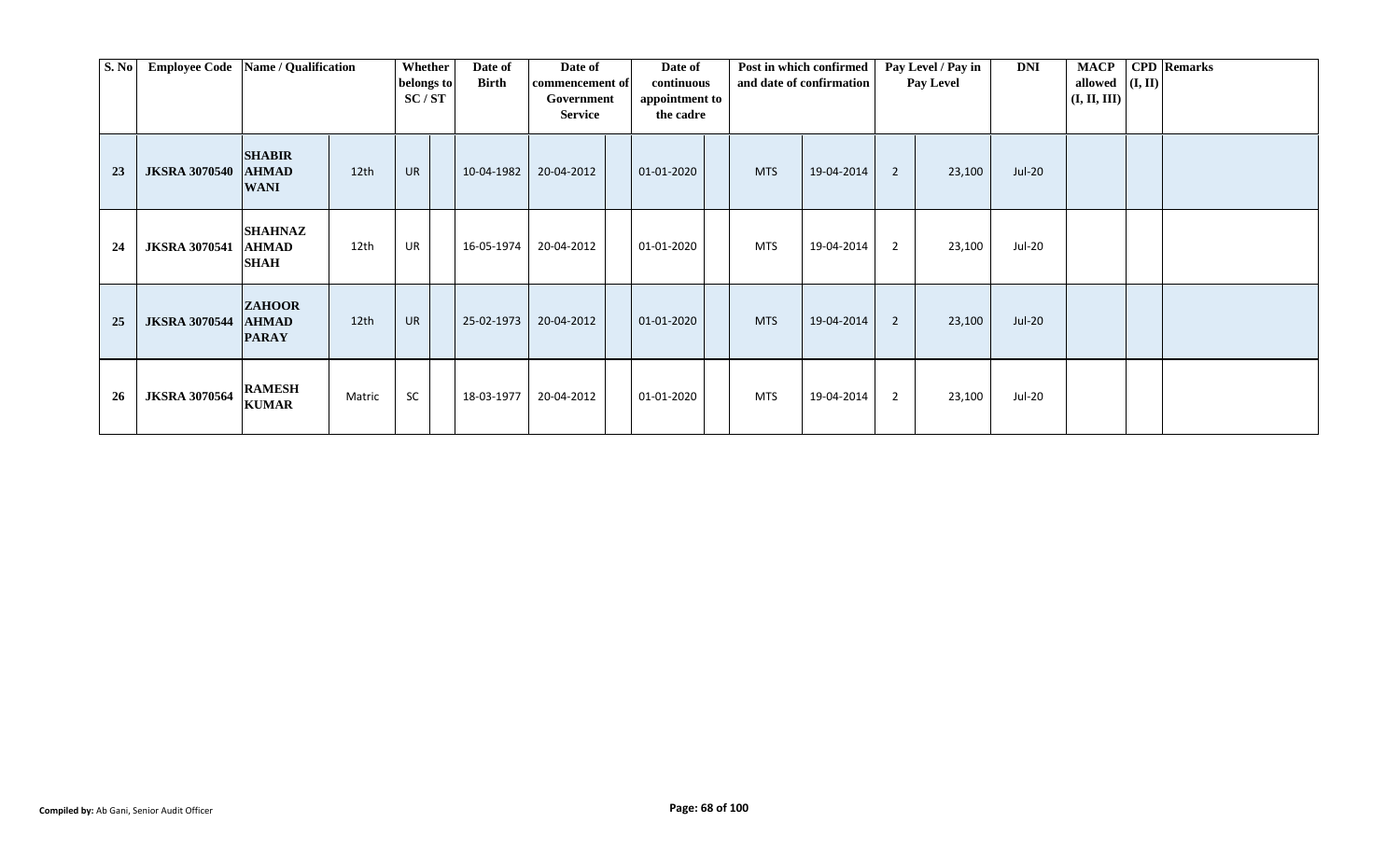#### **SENIOR HINDI TRANSLATOR**

# **PAY LEVEL 08**

# **Sanctioned Strength: 02 (02 Temporary)**

| <b>S. No Employee Code</b> | <b>Name / Qualification</b> |                | <b>Whether</b><br>belongs to<br>SC/ST | Date of<br><b>Birth</b> | Date of<br>commencement of<br>Government<br><b>Service</b> | Date of<br>continuous<br>appointment to<br>the cadre |            | Post in which confirmed<br>and date of confirmation | Pay Level / Pay in<br><b>Pay Level</b> | <b>DNI</b>    | allowed $($ I, II $)$<br>$\vert$ (I, II, III) $\vert$ | <b>MACP</b>   CPD   Remarks |
|----------------------------|-----------------------------|----------------|---------------------------------------|-------------------------|------------------------------------------------------------|------------------------------------------------------|------------|-----------------------------------------------------|----------------------------------------|---------------|-------------------------------------------------------|-----------------------------|
| MHMUC 5070174 UDAI SINGH   |                             | MA (Hindi) OBC |                                       | 05-09-1986              | 13-08-2012                                                 |                                                      | <b>JHT</b> | 13-08-2014                                          |                                        | <b>Jul-20</b> |                                                       |                             |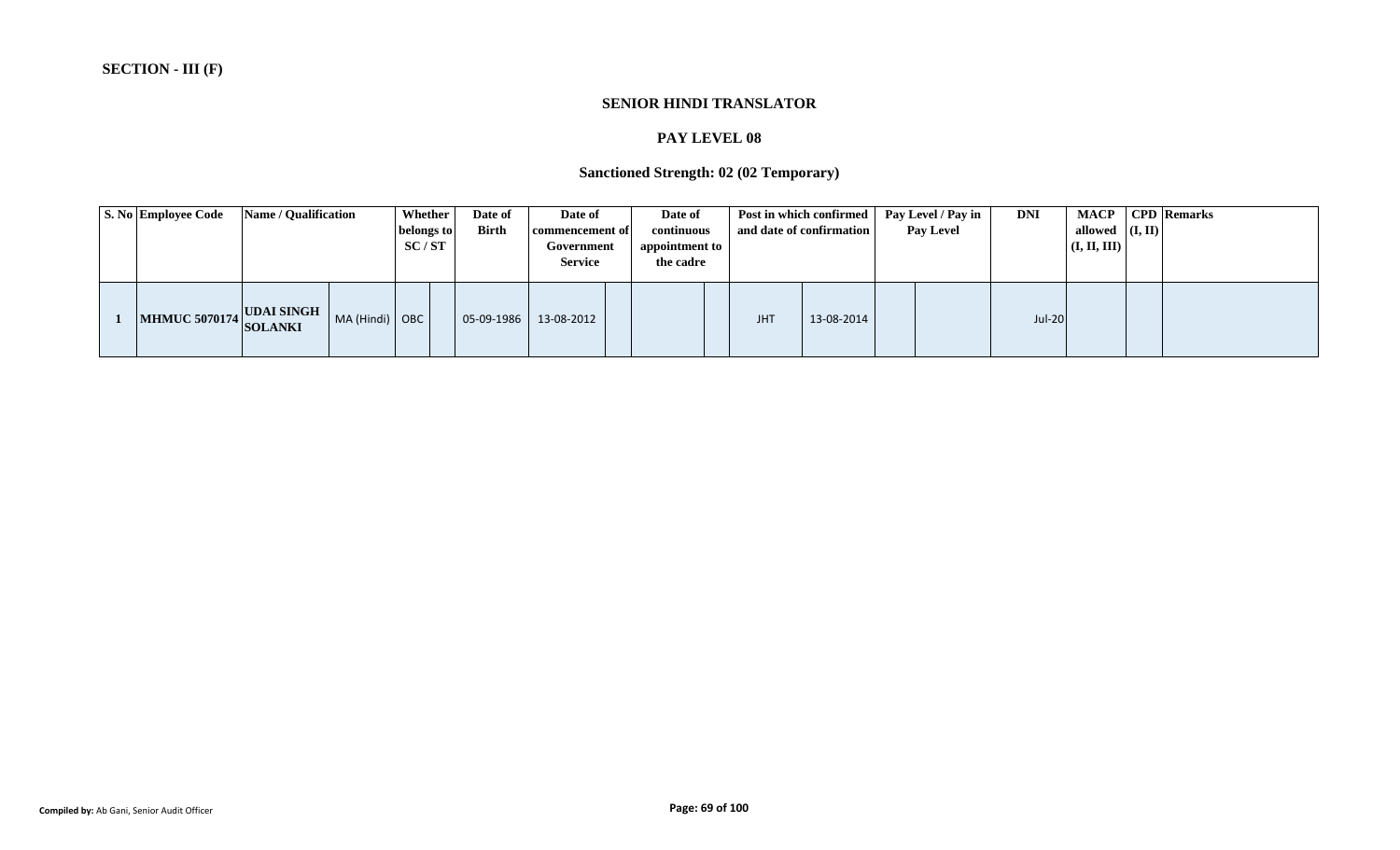#### **JUNIOR HINDI TRANSLATOR**

# **PAY LEVEL 06**

# **Sanctioned Strength: 04 (04 Temporary)**

| <b>S. No</b>   | <b>Employee Code</b>         | Name / Qualification             |         | Whether<br>belongs to<br>SC/ST | Date of<br><b>Birth</b> | Date of<br>commencement of<br>Government<br><b>Service</b> | Date of<br>continuous<br>appointment to<br>the cadre |            | Post in which confirmed<br>and date of confirmation |   | Pay Level / Pay in<br>Pay Level | <b>DNI</b>    | <b>MACP</b><br>allowed<br>(I, II, III) | (I, II) | <b>CPD</b> Remarks |
|----------------|------------------------------|----------------------------------|---------|--------------------------------|-------------------------|------------------------------------------------------------|------------------------------------------------------|------------|-----------------------------------------------------|---|---------------------------------|---------------|----------------------------------------|---------|--------------------|
|                | <b>MHNPA 6073130   KUMAR</b> | <b>BIJENDER</b><br><b>BERWAL</b> | MA, LLB | <b>SC</b>                      | 03-07-1977              | 26-07-2012                                                 |                                                      | <b>JHT</b> | 26-07-2014                                          | 6 | 43,600                          | Jul-20        |                                        |         |                    |
| $\overline{2}$ | <b>MHMUR 6070315</b>         | <b>SANJAY</b><br><b>KUMAR</b>    | MA      | <b>SC</b>                      | 01-04-1978              | 12-07-2012                                                 |                                                      | <b>JHT</b> | 11-07-2014                                          | 6 | 43,600                          |               |                                        |         |                    |
| 3              | <b>PUCDE 2180990</b>         | <b>MAHENDER</b><br><b>SINGH</b>  | MA, Bed | <b>UR</b>                      | 01-04-1981              | 08-09-2014                                                 |                                                      | <b>JHT</b> | 09-09-2016                                          | 6 | 41,100                          | <b>Jul-20</b> |                                        |         |                    |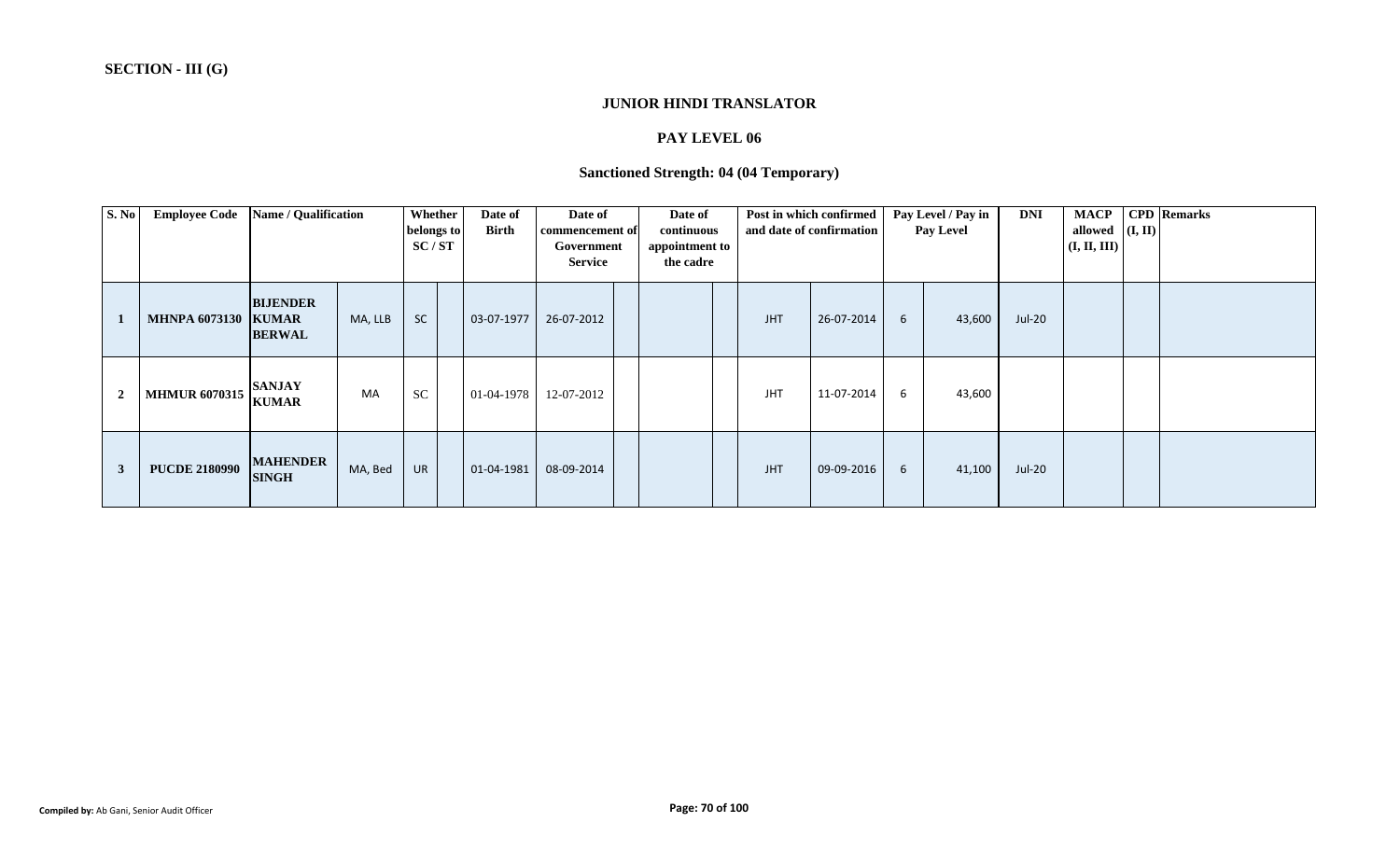#### **PRIVATE SECRETARY**

### **PAY LEVEL 07**

#### **Sanctioned Strength: 04 (02 Permenant, 02 Temporary)**

|  | S. No Employee Code | Name / Qualification |  | Whether<br>Date of<br><b>Birth</b><br>belongs to<br>SC/ST |  | Date of<br>Date of<br>continuous<br>commencement of<br>appointment to<br>Government<br>the cadre<br><b>Service</b> |  | Post in which confirmed<br>and date of confirmation |  | Pay Level / Pay in<br><b>Pay Level</b> | MACP<br>allowed $ (I, II) $<br>(I, II, III) | <b>CPD</b> Remarks |
|--|---------------------|----------------------|--|-----------------------------------------------------------|--|--------------------------------------------------------------------------------------------------------------------|--|-----------------------------------------------------|--|----------------------------------------|---------------------------------------------|--------------------|
|  |                     | <b>NIL</b>           |  |                                                           |  |                                                                                                                    |  |                                                     |  |                                        |                                             |                    |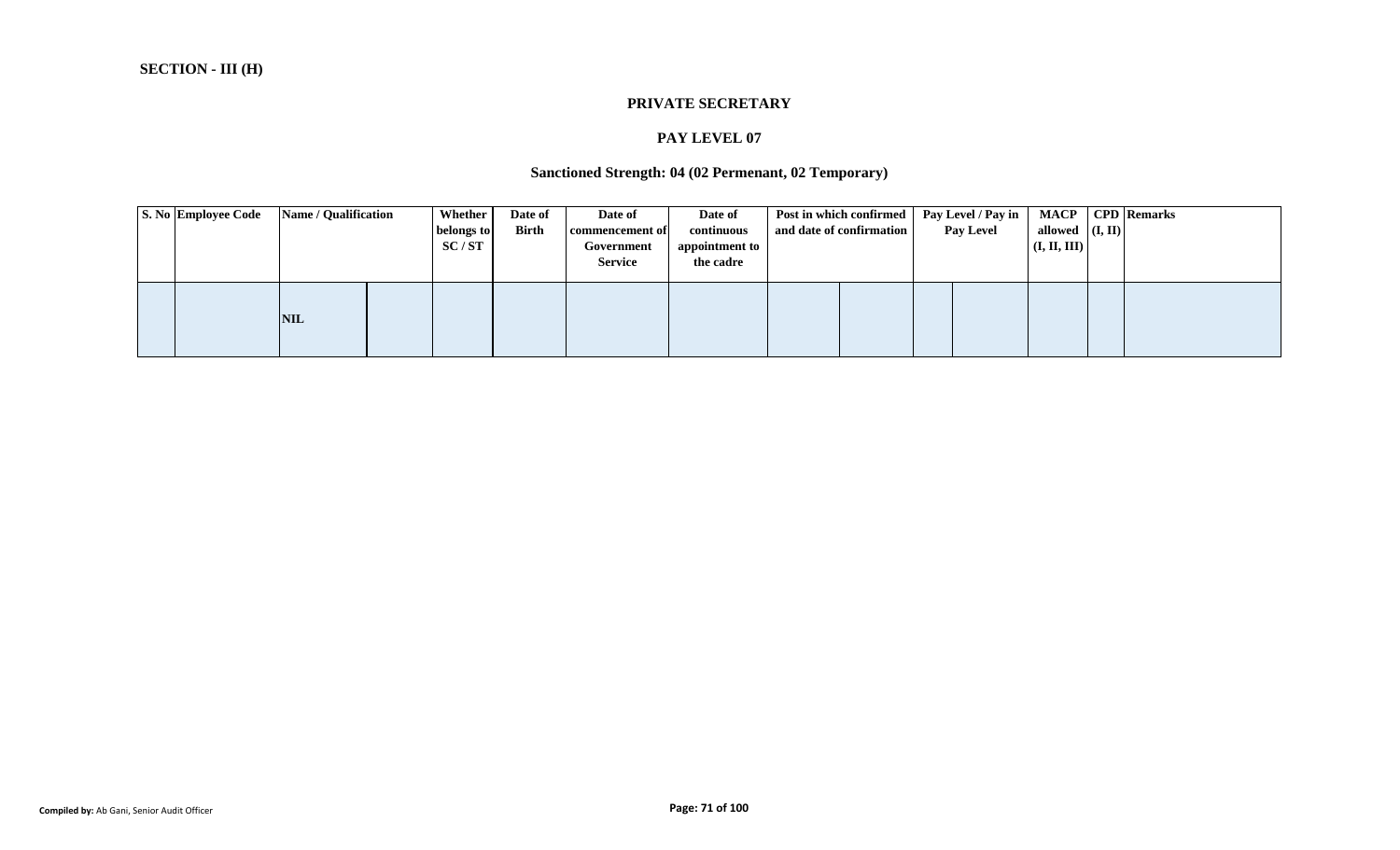#### **STENOGRAPHER - III**

#### **PAY LEVEL 04**

# **Sanctioned Strength: 02 (02 Permenant)**

| S. No | <b>Employee Code</b> Name / Qualification |                                |          | Whether  <br>belongs to<br>SC/ST | Date of<br><b>Birth</b> | Date of<br>commencement of<br>Government<br><b>Service</b> | Date of<br>continuous<br>appointment to<br>the cadre |           | Post in which confirmed<br>and date of confirmation | Pay Level / Pay in<br><b>Pay Level</b> | <b>DNI</b> | allowed $ (I, II) $<br>(I, II, III) | <b>MACP</b>   CPD   Remarks |
|-------|-------------------------------------------|--------------------------------|----------|----------------------------------|-------------------------|------------------------------------------------------------|------------------------------------------------------|-----------|-----------------------------------------------------|----------------------------------------|------------|-------------------------------------|-----------------------------|
|       | <b>JKSRA 3070771</b>                      | <b>RUKHSAR</b><br><b>ANJUM</b> | BSc, Bed | <b>OBC</b>                       | 01-07-1992              | 24-03-2017                                                 |                                                      | Steno-III | 24-03-2019                                          | 27,900                                 | $Jan-21$   |                                     |                             |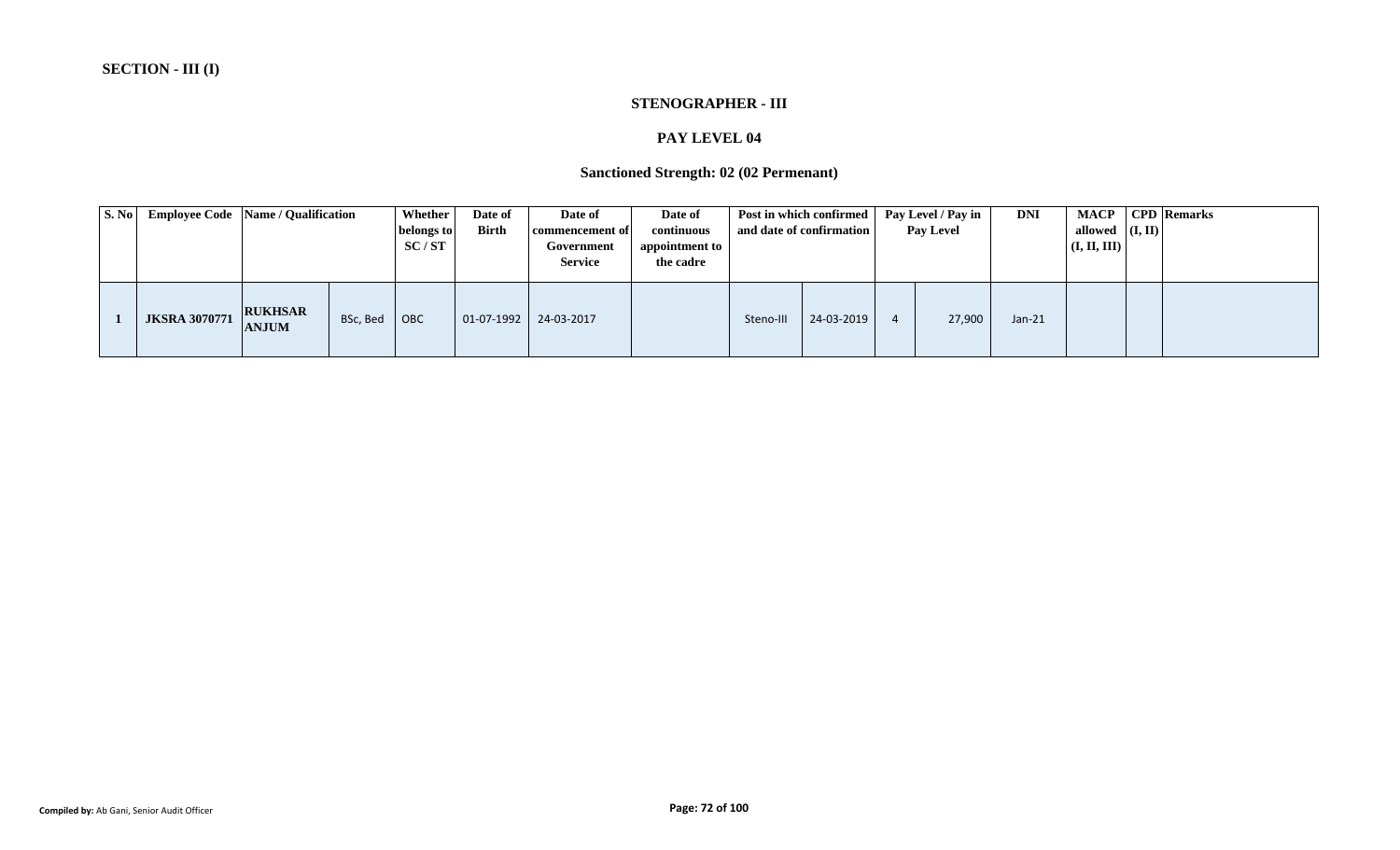#### **DATA ENTRY OPERATOR GRADE 'E'**

# **PAY LEVEL 06**

# **Sanctioned Strength: 02 (02 Temporary)**

| S. No | <b>Employee Code</b> Name / Qualification |                                    |           | Whether<br>belongs to<br>SC/ST | Date of<br><b>Birth</b> | Date of<br>commencement of<br>Government<br><b>Service</b> | Date of<br>continuous<br>appointment to<br>the cadre | Post in which confirmed<br>and date of confirmation | Pay Level / Pay in<br><b>Pay Level</b> | <b>DNI</b> | MACP<br>allowed $(I, II)$<br>(I, II, III) | <b>CPD</b> Remarks     |
|-------|-------------------------------------------|------------------------------------|-----------|--------------------------------|-------------------------|------------------------------------------------------------|------------------------------------------------------|-----------------------------------------------------|----------------------------------------|------------|-------------------------------------------|------------------------|
|       | <b>JKSRA 3070415</b>                      | <b>SHABIR</b><br><b>AHMAD SOFI</b> | Hr Sec II | $ $ UR                         |                         |                                                            | 05-04-2017                                           | Chowkedar   07-01-1999                              | 64,100                                 | Jul-20     |                                           | On deputaiton 3rd Term |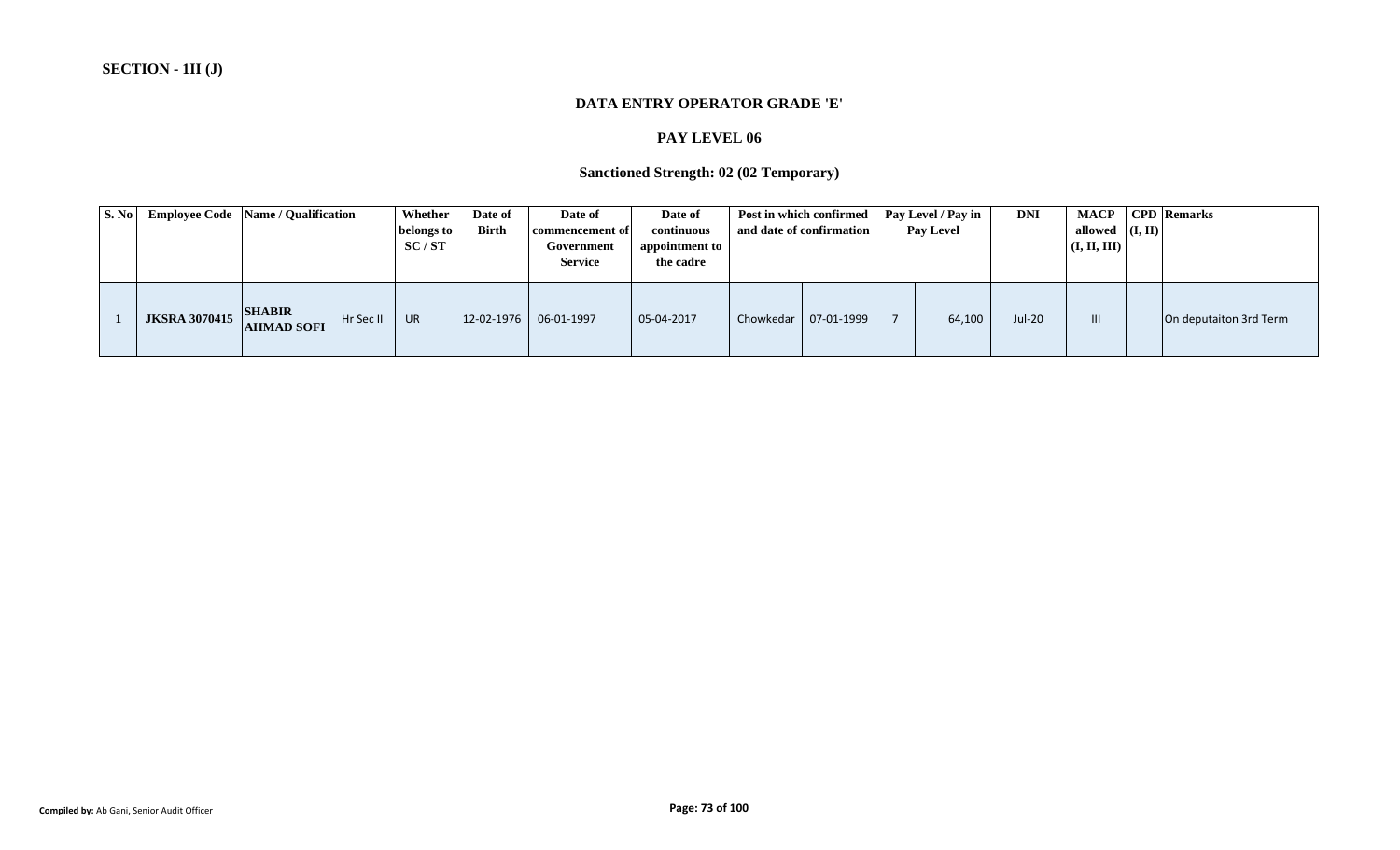#### **SENIOR CONSOLE OPERATOR**

# **PAY LEVEL 06**

# **Sanctioned Strength: 03 (03 Temporary)**

|  | S. No Employee Code | Name / Qualification | Whether<br>belongs to<br>SC/ST | Date of<br><b>Birth</b> | Date of<br>commencement of<br>Government<br><b>Service</b> | Date of<br>continuous<br>appointment to<br>the cadre | Post in which confirmed<br>and date of confirmation | Pay Level / Pay in<br><b>Pay Level</b> | <b>MACP</b><br>allowed $ (I, II) $<br>(I, II, III) | <b>CPD</b> Remarks |
|--|---------------------|----------------------|--------------------------------|-------------------------|------------------------------------------------------------|------------------------------------------------------|-----------------------------------------------------|----------------------------------------|----------------------------------------------------|--------------------|
|  |                     | <b>NIL</b>           |                                |                         |                                                            |                                                      |                                                     |                                        |                                                    |                    |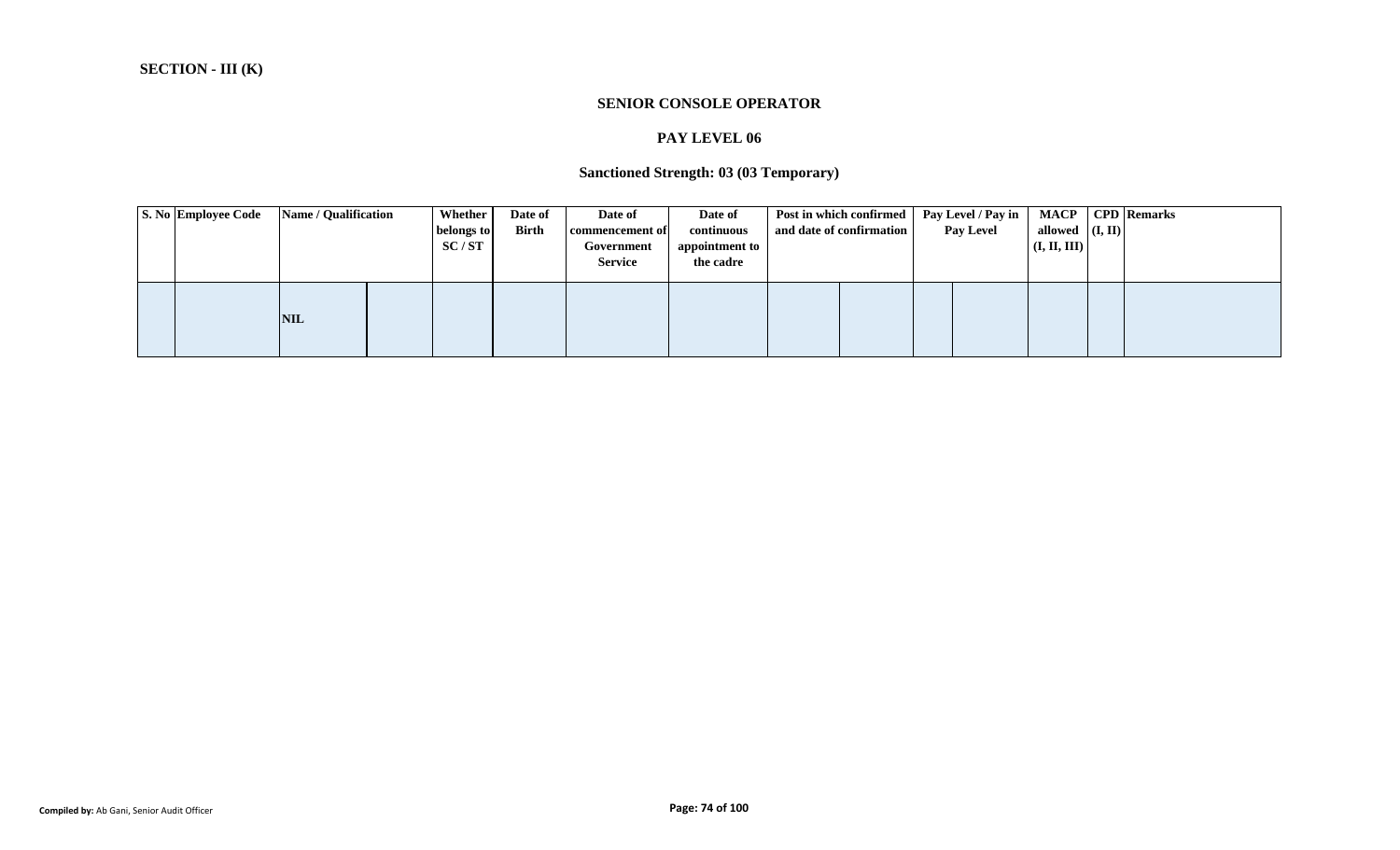#### **DATA ENTRY OPERATOR (GRADE B)**

#### **PAY LEVEL 05**

# **Sanctioned Strength: 06 (06 Temporary)**

| <b>S. No Employee Code</b>   | Name / Qualification |        | <b>Whether</b><br>belongs to<br>SC/ST | Date of<br><b>Birth</b> | Date of<br>commencement of<br>Government<br><b>Service</b> | Date of<br>continuous<br>appointment to<br>the cadre |            | Post in which confirmed<br>and date of confirmation | Pay Level / Pay in<br><b>Pay Level</b> | <b>DNI</b>    | allowed $($ I, II $)$<br>$\vert$ (I, II, III) | MACP   CPD   Remarks |
|------------------------------|----------------------|--------|---------------------------------------|-------------------------|------------------------------------------------------------|------------------------------------------------------|------------|-----------------------------------------------------|----------------------------------------|---------------|-----------------------------------------------|----------------------|
| <b>JKSRA 3070688 MANJEET</b> |                      | Hr Sec | UR                                    | 05-01-1993              | 24-02-2014                                                 | $01-01-2020$                                         | <b>DEO</b> | 23-02-2016                                          | 31,000                                 | <b>Jul-20</b> |                                               |                      |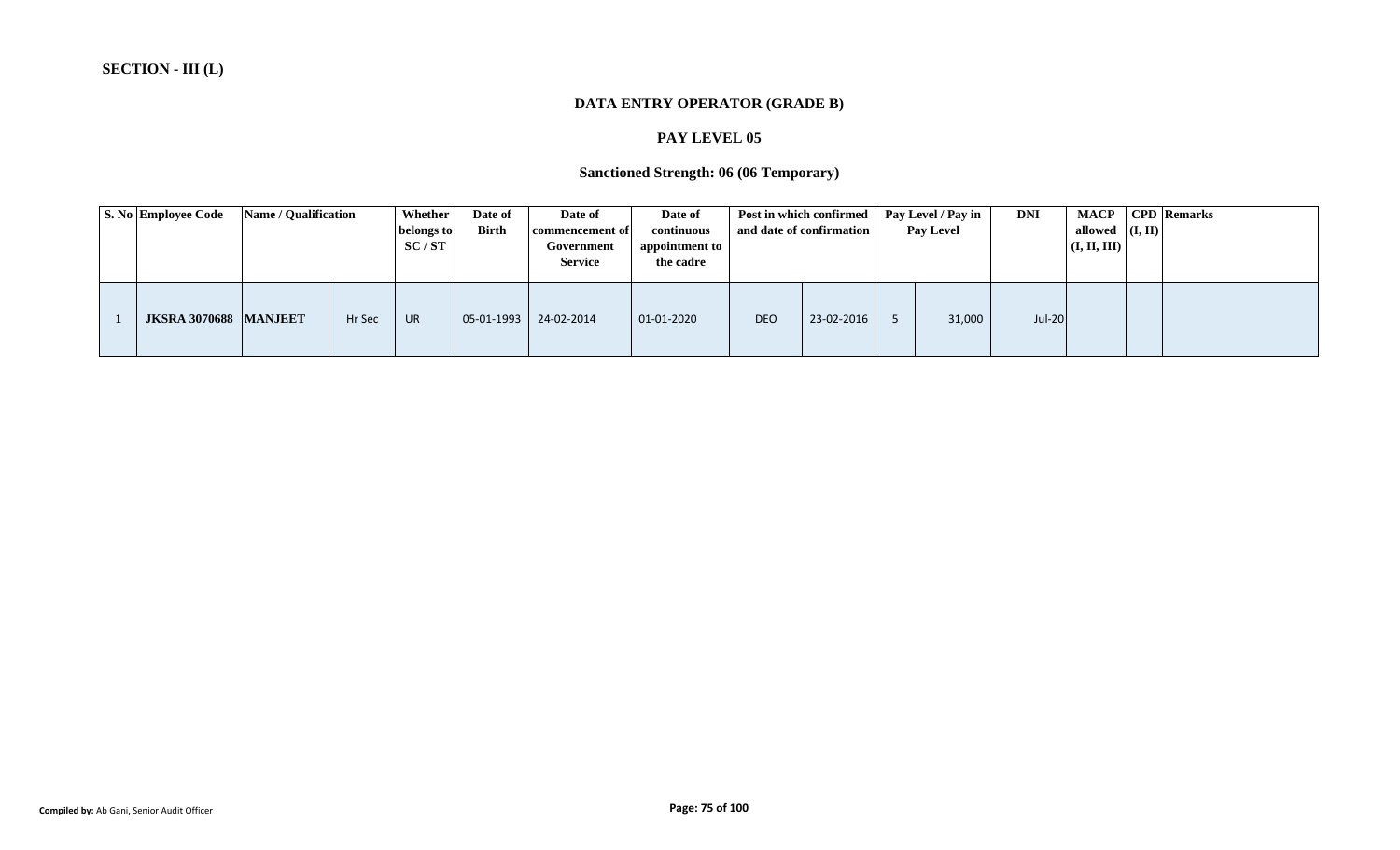#### **DATA ENTRY OPERATOR (GRADE A)**

# **PAY LEVEL 04**

# **Sanctioned Strength: 17 (17 Permanent)**

| S. No          | <b>Employee Code</b>            | Name / Qualification           |             | Whether<br>belongs to<br>SC/ST | Date of Birth | Date of<br>commencement of<br>Government<br><b>Service</b> | Date of<br>continuous<br>appointment to<br>the cadre |            | Post in which confirmed<br>and date of confirmation |                | Pay Level / Pay in<br>Pay Level | <b>DNI</b> | <b>MACP</b><br>allowed $($ I, II)<br>(I, II, III) | <b>CPD</b> Remarks |
|----------------|---------------------------------|--------------------------------|-------------|--------------------------------|---------------|------------------------------------------------------------|------------------------------------------------------|------------|-----------------------------------------------------|----------------|---------------------------------|------------|---------------------------------------------------|--------------------|
| -1             | <b>JKSRA 3070708 LOKESH</b>     |                                | Hr Sec      | UR                             | 13-04-1994    | 17-07-2015                                                 |                                                      | DEO        | 18-07-2017                                          | $\overline{4}$ | 28,700                          | Jul-20     |                                                   |                    |
| $\overline{2}$ | <b>JKSRA 3070709</b>            | <b>VIKASH</b><br><b>KUMAR</b>  | <b>BA</b>   | <b>UR</b>                      | 09-03-1991    | 27-07-2015                                                 |                                                      | <b>DEO</b> | 28-07-2017                                          | $\overline{4}$ | 28,700                          | Jul-20     |                                                   |                    |
| $\mathbf{3}$   | <b>JKSRA 3070710 MEENA RANI</b> |                                | Hr Sec      | UR                             | 12-12-1993    | 14-08-2015                                                 |                                                      | DEO        | 15-08-2017                                          | 4              | 28,700                          | Jul-20     |                                                   |                    |
| $\overline{4}$ | <b>JKSRA 3070712</b>            | <b>SUMIT</b><br><b>ROHILLA</b> | Hr Sec      | OBC                            | 05-12-1987    | 21-08-2015                                                 |                                                      | <b>DEO</b> | 22-08-2017                                          | $\overline{4}$ | 28,700                          | Jul-20     |                                                   |                    |
| 5              | <b>JKSRA 3070713 DINESH</b>     |                                | Hr Sec      | SC                             | 31-08-1993    | 06-07-2015                                                 |                                                      | DEO        | 07-07-2017                                          | $\overline{4}$ | 28,700                          | Jul-20     |                                                   |                    |
| 6              | <b>JKSRA 3070714</b>            | <b>SARIN</b><br><b>KUMAR</b>   | <b>BCom</b> | <b>SC</b>                      | 01-04-1985    | 25-02-2016                                                 |                                                      | <b>DEO</b> | 25-02-2018                                          | $\overline{4}$ | 27,900                          | $Jan-21$   |                                                   |                    |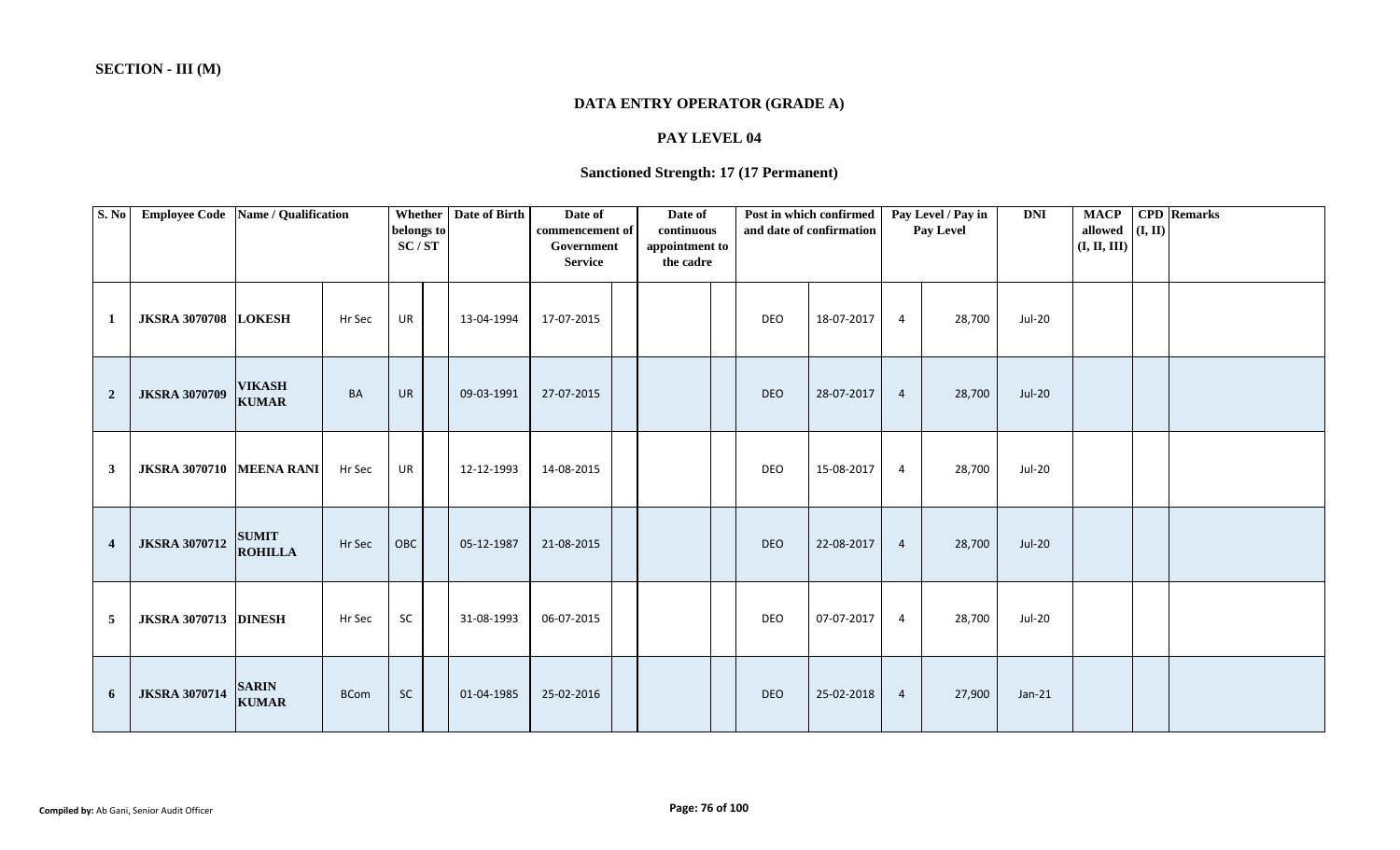| S. No          | Employee Code   Name / Qualification |                                               |                         | <b>Whether</b><br>belongs to<br>SC/ST | Date of Birth | Date of<br>commencement of<br>Government<br><b>Service</b> | Date of<br>continuous<br>appointment to<br>the cadre |            | Post in which confirmed<br>and date of confirmation |                | Pay Level / Pay in<br>Pay Level | <b>DNI</b> | <b>MACP</b><br>allowed<br>(I, II, III) | (I, II) | <b>CPD</b> Remarks                                                                                                                                                                                  |
|----------------|--------------------------------------|-----------------------------------------------|-------------------------|---------------------------------------|---------------|------------------------------------------------------------|------------------------------------------------------|------------|-----------------------------------------------------|----------------|---------------------------------|------------|----------------------------------------|---------|-----------------------------------------------------------------------------------------------------------------------------------------------------------------------------------------------------|
| $\overline{7}$ | <b>JKSRA 3070749</b>                 | <b>AMAN</b><br><b>DABAS</b>                   | 12th                    | UR                                    | 15-12-1992    | 10-11-2016                                                 |                                                      | <b>DEO</b> | 10-11-2018                                          | $\overline{4}$ | 27,900                          | Jul-20     |                                        |         | Belongs 2012 Batch. Dossier<br>received after 2014 Batch                                                                                                                                            |
| 8              | <b>JKSRA 3070748 SARITA</b>          |                                               | 12th                    | OBC                                   | 06-12-1993    | 18-10-2016                                                 |                                                      | <b>DEO</b> | 18-10-2018                                          | $\overline{4}$ | 27,900                          |            |                                        |         | Belongs 2013 Batch. Dossier<br>received after 2014 Batch.<br>Proceeded on deputation to<br>the O/o Principal Director of<br>Audit, Economic and Service<br>Ministries, New Delhi wef 03-<br>06-2019 |
| 9              | <b>JKSRA 3070745</b>                 | <b>ARUN</b><br><b>KUMAR</b>                   | BA                      | UR                                    | 19-01-1990    | 14-09-2016                                                 |                                                      | DEO        | 14-09-2018                                          | $\overline{4}$ | 27,900                          | Jul-20     |                                        |         |                                                                                                                                                                                                     |
| <b>10</b>      | <b>JKSRA 3070747</b>                 | <b>PREETI</b><br><b>PARASHAR</b>              | <b>BTech</b>            | UR                                    | 02-02-1992    | 27-09-2016                                                 |                                                      | <b>DEO</b> | 27-09-2018                                          | $\overline{4}$ | 27,900                          |            |                                        |         | Proceeded on deputation to<br>the O/o Principal Director of<br>Audit, Economic and Service<br>Ministries, New Delhi wef 09-<br>08-2019 (A/N).                                                       |
| 11             | <b>JKSRA 3070751</b>                 | <b>SANJAY</b><br><b>KUMAR</b>                 | BA (Honrs),<br>Pub Admn | OBC                                   | 02-07-1978    | 15-12-2016                                                 |                                                      | DEO        | 15-12-2018                                          | $\overline{4}$ | 27,900                          | Jul-20     |                                        |         |                                                                                                                                                                                                     |
| 12             | <b>JKSRA 3070840</b>                 | <b>NAMO</b><br><b>NARAYAN</b><br><b>SINGH</b> | <b>BTech</b>            | <b>UR</b>                             | 20-08-1995    | 07-08-2018                                                 |                                                      |            |                                                     | $\overline{4}$ | 26,300                          | $Jul-20$   |                                        |         |                                                                                                                                                                                                     |
| 13             | JKSRA 3070841 DILKHUSH               |                                               | 12th                    | UR                                    | 19-01-1998    | 07-08-2018                                                 |                                                      |            |                                                     | $\overline{4}$ | 26,300                          | Jul-20     |                                        |         |                                                                                                                                                                                                     |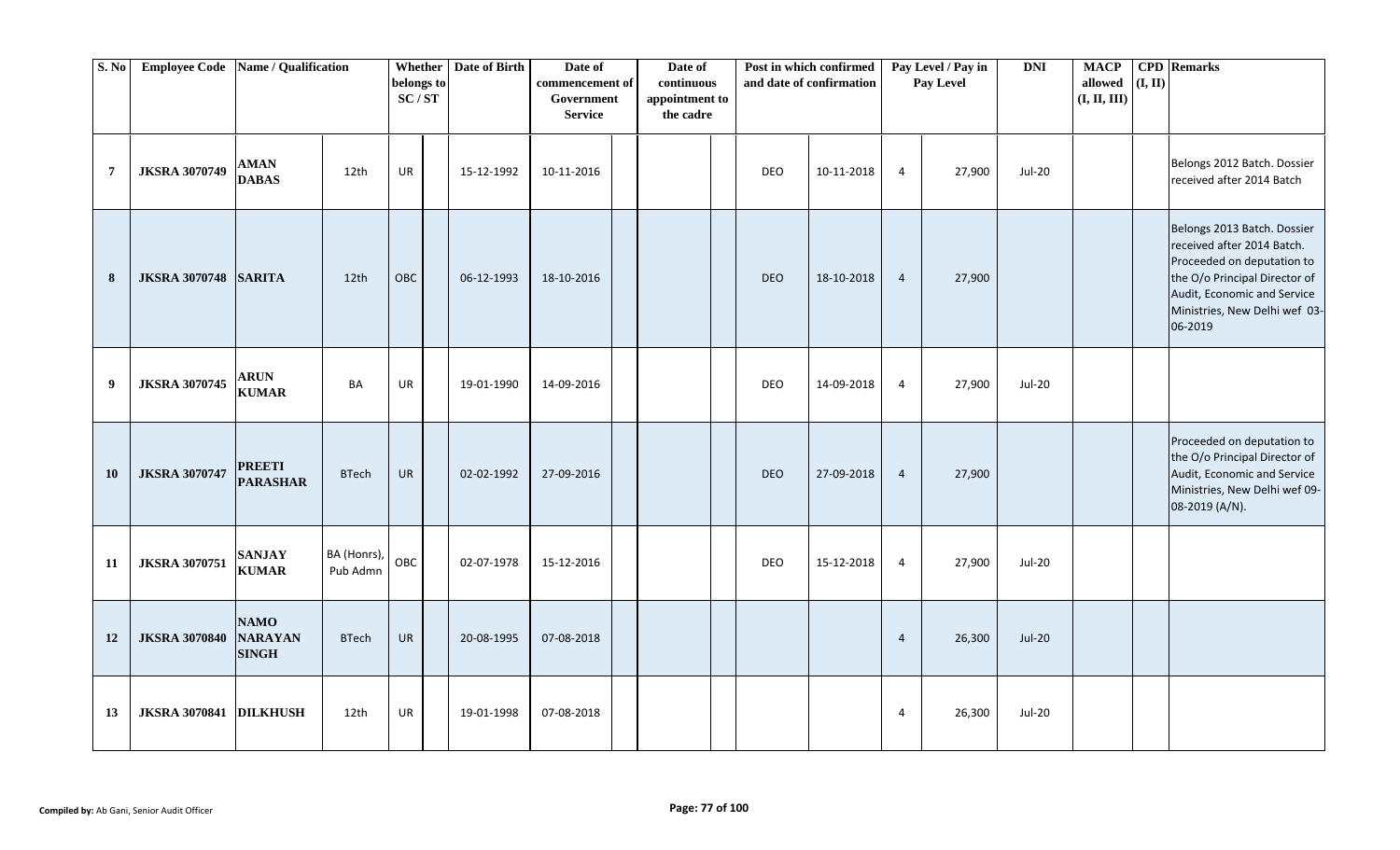|    | S. No Employee Code Name / Qualification |                              |              | belongs to<br>SC/ST | Whether   Date of Birth | Date of<br>commencement of<br>Government<br><b>Service</b> | Date of<br>continuous<br>appointment to<br>the cadre | Post in which confirmed<br>and date of confirmation | Pay Level / Pay in<br><b>Pay Level</b> | <b>DNI</b> | allowed $($ I, II $)$<br>(I, II, III) | MACP   CPD   Remarks |
|----|------------------------------------------|------------------------------|--------------|---------------------|-------------------------|------------------------------------------------------------|------------------------------------------------------|-----------------------------------------------------|----------------------------------------|------------|---------------------------------------|----------------------|
| 14 | <b>JKSRA 3070842</b>                     | <b>KAPIL</b><br><b>DOGRA</b> | <b>BTech</b> | <b>OBC</b>          | 13-09-1992              | 07-08-2018                                                 |                                                      |                                                     | 26,300                                 | Jul-20     |                                       |                      |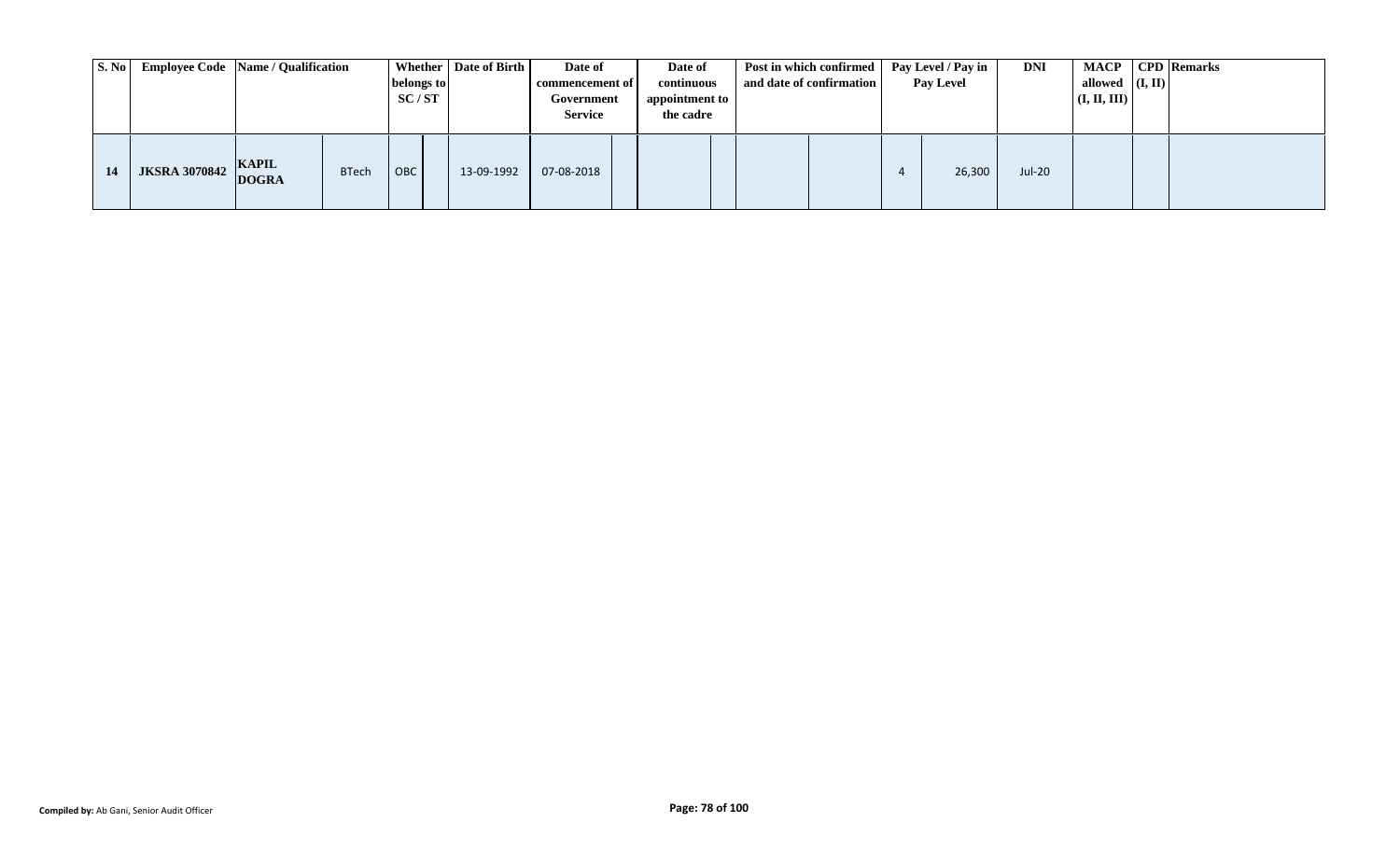#### **STAFF CAR DRIVER**

# **PAY LEVEL 02**

#### **Sanctioned Strength: 02 (02 Permenant, 02 Temporary)**

| S. No          | <b>Employee Code</b> | Name / Qualification           |        | Whether<br>belongs to<br>SC/ST |            | Date of<br><b>Birth</b> | Date of<br>commencement of<br>Government<br><b>Service</b> | Date of<br>continuous<br>appointment to<br>the cadre |                  | Post in which confirmed<br>and date of confirmation | Pay Level / Pay in<br><b>Pay Level</b> | <b>DNI</b> | <b>MACP</b><br>allowed $($ I, II $)$<br>(I, II, III) | <b>CPD</b> Remarks                                  |
|----------------|----------------------|--------------------------------|--------|--------------------------------|------------|-------------------------|------------------------------------------------------------|------------------------------------------------------|------------------|-----------------------------------------------------|----------------------------------------|------------|------------------------------------------------------|-----------------------------------------------------|
|                | <b>JKSRA 3070454</b> | <b>SANJAY</b><br><b>KUMAR</b>  | Middle | <b>SC</b>                      | 21-09-1964 |                         | 01-06-1993                                                 | 01-01-2009                                           | <b>SC Driver</b> | 01-06-1995                                          | 44,100                                 | Jul-20     |                                                      | Continuous Appointment to<br>Grade I wef 01-01-2009 |
| $\overline{2}$ | <b>JKSRA 3070455</b> | <b>SHOWKAT</b><br><b>AHMAD</b> | Matric | UR                             | 23-10-1967 |                         | 16-07-1993                                                 | 01-01-2014                                           | Peon             | 16-07-1995                                          | 39,200                                 | Jul-20     |                                                      | Continuous Appointment to<br>Grade I wef 01-01-2014 |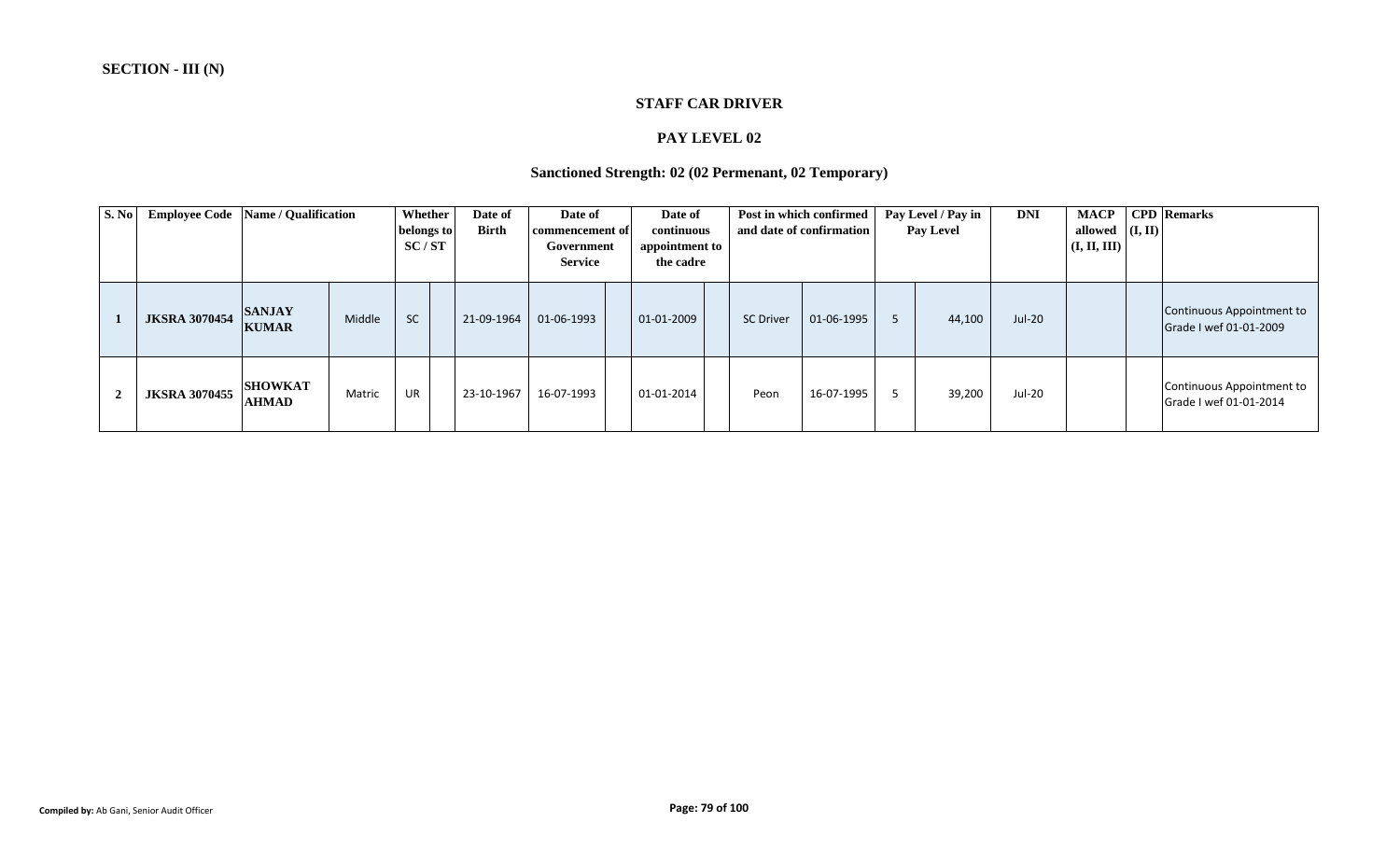#### **MULTI TASKING STAFF**

# **PAY LEVEL 01**

# **Sanctioned Strength: 83 (73 Permanent, 05 Temporary, 05 Casual Temporary)**

|                         | S. No Employee Code  | Name / Qualification                           |           | Whether<br>belongs to<br>SC/ST | Date of<br><b>Birth</b> | Date of<br>commencement of<br>Government<br><b>Service</b> | Date of<br>continuous<br>appointment to<br>the cadre |           | Post in which confirmed<br>and date of confirmation |                | Pay Level / Pay in<br><b>Pay Level</b> | <b>DNI</b>    | <b>MACP</b><br>allowed<br>(I, II, III) | (I, II) | <b>CPD</b> Remarks      |
|-------------------------|----------------------|------------------------------------------------|-----------|--------------------------------|-------------------------|------------------------------------------------------------|------------------------------------------------------|-----------|-----------------------------------------------------|----------------|----------------------------------------|---------------|----------------------------------------|---------|-------------------------|
| $\mathbf{1}$            | <b>JKSRA 3070483</b> | <b>KULWANT</b><br><b>RAJ</b>                   | Middle    | <b>UR</b>                      | 10-04-1962              | 16-12-1985                                                 | 16-12-2015                                           | Chowkidar | 01-04-1988                                          | $\overline{4}$ | 39,800                                 | <b>Jul-20</b> | Ш                                      |         | 3rd MACP wef 16-12-2015 |
| $\boldsymbol{2}$        | <b>JKSRA 3070521</b> | <b>VICTOR</b><br><b>MASIH</b>                  | <b>NA</b> | <b>UR</b>                      | 09-07-1963              | 16-12-1985                                                 | 16-12-2015                                           | Safaiwala | 01-04-1988                                          | $\overline{4}$ | 39,800                                 | <b>Jul-20</b> | Ш                                      |         | 3rd MACP wef 16-12-2015 |
| $\mathbf{3}$            | <b>JKSRA 3070469</b> | <b>NAZIR AHMAD</b><br><b>BHAT</b>              | Middle    | <b>UR</b>                      | 24-11-1961              | 05-05-1986                                                 | 07-05-2016                                           | Chowkidar | 05-05-1988                                          | 4              | 37,500                                 | $Jan-21$      | III                                    |         | 3rd MACP wef 07-05-2016 |
| $\overline{\mathbf{4}}$ | <b>JKSRA 3070522</b> | <b>GHULAM</b><br><b>QADIR</b><br><b>SHEIKH</b> | <b>NA</b> | UR                             | 16-02-1962              | 19-05-1986                                                 | 19-05-2016                                           | Safaiwala | 19-05-1988                                          | $\overline{4}$ | 37,500                                 | $Jan-21$      | $\mathbf{III}$                         |         | 3rd MACP wef 19-05-2016 |
| $\overline{5}$          | <b>JKSRA 3070477</b> | <b>BILAL AHMAD</b><br><b>SHEIKH</b>            | 9th       | <b>UR</b>                      | 27-02-1968              | 13-09-1988                                                 | 13-09-2018                                           | Chowkidar | 14-09-1990                                          | $\overline{4}$ | 36,400                                 | <b>Jul-20</b> | Ш                                      |         | 3rd MACP wef 13-09-2018 |
| 6                       | <b>JKSRA 3070479</b> | <b>ISHTIAQ</b><br><b>AHMED RESHI</b>           | 9th       | UR                             | 01-04-1967              | 13-09-1988                                                 | 13-09-2018                                           | Chowkidar | 07-09-1992                                          | $\overline{4}$ | 36,400                                 | Jul-20        | $\mathbf{III}$                         |         | 3rd MACP wef 13-09-2018 |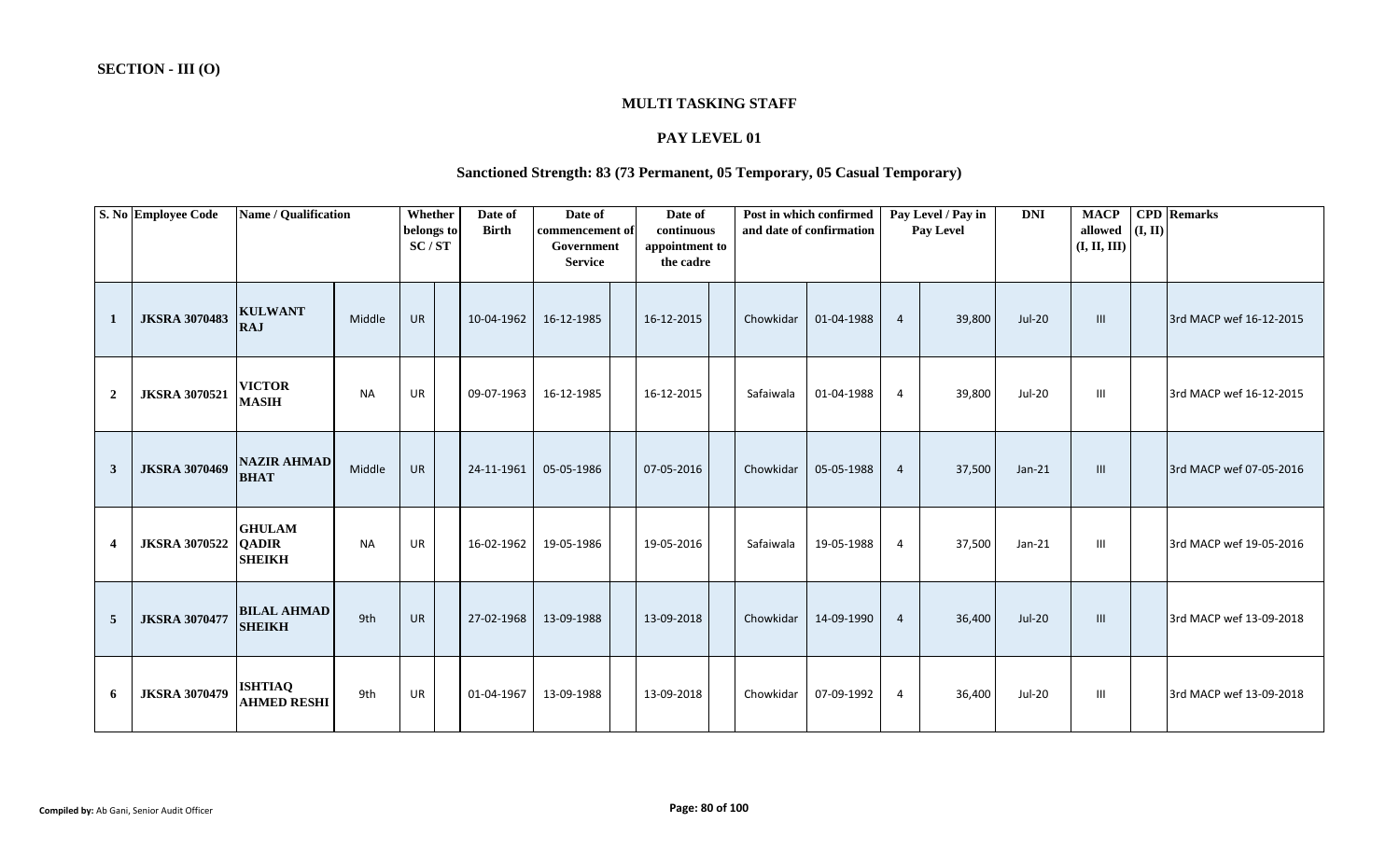|                | S. No Employee Code  | Name / Qualification                             |        | Whether<br>belongs to<br>SC/ST | Date of<br><b>Birth</b> | Date of<br>commencement of<br>Government<br><b>Service</b> | Date of<br>continuous<br>appointment to<br>the cadre |           | Post in which confirmed<br>and date of confirmation |                | Pay Level / Pay in<br>Pay Level | <b>DNI</b>    | <b>MACP</b><br>allowed<br>(I, II, III) | (I, II) | <b>CPD</b> Remarks      |
|----------------|----------------------|--------------------------------------------------|--------|--------------------------------|-------------------------|------------------------------------------------------------|------------------------------------------------------|-----------|-----------------------------------------------------|----------------|---------------------------------|---------------|----------------------------------------|---------|-------------------------|
| $\overline{7}$ | <b>JKSRA 3070487</b> | <b>MOHD JAMAL</b><br><b>SOFI</b>                 | Middle | <b>UR</b>                      | 17-07-1969              | 09-11-1989                                                 | 09-11-2019                                           | Chowkidar | 10-11-1991                                          | $\overline{4}$ | 36,400                          | <b>Jul-20</b> | Ш                                      |         | 3rd MACP wef 09-11-2019 |
| 8              | <b>JKSRA 3070525</b> | <b>FAROOQ</b><br><b>AHMAD</b><br><b>SHEIKH-I</b> | Middle | UR                             | 01-01-1969              | 01-01-1990                                                 | 01-01-2010                                           | Safaiwala | 02-01-1992                                          | 3              | 35,000                          | <b>Jul-20</b> | $\mathbf{II}$                          |         | 2nd MACP wef 01-01-2010 |
| 9              | <b>JKSRA 3070489</b> | <b>MUSHTAQ</b><br><b>AHMAD BHAT</b>              | Middle | UR                             | 09-07-1967              | 09-07-1990                                                 | 09-07-2010                                           | Chowkidar | 09-07-1992                                          | $\overline{3}$ | 35,000                          | <b>Jul-20</b> | Ш.                                     |         | 2nd MACP wef 09-07-2010 |
| 10             | <b>JKSRA 3070491</b> | <b>KHIM</b><br><b>BAHADUR</b><br><b>RANA</b>     | Middle | UR                             | 17-03-1967              | 03-10-1991                                                 | 03-10-2011                                           | Chowkidar | 03-10-1993                                          | 3              | 35,000                          | <b>Jul-20</b> | $\mathbf{H}$                           |         | 2nd MACP wef 03-10-2011 |
| 11             | <b>JKSRA 3070492</b> | <b>PARMOD</b><br><b>KUMAR</b>                    | Middle | <b>UR</b>                      | 03-04-1962              | 20-01-1992                                                 | 20-01-2012                                           | Chowkidar | 20-01-1994                                          | $\overline{3}$ | 35,000                          | <b>Jul-20</b> | $\mathbf{II}$                          |         | 2nd MACP wef 20-01-2012 |
| 12             | <b>JKSRA 3070501</b> | <b>RAVI KUMAR</b>                                | 9th    | UR                             | 02-02-1968              | 21-01-1992                                                 | 21-01-2012                                           | Chowkidar | 20-01-1994                                          | 3              | 35,000                          | <b>Jul-20</b> | $\mathbf{II}$                          |         | 2nd MAC wef 21-01-2012  |
| 13             | <b>JKSRA 3070524</b> | <b>RAJAN MASIE</b><br><b>MATTU</b>               | Middle | <b>UR</b>                      | 02-04-1974              | 15-07-1993                                                 | 15-07-2013                                           | Safaiwala | 15-07-1995                                          | $\overline{3}$ | 34,000                          | <b>Jul-20</b> | $\mathbf{II}$                          |         | 2nd MACP wef 15-07-2013 |
| 14             | <b>JKSRA 3070481</b> | <b>BALDEV</b><br><b>SINGH</b>                    | Middle | UR                             | 14-04-1966              | 16-07-1993                                                 | 16-07-2013                                           | Peon      | 16-07-1995                                          | 3              | 34,000                          | Jul-20        | $\mathbf{II}$                          |         | 2nd MACP wef 16-07-2013 |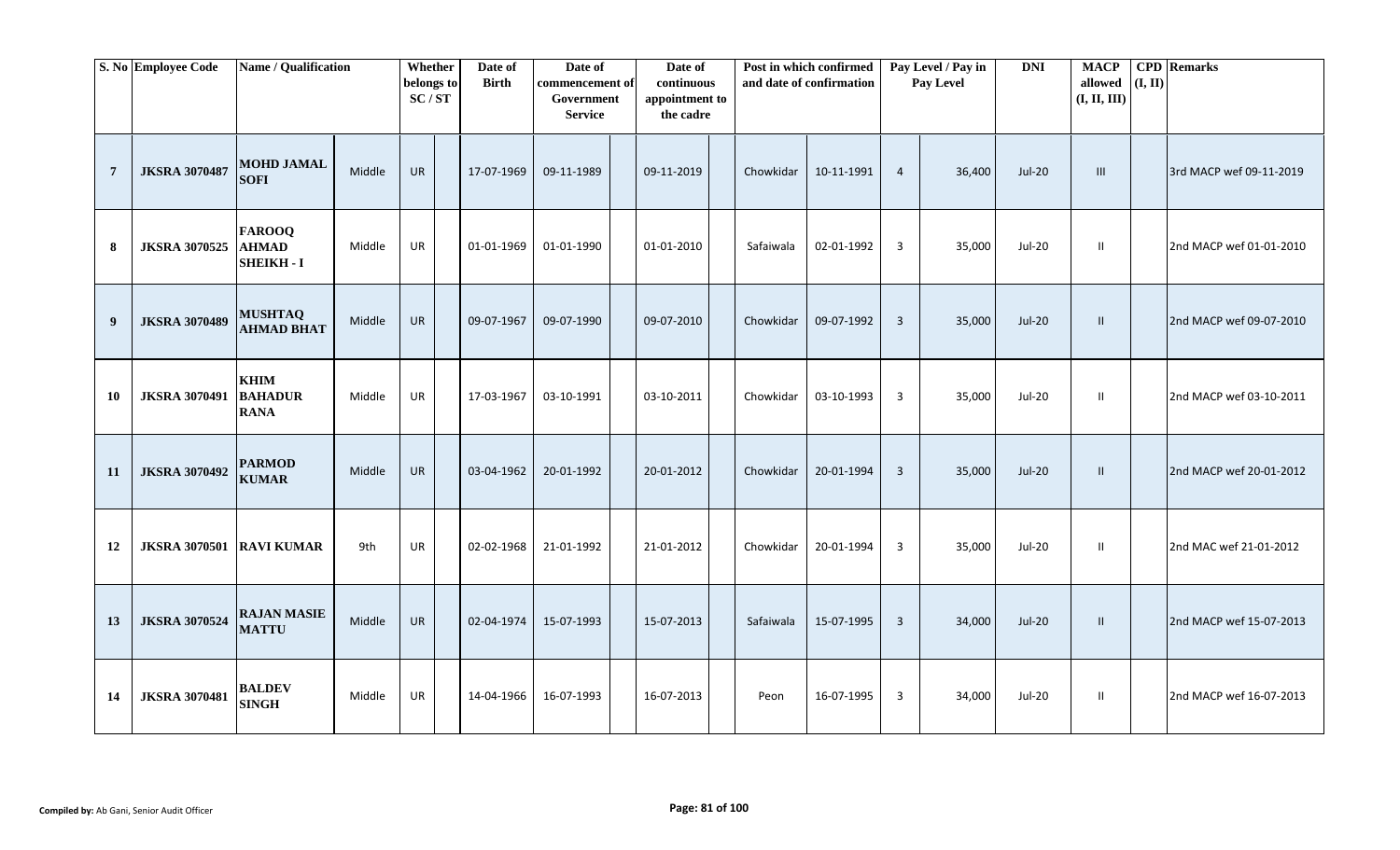|           | S. No Employee Code      | Name / Qualification               |        | Whether<br>belongs to<br>SC/ST | Date of<br><b>Birth</b> | Date of<br>commencement of<br>Government<br><b>Service</b> | Date of<br>continuous<br>appointment to<br>the cadre |           | Post in which confirmed<br>and date of confirmation |                         | Pay Level / Pay in<br>Pay Level | <b>DNI</b>    | <b>MACP</b><br>allowed $($ I, II)<br>(I, II, III) | <b>CPD</b> Remarks                                        |
|-----------|--------------------------|------------------------------------|--------|--------------------------------|-------------------------|------------------------------------------------------------|------------------------------------------------------|-----------|-----------------------------------------------------|-------------------------|---------------------------------|---------------|---------------------------------------------------|-----------------------------------------------------------|
| 15        | <b>JKSRA 3070502</b>     | <b>SURAM</b><br><b>CHAND</b>       | Middle | <b>UR</b>                      | 15-02-1970              | 23-08-1993                                                 | 23-08-2013                                           | Chowkidar | 23-08-1995                                          | $\overline{3}$          | 34,000                          | <b>Jul-20</b> | $\mathbf{I}$                                      | 2nd MACP wef 23-08-2013                                   |
| 16        | <b>JKSRA 3070493</b>     | <b>JAVEID</b><br><b>AHAMAD DAR</b> | 9th    | <b>UR</b>                      | 25-12-1968              | 03-03-1994                                                 | 03-03-2014                                           | Chowkidar | 04-03-1996                                          | $\overline{3}$          | 34,000                          | <b>Jul-20</b> | $\mathbf{H}$                                      | 2nd MACP wef 03-03-2014                                   |
| 17        | <b>JKSRA 3070494</b>     | <b>TILAK RAJ</b><br><b>SHARMA</b>  | 12th   | <b>UR</b>                      | 03-07-1971              | 03-03-1994                                                 | 03-03-2014                                           | Chowkidar | 04-03-1996                                          | $\overline{3}$          | 35,000                          | <b>Jul-20</b> | $\mathbf{I}$                                      | 2nd MACP wef 03-03-2014.<br>Qualified DCT held in 09/2019 |
| 18        | <b>JKSRA 3070504</b>     | <b>WAZIR SINGH</b>                 | 9th    | <b>UR</b>                      | 10-03-1970              | 10-10-1996                                                 | 10-10-2016                                           | Chowkidar | 11-10-1998                                          | $\overline{3}$          | 33,000                          | Jul-20        | $\mathbf{H}$                                      | 2nd MACP wef 10-10-2016                                   |
| 19        | <b>JKSRA 3070497</b>     | <b>GH. IDRESS</b><br><b>PASWAL</b> | 9th    | <b>ST</b>                      | 12-01-1974              | 16-01-1997                                                 | 16-01-2017                                           | Chowkidar | 17-01-1999                                          | $\overline{\mathbf{3}}$ | 33,000                          | <b>Jul-20</b> | $\mathbf{I}$                                      | 2nd MACP wef 16-01-2017                                   |
| <b>20</b> | <b>JKSRA 3070505</b>     | <b>KULDEEP RAJ</b>                 | Middle | SC                             | 06-07-1972              | 17-01-1997                                                 | 17-01-2017                                           | Chowkidar | 18-01-1999                                          | $\overline{3}$          | 33,000                          | $Jan-21$      | $\mathbf{I}$                                      | 2nd MACP wef 17-01-2017                                   |
| 21        | JKSRA 3070506 MOHD SADIQ |                                    | 9th    | ST                             | 13-06-1969              | 15-04-1997                                                 | 15-04-2017                                           | Chowkidar | 16-04-1999                                          | $\overline{3}$          | 33,000                          | <b>Jul-20</b> | $\mathbf{H}$                                      | 2nd MACP wef 15-04-2017                                   |
| 22        | <b>JKSRA 3070499</b>     | <b>MOHD AYOUB</b><br><b>BEIGH</b>  | Middle | UR                             | 05-08-1975              | 10-09-1997                                                 | 10-09-2017                                           | Chowkidar | 11-09-1999                                          | $\overline{3}$          | 33,000                          | Jul-20        | $\mathbf{H}$                                      | 2nd MACP wef 10-09-2017                                   |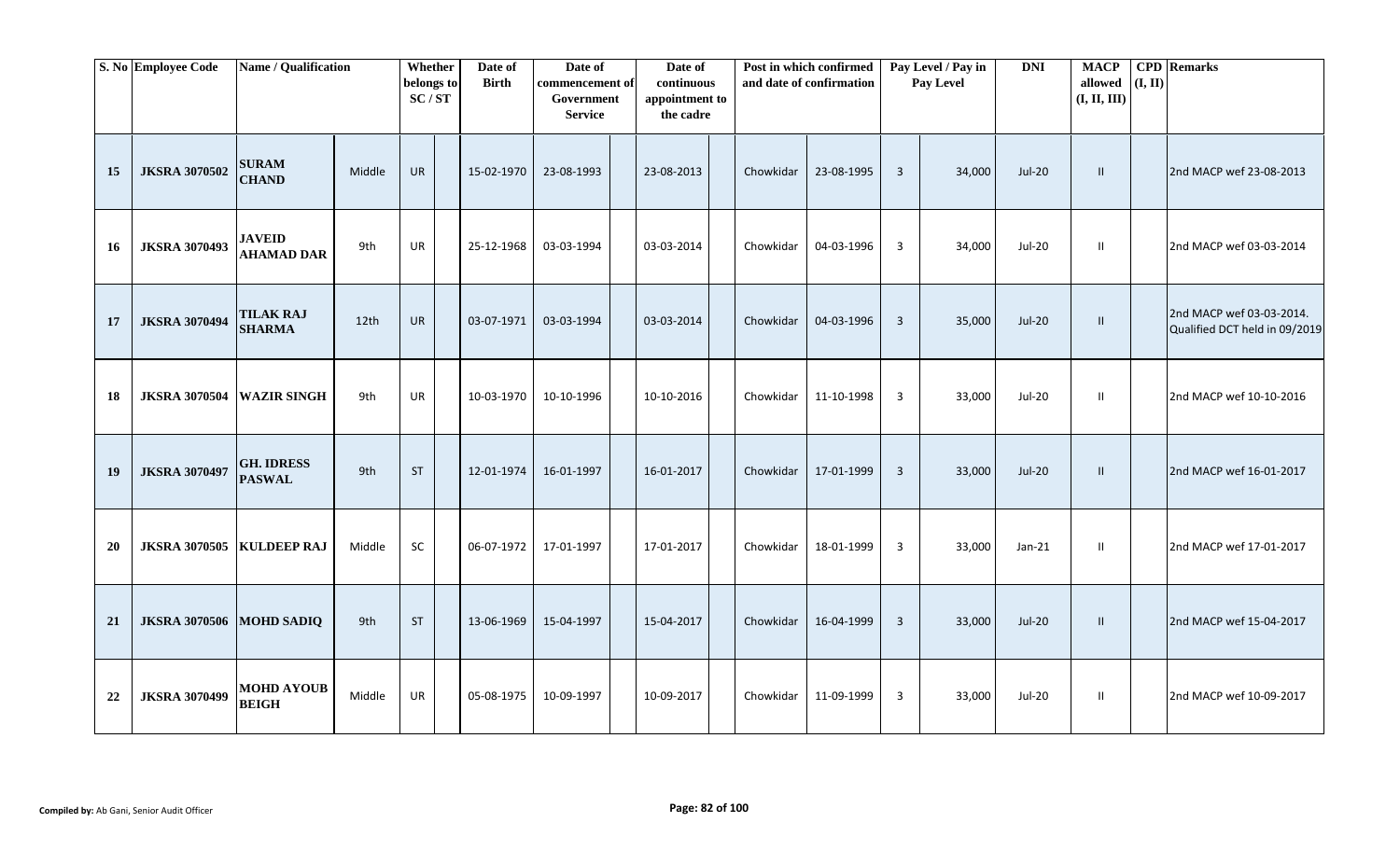|    | S. No Employee Code       | Name / Qualification                              |        | Whether<br>belongs to<br>SC/ST | Date of<br><b>Birth</b> | Date of<br>commencement of<br>Government<br><b>Service</b> | Date of<br>continuous<br>appointment to<br>the cadre |           | Post in which confirmed<br>and date of confirmation |                | Pay Level / Pay in<br>Pay Level | <b>DNI</b>    | <b>MACP</b><br>allowed $(I, II)$<br>(I, II, III) | <b>CPD</b> Remarks      |
|----|---------------------------|---------------------------------------------------|--------|--------------------------------|-------------------------|------------------------------------------------------------|------------------------------------------------------|-----------|-----------------------------------------------------|----------------|---------------------------------|---------------|--------------------------------------------------|-------------------------|
| 23 | <b>JKSRA 3070514</b>      | <b>SUNIL JI</b><br><b>CHOPRA</b>                  | 12th   | <b>UR</b>                      | 01-02-1972              | 20-09-2001                                                 | 20-09-2011                                           | Chowkidar | 19-09-2003                                          | $\overline{2}$ | 30,200                          | Jul-20        | $\mathbf{I}$                                     | 1st MACP wef 20-09-2011 |
| 24 | JKSRA 3070516 SAJAD AHMED |                                                   | 9th    | OBC                            | 25-11-1980              | 20-09-2001                                                 | 20-09-2011                                           | Chowkidar | 19-09-2003                                          | $\overline{2}$ | 30,200                          | Jul-20        |                                                  | 1st MACP wef 20-09-2011 |
| 25 | <b>JKSRA 3070520</b>      | <b>SHABEER</b><br><b>AHMED</b>                    | 9th    | <b>UR</b>                      | 13-10-1980              | 20-09-2001                                                 | 20-09-2011                                           | Mali      | 19-09-2003                                          | $\overline{2}$ | 30,200                          | <b>Jul-20</b> | $\mathbf{I}$                                     | 1st MACP wef 20-09-2011 |
| 26 | <b>JKSRA 3070523</b>      | <b>FAROOQ</b><br><b>AHMAD</b><br>SHEIKH-II        | Middle | OBC                            | 01-04-1974              | 20-09-2001                                                 | 20-09-2011                                           | Safaiwala | 19-09-2003                                          | $\overline{2}$ | 30,200                          | <b>Jul-20</b> | $\mathbf{I}$                                     | 1st MACP wef 20-09-2011 |
| 27 | <b>JKSRA 3070510</b>      | <b>SANTOSH</b><br><b>KUMARI</b>                   | 9th    | <b>SC</b>                      | 18-09-1971              | 20-09-2001                                                 | 20-09-2011                                           | Chowkidar | 23-09-2003                                          | $\overline{2}$ | 30,200                          | Jul-20        | $\mathbf{I}$                                     | 1st MACP wef 20-09-2011 |
| 28 | <b>JKSRA 3070518</b>      | <b>MEHRAJ</b><br><b>AHMAD</b><br><b>HAJAM</b>     | 9th    | OBC                            | 31-01-1980              | 04-10-2001                                                 | 04-10-2011                                           | Chowkidar | 03-10-2003                                          | $\overline{2}$ | 30,200                          | Jul-20        | $\mathbf{I}$                                     | 1st MACP wef 04-10-2011 |
| 29 | <b>JKSRA 3070519</b>      | <b>MANZOOR</b><br><b>AHMAD GANIE</b>              | Middle | OBC                            | 24-01-1974              | 16-10-2001                                                 | 16-10-2011                                           | Chowkidar | 15-10-2003                                          | $\overline{2}$ | 30,200                          | <b>Jul-20</b> | $\mathbf{I}$                                     | 1st MACP wef 16-10-2011 |
| 30 | <b>JKSRA 3070517</b>      | <b>ABDUL</b><br><b>KAREEM</b><br><b>THEEKERAY</b> | Middle | <b>ST</b>                      | 05-12-1972              | 18-10-2001                                                 | 18-10-2011                                           | Chowkidar | 17-10-2003                                          | $\overline{2}$ | 30,200                          | Jul-20        | $\mathbf{I}$                                     | 1st MACP wef 18-10-2011 |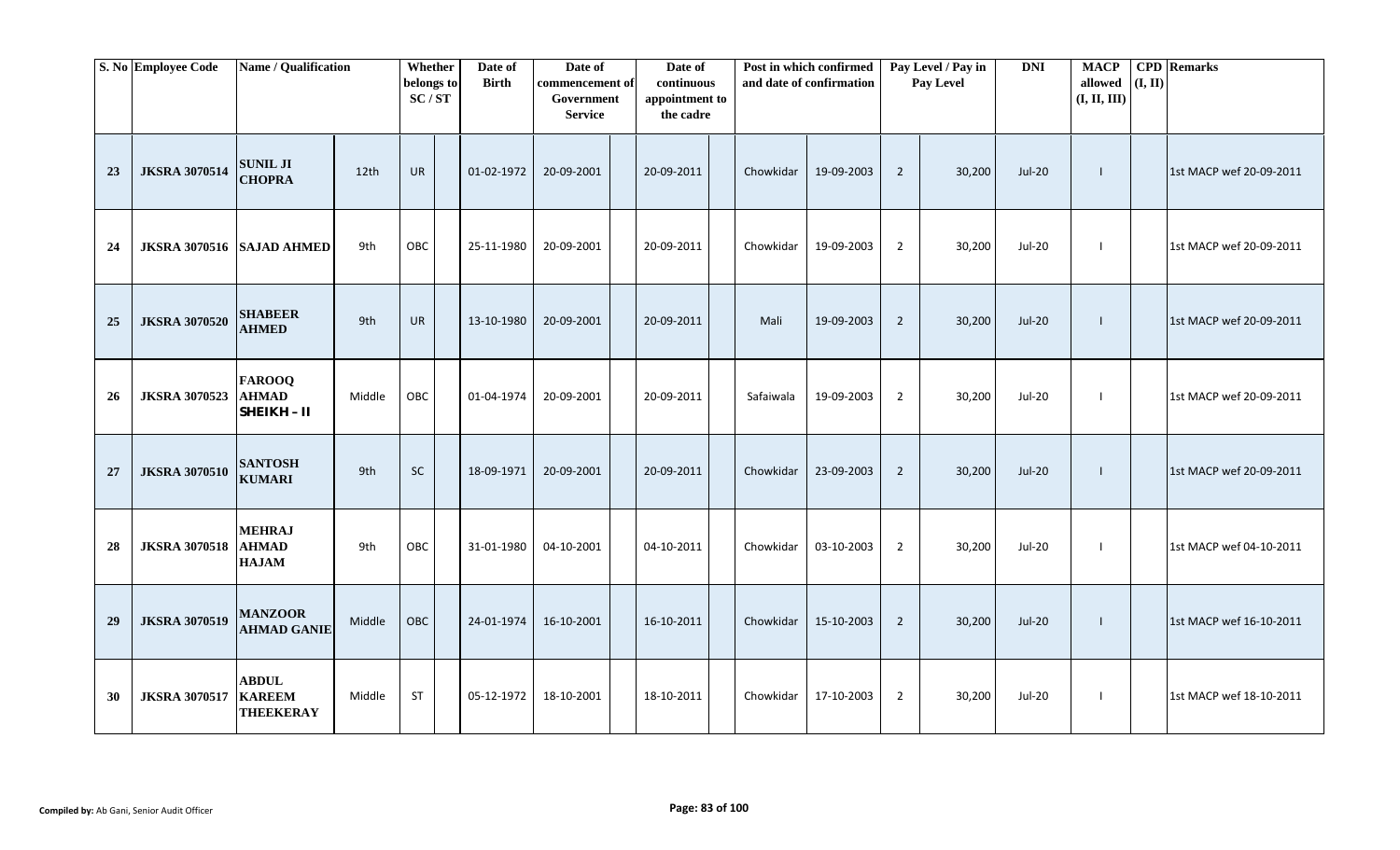|    | S. No Employee Code    | Name / Qualification                              |        | Whether<br>belongs to | Date of<br><b>Birth</b> | Date of<br>commencement of   | Date of<br>continuous       | Post in which confirmed<br>and date of confirmation |            |   | Pay Level / Pay in<br>Pay Level | <b>DNI</b>    | <b>MACP</b><br>allowed | (I, II) | <b>CPD</b> Remarks     |
|----|------------------------|---------------------------------------------------|--------|-----------------------|-------------------------|------------------------------|-----------------------------|-----------------------------------------------------|------------|---|---------------------------------|---------------|------------------------|---------|------------------------|
|    |                        |                                                   |        | SC/ST                 |                         | Government<br><b>Service</b> | appointment to<br>the cadre |                                                     |            |   |                                 |               | (I, II, III)           |         |                        |
| 31 | <b>JKSRA 3070545</b>   | <b>MOHAMMAD</b><br><b>HUSSAIN</b><br><b>RESHI</b> | Matric | UR                    | 04-03-1986              | 20-04-2012                   |                             | <b>MTS</b>                                          | 19-04-2014 | 1 | 22,100                          | <b>Jul-20</b> |                        |         |                        |
| 32 | <b>JKSRA 3070562</b>   | <b>JOGINDER</b><br><b>PAL</b>                     | Matric | SC                    | 06-10-1975              | 20-04-2012                   |                             | <b>MTS</b>                                          | 19-04-2014 | 1 | 22,100                          | <b>Jul-20</b> |                        |         |                        |
| 33 | <b>JKSRA 3070565</b>   | <b>KULDEEP</b><br><b>KUMAR</b>                    | Matric | SC                    | 20-05-1981              | 20-04-2012                   |                             | <b>MTS</b>                                          | 19-04-2014 | 1 | 22,100                          | $Jul-20$      |                        |         |                        |
| 34 | JKSRA 3070582 SHAFQUAT |                                                   | 12th   | <b>ST</b>             | 29-03-1980              | 03-05-2012                   |                             | <b>MTS</b>                                          | 02-05-2014 | 1 | 22,100                          | <b>Jul-20</b> |                        |         |                        |
| 35 | <b>JKSRA 3070558</b>   | <b>MUSHTAQ</b><br><b>AHMAD LONE</b>               | Matric | UR                    | 13-06-1979              | 16-10-2012                   |                             | <b>MTS</b>                                          | 15-10-2014 | 1 | 22,100                          | $Jul-20$      |                        |         | Trainee wef 20-04-2012 |
| 36 | <b>JKSRA 3070548</b>   | <b>GULSHAN</b><br><b>KUMAR</b>                    | 12th   | UR                    | 07-08-1978              | 07-06-2013                   |                             | <b>MTS</b>                                          | 06-06-2015 | 1 | 22,100                          | <b>Jul-20</b> |                        |         | Trainee wef 20-04-2012 |
| 37 | <b>JKSRA 3070549</b>   | <b>ROHIT MALIK</b>                                | Matric | <b>UR</b>             | 11-04-1981              | 07-06-2013                   |                             | <b>MTS</b>                                          | 06-06-2015 | 1 | 22,100                          | <b>Jul-20</b> |                        |         | Trainee wef 20-04-2012 |
| 38 | <b>JKSRA 3070556</b>   | <b>MUSHTAQ</b><br><b>AHMAD</b><br><b>SHEIKH</b>   | Matric | OBC                   | 15-03-1974              | 24-06-2013                   |                             | <b>MTS</b>                                          | 23-06-2015 | 1 | 22,100                          | <b>Jul-20</b> |                        |         | Trainee wef 20-04-2012 |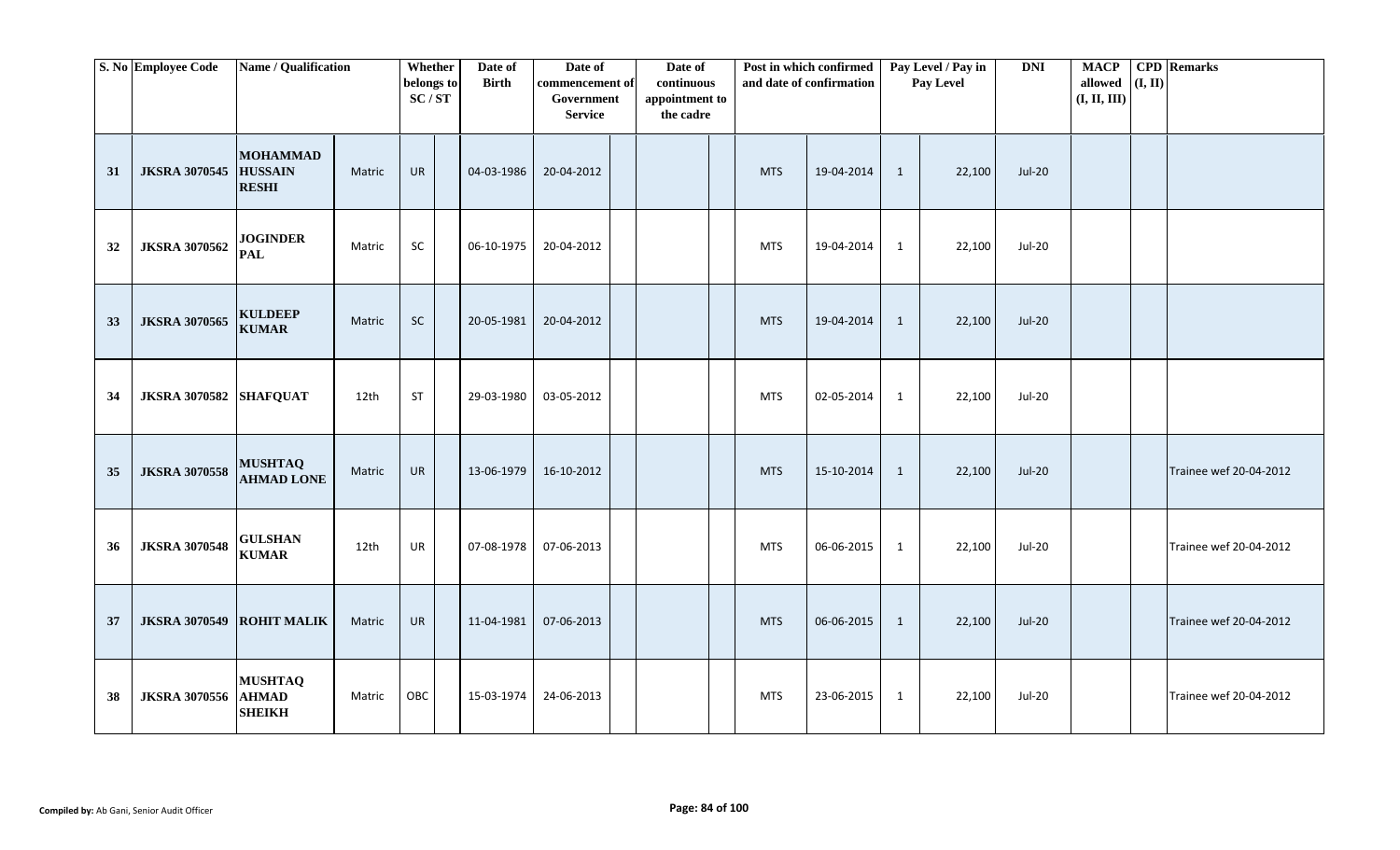|    | S. No Employee Code           | Name / Qualification                               |        | Whether<br>belongs to<br>SC/ST | Date of<br><b>Birth</b> | Date of<br>commencement of<br>Government<br><b>Service</b> | Date of<br>continuous<br>appointment to<br>the cadre |            | Post in which confirmed<br>and date of confirmation |              | Pay Level / Pay in<br>Pay Level | <b>DNI</b>    | <b>MACP</b><br>allowed<br>(I, II, III) | (I, II) | <b>CPD</b> Remarks     |
|----|-------------------------------|----------------------------------------------------|--------|--------------------------------|-------------------------|------------------------------------------------------------|------------------------------------------------------|------------|-----------------------------------------------------|--------------|---------------------------------|---------------|----------------------------------------|---------|------------------------|
| 39 | <b>JKSRA 3070566</b>          | <b>FAYAZ</b><br><b>AHAMD</b><br><b>SHEIKH</b>      | Matric | OBC                            | 10-08-1984              | 24-06-2013                                                 |                                                      | <b>MTS</b> | 23-06-2015                                          | 1            | 22,100                          | <b>Jul-20</b> |                                        |         | Trainee wef 20-04-2012 |
| 40 | <b>JKSRA 3070569</b>          | <b>GHULAM</b><br><b>MAHIDIN</b><br><b>SHEIKH</b>   | Matric | OBC                            | 08-10-1989              | 24-06-2013                                                 |                                                      | <b>MTS</b> | 23-06-2015                                          | 1            | 22,100                          | <b>Jul-20</b> |                                        |         | Trainee wef 20-04-2012 |
| 41 | <b>JKSRA 3070546</b>          | <b>PURAN CHAND</b><br><b>SHARMA</b>                | Matric | <b>UR</b>                      | 12-06-1975              | 09-07-2013                                                 |                                                      | <b>MTS</b> | 08-07-2015                                          | $\mathbf{1}$ | 22,100                          | <b>Jul-20</b> |                                        |         | Trainee wef 20-04-2012 |
| 42 | <b>JKSRA 3070561</b>          | <b>ASHOK</b><br><b>KUMAR</b>                       | Matric | OBC                            | 12-06-1978              | 09-07-2013                                                 |                                                      | <b>MTS</b> | 08-07-2015                                          | $\mathbf{1}$ | 22,100                          | <b>Jul-20</b> |                                        |         | Trainee wef 20-04-2012 |
| 43 | <b>JKSRA 3070568 DAYA RAM</b> |                                                    | Matric | OBC                            | 10-10-1972              | 09-07-2013                                                 |                                                      | <b>MTS</b> | 08-07-2015                                          | 1            | 22,100                          | <b>Jul-20</b> |                                        |         | Trainee wef 20-04-2012 |
| 44 | <b>JKSRA 3070554</b>          | <b>RAVAIL SINGH</b>                                | Matric | OBC                            | 07-01-1969              | 10-08-2013                                                 |                                                      | <b>MTS</b> | 09-08-2015                                          | $\mathbf{1}$ | 22,100                          | Jul-20        |                                        |         | Trainee wef 20-04-2012 |
| 45 | <b>JKSRA 3070563</b>          | <b>MOHDMMAD</b><br><b>MAQBOOL</b><br><b>SHEIKH</b> | Matric | OBC                            | 07-01-1976              | 19-12-2013                                                 |                                                      | <b>MTS</b> | 18-12-2015                                          | $\mathbf{1}$ | 22,100                          | <b>Jul-20</b> |                                        |         | Trainee wef 20-04-2012 |
| 46 | <b>JKSRA 3070550</b>          | <b>BIKRAM JEET</b><br><b>SINGH</b>                 | Matric | UR                             | 05-03-1983              | 16-04-2014                                                 |                                                      | MTS        | 15-04-2016                                          | $\mathbf{1}$ | 21,500                          | Jul-20        |                                        |         | Trainee wef 20-04-2012 |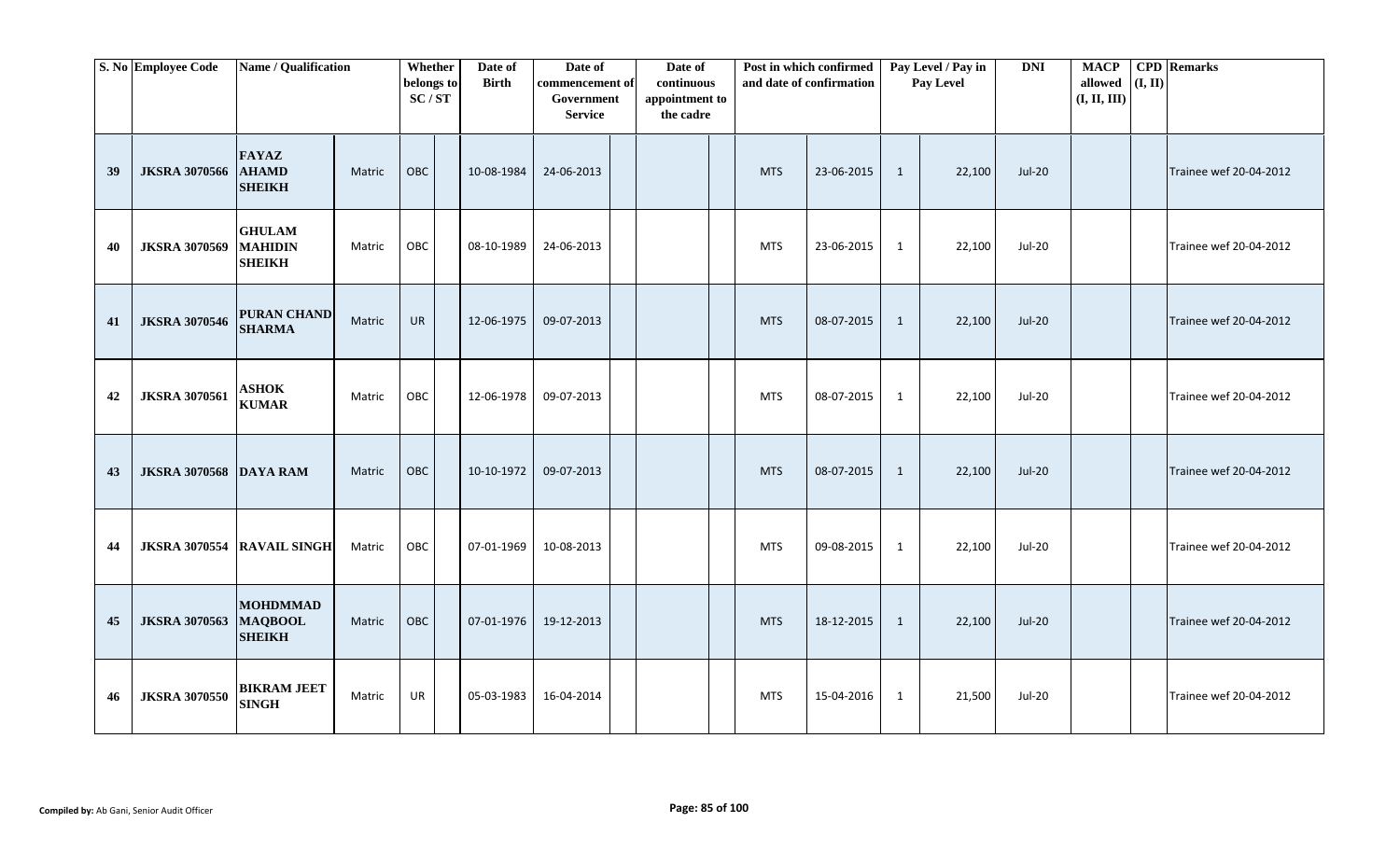|    | S. No Employee Code               | Name / Qualification                             |                 | Whether<br>belongs to<br>SC/ST | Date of<br><b>Birth</b> | Date of<br>commencement of<br>Government<br><b>Service</b> | Date of<br>continuous<br>appointment to<br>the cadre |            | Post in which confirmed<br>and date of confirmation |              | Pay Level / Pay in<br>Pay Level | <b>DNI</b>    | <b>MACP</b><br>allowed<br>(I, II, III) | (I, II) | <b>CPD</b> Remarks                                        |
|----|-----------------------------------|--------------------------------------------------|-----------------|--------------------------------|-------------------------|------------------------------------------------------------|------------------------------------------------------|------------|-----------------------------------------------------|--------------|---------------------------------|---------------|----------------------------------------|---------|-----------------------------------------------------------|
| 47 | <b>JKSRA 3070557</b>              | <b>ABDUL</b><br><b>RASHID LILY</b>               | Middle          | <b>UR</b>                      | 15-04-1977              | 20-04-2012                                                 |                                                      |            |                                                     | 1            | 18,000                          |               |                                        |         | Trainee                                                   |
| 48 | <b>JKSRA 3070567</b>              | <b>MOHAMMAD</b><br><b>ARFAN</b><br><b>SHEIKH</b> | Middle          | OBC                            | 15-12-1984              | 20-04-2012                                                 |                                                      |            |                                                     | 1            | 18,000                          |               |                                        |         | Trainee                                                   |
| 49 | <b>JKSRA 3070778   RAJNI DEVI</b> |                                                  | Matric          | <b>UR</b>                      | 23-04-1979              | 19-06-2017                                                 |                                                      | <b>MTS</b> | 19-06-2019                                          | $\mathbf{1}$ | 19,700                          | $Jan-21$      |                                        |         | Compassionate Grounds                                     |
| 50 | <b>JKSRA 3070779 RAHUL</b>        |                                                  | Matric          | <b>UR</b>                      | 06-04-1993              | 19-06-2017                                                 |                                                      | <b>MTS</b> | 19-06-2019                                          | 1            | 19,700                          | $Jan-21$      |                                        |         | Compassionate Grounds                                     |
| 51 | <b>JKSRA 3070836</b>              | <b>NEELAM</b><br><b>SHARMA</b>                   | Under<br>Matric | <b>UR</b>                      | 05-01-1981              | 18-07-2018                                                 |                                                      |            |                                                     | 1            | 18,500                          | <b>Jul-20</b> |                                        |         | Compassionate Grounds                                     |
| 52 | <b>JKSRA 3070845</b>              | <b>DANISH</b><br><b>RASHID</b>                   | Matric          | UR                             | 03-04-1999              | 22-10-2019                                                 |                                                      |            |                                                     | 1            | 18,000                          | Jul-20        |                                        |         | <b>Provisional appointment</b><br>(Compassionate Grounds) |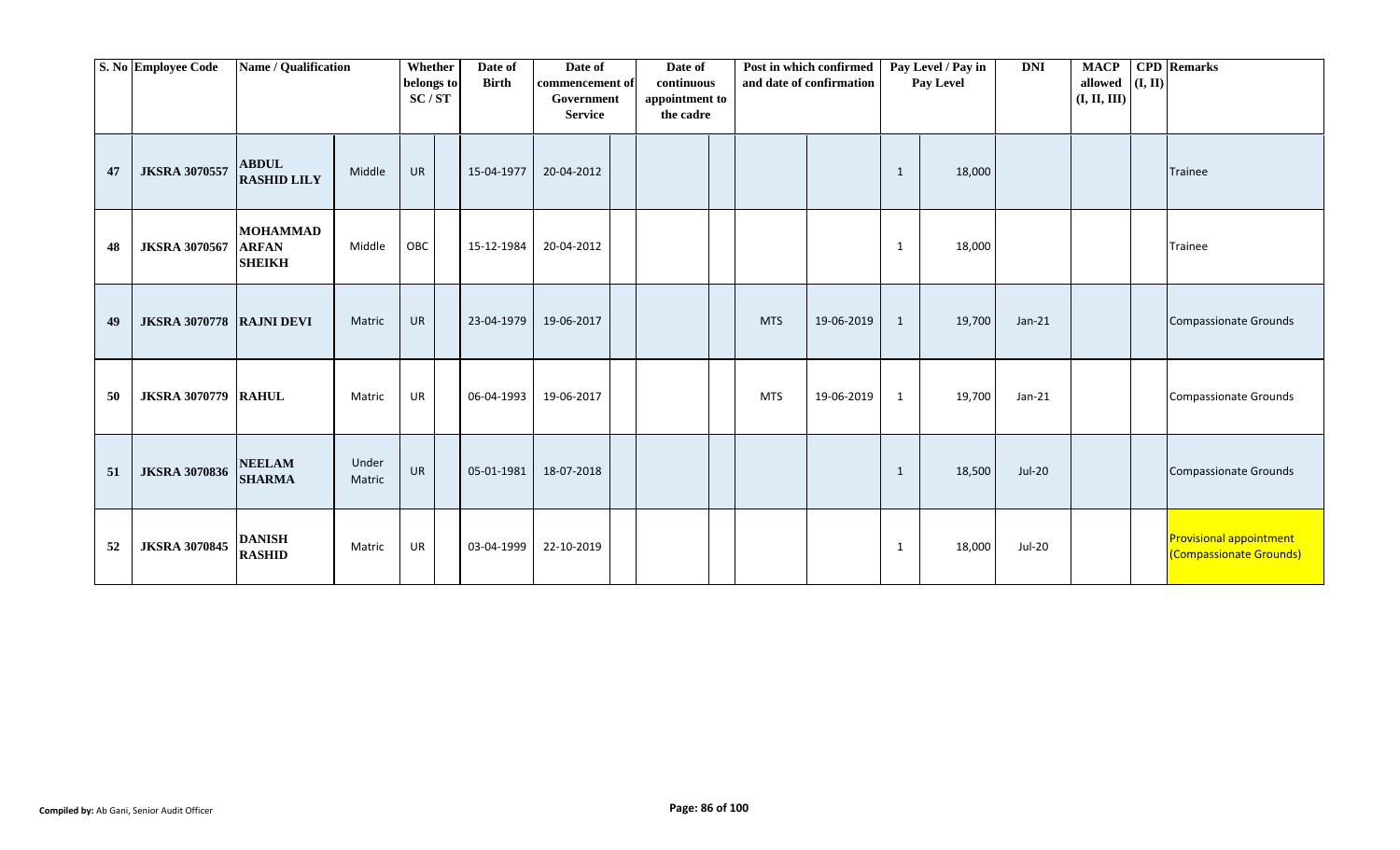# **S. No NAME DESIGNATION OFFICE TO WHICH DEPUTED** 1 Anjili Kachroo Senior Auditor 30 April 1995 Director General of Audit, P&T, New Delhi 2 Paroo Gagroo Senior Audit Officer 21 August 2002 CAG's Office, New Delhi. 3 Minakshi Khushu Senior Audit Officer 13 January 2009 CAG's Office, New Delhi. 4 Rajinder Razdan Senior Audit Officer 03 March 2010 CAG's Office, New Delhi. 5 Jyoti Kumari Senior Audit Officer 03 August 2011 CAG's Office, New Delhi. 6 Shalini Trakroo Senior Audit Officer 01 July 2012 CAG's Office, New Delhi. 7 Jitender Kumar Pandit Senior Audit Officer 23 October 2013 Regional Training Institute, Jammu 8 Subrota Sarkar Senior Auditor 10 March 2014 CAG's Office, New Delhi 9 Raj Bahadur Ganjoo Senior Audit Officer 22 July 2015 CAG of India, New Delhi 10 Shabir Ahmad Sofi Senior Auditor 10 Senior Auditor 05 April 2017 Accountant General, Audit, Jammu & Kashmir and Ladakh 11 Nayeem Ahmad Senior Auditor 22 September 2017 AN Principal Director of Audit, Railways, New Delhi 12 Jasmeer Senior Auditor 27 October 2017 AN DG Audit (P&T) New DelhI 13 Vikas Koul Supervisor 13 09 March 2018 Regional Training Institute, Jammu 14 Jugal Kumar Verma Senior Auditor 27 March 2018 ICISA Noida 15 Naveen Kumar Arya Senior Auditor 27 March 2018 ICISA Noida 16 Ram Mohan Ray Senior Auditor 1 31 May 2018 Regional Training Institute, Ranchi 17 Saket Kumar Senior Auditor 14 June 2018 Regional Training Institute, Ranchi 18 Kusum Jan Assistant Audit Officer 13 November 2018 CAG of India, New Delhi **DATE OF COMMENCEMENT OF DEPUTATION**

#### **LIST OF PERSONS ON DEPUTATION TO OFFICES WITHIN IA&AD**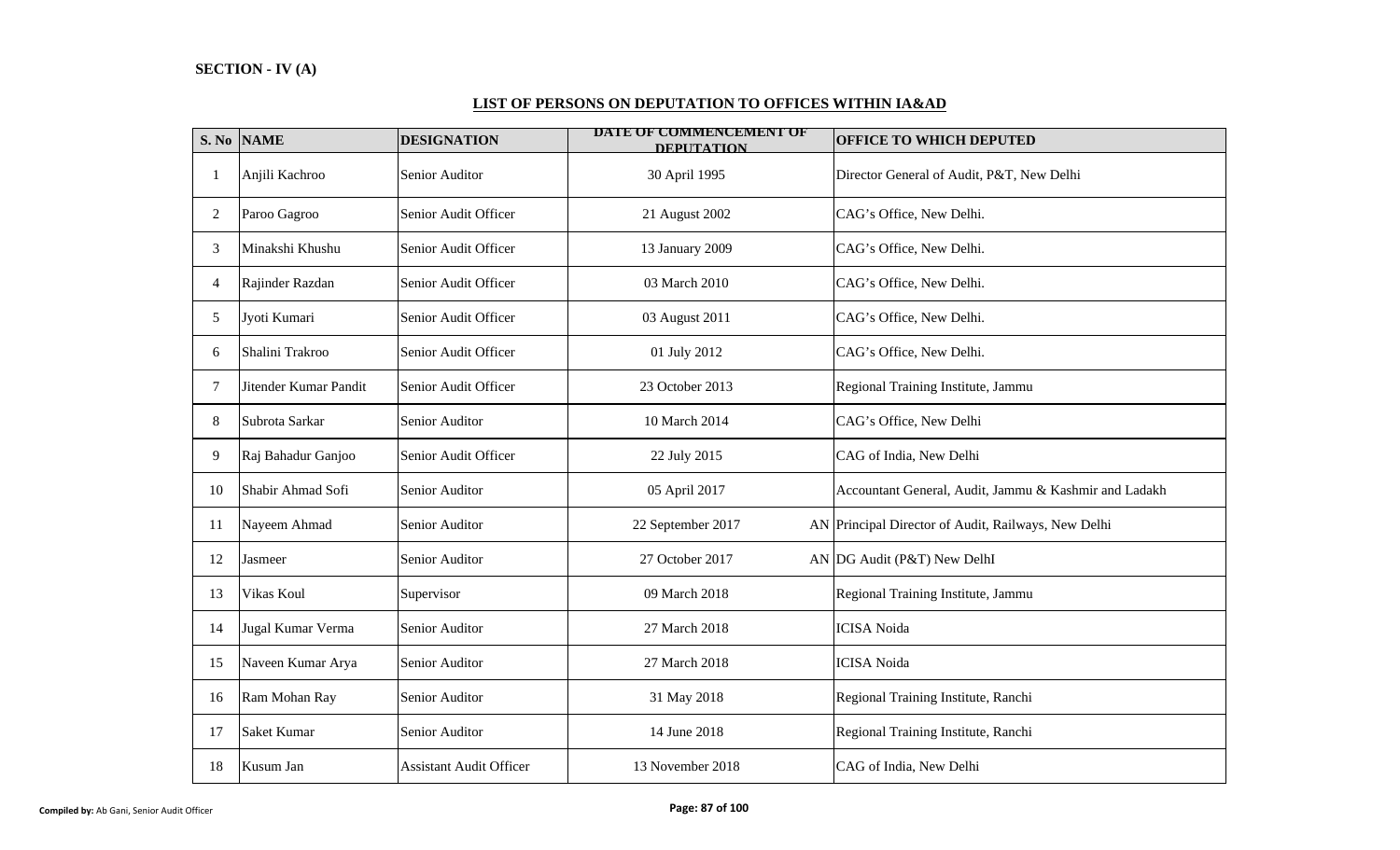|    | S. No NAME    | <b>IDESIGNATION</b> | DATE OF COMMENCEMENT OF<br><b>DEPHTATION</b> | <b>OFFICE TO WHICH DEPUTED</b>                     |
|----|---------------|---------------------|----------------------------------------------|----------------------------------------------------|
| 10 | Anurag Sharma | Auditor             | 20 November 2018                             | Principal Accountant General, Audit, GS&SS, Jaipur |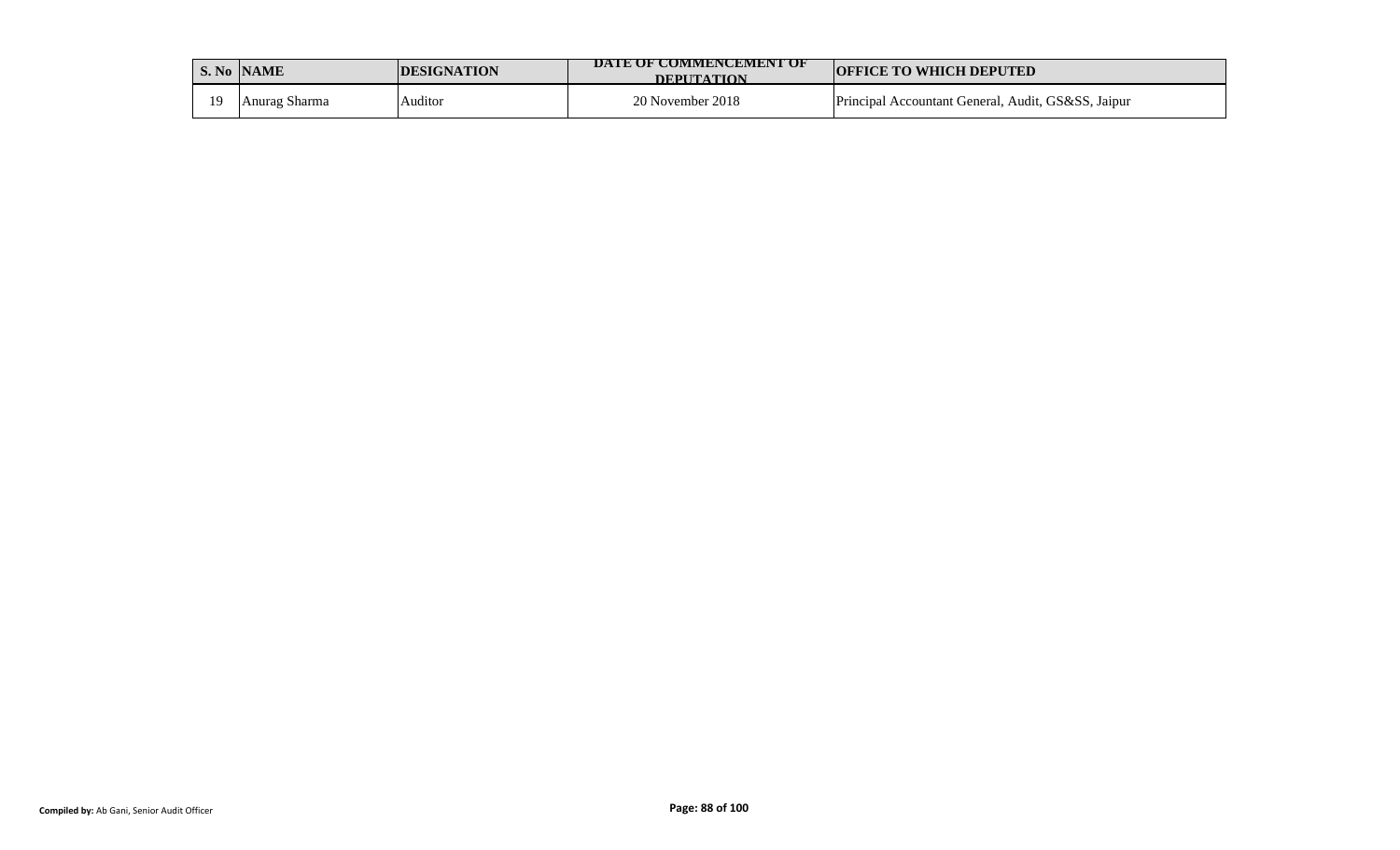# **SECTION - IV (B)**

#### **LIST OF PERSONS ON DEPUTATION TO OFFICES OUTSIDE IA&AD**

| S. No Name |            | <i>Designation</i> | Date of commencement of deputation | <b>Office to which deputed</b> |
|------------|------------|--------------------|------------------------------------|--------------------------------|
|            | <b>NIL</b> |                    |                                    |                                |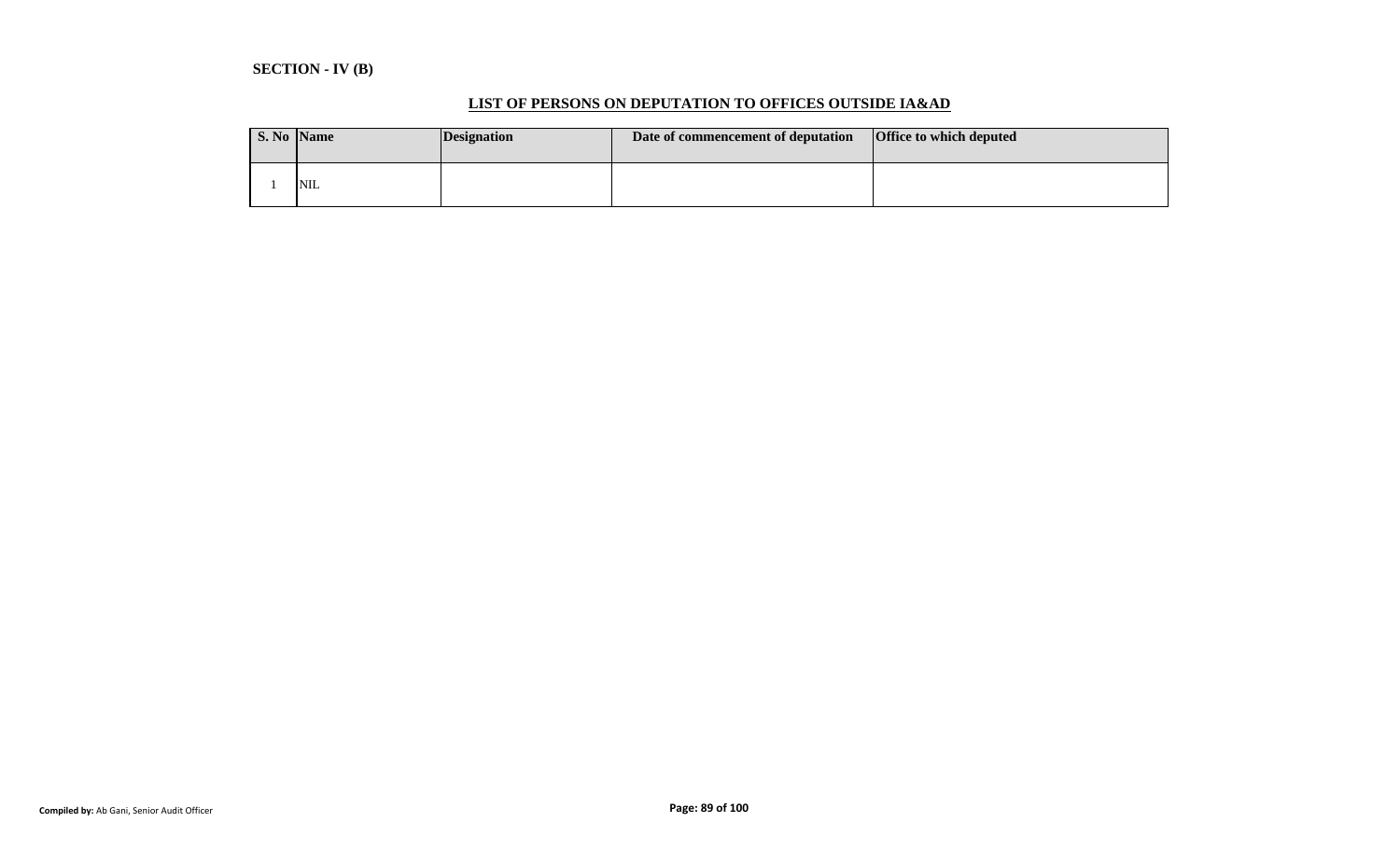# **SECTION - IV (C)**

# **LIST OF PERSONS ON DEPUTATION FROM A&E OFFICES AWAITING PERMENANT ABSORPTION IN AUDIT OFFICE**

| $\vert$ S. No $\vert$ | <b>Name</b> | <b>Designation</b> | <b>Year of Passing SAS (Civil) Audit</b> | Date of taking charge as Assistant Audit Officer on deputation-cum-permanent<br>absorption basis with Audit Office |
|-----------------------|-------------|--------------------|------------------------------------------|--------------------------------------------------------------------------------------------------------------------|
|                       | <b>NIL</b>  |                    |                                          |                                                                                                                    |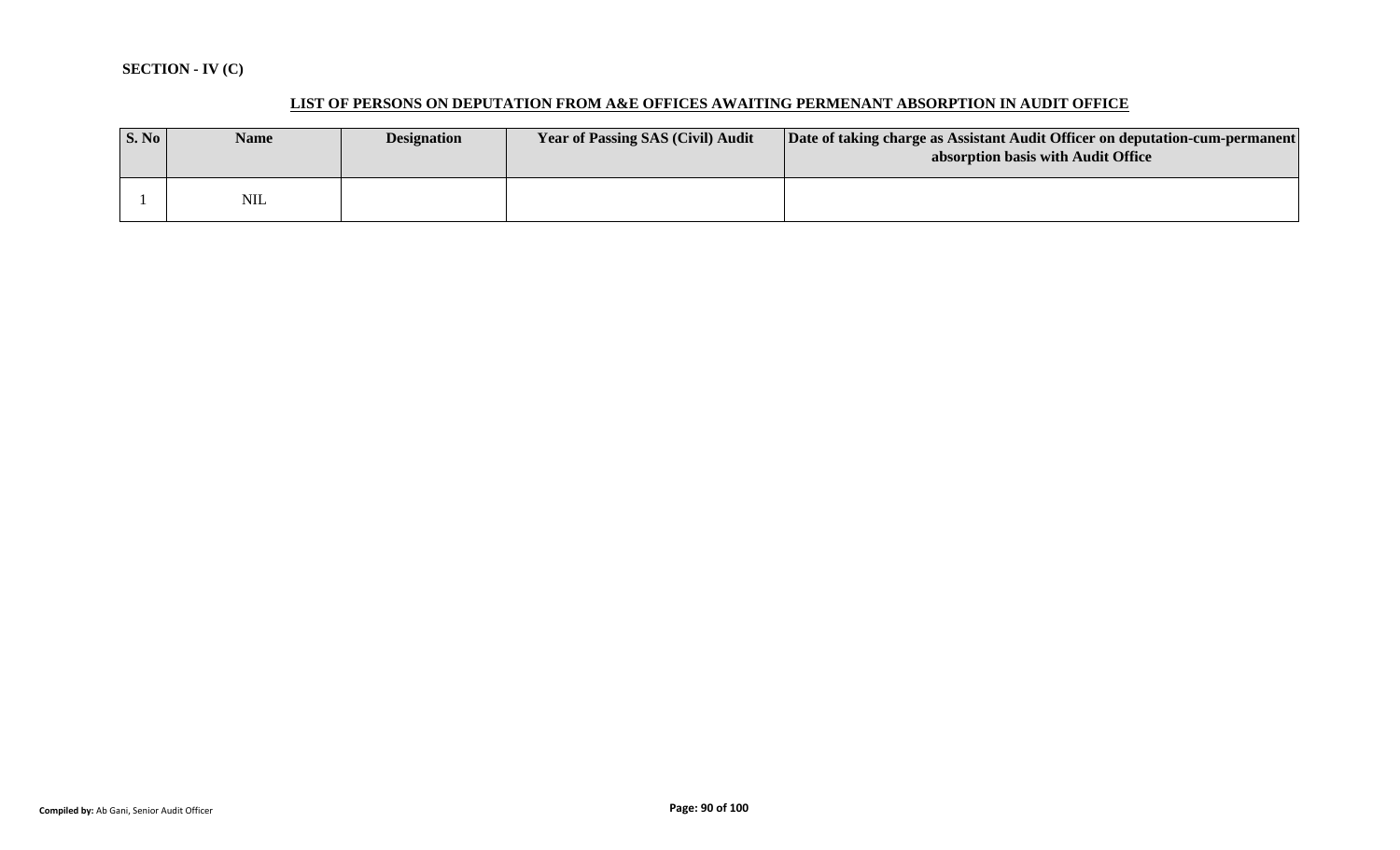#### **LIST OF PERSONS SENT ON FOREIGN DEPUTATION**

|  | <b>S.No</b> Name | <b>Designation</b> | <b>Date of Commencement</b> | Foreign Office to which on deputation |
|--|------------------|--------------------|-----------------------------|---------------------------------------|
|  | Nil              |                    |                             |                                       |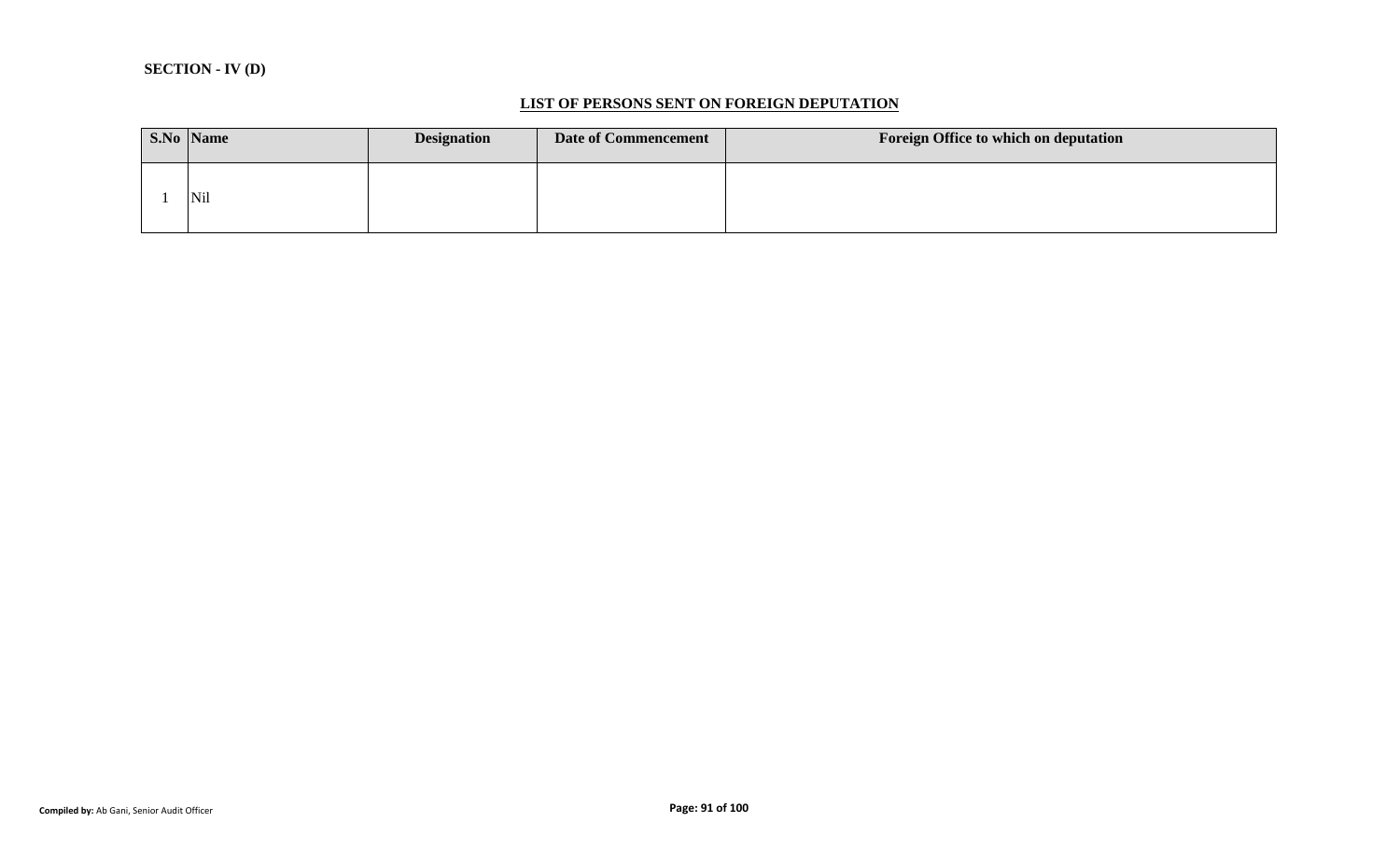# **LIST OF PERSONS ON TEMPORARY ADJUSTMENT OUTSIDE J&K STATE BUT WITHIN IA&AD**

|                | S. No Name            | <b>Designation</b>             | <b>Date of Commencement</b> | Name of Office where on temporary adjustment |
|----------------|-----------------------|--------------------------------|-----------------------------|----------------------------------------------|
|                | Sunil Dhar            | Senior Audit Officer           | 08-04-1991                  | AG (Audit) Haryana Chandigarh                |
| $\overline{c}$ | Vinod Raina           | Senior Audit Officer           | 08-04-1991                  | AG (Audit) G&SSA MP Gwalior                  |
| 3              | Vijay Kumar           | Senior Audit Officer           | 15-04-1991                  | AG (Audit) G&SSA MP Gwalior                  |
| $\overline{4}$ | Narinder Kumar Langoo | <b>Assistant Audit Officer</b> | 27-01-2011                  | AG (Audit) Haryana Chandigarh                |
| 5              | Kuldeep Kumar         | <b>Assistant Audit Officer</b> | 03-08-2011                  | <b>AG Uttranchal Dehradun</b>                |
| 6              | Ravinder Kumar        | <b>Audit Officer</b>           | 12-09-2018                  | AG (Audit), Uttarakhand Dehradun             |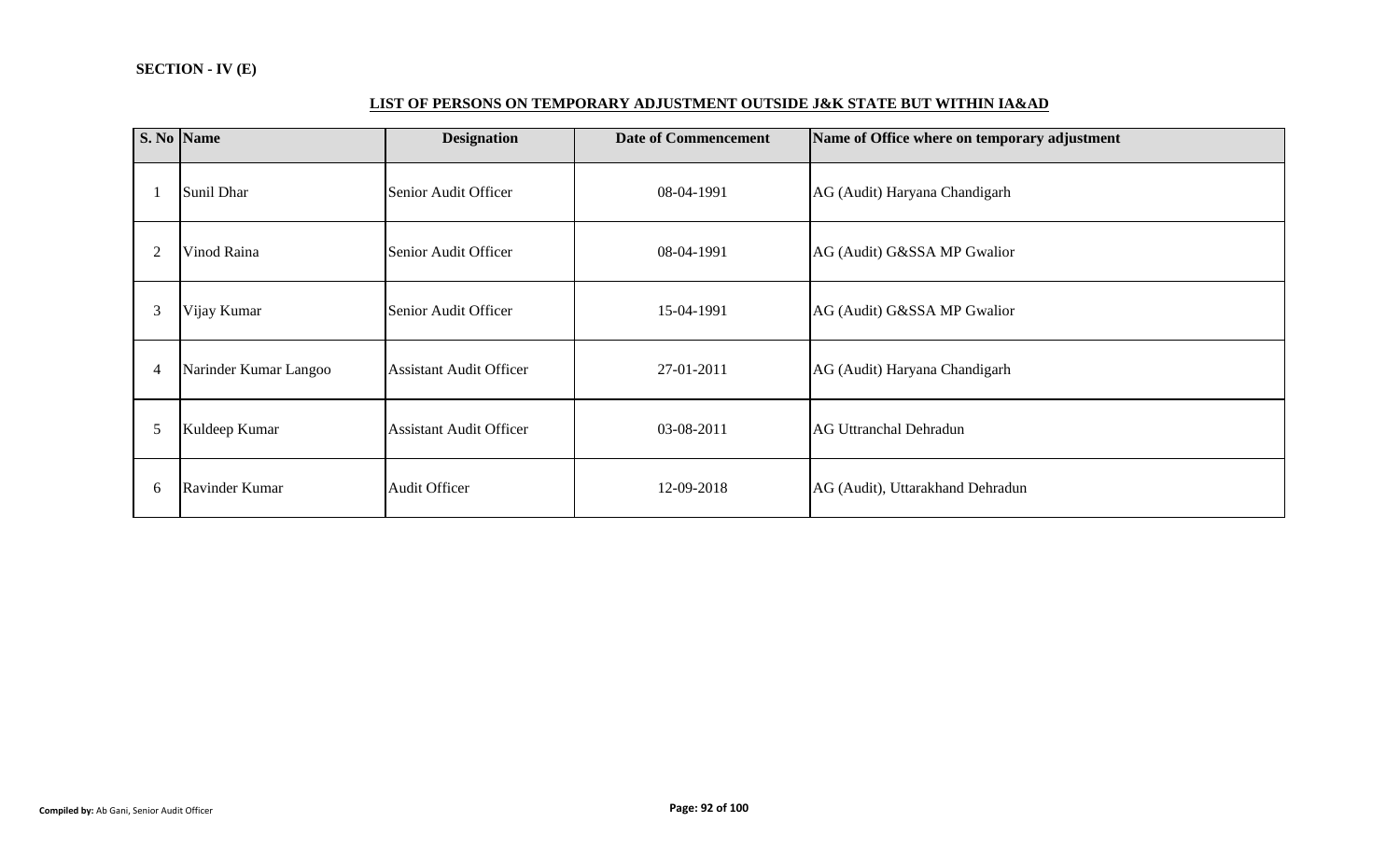# **MEN-IN-POSITION (EFFECTIVE STRENGTH) IN THE OFFICE OF PRINCIPAL ACCOUNTANT GENERAL, (AUDIT), J&K AND LADAKH**

# **SANCTIONED STRENGTH VIS-À-VIS PERSONS IN POSITION AS ON 01 MARCH 2020**

| Cadre                                            |                | <b>Santioned Strength</b> |                                        | <b>Persons in Position</b>     | <b>Deputationists</b>           | <b>Temporary</b>   | Un-authorised | <b>Total</b> |
|--------------------------------------------------|----------------|---------------------------|----------------------------------------|--------------------------------|---------------------------------|--------------------|---------------|--------------|
|                                                  | Srinagar       | Jammu                     | <b>Head Office,</b><br><b>Srinagar</b> | <b>Branch Office,</b><br>Jammu | including Foreign<br>deputation | <b>Adjustments</b> | absence       |              |
| <b>Accountant General</b>                        |                | $\overline{\phantom{a}}$  |                                        |                                |                                 |                    |               |              |
| Senior Deputy Accountant General (Admn, GS & SS) |                | $\overline{\phantom{a}}$  |                                        |                                |                                 |                    |               |              |
| Deputy Accountant General                        |                |                           |                                        | $\overline{\phantom{a}}$       |                                 |                    |               |              |
| Welfare Officer                                  |                | $\overline{\phantom{a}}$  |                                        | $\overline{\phantom{0}}$       |                                 |                    |               |              |
| Senior Audit Officer (Civil)                     | 54             | 40                        | 29                                     | 54                             |                                 |                    |               | 93           |
| Senior Audit Officer (Commercial)                | 8              | $\mathfrak{Z}$            | $\sqrt{2}$                             | 8                              |                                 |                    |               | 10           |
| <b>Assistant Audit Officer (Civil)</b>           | 101            | 78                        | 47                                     | 54                             |                                 |                    |               | 104          |
| Assistant Audit Officer (Commercial)             | 12             | 11                        | $\overline{\phantom{a}}$               | 15                             |                                 |                    |               | 15           |
| <b>Senior Private Secretary</b>                  |                | $\overline{\phantom{a}}$  |                                        | ٠                              |                                 |                    |               |              |
| Supervisor                                       | 5              | $\overline{3}$            | 10                                     | 10                             |                                 |                    |               | 21           |
| <b>Welfare Assistant</b>                         |                | $\overline{\phantom{a}}$  |                                        | ٠                              |                                 |                    |               |              |
| Data Entry Operator Grade F                      | $\mathfrak{2}$ | $\overline{\phantom{a}}$  | ٠                                      | $\overline{\phantom{a}}$       |                                 |                    |               |              |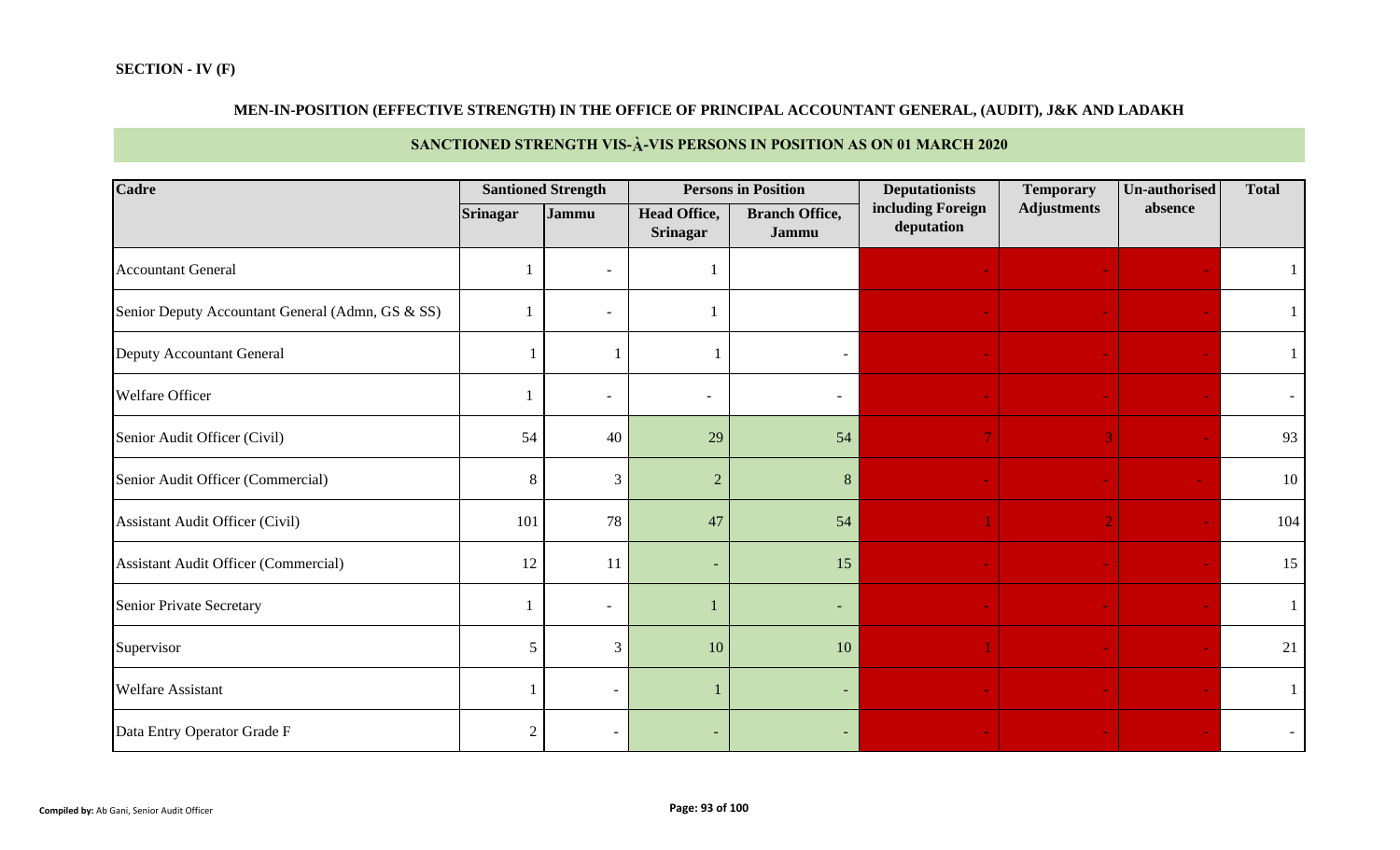| Cadre                       |                  | <b>Santioned Strength</b> |                                        | <b>Persons in Position</b>     | <b>Deputationists</b>           | <b>Temporary</b>         | <b>Un-authorised</b>     | <b>Total</b>   |
|-----------------------------|------------------|---------------------------|----------------------------------------|--------------------------------|---------------------------------|--------------------------|--------------------------|----------------|
|                             | <b>Srinagar</b>  | Jammu                     | <b>Head Office,</b><br><b>Srinagar</b> | <b>Branch Office,</b><br>Jammu | including Foreign<br>deputation | <b>Adjustments</b>       | absence                  |                |
| Data Entry Operator Grade E | $\sqrt{2}$       | $\overline{\phantom{a}}$  | $\mathbf{1}$                           | $\overline{\phantom{a}}$       |                                 |                          |                          |                |
| <b>Senior Auditors</b>      | 163              | 47                        | 66                                     | 40                             | $\Omega$                        |                          |                          | 115            |
| Senior Console Operator     | 3                | $\overline{\phantom{a}}$  | $\overline{\phantom{a}}$               | ٠                              |                                 |                          |                          |                |
| Date Entry Operator Grade B | 3                | $\mathfrak{Z}$            | $\overline{\phantom{a}}$               | $\mathbf{1}$                   |                                 |                          |                          |                |
| Data Entry Operator Grade A | 17               | $\overline{\phantom{a}}$  | 9                                      | $\overline{3}$                 |                                 | $\overline{\phantom{a}}$ | $\overline{\phantom{a}}$ | 12             |
| Hindi Officer               |                  | $\overline{\phantom{a}}$  | $\overline{\phantom{a}}$               | ٠                              | $\overline{\phantom{0}}$        | $\overline{\phantom{a}}$ | -                        |                |
| Senior Hindi Translator     | $\mathbf{1}$     | $\mathbf{1}$              | $\mathbf{1}$                           | ٠                              |                                 | $\overline{\phantom{a}}$ | $\overline{\phantom{a}}$ |                |
| Junior Hindi Translator     | $\overline{4}$   | $\overline{\phantom{a}}$  | $\mathfrak{Z}$                         | $\sim$                         | $\overline{\phantom{0}}$        | $\overline{\phantom{a}}$ | $\overline{\phantom{a}}$ | $\mathcal{R}$  |
| Auditor                     | 33               | 20                        | $\,8\,$                                | 5                              | $\overline{2}$                  | $\overline{\phantom{a}}$ | $\overline{\phantom{a}}$ | 15             |
| Clerk                       | 20               | $6\,$                     | 15                                     | 11                             |                                 |                          | -                        | 26             |
| Stenographer Grade I        | -1               | $\overline{\phantom{a}}$  |                                        |                                |                                 | $\overline{\phantom{a}}$ | $\overline{\phantom{a}}$ |                |
| Stenographer Grade II       | $\boldsymbol{2}$ | $\mathbf{1}$              |                                        |                                | $\overline{a}$                  | $\overline{\phantom{a}}$ | $\overline{\phantom{a}}$ |                |
| Stenographer Grade III      | $\mathbf{1}$     | $\mathbf{1}$              | $\overline{\phantom{a}}$               | $\mathbf{1}$                   |                                 | $\overline{\phantom{a}}$ | $\overline{\phantom{a}}$ |                |
| <b>Staff Car Drivers</b>    | $\boldsymbol{2}$ | $\sqrt{2}$                | -1                                     |                                |                                 | $\overline{\phantom{a}}$ | $\overline{\phantom{a}}$ | $\overline{2}$ |
| Multi Tasking Staff         | 46               | 37                        | 30                                     | 22                             |                                 | $\overline{\phantom{a}}$ | $\overline{\phantom{a}}$ | 52             |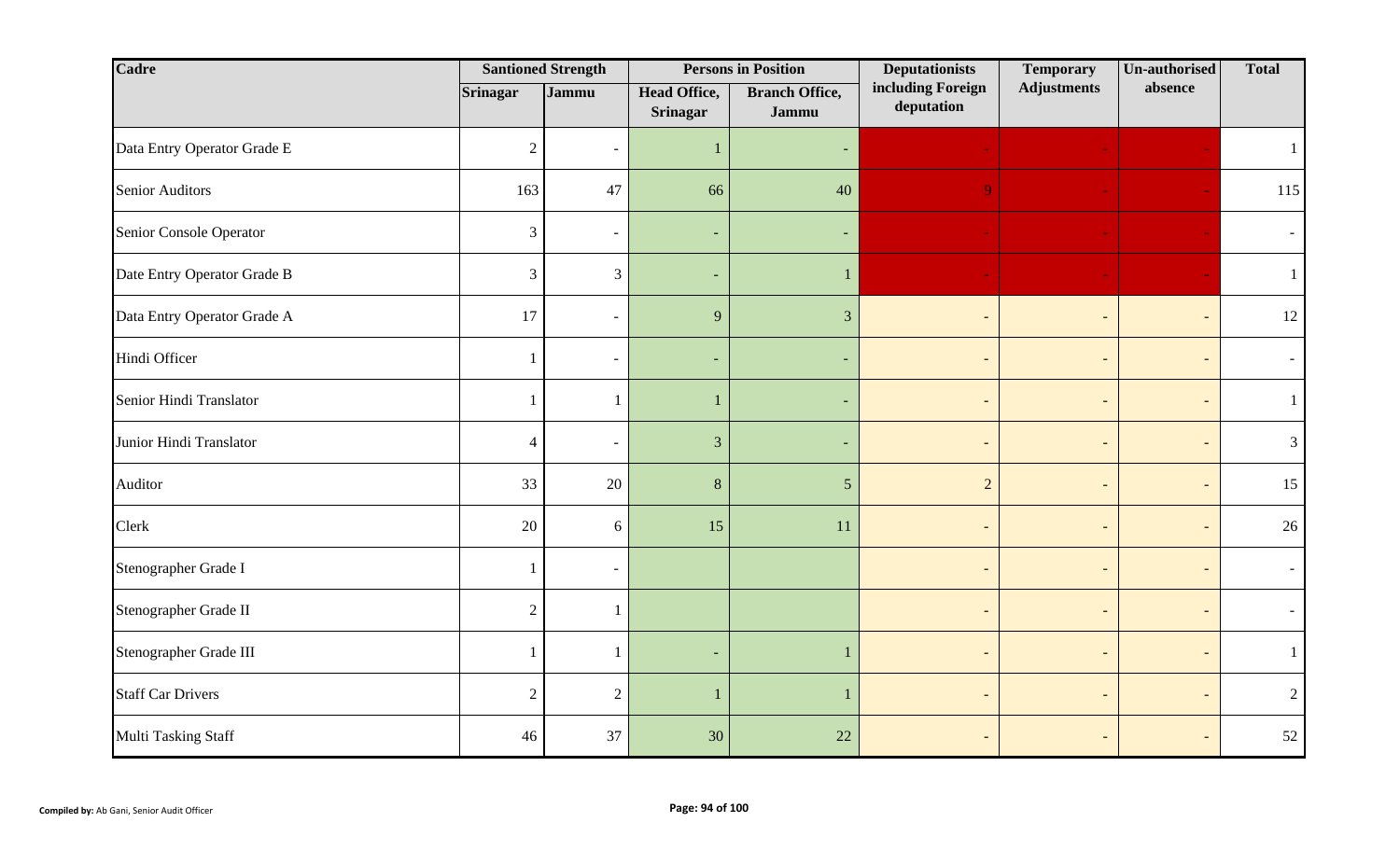# **SECTION-IV(G)**

#### **STATEMENT SHOWING CATEGORY-WISE PERSONS IN POSITION IN THE OFFICE OF PRINCIPAL ACCOUNTANT GENERAL (AUDIT) JAMMU & KASHMIR AND LADAKH AS ON 01 MARCH 2020**

| S.No           | <b>Designation</b>                             |                              | Category                 |                          |                          |                |  |  |  |  |  |
|----------------|------------------------------------------------|------------------------------|--------------------------|--------------------------|--------------------------|----------------|--|--|--|--|--|
|                |                                                | <b>UR</b>                    | <b>SC</b>                | ST                       | <b>OBC</b>               |                |  |  |  |  |  |
|                | <b>Accountant General</b>                      | $\overline{\phantom{a}}$     | ٠                        | 1                        | $\overline{\phantom{a}}$ |                |  |  |  |  |  |
| $\overline{2}$ | Senior Deputy Accountant General               | $\overline{\phantom{a}}$     | $\overline{\phantom{a}}$ |                          | $\sim$                   |                |  |  |  |  |  |
| $\mathfrak{Z}$ | Deputy Accountant General                      |                              |                          | $\sim$                   | $\overline{\phantom{a}}$ | $\overline{2}$ |  |  |  |  |  |
| $\overline{4}$ | <b>Welfare Officer</b>                         |                              | $\sim$                   | ÷                        |                          |                |  |  |  |  |  |
| 5              | (Civil)<br>Senior Audit Officer                | 74                           | $\overline{7}$           | $\overline{2}$           |                          | 83             |  |  |  |  |  |
| 6              | Senior Audit Officer<br>(Commercial)           | $\mathfrak{S}$               | $\sqrt{2}$               | $\overline{\phantom{a}}$ | 3                        | 10             |  |  |  |  |  |
| $\overline{7}$ | (Civil)<br><b>Assistant Audit Officer</b>      | 59                           | 9                        | 9                        | 24                       | 101            |  |  |  |  |  |
| 8              | <b>Assistant Audit Officer</b><br>(Commercial) | $\overline{3}$               | $\overline{4}$           | $\overline{2}$           | 6                        | 15             |  |  |  |  |  |
| 9              | Senior Private Secretary                       |                              | ٠                        | ٠                        |                          |                |  |  |  |  |  |
| 10             | Hindi Officer                                  | $\qquad \qquad \blacksquare$ | $\sim$                   | $\overline{\phantom{a}}$ |                          |                |  |  |  |  |  |
| 11             | Data Entry Operator (F)                        | $\overline{\phantom{a}}$     | $\overline{\phantom{a}}$ | $\overline{\phantom{a}}$ | $\overline{\phantom{0}}$ |                |  |  |  |  |  |
| 12             | Data Entry Operator (E)                        |                              | ٠                        | $\overline{a}$           |                          |                |  |  |  |  |  |
| 13             | Supervisor                                     | 15                           | $5\overline{)}$          | $\blacksquare$           |                          | 20             |  |  |  |  |  |
| 14             | <b>Welfare Assistant</b>                       |                              | -                        |                          |                          |                |  |  |  |  |  |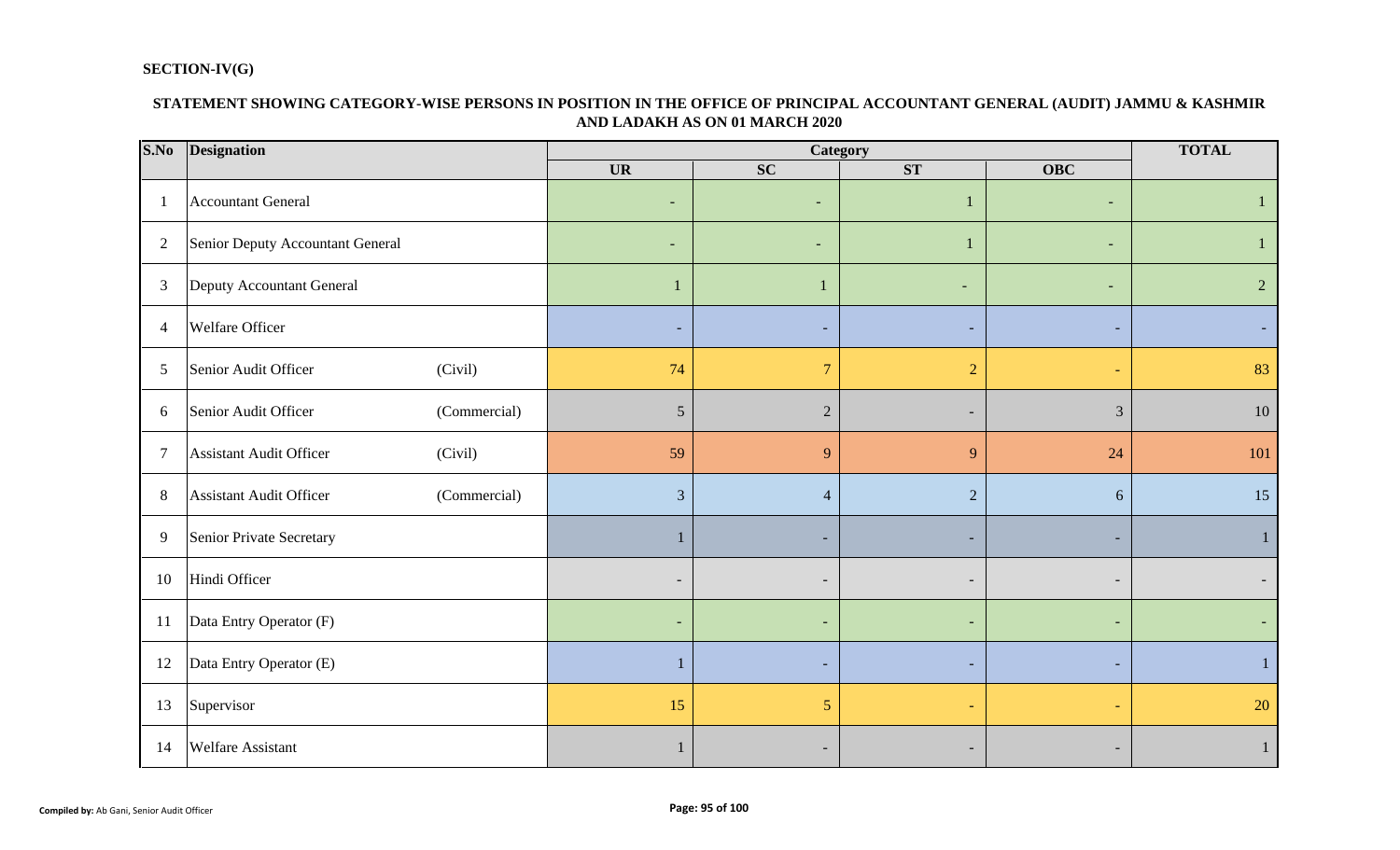| S.No<br><b>Designation</b>     |                | <b>TOTAL</b>   |                          |                          |                |
|--------------------------------|----------------|----------------|--------------------------|--------------------------|----------------|
|                                | <b>UR</b>      | <b>SC</b>      | ST                       | <b>OBC</b>               |                |
| Senior Auditors<br>15          | 75             | 9              | $\overline{7}$           | 15                       | 106            |
| Senior Hindi Translator<br>16  | $\sim$         | $\sim$         | $\sim$                   |                          |                |
| Junior Hindi Translator<br>17  |                | $\overline{2}$ | $\sim$                   | ۰.                       | 3              |
| Stenographer III<br>18         | $\sim$         | $\sim$         | $\overline{\phantom{a}}$ |                          |                |
| 19<br>Auditor                  | $\, 8$         |                | $\overline{2}$           | $\mathfrak{Z}$           | 14             |
| Clerk<br>20                    | 17             | $\mathfrak{S}$ |                          | $\mathfrak{Z}$           | 26             |
| 21<br>Data Entry Operator (B)  |                | $\sim$         | $\overline{\phantom{a}}$ | н.                       |                |
| 22<br>Data Entry Operator (A)  | $\overline{7}$ | $\overline{2}$ | ÷                        | $\overline{3}$           | 12             |
| <b>Staff Car Drivers</b><br>23 |                |                | $\overline{\phantom{a}}$ | $\overline{\phantom{a}}$ | $\overline{2}$ |
| Multi Tasking Staff<br>24      | 32             | $\overline{4}$ | $\overline{4}$           | 12                       | 52             |
| <b>Total</b>                   | 302            | 52             | 29                       | 71                       | 454            |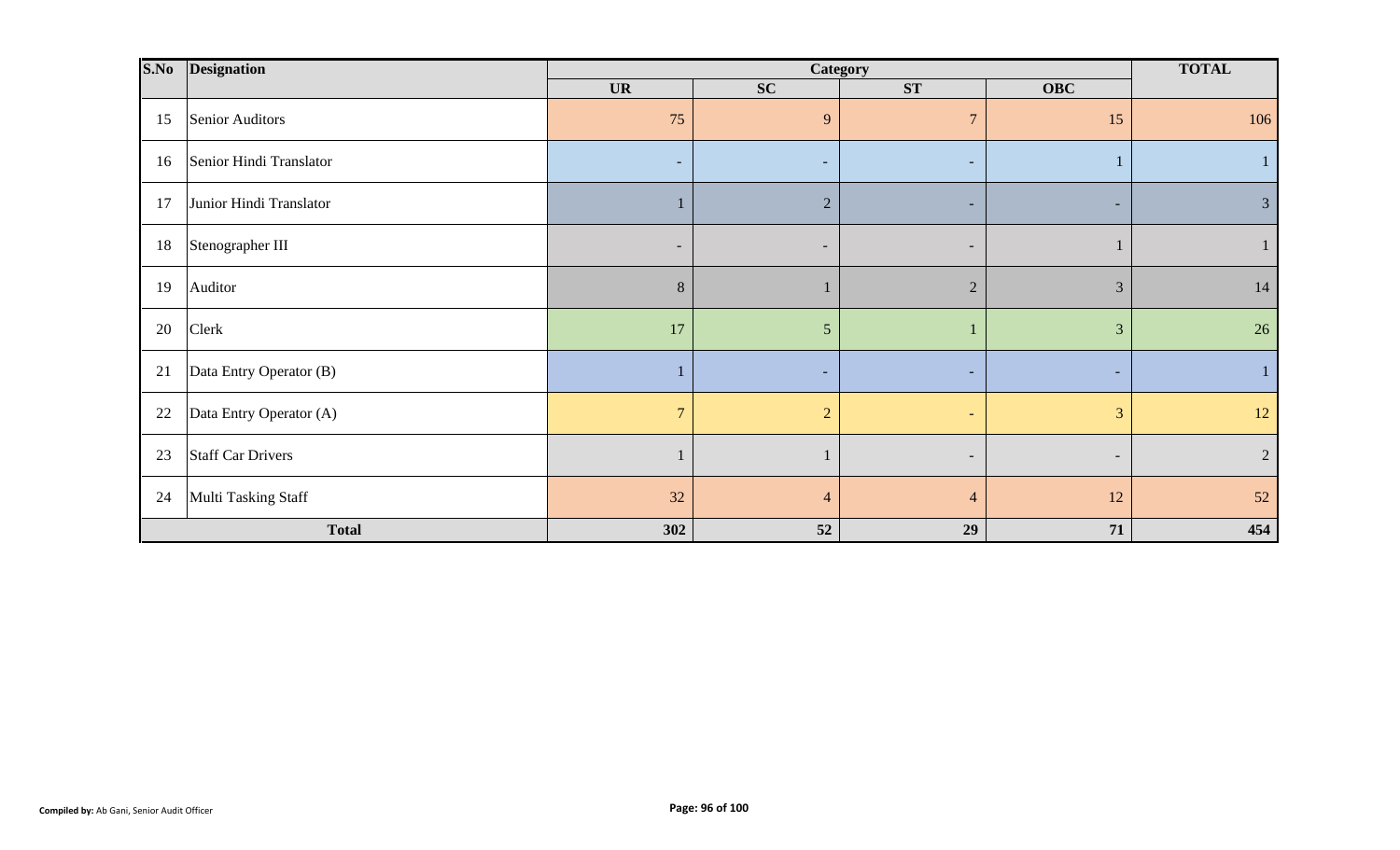#### **SECTION-IV(H)**

#### **STATEMENT SHOWING COMMUNITY-WISE BREAKUP OF EMPLOYEES (EFFECTIVE STRENGHT) BY SEX AND RELIGION IN THE OFFICE OF PRINCIPAL ACCOUNTANT GENERAL (AUDIT), JAMMU & KASHMIR AND LADAKH - POSITION AS ON 01 MARCH 2020**

| S.No            | <b>Designation</b>                             | <b>HINDU</b>             |                | <b>MUSLIM</b>            |                          | <b>SIKH</b>    |                          |                          | <b>CHRISTIAN</b>         | <b>OTHERS</b>            |        | <b>TOTAL</b>   |                |
|-----------------|------------------------------------------------|--------------------------|----------------|--------------------------|--------------------------|----------------|--------------------------|--------------------------|--------------------------|--------------------------|--------|----------------|----------------|
|                 |                                                | <b>Male</b>              | Female         | <b>Male</b>              | Female                   | <b>Male</b>    | <b>Female</b>            | <b>Male</b>              | Female                   | <b>Male</b>              | Female | <b>Male</b>    | <b>Female</b>  |
|                 | <b>Accountant General</b>                      |                          | $\sim$         | ٠                        | $\sim$                   |                | ٠                        | $\overline{\phantom{a}}$ | $\overline{\phantom{a}}$ | $\overline{\phantom{a}}$ | ٠      |                |                |
| $\overline{2}$  | <b>Sr Deputy Accountant General</b>            |                          | $\sim$         | ٠                        | $\sim$                   |                | $\overline{\phantom{a}}$ | $\overline{\phantom{a}}$ | $\overline{\phantom{a}}$ |                          | ٠      | $\overline{2}$ |                |
| $\mathfrak{Z}$  | Deputy Accountant General                      | $\overline{2}$           | $\sim$         | ٠                        | $\sim$                   |                | $\equiv$                 |                          | $\overline{\phantom{a}}$ |                          | ٠      | $\overline{2}$ |                |
| $\overline{4}$  | Welfare Officer                                | $\overline{\phantom{a}}$ | $\sim$         | $\overline{\phantom{a}}$ | $\overline{\phantom{a}}$ | $\blacksquare$ | ٠                        | $\overline{\phantom{a}}$ | $\overline{\phantom{a}}$ | ٠                        | ٠      | $\blacksquare$ |                |
| $\mathfrak{S}$  | Senior Audit Officer<br>(Civil)                | 46                       | 12             | 23                       |                          |                | ٠                        | $\overline{\phantom{a}}$ | $\overline{\phantom{0}}$ | ٠                        | ÷      | 70             | 13             |
| 6               | Senior Audit Officer<br>(Commercial)           | 9                        | $\sim$         |                          | $\sim$                   | $\equiv$       | $\overline{\phantom{0}}$ | $\overline{\phantom{a}}$ | $\overline{\phantom{0}}$ | $\overline{\phantom{0}}$ | ٠      | 10             |                |
| $7\phantom{.0}$ | <b>Assistant Audit Officer</b><br>(Civil)      | 66                       | 9 <sup>°</sup> | 19                       | $\overline{\phantom{0}}$ | 5 <sup>5</sup> |                          |                          | $\overline{\phantom{0}}$ | $\overline{\phantom{0}}$ | н.     | 91             | <b>10</b>      |
| 8               | <b>Assistant Audit Officer</b><br>(Commercial) | 13                       | $\mathbf{1}$   | ٠                        |                          |                | $\equiv$                 | $\overline{\phantom{a}}$ | $\overline{\phantom{a}}$ | $\overline{\phantom{0}}$ | ٠      | 13             | $\overline{2}$ |
| 9               | Senior Private Secretary                       | ٠                        | $\sim$         |                          | $\overline{\phantom{a}}$ |                | $\equiv$                 | $\overline{\phantom{a}}$ | $\overline{\phantom{0}}$ | $\overline{\phantom{0}}$ | ۰      |                |                |
| 10              | Data Entry Operator (F)                        | $\overline{\phantom{a}}$ | $\sim$         | ٠                        | $\sim$                   | ٠              | $\equiv$                 | $\overline{\phantom{a}}$ | $\overline{\phantom{a}}$ | ٠                        | ٠      | $\blacksquare$ |                |
| 11              | Data Entry Operator (E)                        | $\overline{\phantom{a}}$ |                |                          | $\sim$                   |                |                          | $\overline{\phantom{a}}$ | $\overline{\phantom{a}}$ |                          | ٠      |                |                |
| 12              | Hindi Officer                                  | ٠                        |                | ۰                        | $\overline{\phantom{a}}$ |                |                          |                          | $\overline{\phantom{0}}$ |                          | -      | $\blacksquare$ |                |
| 13              | Supervisor                                     | 11                       |                | $\overline{7}$           | $\sim$                   |                |                          |                          | $\overline{\phantom{a}}$ |                          |        | 19             |                |
| 14              | Welfare Assistant                              | $\overline{\phantom{a}}$ |                |                          | $\overline{\phantom{a}}$ |                |                          |                          | $\overline{\phantom{a}}$ |                          | ٠      |                |                |
| 15              | <b>Senior Auditors</b>                         | 51                       | $\overline{3}$ | 38                       | $\overline{7}$           | $\overline{3}$ | $\overline{2}$           | $\overline{\phantom{a}}$ | $\overline{\phantom{a}}$ | $\overline{2}$           | ÷      | 94             | 12             |
| 16              | Senior Hindi Translator                        | $\mathbf{1}$             | $\sim$         | ٠                        | $\sim$                   | $\equiv$       | $\sim$                   | $\overline{\phantom{a}}$ | $\overline{\phantom{0}}$ | ٠                        | $\sim$ |                |                |
| 17              | Junior Hindi Translator                        | $\overline{2}$           | $\sim$         | $\overline{\phantom{0}}$ | $\sim$                   |                |                          |                          | $\overline{\phantom{0}}$ | ٠                        | $\sim$ | 3              |                |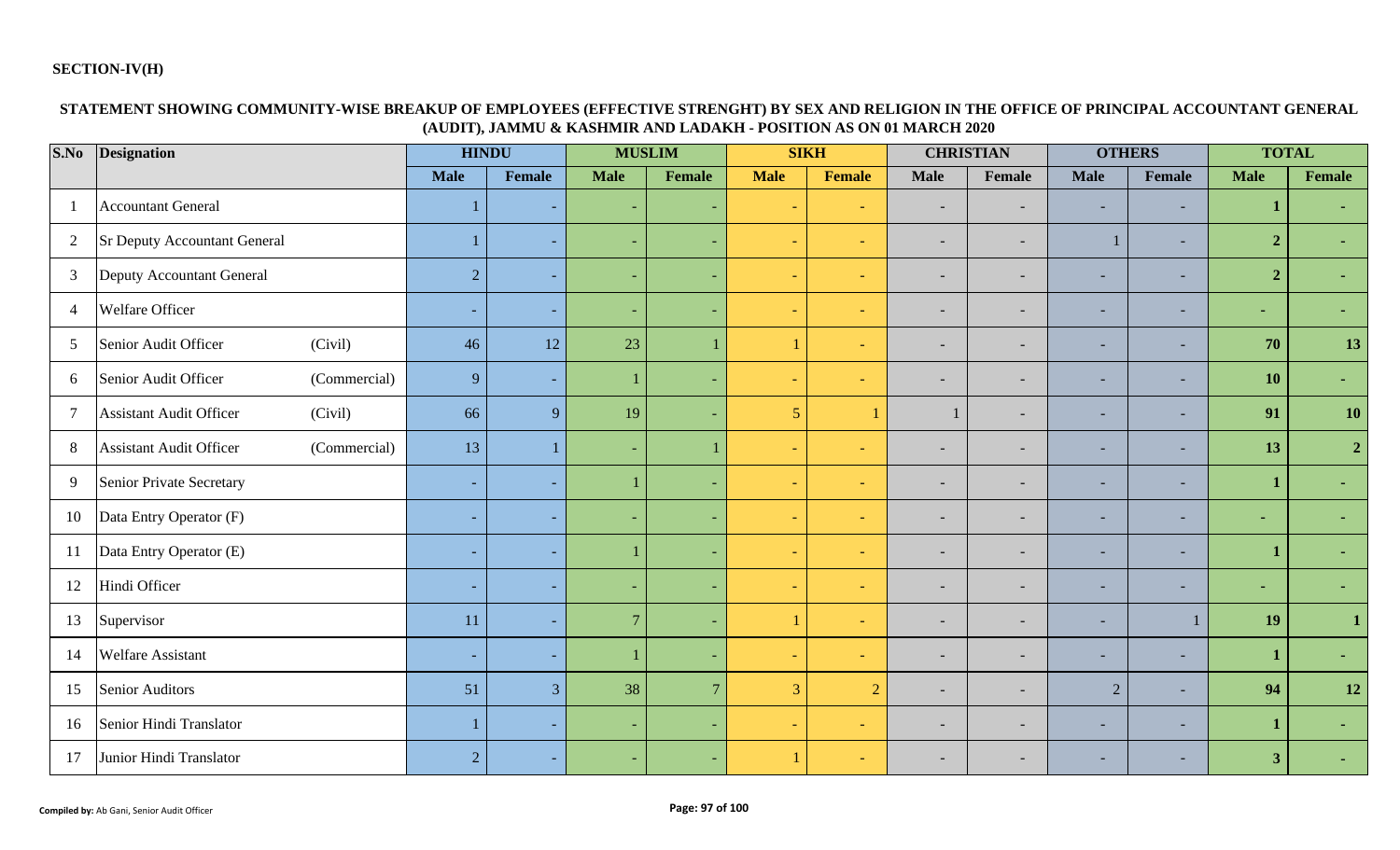| S.No | Designation              | <b>HINDU</b> |        | <b>MUSLIM</b>            |                          | <b>SIKH</b> |                          | <b>CHRISTIAN</b>         |                          | <b>OTHERS</b>            |                          | <b>TOTAL</b> |        |
|------|--------------------------|--------------|--------|--------------------------|--------------------------|-------------|--------------------------|--------------------------|--------------------------|--------------------------|--------------------------|--------------|--------|
|      |                          | <b>Male</b>  | Female | <b>Male</b>              | Female                   | <b>Male</b> | <b>Female</b>            | <b>Male</b>              | Female                   | <b>Male</b>              | Female                   | <b>Male</b>  | Female |
| 18   | Stenographer III         | -            | $\sim$ | $\overline{\phantom{0}}$ |                          |             | <b>Section</b>           | $\overline{\phantom{0}}$ | $\overline{\phantom{0}}$ | $\overline{\phantom{a}}$ | $\sim$                   | $\sim$       |        |
| 19   | Auditor                  |              |        |                          |                          |             | $\sim$                   | $\overline{\phantom{a}}$ | $\overline{\phantom{0}}$ |                          | $\overline{\phantom{0}}$ | 12           |        |
| 20   | <b>Clerk</b>             | $\mathbf Q$  |        | 11                       | $\overline{2}$           |             | $-$                      | $\overline{\phantom{0}}$ | $\overline{\phantom{0}}$ | $\overline{\phantom{0}}$ | $\overline{\phantom{0}}$ | 22           |        |
| 21   | Data Entry Operator (B)  |              |        | -                        | $\overline{\phantom{0}}$ |             | $-$                      | $\overline{\phantom{0}}$ | $\overline{\phantom{0}}$ | $\overline{\phantom{0}}$ | $\overline{\phantom{0}}$ |              |        |
| 22   | Data Entry Operator (A)  |              |        | $\overline{\phantom{0}}$ | $\overline{\phantom{0}}$ |             | $\overline{\phantom{0}}$ |                          | $\overline{\phantom{0}}$ |                          | $\overline{\phantom{a}}$ | 11           |        |
| 23   | <b>Staff Car Drivers</b> |              | $\sim$ |                          | $\sim$                   |             | $-$                      | $\overline{\phantom{0}}$ | $\overline{\phantom{0}}$ | $\overline{\phantom{0}}$ | $\sim$                   |              |        |
| 24   | Multi Tasking Staff      | 14           |        | 26                       | $\sim$                   |             | $\sim$                   |                          | $\overline{\phantom{0}}$ | $\overline{\phantom{a}}$ | $\sim$                   | 47           |        |
|      | <b>Total</b>             | 250          | 32     | <b>130</b>               | 13                       | 18          | $\rightarrow$            |                          | $\blacksquare$           | 3                        |                          | 404          | 49     |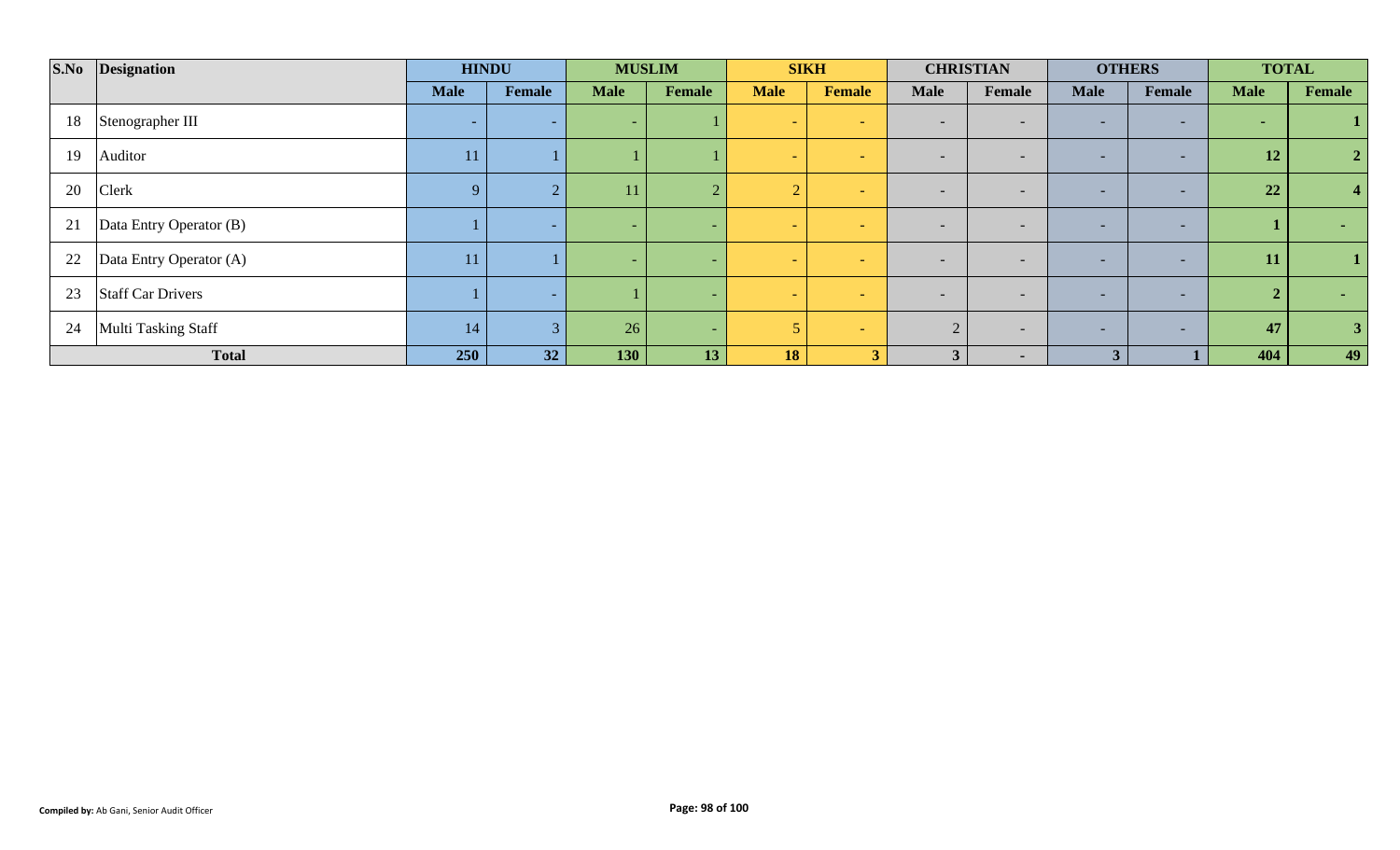# **EDUCATIONAL QUALIFICATION OF PERSON-IN-POSITION IN THE OFFICE OF PRINCIPAL ACCOUNTANT GENERAL, AUDIT, JAMMU & KAHSMIR AND LADAKH AS ON 01 MARCH 2020**

| S.No           | <b>Designation</b>                        |                          | Graduate       |                 | <b>Post Graduate</b>     |                          |                          | <b>PHD</b>     | CA / ICWA / BTech /    | <b>Under</b>             | <b>TOTAL</b> |
|----------------|-------------------------------------------|--------------------------|----------------|-----------------|--------------------------|--------------------------|--------------------------|----------------|------------------------|--------------------------|--------------|
|                |                                           | <b>Arts</b>              | <b>Science</b> | <b>Commerce</b> | <b>Arts</b>              | <b>Science</b>           | <b>Commerce</b>          |                | MBA / Engg / BBA / BCA | Graduate                 |              |
| $\mathbf{1}$   | <b>Accountant General</b>                 |                          |                |                 | $\overline{\phantom{a}}$ | $\overline{\phantom{a}}$ | $\overline{\phantom{a}}$ | $\blacksquare$ | $\sim$                 | $\overline{\phantom{a}}$ |              |
| $\overline{2}$ | Senior Deputy Accountant General          |                          |                |                 | $\overline{\phantom{a}}$ | $\overline{\phantom{a}}$ | $\overline{\phantom{a}}$ | $\blacksquare$ |                        | $\overline{\phantom{a}}$ |              |
| 3              | Deputy Accountant General                 | $\overline{\phantom{a}}$ |                |                 | $\overline{\phantom{a}}$ | $\overline{\phantom{a}}$ |                          | $\blacksquare$ |                        | $\overline{\phantom{a}}$ |              |
| $\overline{4}$ | Welfare Officer                           | $\sim$                   |                |                 | $\blacksquare$           | $\overline{\phantom{a}}$ | $\overline{\phantom{a}}$ | $\sim$         |                        | $\overline{\phantom{a}}$ |              |
| 5              | Senior Audit Officer<br>(Civil)           | 14                       | 51             | $7\phantom{.0}$ | $\mathfrak{Z}$           | $\sqrt{2}$               | $\overline{\phantom{a}}$ | $\sim$         |                        | 6                        | 83           |
| 6              | Senior Audit Officer<br>(Commercial)      | $\sim$                   | 3              | 5 <sup>5</sup>  | $\overline{\phantom{a}}$ | $\overline{\phantom{a}}$ | $\Box$                   | $\blacksquare$ | $\sim$                 |                          | 10           |
| $\overline{7}$ | <b>Assistant Audit Officer</b><br>(Civil) | 18                       | 24             | 12              | 6                        | $\overline{2}$           | #REF!                    | $\sim$         | 22                     | 9                        | #REF!        |
| 8              | Assistant Audit Officer<br>(Commercial)   | 5 <sup>5</sup>           | $\mathbf{3}$   | 5 <sup>5</sup>  | $\mathbf{1}$             | $\overline{\phantom{a}}$ | $\overline{\phantom{a}}$ | $\blacksquare$ |                        | $\overline{\phantom{a}}$ | 15           |
| 9              | Senior Private Secretary                  | $\overline{\phantom{a}}$ |                |                 | $\overline{\phantom{a}}$ | $\overline{a}$           | $\overline{\phantom{a}}$ | $\blacksquare$ |                        | $\overline{\phantom{0}}$ |              |
| 10             | Data Entry Operator (F)                   | $\overline{\phantom{a}}$ |                |                 | $\overline{\phantom{a}}$ |                          | $\overline{\phantom{a}}$ | $\blacksquare$ |                        | $\overline{\phantom{0}}$ |              |
| 11             | Data Entry Operator (E)                   | $\overline{\phantom{a}}$ |                |                 | $\overline{\phantom{a}}$ | $\overline{\phantom{a}}$ | $\overline{\phantom{a}}$ | $\blacksquare$ | $\sim$                 |                          |              |
| 12             | Senior Console Operator                   | $\sim$                   |                |                 | $\overline{\phantom{a}}$ | $\overline{\phantom{a}}$ | $\overline{\phantom{a}}$ | $\blacksquare$ |                        | $\overline{\phantom{a}}$ |              |
| 13             | Data Entry Operator (B)                   | $\sim$                   |                |                 | $\overline{\phantom{a}}$ | $\overline{\phantom{a}}$ | $\overline{\phantom{a}}$ | $\blacksquare$ |                        |                          |              |
| 14             | Data Entry Operator (A)                   | 3                        |                |                 | $\overline{\phantom{a}}$ | $\overline{\phantom{a}}$ | $\overline{\phantom{a}}$ | $\sim$         | $\overline{2}$         | 6                        | 12           |
| 15             | Supervisor                                | 6                        | 3              |                 |                          | $\overline{\phantom{a}}$ | $\overline{\phantom{a}}$ | $\blacksquare$ | $\sim$                 | 10                       | <b>20</b>    |
| 16             | Welfare Assistant                         | $\sim$                   |                |                 | $\overline{\phantom{a}}$ | $\overline{\phantom{a}}$ | $\overline{\phantom{a}}$ | $\blacksquare$ |                        |                          |              |
| 17             | Hindi Officer                             | $\sim$                   |                |                 | $\overline{\phantom{a}}$ | $\overline{\phantom{a}}$ | $\overline{\phantom{a}}$ | $\sim$         |                        | $\overline{\phantom{a}}$ |              |